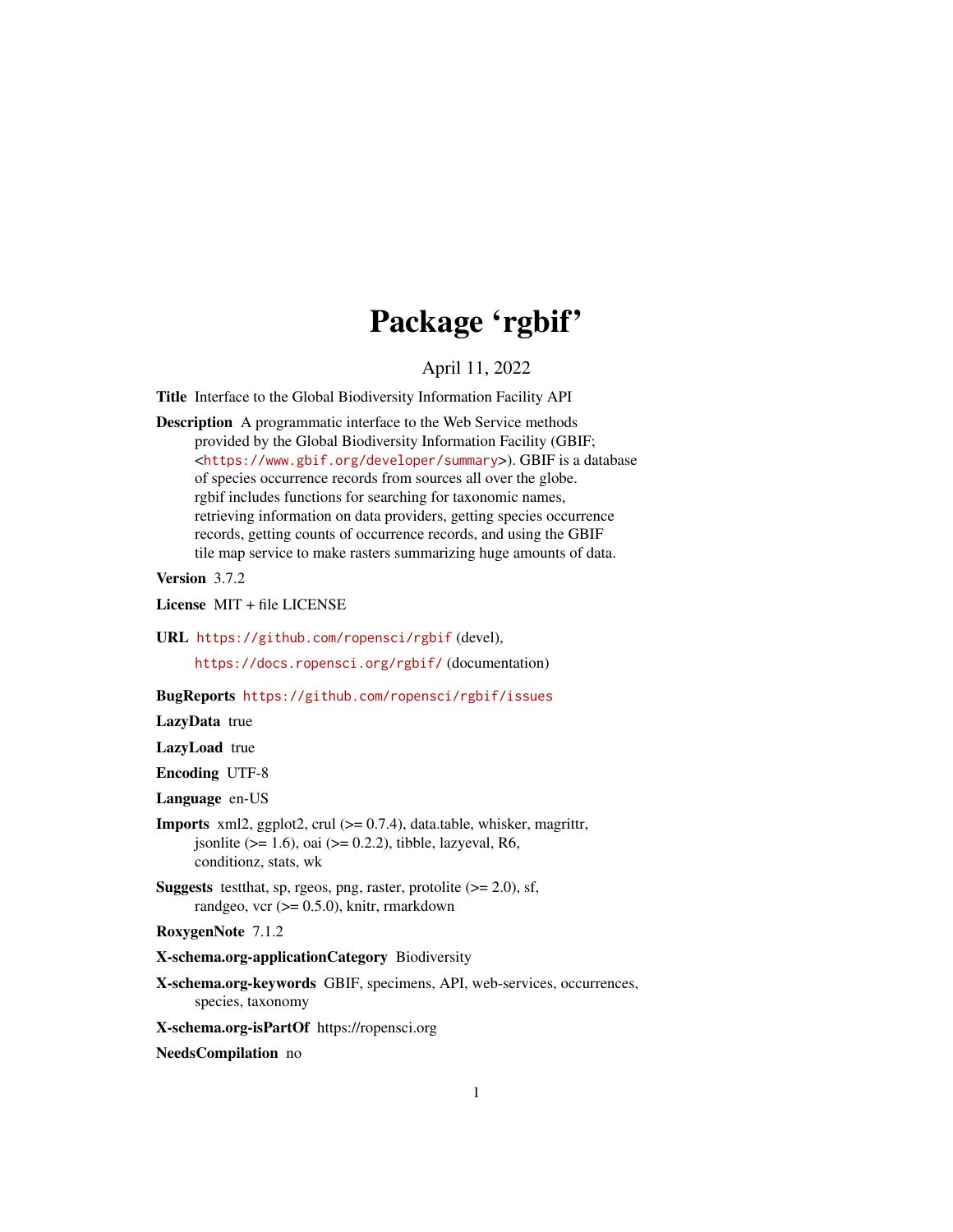```
Author Scott Chamberlain [aut] (<https://orcid.org/0000-0003-1444-9135>),
     Damiano Oldoni [aut] (<https://orcid.org/0000-0003-3445-7562>),
     Vijay Barve [ctb] (<https://orcid.org/0000-0002-4852-2567>),
     Peter Desmet [ctb] (<https://orcid.org/0000-0002-8442-8025>),
     Laurens Geffert [ctb],
     Dan Mcglinn [ctb] (<https://orcid.org/0000-0003-2359-3526>),
     Karthik Ram [ctb] (<https://orcid.org/0000-0002-0233-1757>),
     rOpenSci [fnd] (https://ropensci.org/),
     John Waller [aut, cre] (<https://orcid.org/0000-0002-7302-5976>)
```
Maintainer John Waller < jwaller@gbif.org>

Repository CRAN

Date/Publication 2022-04-11 13:40:02 UTC

# R topics documented:

| 3              |
|----------------|
| $\overline{4}$ |
| 5              |
| 6              |
| 8              |
| 8              |
| 11             |
| 14             |
| 17             |
| 18             |
| 22             |
| 25             |
| 26             |
| 27             |
| 28             |
| - 28           |
| 29             |
| 30             |
| 32             |
| 33             |
| 34             |
| 35             |
| 35             |
| 38             |
| 41             |
| 43             |
| 46             |
| 47             |
| 52             |
| 54             |
| 56             |
| 58             |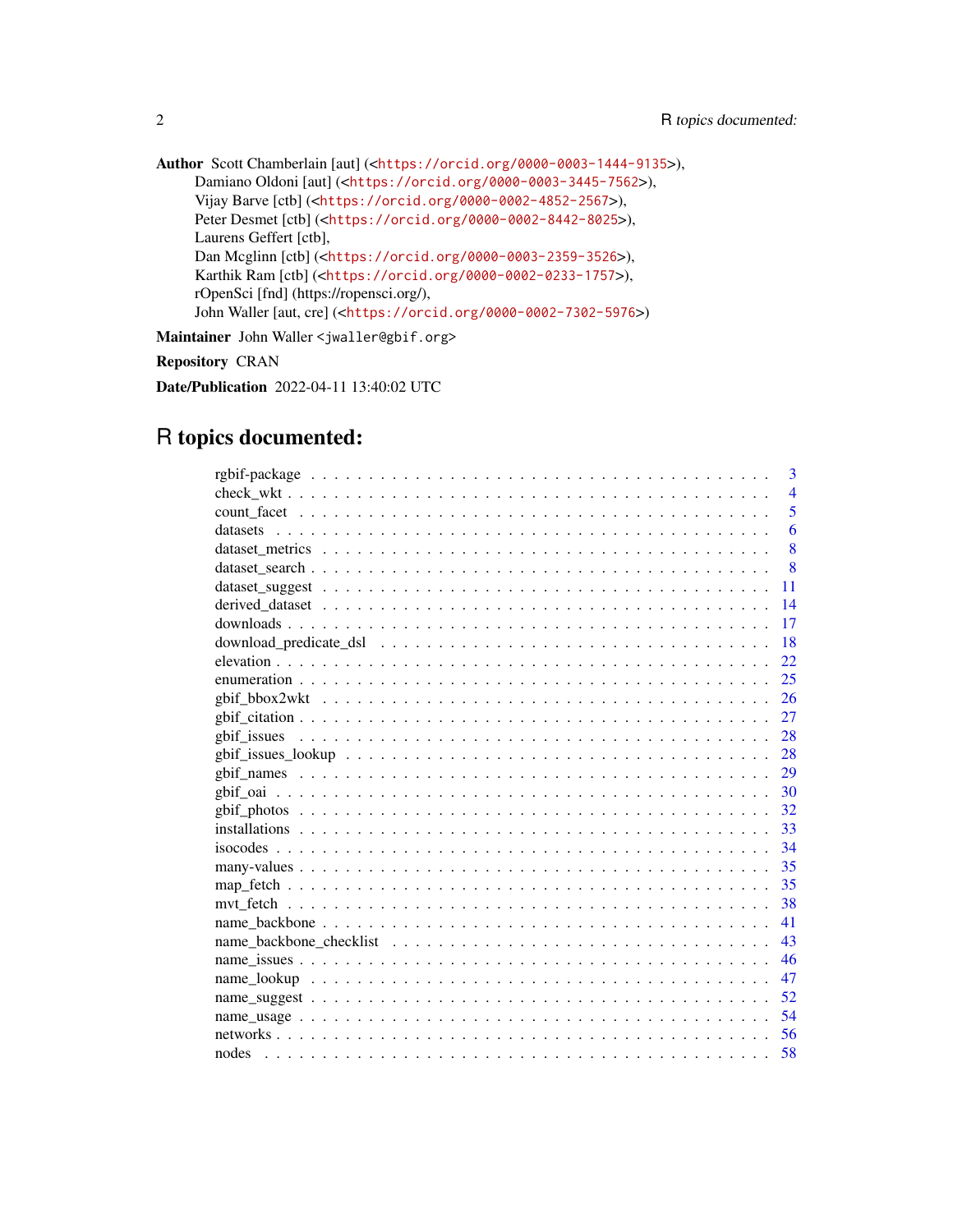<span id="page-2-0"></span>

|       | 64  |
|-------|-----|
|       | 82  |
|       | 86  |
|       | 88  |
|       | 89  |
|       |     |
|       | 91  |
|       | 92  |
|       |     |
|       | 95  |
|       |     |
|       |     |
|       |     |
|       |     |
|       |     |
|       |     |
|       |     |
|       |     |
|       |     |
|       |     |
|       |     |
|       |     |
|       |     |
|       |     |
|       |     |
|       |     |
| Index | 131 |

rgbif-package *Interface to the Global Biodiversity Information Facility API.*

### Description

rgbif: A programmatic interface to the Web Service methods provided by the Global Biodiversity Information Facility.

#### About

This package gives you access to data from GBIF <https://www.gbif.org/> via their API.

### A note about the old GBIF API

The old GBIF API is now defunct - that is, not available anymore. We used to have functions that worked with the old API, but those functions are now not available anymore because GBIF made the old API defunct.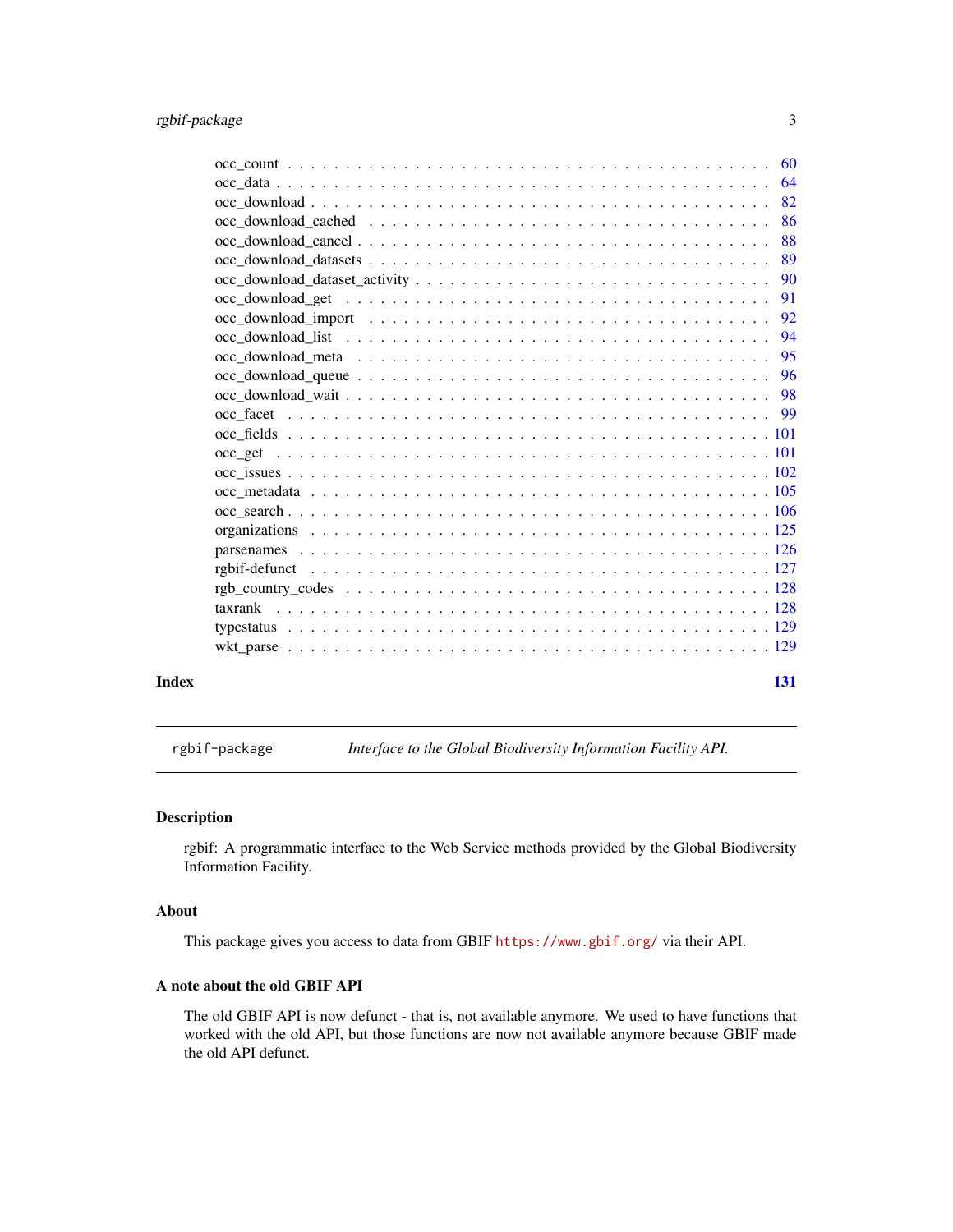### <span id="page-3-0"></span>Documentation for the GBIF API

- summary <https://www.gbif.org/developer/summary> Summary of the GBIF API
- registry <https://www.gbif.org/developer/registry> Metadata on datasets, and contributing organizations
- species names <https://www.gbif.org/developer/species> Species names and metadata
- occurrences <https://www.gbif.org/developer/occurrence> Occurrences
- maps <https://www.gbif.org/developer/maps> Maps these APIs are not implemented in rgbif, and are meant more for intergration with web based maps.

#### Note

See [many-values](#page-34-1) for discussion of how functions vary in how they accept values (single vs. many for the same HTTP request vs. many for different HTTP requests)

### Author(s)

Scott Chamberlain

Karthik Ram

Dan Mcglinn

Vijay Barve

check\_wkt *Check input WKT*

#### Description

Check input WKT

#### Usage

check\_wkt(wkt = NULL, skip\_validate = FALSE)

### Arguments

| wkt | (character) one or more Well Known Text objects                                     |
|-----|-------------------------------------------------------------------------------------|
|     | skip_validate (logical) whether to skip wk::wk_problems call or not. Default: FALSE |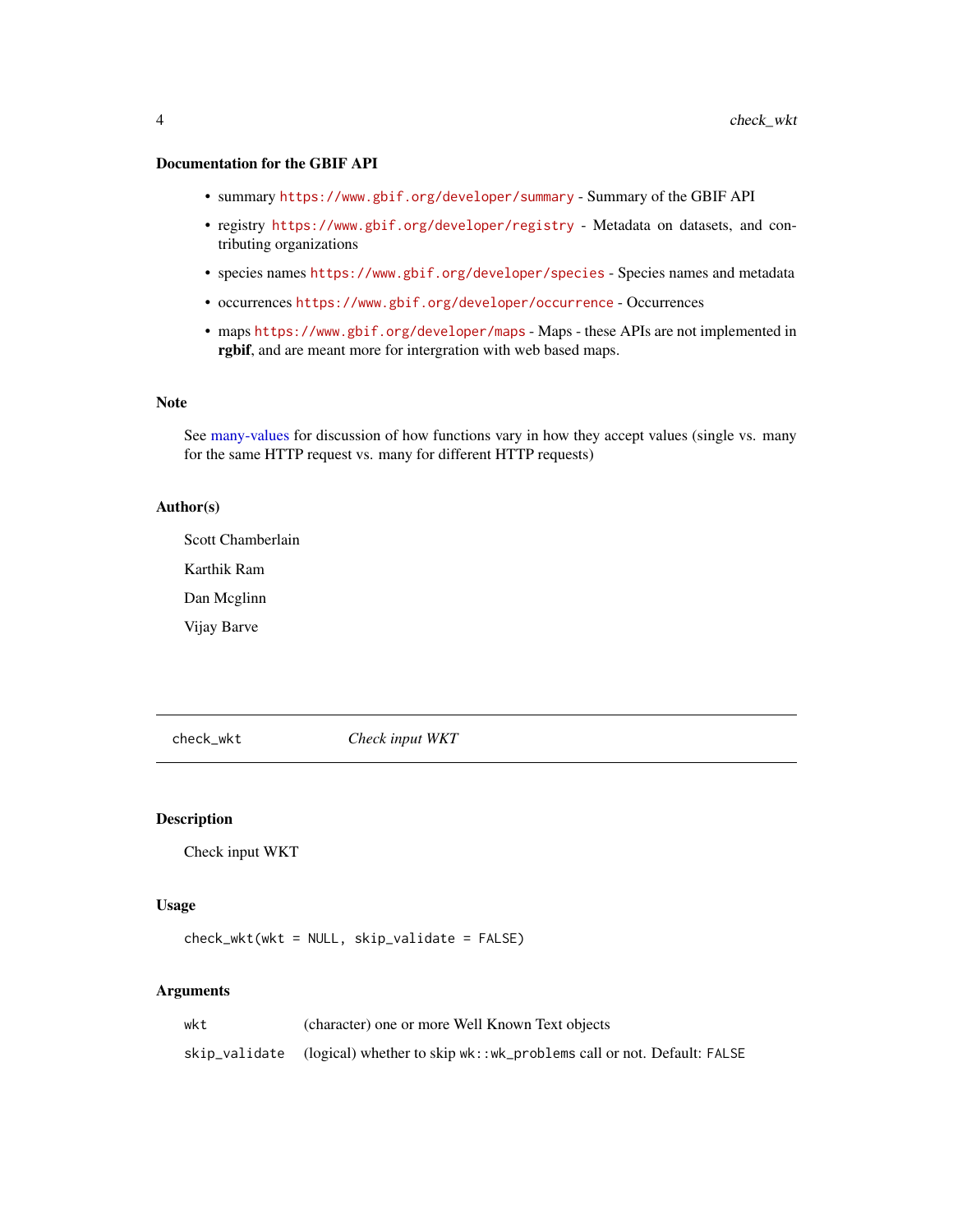### <span id="page-4-0"></span>count\_facet 5

#### Examples

```
## Not run:
check_wkt('POLYGON((30.1 10.1, 10 20, 20 60, 60 60, 30.1 10.1))')
check_wkt('POINT(30.1 10.1)')
check_wkt('LINESTRING(3 4,10 50,20 25)')
# check many passed in at once
check_wkt(c('POLYGON((30.1 10.1, 10 20, 20 60, 60 60, 30.1 10.1))',
  'POINT(30.1 10.1)'))
# bad WKT
# wkt <- 'POLYGON((30.1 10.1, 10 20, 20 60, 60 60, 30.1 a))'
# check_wkt(wkt)
# many wkt's, semi-colon separated, for many repeated "geometry" args
wkt <- "POLYGON((-102.2 46.0,-93.9 46.0,-93.9 43.7,-102.2 43.7,-102.2 46.0))
;POLYGON((30.1 10.1, 10 20, 20 40, 40 40, 30.1 10.1))"
check_wkt(gsub("\n", '', wkt))
## End(Not run)
```
count\_facet *Facetted count occurrence search.*

### Description

Facetted count occurrence search.

#### Usage

```
count_facet(keys = NULL, by = "country", countries = 10, removezeros = FALSE)
```
#### Arguments

| keys        | (numeric) GBIF keys, a vector. optional                                                                  |
|-------------|----------------------------------------------------------------------------------------------------------|
| by          | (character) One of georeferenced, basis Of Record, country, or publishing Coun-<br>try. default: country |
| countries   | (numeric) Number of countries to facet on, or a vector of country names. default:<br>10                  |
| removezeros | (logical) remove zeros or not? default: FALSE                                                            |

### Examples

```
## Not run:
# Select number of countries to facet on
count_facet(by='country', countries=3, removezeros = TRUE)
# Or, pass in country names
count_facet(by='country', countries='AR', removezeros = TRUE)
```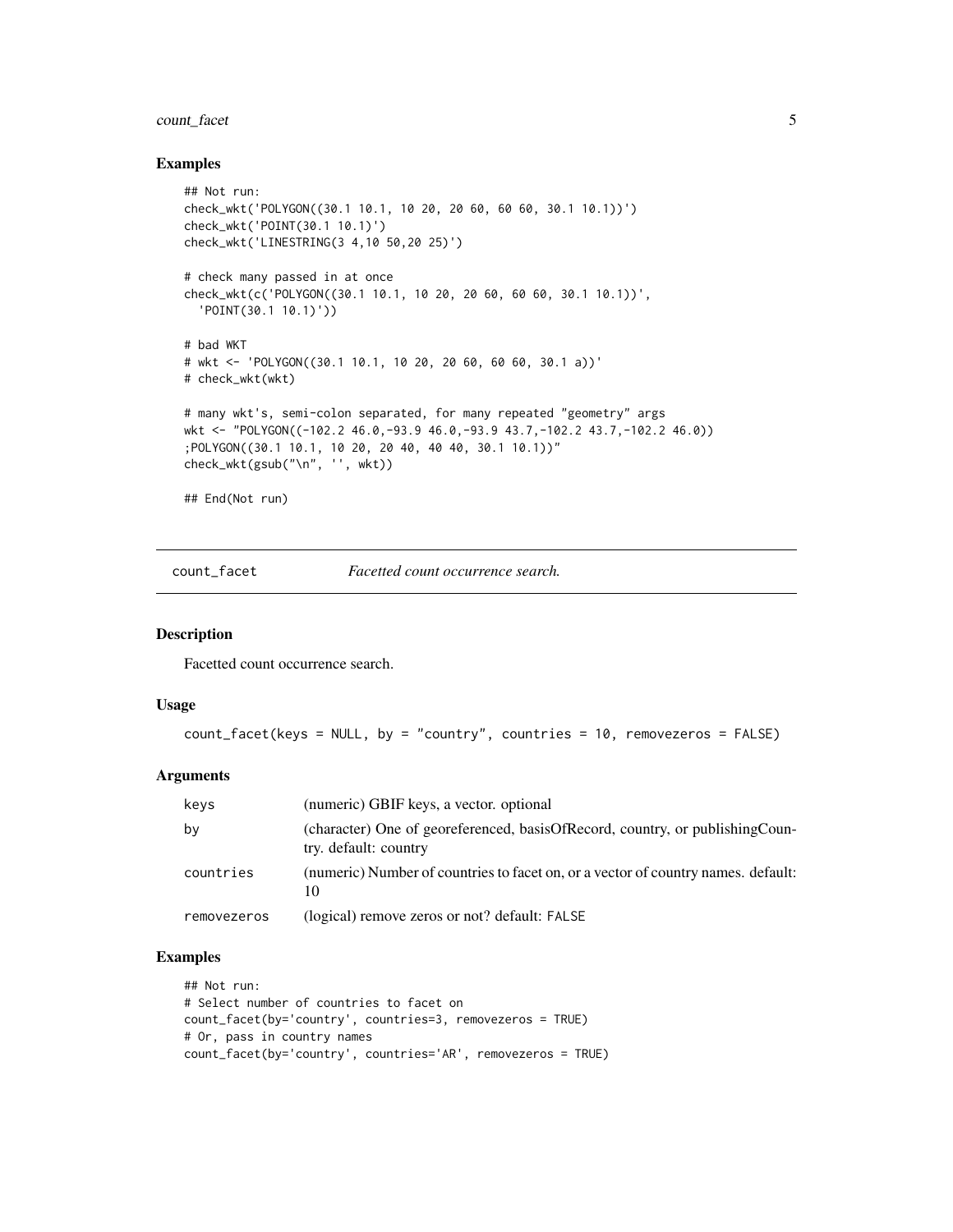```
spplist <- c('Geothlypis trichas','Tiaris olivacea','Pterodroma axillaris',
             'Calidris ferruginea','Pterodroma macroptera',
             'Gallirallus australis',
             'Falco cenchroides','Telespiza cantans','Oreomystis bairdi',
             'Cistothorus palustris')
keys <- sapply(spplist,
 function(x) name_backbone(x, rank="species")$usageKey)
count_facet(keys, by='country', countries=3, removezeros = TRUE)
count_facet(keys, by='country', countries=3, removezeros = FALSE)
count_facet(by='country', countries=20, removezeros = TRUE)
count_facet(keys, by='basisOfRecord', countries=5, removezeros = TRUE)
# Pass in country names instead
countries <- isocodes$code[1:10]
count_facet(by='country', countries=countries, removezeros = TRUE)
# get occurrences by georeferenced state
## across all records
count_facet(by='georeferenced')
## by keys
count_facet(keys, by='georeferenced')
# by basisOfRecord
count_facet(by="basisOfRecord")
## End(Not run)
```
datasets *Search for datasets and dataset metadata.*

### **Description**

Search for datasets and dataset metadata.

#### Usage

```
datasets(
  data = "all",type = NULL,uuid = NULL,
  query = NULL,
  id = NULL,limit = 100,
  start = NULL,
  curlopts = list()
)
```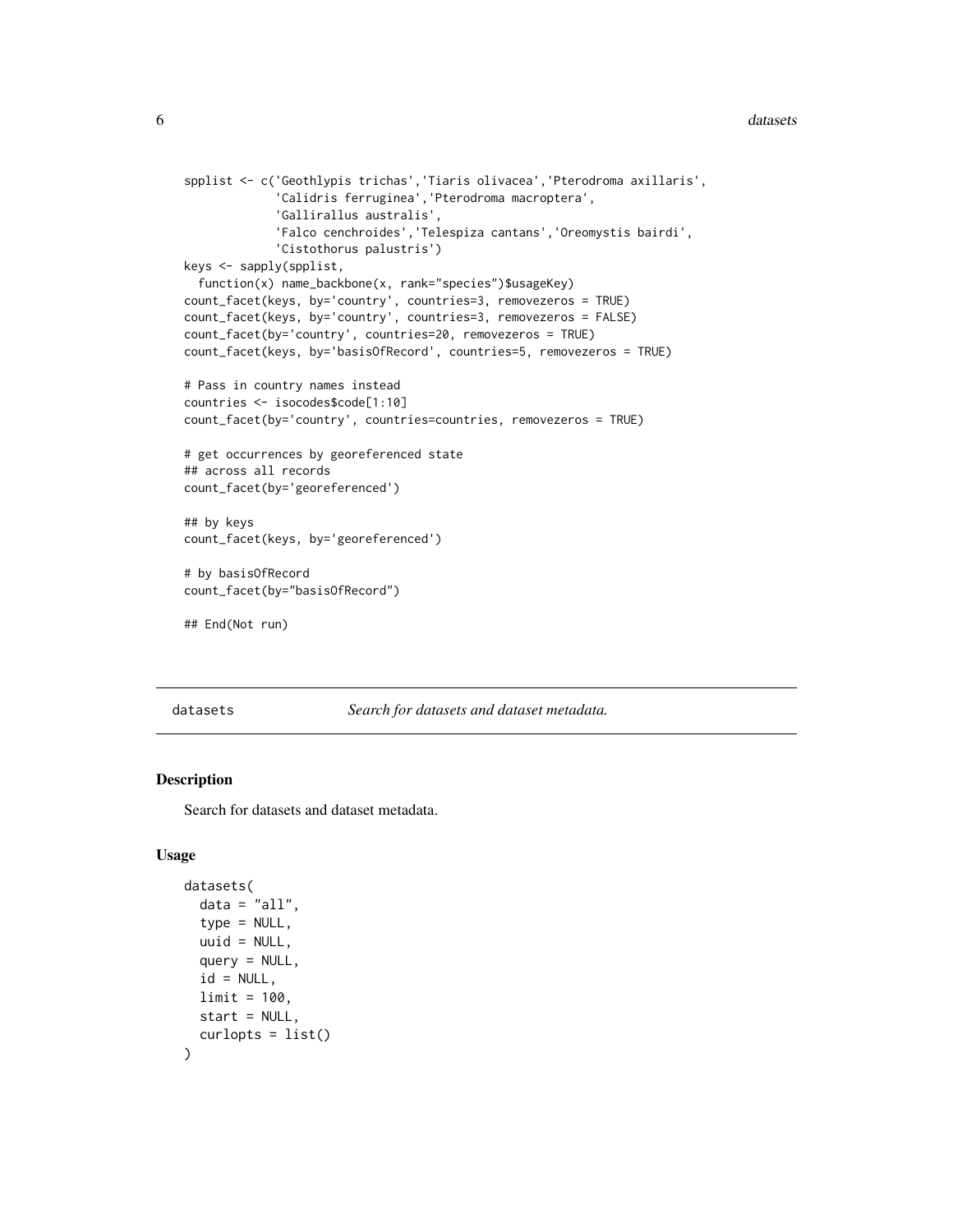#### datasets **7**

### Arguments

| data     | The type of data to get. One or more of: 'organization', 'contact', 'endpoint',<br>'identifier', 'tag', 'machinetag', 'comment', 'constituents', 'document', 'meta-<br>data', 'deleted', 'duplicate', 'subDataset', 'withNoEndpoint', or the special 'all'.<br>Default: all |
|----------|-----------------------------------------------------------------------------------------------------------------------------------------------------------------------------------------------------------------------------------------------------------------------------|
| type     | Type of dataset. Options: include occurrence, checklist, metadata, or sam-<br>pling event.                                                                                                                                                                                  |
| uuid     | UUID of the data node provider. This must be specified if data is anything other<br>than all                                                                                                                                                                                |
| query    | Query term(s). Only used when data=all                                                                                                                                                                                                                                      |
| id       | A metadata document id.                                                                                                                                                                                                                                                     |
| limit    | Number of records to return. Default: 100. Maximum: 1000.                                                                                                                                                                                                                   |
| start    | Record number to start at. Default: 0. Use in combination with limit to page<br>through results.                                                                                                                                                                            |
| curlopts | list of named curl options passed on to HttpClient. see curl::curl_options<br>for curl options                                                                                                                                                                              |

### Value

A list.

### References

<https://www.gbif.org/developer/registry#datasets>

### Examples

```
## Not run:
datasets(limit=5)
datasets(type="occurrence", limit=10)
datasets(uuid="a6998220-7e3a-485d-9cd6-73076bd85657")
datasets(data='contact', uuid="a6998220-7e3a-485d-9cd6-73076bd85657")
datasets(data='metadata', uuid="a6998220-7e3a-485d-9cd6-73076bd85657")
datasets(data='metadata', uuid="a6998220-7e3a-485d-9cd6-73076bd85657",
  id=598)
datasets(data=c('deleted','duplicate'))
datasets(data=c('deleted','duplicate'), limit=1)
# curl options
datasets(data=c('deleted','duplicate'), curlopts = list(verbose=TRUE))
## End(Not run)
```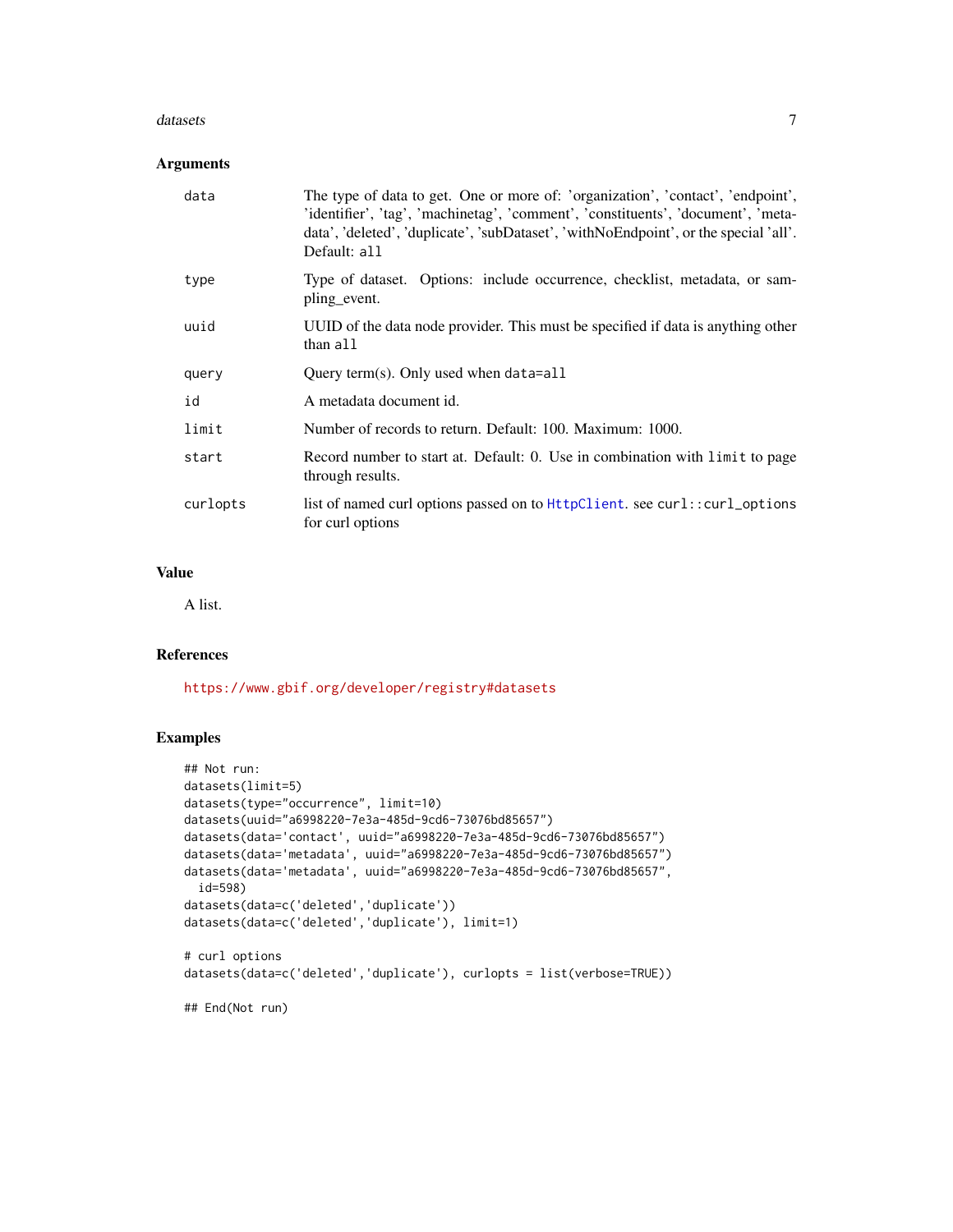<span id="page-7-0"></span>dataset\_metrics *Get details on a GBIF dataset.*

### Description

Get details on a GBIF dataset.

### Usage

```
dataset_metrics(uuid, curlopts = list())
```
### Arguments

| uuid     | (character) One or more dataset uuid(s). See examples.                                           |
|----------|--------------------------------------------------------------------------------------------------|
| curlopts | list of named curl options passed on to HttpClient. see curl: : curl_options<br>for curl options |

### Note

Dataset metrics are only available for checklist type datasets.

### References

<https://www.gbif.org/developer/registry#datasetMetrics>

#### Examples

```
## Not run:
dataset_metrics(uuid='863e6d6b-f602-4495-ac30-881482b6f799')
dataset_metrics(uuid='66dd0960-2d7d-46ee-a491-87b9adcfe7b1')
dataset_metrics(uuid=c('863e6d6b-f602-4495-ac30-881482b6f799',
   '66dd0960-2d7d-46ee-a491-87b9adcfe7b1'))
dataset_metrics(uuid='66dd0960-2d7d-46ee-a491-87b9adcfe7b1',
  curlopts = list(verbose=TRUE))
```
## End(Not run)

<span id="page-7-1"></span>dataset\_search *Search datasets in GBIF.*

### Description

This function does not search occurrence data, only metadata on the datasets that contain occurrence data.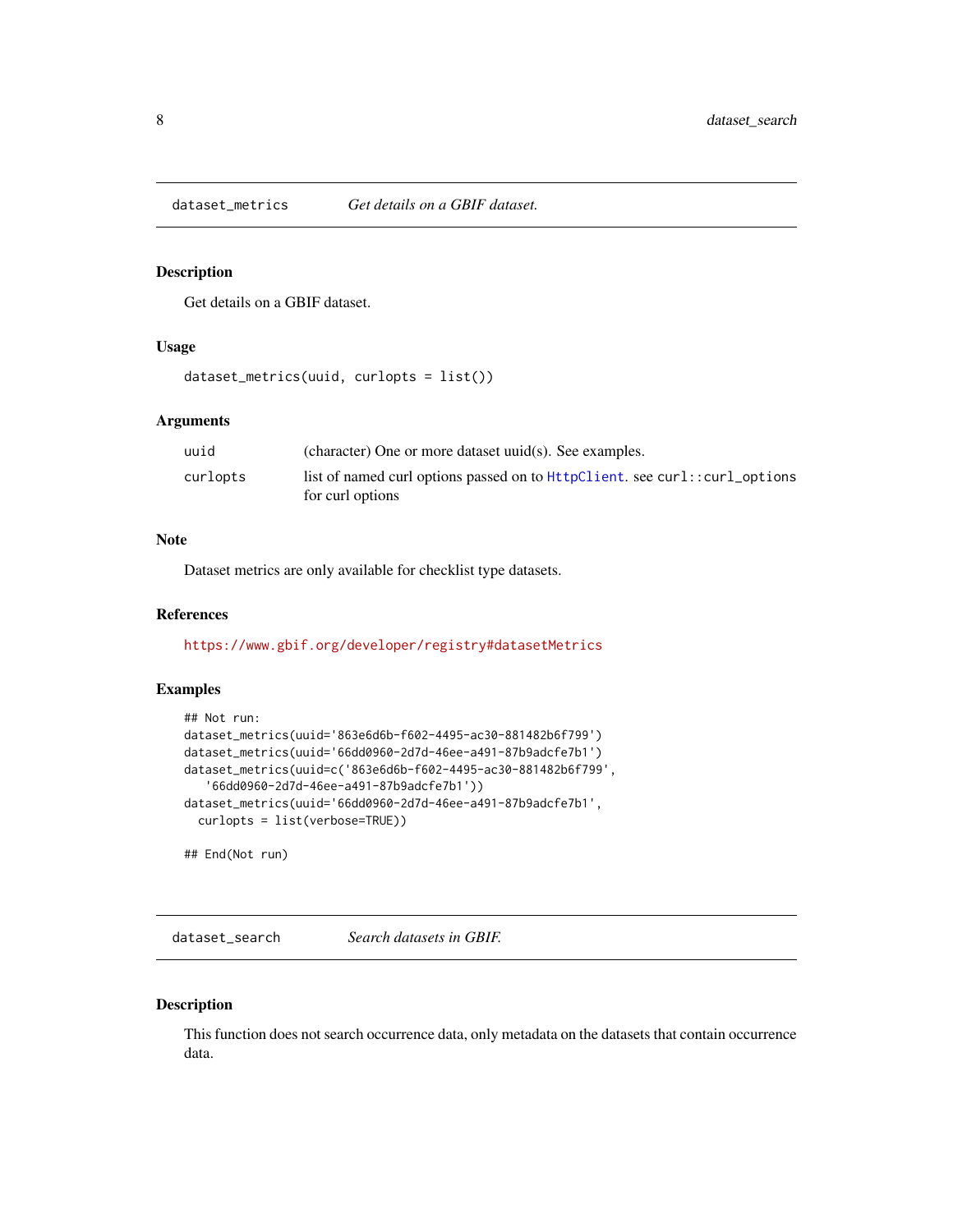## dataset\_search 9

### Usage

```
dataset_search(
 query = NULL,
  country = NULL,
  type = NULL,keyword = NULL,
 publishingOrg = NULL,
 hostingOrg = NULL,
 publishingCountry = NULL,
 decade = NULL,
  facet = NULL,facetMincount = NULL,
  facetMultiselect = NULL,
 limit = 100,start = NULL,
 pretty = FALSE,
 return = NULL,
  curlopts = list()
\mathcal{L}
```
### Arguments

| query             | Query term(s) for full text search. The value for this parameter can be a simple<br>word or a phrase. Wildcards can be added to the simple word parameters only,<br>e.g. $q$ =*puma*                                                                                                                                                                                                  |
|-------------------|---------------------------------------------------------------------------------------------------------------------------------------------------------------------------------------------------------------------------------------------------------------------------------------------------------------------------------------------------------------------------------------|
| country           | NOT YET IMPLEMENTED. Filters by country as given in isocodes\$gbif_name,<br>e.g. country=CANADA                                                                                                                                                                                                                                                                                       |
| type              | Type of dataset, options include occurrene, metadata, checklist, sampling_event<br>(http://gbif.github.io/gbif-api/apidocs/org/gbif/api/vocabulary/DatasetType.html)                                                                                                                                                                                                                  |
| keyword           | Keyword to search by. Datasets can be tagged by keywords, which you can<br>search on. The search is done on the merged collection of tags, the dataset<br>keywordCollections and temporalCoverages.                                                                                                                                                                                   |
| publishingOrg     | Publishing organization. A uuid string. See organizations                                                                                                                                                                                                                                                                                                                             |
| hostingOrg        | Hosting organization. A uuid string. See organizations                                                                                                                                                                                                                                                                                                                                |
| publishingCountry |                                                                                                                                                                                                                                                                                                                                                                                       |
|                   | Publishing country. See options at isocodes\$gbif_name                                                                                                                                                                                                                                                                                                                                |
| decade            | Decade, e.g., 1980. Filters datasets by their temporal coverage broken down<br>to decades. Decades are given as a full year, e.g. 1880, 1960, 2000, etc,<br>and will return datasets wholly contained in the decade as well as those that<br>cover the entire decade or more. Facet by decade to get the break down, e.g.<br>/search?facet=DECADE&facet_only=true (see example below) |
| facet             | A list of facet names used to retrieve the 100 most frequent values for a field.<br>Allowed facets are: datasetKey, highertaxonKey, rank, status, extinct, habitat,<br>and nameType. Additionally threat and nomenclaturalStatus are legal values but<br>not yet implemented, so data will not yet be returned for them.                                                              |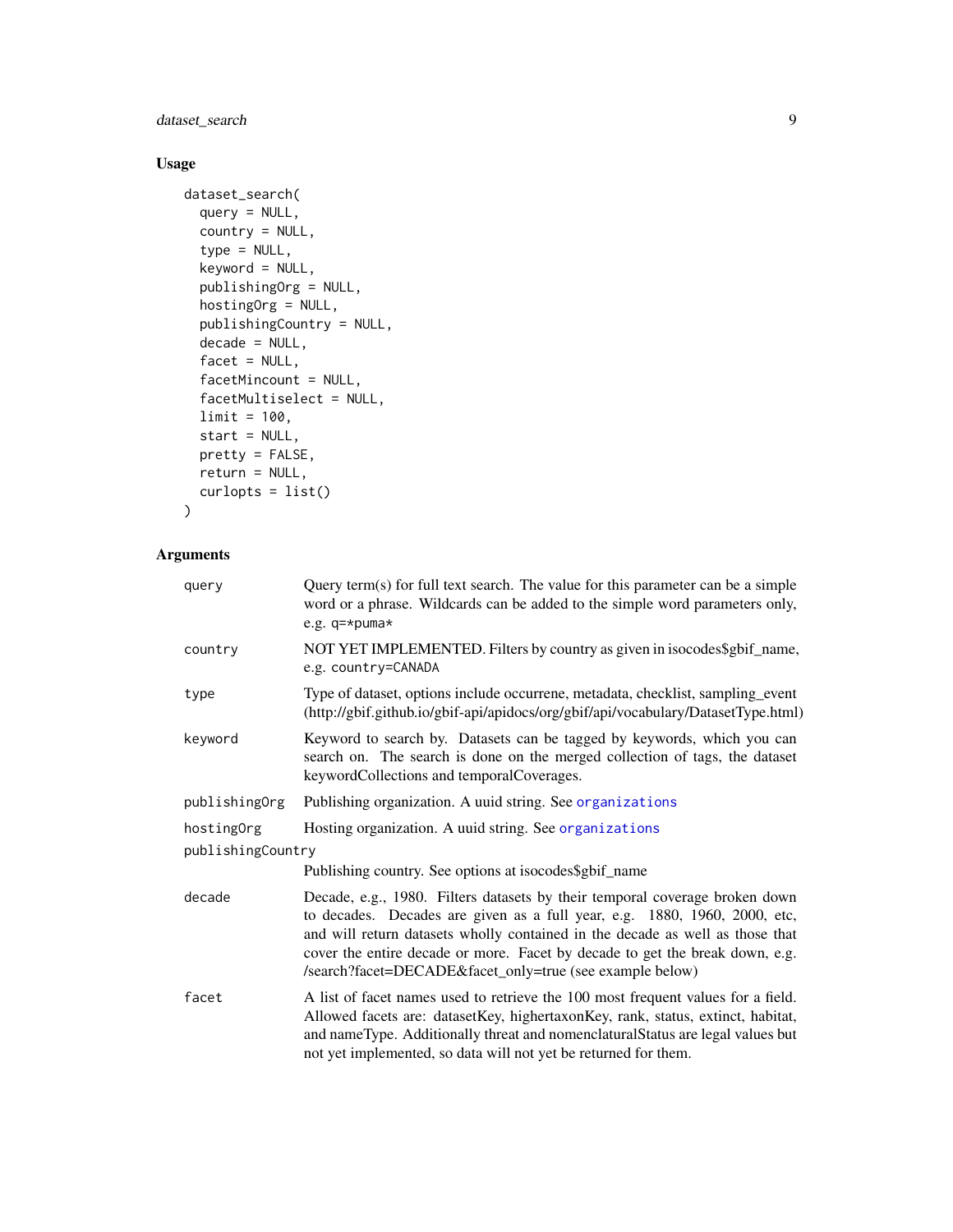| facetMincount    | Used in combination with the facet parameter. Set facetMincount= $\{ \text{\#} \}$ to ex-<br>clude facets with a count less than #           |
|------------------|----------------------------------------------------------------------------------------------------------------------------------------------|
| facetMultiselect |                                                                                                                                              |
|                  | Used in combination with the facet parameter. Set facetMultiselect=true to still<br>return counts for values that are not currently filtered |
| limit            | Number of records to return. Default: 100. Maximum: 1000.                                                                                    |
| start            | Record number to start at. Default: 0. Use in combination with limit to page<br>through results.                                             |
| pretty           | Print informative metadata using cat. Not easy to manipulate output though.                                                                  |
| return           | Defunct. All components are returned; index to the one(s) you want                                                                           |
| curlopts         | list of named curl options passed on to $HtptClient$ . see curl::curl_options<br>for curl options                                            |

### Value

A data.frame, list, or message printed to console (using pretty=TRUE).

#### Repeat parmeter inputs

Some parameters can tak emany inputs, and treated as 'OR' (e.g., a or b or c). The following take many inputs:

- type
- keyword
- publishingOrg
- hostingOrg
- publishingCountry
- decade

#### References

<https://www.gbif.org/developer/registry#datasetSearch>

### Examples

```
## Not run:
# Gets all datasets of type "OCCURRENCE".
dataset_search(type="OCCURRENCE", limit = 10)
```

```
# Fulltext search for all datasets having the word "amsterdam" somewhere in
# its metadata (title, description, etc).
dataset_search(query="amsterdam", limit = 10)
```

```
# Limited search
dataset_search(type="OCCURRENCE", limit=2)
dataset_search(type="OCCURRENCE", limit=2, start=10)
```
# Return metadata in a more human readable way (hard to manipulate though)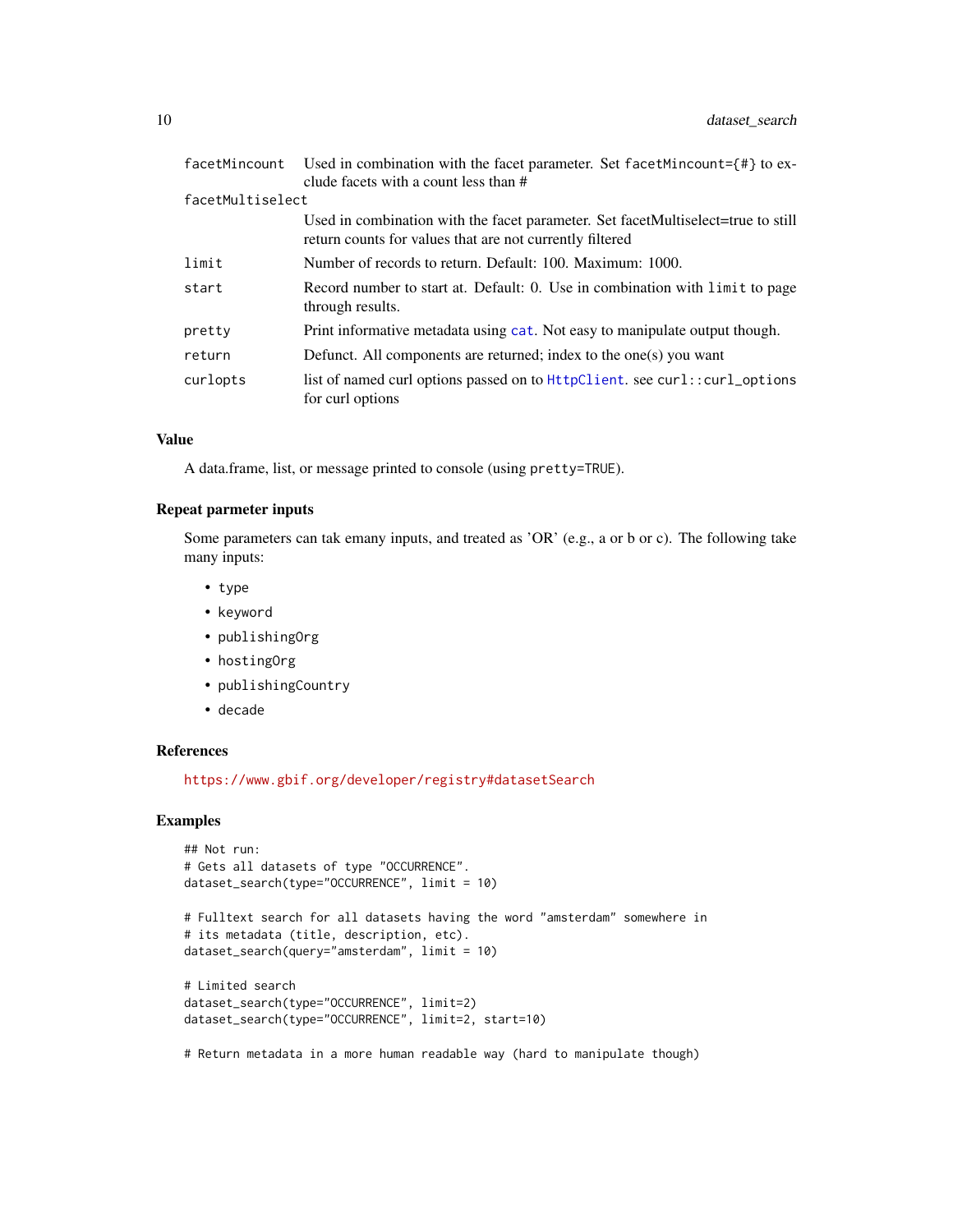### <span id="page-10-0"></span>dataset\_suggest 11

```
dataset_search(type="OCCURRENCE", pretty=TRUE, limit = 10)
# Search by country code. Lookup isocodes first, and use US for United States
isocodes[agrep("UNITED", isocodes$gbif_name),]
dataset_search(country="US", limit = 10)
# Search by decade
dataset_search(decade=1980, limit = 10)
# Faceting
## just facets
dataset_search(facet="decade", facetMincount="10", limit=0)
## data and facets
dataset_search(facet="decade", facetMincount="10", limit=2)
# Some parameters accept many inputs, treated as OR
dataset_search(type = c("metadata", "checklist"))$data
dataset_search(keyword = c("fern", "algae"))$data
dataset_search(publishingOrg = c("e2e717bf-551a-4917-bdc9-4fa0f342c530",
  "90fd6680-349f-11d8-aa2d-b8a03c50a862"))$data
dataset_search(hostingOrg = c("c5f7ef70-e233-11d9-a4d6-b8a03c50a862",
  "c5e4331-7f2f-4a8d-aa56-81ece7014fc8"))$data
dataset_search(publishingCountry = c("DE", "NZ"))$data
dataset_search(decade = c(1910, 1930))$data
## curl options
dataset_search(facet="decade", facetMincount="10", limit=2,
 curlopts = list(verbose=TRUE))
## End(Not run)
```
<span id="page-10-1"></span>dataset\_suggest *Suggest datasets in GBIF.*

#### Description

Suggest datasets in GBIF.

#### Usage

```
dataset_suggest(
  query = NULL,
  countery = NULL,type = NULL,
  subtype = NULL,keyword = NULL,
  publishingOrg = NULL,
  hostingOrg = NULL,
```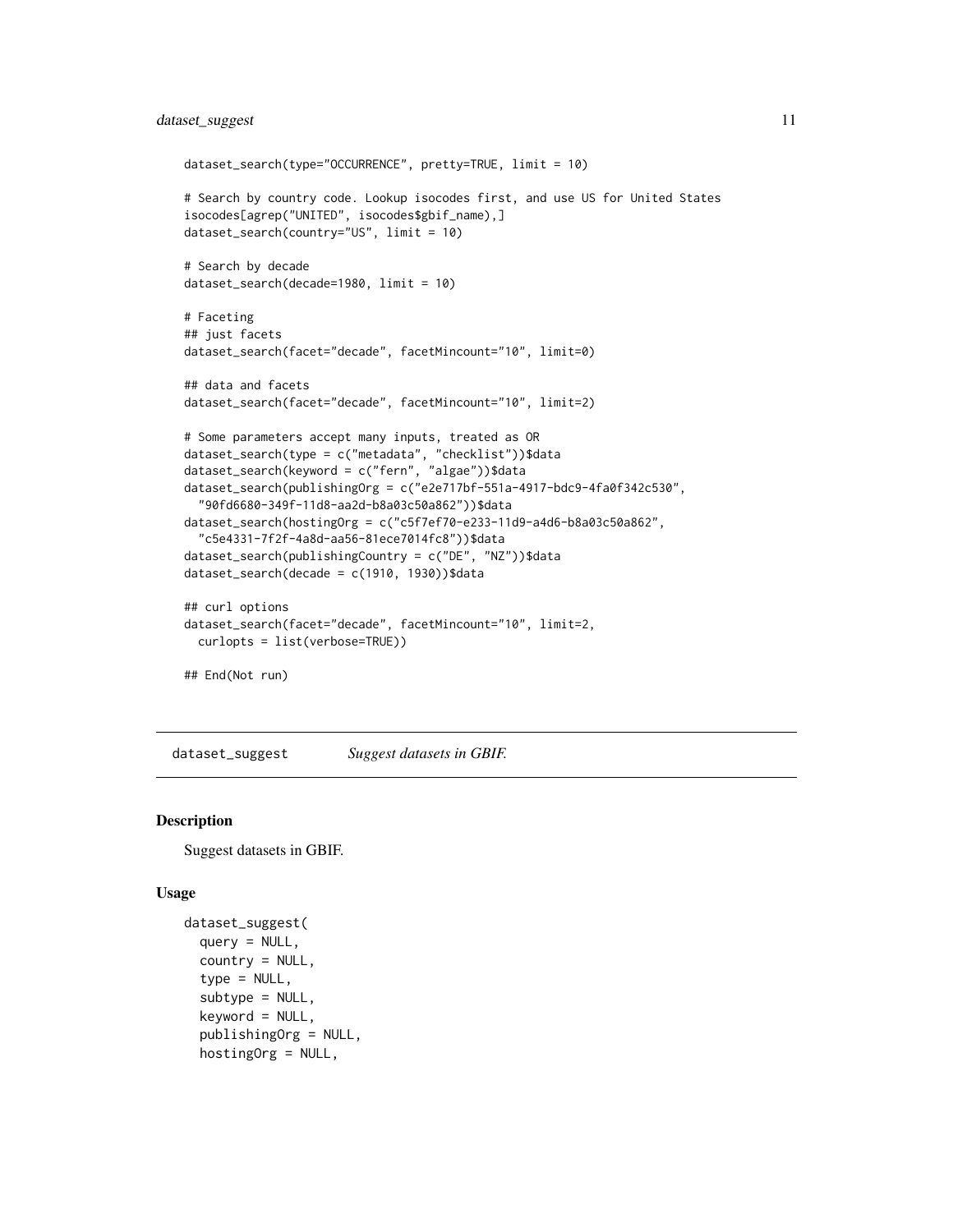```
publishingCountry = NULL,
 decade = NULL,
 continent = NULL,
 limit = 100,
 start = NULL,
 pretty = FALSE,
 description = FALSE,
 curlopts = list()
)
```
# Arguments

| query             | Query term(s) for full text search. The value for this parameter can be a simple<br>word or a phrase. Wildcards can be added to the simple word parameters only,<br>e.g. $q$ =*puma*                                                                                                                                                                                                  |
|-------------------|---------------------------------------------------------------------------------------------------------------------------------------------------------------------------------------------------------------------------------------------------------------------------------------------------------------------------------------------------------------------------------------|
| country           | NOT YET IMPLEMENTED. Filters by country as given in isocodes\$gbif_name,<br>e.g. country=CANADA                                                                                                                                                                                                                                                                                       |
| type              | Type of dataset, options include occurrene, metadata, checklist, sampling_event<br>(http://gbif.github.io/gbif-api/apidocs/org/gbif/api/vocabulary/DatasetType.html)                                                                                                                                                                                                                  |
| subtype           | NOT YET IMPLEMENTED. Will allow filtering of datasets by their dataset<br>subtypes, DC or EML.                                                                                                                                                                                                                                                                                        |
| keyword           | Keyword to search by. Datasets can be tagged by keywords, which you can<br>search on. The search is done on the merged collection of tags, the dataset<br>keywordCollections and temporalCoverages.                                                                                                                                                                                   |
| publishingOrg     | Publishing organization. A uuid string. See organizations                                                                                                                                                                                                                                                                                                                             |
| hostingOrg        | Hosting organization. A uuid string. See organizations                                                                                                                                                                                                                                                                                                                                |
| publishingCountry |                                                                                                                                                                                                                                                                                                                                                                                       |
|                   | Publishing country. See options at isocodes\$gbif_name                                                                                                                                                                                                                                                                                                                                |
| decade            | Decade, e.g., 1980. Filters datasets by their temporal coverage broken down<br>to decades. Decades are given as a full year, e.g. 1880, 1960, 2000, etc,<br>and will return datasets wholly contained in the decade as well as those that<br>cover the entire decade or more. Facet by decade to get the break down, e.g.<br>/search?facet=DECADE&facet_only=true (see example below) |
| continent         | Not yet implemented, but will eventually allow filtering datasets by their conti-<br>nent(s) as given in our Continent enum.                                                                                                                                                                                                                                                          |
| limit             | Number of records to return. Default: 100. Maximum: 1000.                                                                                                                                                                                                                                                                                                                             |
| start             | Record number to start at. Default: 0. Use in combination with limit to page<br>through results.                                                                                                                                                                                                                                                                                      |
| pretty            | Print informative metadata using cat. Not easy to manipulate output though.                                                                                                                                                                                                                                                                                                           |
| description       | Return descriptions only (TRUE) or all data (FALSE, default)                                                                                                                                                                                                                                                                                                                          |
| curlopts          | list of named curl options passed on to HttpClient. see curl::curl_options<br>for curl options                                                                                                                                                                                                                                                                                        |

### Value

A data.frame, list, or message printed to console (using pretty=TRUE).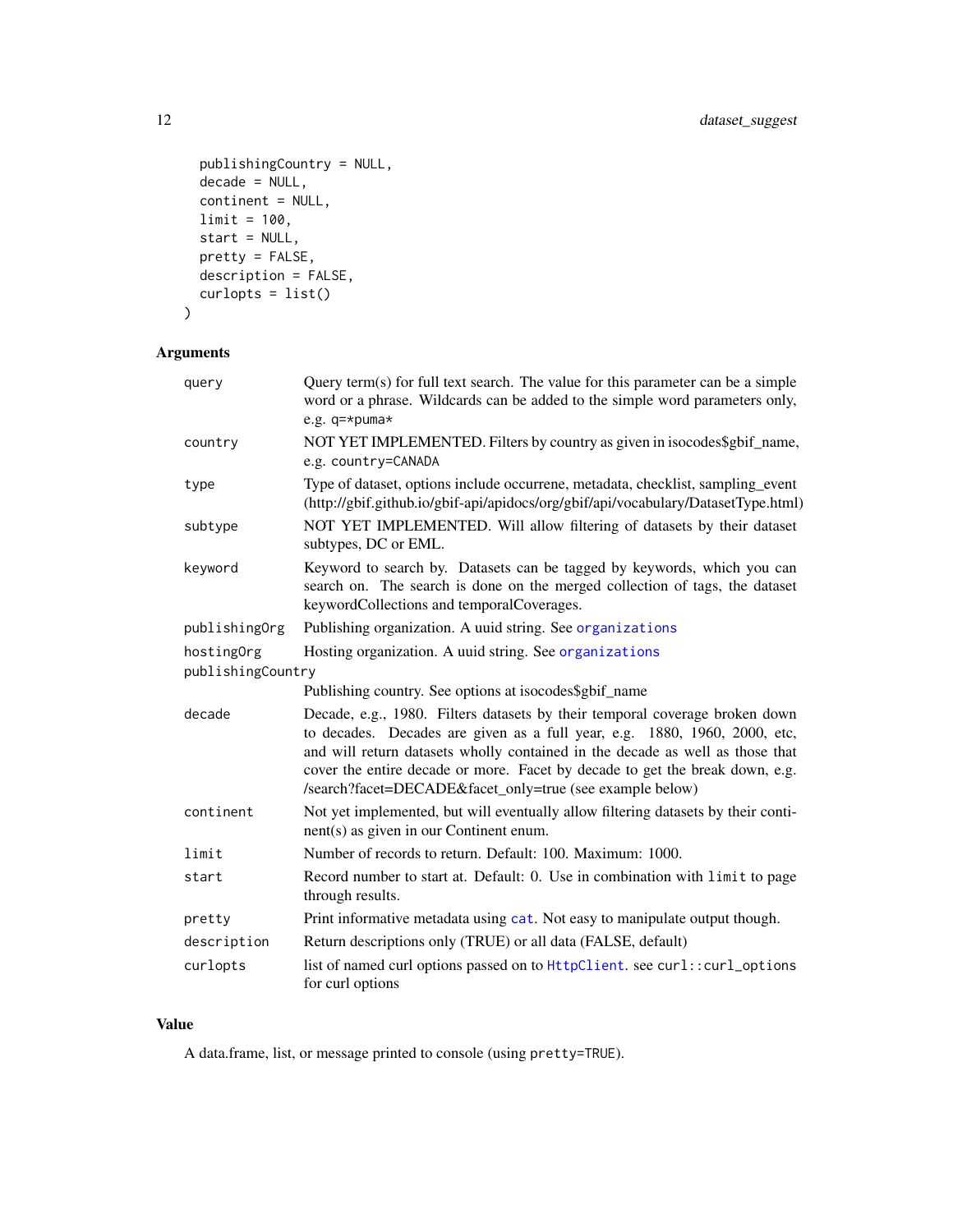### dataset\_suggest 13

#### Repeat parmeter inputs

Some parameters can tak emany inputs, and treated as 'OR' (e.g., a or b or c). The following take many inputs:

- type
- keyword
- publishingOrg
- hostingOrg
- publishingCountry
- decade

### References

<https://www.gbif.org/developer/registry#datasetSearch>

#### Examples

```
## Not run:
# Suggest datasets of type "OCCURRENCE".
# dataset_suggest(query="Amazon", type="OCCURRENCE")
# Suggest datasets tagged with keyword "france".
# dataset_suggest(keyword="france")
# Fulltext search for all datasets having the word "amsterdam" somewhere in
# its metadata (title, description, etc).
# dataset_suggest(query="amsterdam")
# Limited search
# dataset_suggest(type="OCCURRENCE", limit=2)
# dataset_suggest(type="OCCURRENCE", limit=2, start=10)
# Return just descriptions
# dataset_suggest(type="OCCURRENCE", limit = 5, description=TRUE)
# Return metadata in a more human readable way (hard to manipulate though)
# dataset_suggest(type="OCCURRENCE", limit = 5, pretty=TRUE)
# Search by country code. Lookup isocodes first, and use US for United States
isocodes[agrep("UNITED", isocodes$gbif_name),]
# dataset_suggest(country="US", limit = 25)
# Search by decade
# dataset_suggest(decade=1980, limit = 30)
# Some parameters accept many inputs, treated as OR
# dataset_suggest(type = c("metadata", "checklist"))
# dataset_suggest(keyword = c("fern", "algae"))
# dataset_suggest(publishingOrg = c("e2e717bf-551a-4917-bdc9-4fa0f342c530",
```

```
# "90fd6680-349f-11d8-aa2d-b8a03c50a862"))
```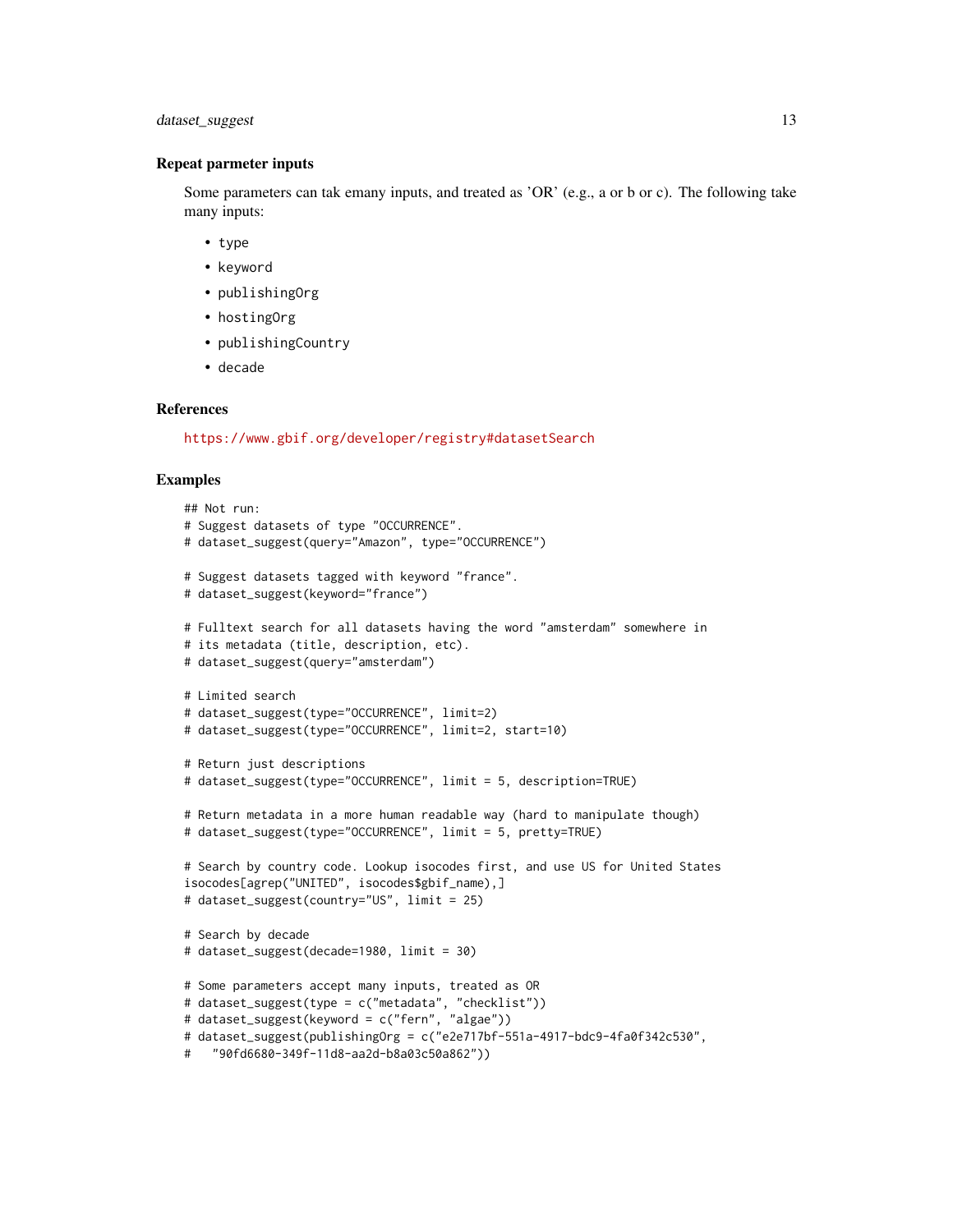```
# dataset_suggest(hostingOrg = c("c5f7ef70-e233-11d9-a4d6-b8a03c50a862",
# "c5e4331-7f2f-4a8d-aa56-81ece7014fc8"))
# dataset_suggest(publishingCountry = c("DE", "NZ"))
# dataset_suggest(decade = c(1910, 1930))
# curl options
# dataset_suggest(type="OCCURRENCE", limit = 2, curlopts = list(verbose=TRUE))
## End(Not run)
```
derived\_dataset *Register a derived dataset for citation.*

### Description

Register a derived dataset for citation.

#### Usage

```
derived_dataset(
  citation_data = NULL,
  title = NULL,
  description = NULL,
  source_url = NULL,
  gbif_download_doi = NULL,
  user = NULL,
 pwd = NULL,
  curlopts = list())
derived_dataset_prep(
  citation_data = NULL,
  title = NULL,
  description = NULL,
  source_url = NULL,
  gbif_download_doi = NULL,
  user = NULL,
 pwd = NULL,curlopts = list())
```
#### Arguments

| citation data | (required) A data.frame with <b>two columns</b> . The first column should be GBIF                                                                                                                                                  |
|---------------|------------------------------------------------------------------------------------------------------------------------------------------------------------------------------------------------------------------------------------|
|               | <b>datasetkey unids</b> and the second column should be <b>occurrence counts</b> from                                                                                                                                              |
|               | each of your datasets, representing the contribution of each dataset to your final                                                                                                                                                 |
|               | derived dataset.                                                                                                                                                                                                                   |
| .             | $\lambda$ is the state of the state of the state of the state of the state of the state of the state of the state of the state of the state of the state of the state of the state of the state of the state of the state of the s |

title (required) The title for your derived dataset.

<span id="page-13-0"></span>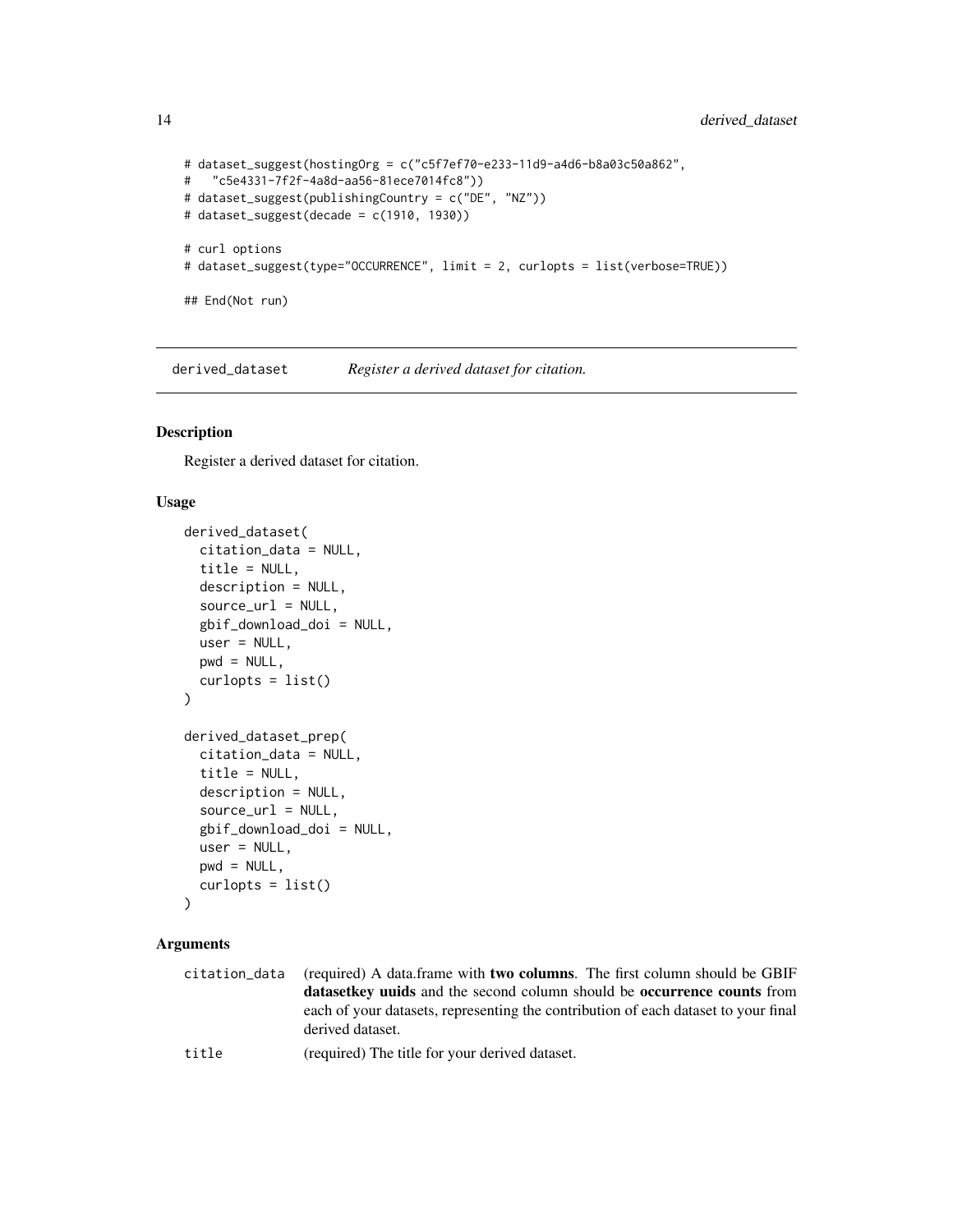#### derived\_dataset 15

| description       | (required) A description of the dataset. Perhaps describing how it was created. |
|-------------------|---------------------------------------------------------------------------------|
| source_url        | (required) A link to where the dataset is stored.                               |
| gbif_download_doi |                                                                                 |
|                   | (optional) A DOI from an original GBIF download.                                |
| user              | (required) Your GBIF username.                                                  |
| pwd               | (required) Your GBIF password.                                                  |
| curlopts          | a list of arguments to pass to curl.                                            |
|                   |                                                                                 |

### Value

A list.

#### Usage

Create a citable DOI for a dataset derived from GBIF mediated occurrences.

Use-case (1) your dataset was obtained with occ\_search() and never returned a citable DOI, but you want to cite the data in a research paper.

Use-case (2) your dataset was obtained using occ\_download() and you got a DOI, but the data underwent extensive filtering using CoordinateCleaner or some other cleaning pipeline. In this case be sure to fill in your original gbif\_download\_doi.

Use-case (3) your dataset was generated using a GBIF cloud export but you want a DOI to cite in your research paper.

Use derived\_dataset to create a custom citable meta-data description and most importantly a DOI link between an external archive (e.g. Zenodo) and the datasets involved in your research or analysis.

All fields (except gbif\_download\_doi) are required for the registration to work.

We recommend that you run derived\_dataset\_prep() to check registration details before making it final with derived\_dataset().

### Authentication

Some rgbif functions require your GBIF credentials.

For the user and pwd parameters, you can set them in one of three ways:

- 1. Set them in your .Renviron/.bash\_profile (or similar) file with the names GBIF\_USER, GBIF\_PWD, and GBIF\_EMAIL
- 2. Set them in your .Rprofile file with the names gbif\_user and gbif\_pwd.
- 3. Simply pass strings to each of the parameters in the function call.

We strongly recommend the **first option** - storing your details as environment variables - as it's the most widely used way to store secrets.

You can edit your. Renviron with usethis::edit\_r\_environ().

After editing, your .Renviron file should look something like this...

GBIF\_USER="jwaller" GBIF\_PWD="fakepassword123"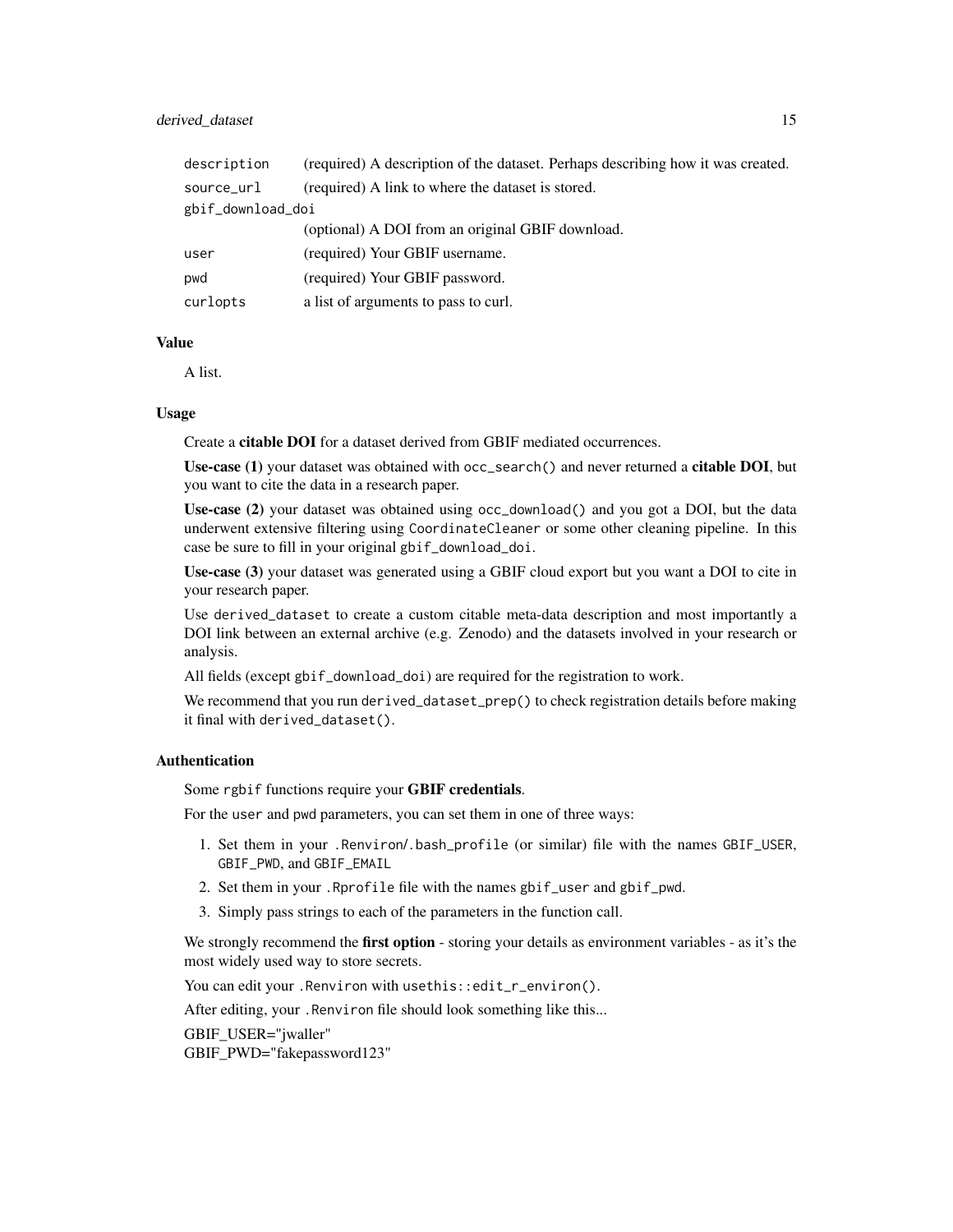```
GBIF_EMAIL="jwaller@gbif.org"
```
See ?Startup for help.

#### References

<https://data-blog.gbif.org/post/derived-datasets/> [https://www.gbif.org/derived-d](https://www.gbif.org/derived-dataset/about)ataset/ [about](https://www.gbif.org/derived-dataset/about)

### Examples

```
## Not run:
data <- data.frame(
datasetKey = c(
 "3ea36590-9b79-46a8-9300-c9ef0bfed7b8",
 "630eb55d-5169-4473-99d6-a93396aeae38",
 "806bf7d4-f762-11e1-a439-00145eb45e9a"),
 count = c(3, 1, 2781)\lambda## If output looks ok, run derived_dataset to register the dataset
 derived_dataset_prep(
 citation_data = data,
 title = "Test for derived dataset",
 description = "This data was filtered using a fake protocol",
 source_url = "https://zenodo.org/record/4246090#.YPGS2OgzZPY"
 \lambda# derived_dataset(
# citation_data = data,
# title = "Test for derived dataset",
# description = "This data was filtered using a fake protocol",
# source_url = "https://zenodo.org/record/4246090#.YPGS2OgzZPY"
# )
## Example with occ_search and dplyr
# library(dplyr)
# citation_data <- occ_search(taxonKey=212, limit=20)$data %>%
# group_by(datasetKey) %>%
# count()
# # You would still need to upload your data to Zenodo or something similar
# derived_dataset_prep(
# citation_data = citation_data,
# title="Bird data downloaded for test",
# description="This data was downloaded using rgbif::occ_search and was
# later uploaded to Zenodo.",
# source_url="https://zenodo.org/record/4246090#.YPGS2OgzZPY",
# gbif_download_doi = NULL,
# )
```
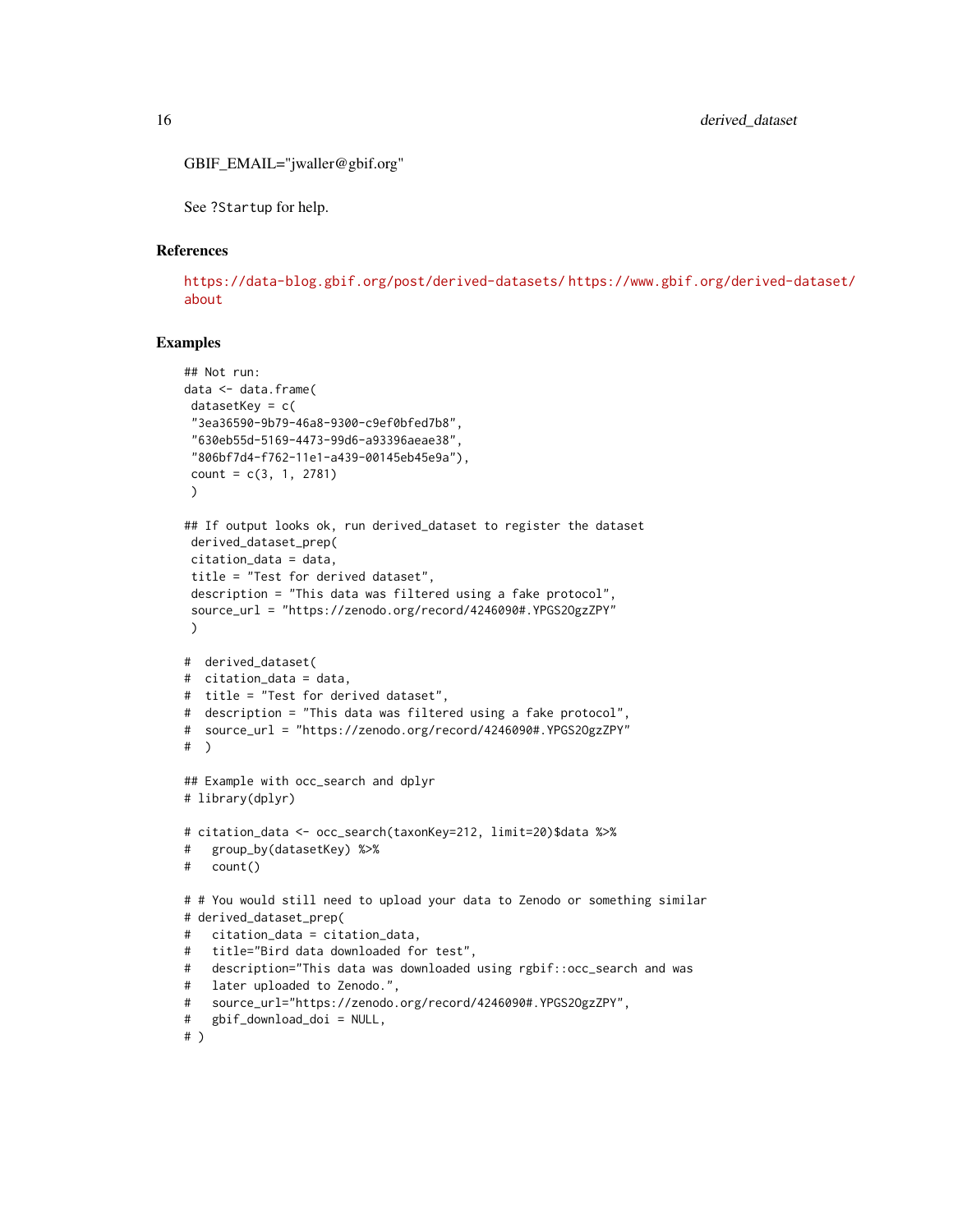#### <span id="page-16-0"></span>downloads and the contract of the contract of the contract of the contract of the contract of the contract of the contract of the contract of the contract of the contract of the contract of the contract of the contract of

## End(Not run)

downloads *Downloads interface*

#### **Description**

GBIF provides two ways to get occurrence data: through the /occurrence/search route (see [occ\\_search\(\)](#page-105-1)), or via the /occurrence/download route (many functions, see below). [occ\\_search\(\)](#page-105-1) is more appropriate for smaller data, while occ\_download\*() functions are more appropriate for larger data requests.

#### Settings

You'll use [occ\\_download\(\)](#page-81-1) to kick off a download. You'll need to give that function settings from your GBIF profile: your user name, your password, and your email. These three settings are required to use the function. You can specify them in one of three ways:

- Pass them to occ\_download as parameters
- Use R options: As options either in the current R session using the [options\(\)](#page-0-0) function, or by setting them in your .Rprofile file, after which point they'll be read in automatically
- Use environment variables: As env vars either in the current R session using the Sys. setenv() function, or by setting them in your .Renviron/.bash\_profile or similar files, after which point they'll be read in automatically

#### BEWARE

You can not perform that many downloads, so plan wisely. See *Rate limiting* below.

#### Rate limiting

If you try to launch too many downloads, you will receive an 420 "Enhance Your Calm" response. If there is less then 100 in total across all GBIF users, then you can have 3 running at a time. If there are more than that, then each user is limited to 1 only. These numbers are subject to change.

#### Functions

- [occ\\_download\(\)](#page-81-1) Start a download
- [occ\\_download\\_prep\(\)](#page-81-2) Prepare a download request
- [occ\\_download\\_queue\(\)](#page-95-1) Start many downloads in a queue
- [occ\\_download\\_cached\(\)](#page-85-1) Check for downloads already in your GBIF account
- [occ\\_download\\_wait\(\)](#page-97-1) Re-run occ\_download\_meta() until ready
- [occ\\_download\\_meta\(\)](#page-94-1) Get metadata progress on a single download
- [occ\\_download\\_list\(\)](#page-93-1) List your downloads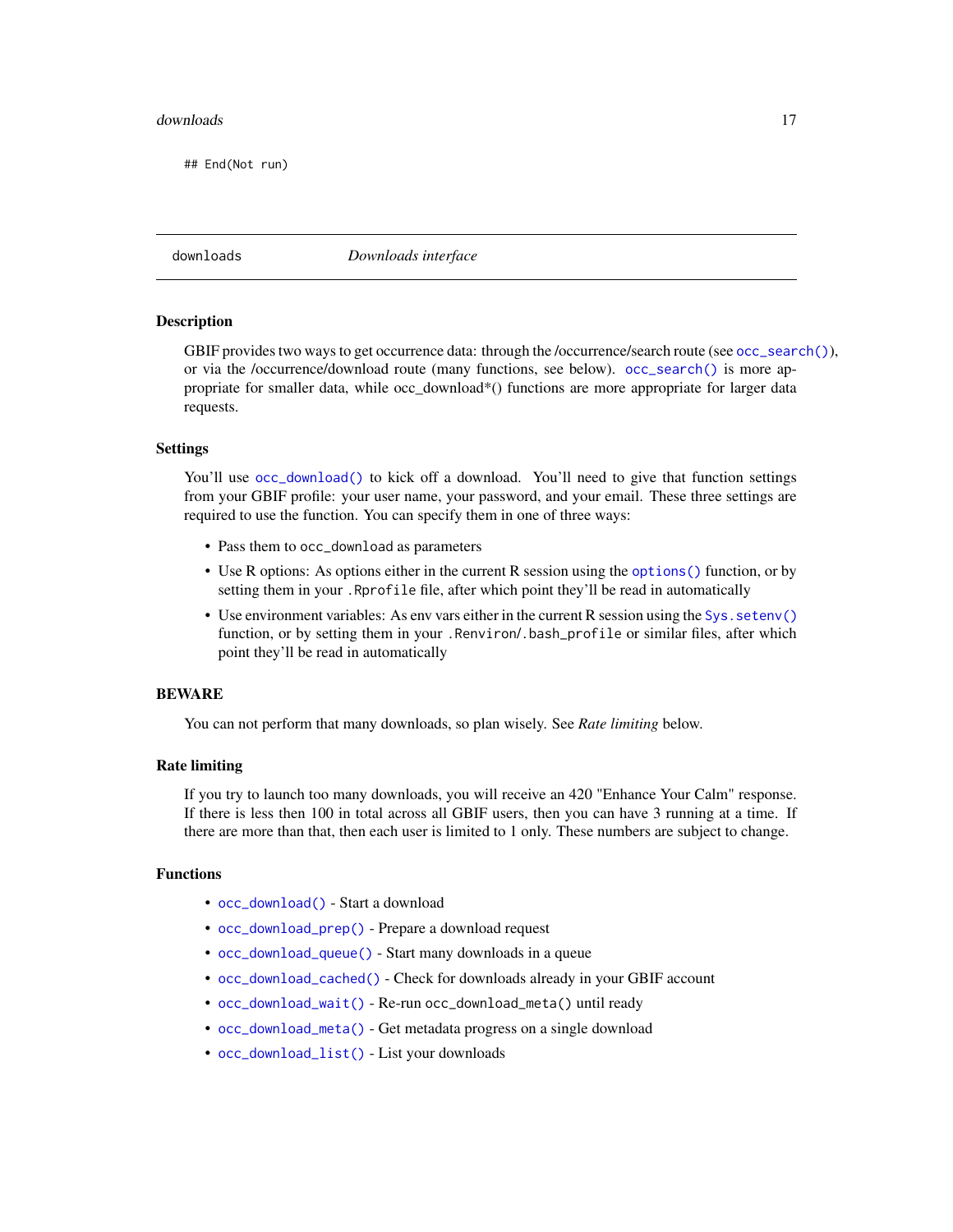- <span id="page-17-0"></span>• [occ\\_download\\_cancel\(\)](#page-87-1) - Cancel a download
- [occ\\_download\\_cancel\\_staged\(\)](#page-87-2) Cancels any jobs with status RUNNING or PREPARING
- [occ\\_download\\_get\(\)](#page-90-1) Retrieve a download
- [occ\\_download\\_import\(\)](#page-91-1) Import a download from local file system
- [occ\\_download\\_datasets\(\)](#page-88-1) List datasets for a download
- [occ\\_download\\_dataset\\_activity\(\)](#page-89-1) Lists the downloads activity of a dataset

Download query composer methods:

See download predicate dsl

### Query length

GBIF has a limit of 12,000 characters for a download query. This means that you can have a pretty long query, but at some point it may lead to an error on GBIF's side and you'll have to split your query into a few.

#### Download status

The following statuses can be found with any download:

- PREPARING: just submitted by user and awaiting processing (typically only a few seconds)
- RUNNING: being created (takes typically 1-15 minutes)
- FAILED: something unexpected went wrong
- KILLED: user decided to abort the job while it was in PREPARING or RUNNING phase
- SUCCEEDED: The download was created and the user was informed
- FILE\_ERASED: The download was deleted according to the retention policy, see https://www.gbif.org/faq?question=fo how-long-will-does-gbif-store-downloads

<span id="page-17-1"></span>download\_predicate\_dsl

*Download predicate DSL (domain specific language)*

### **Description**

Download predicate DSL (domain specific language)

#### Usage

```
pred(key, value)
pred_gt(key, value)
pred_gte(key, value)
```
pred\_lt(key, value)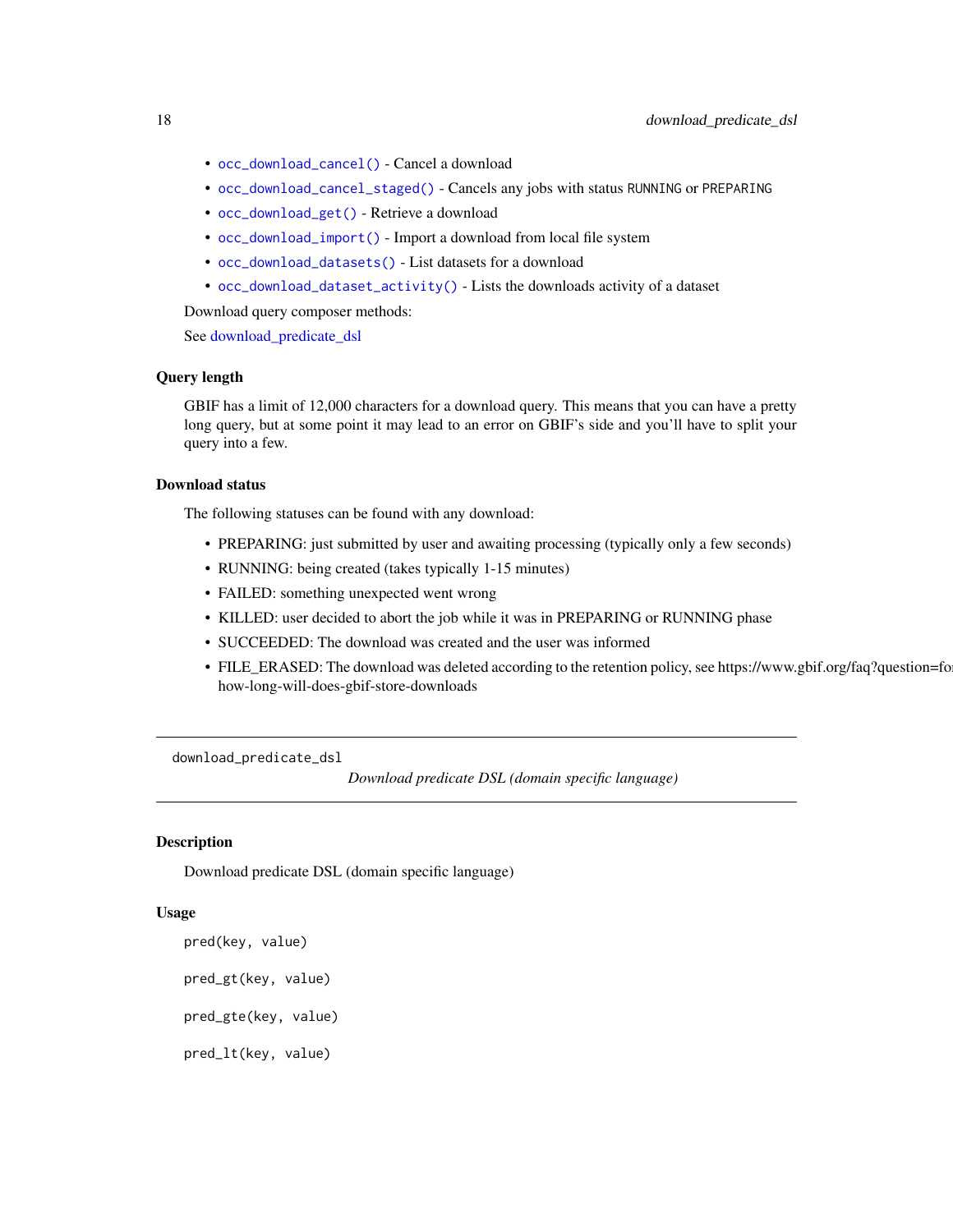pred\_lte(key, value) pred\_not(...) pred\_like(key, value) pred\_within(value) pred\_isnull(key) pred\_notnull(key)  $pred_or(..., .list = list())$  $pred_and(..., .list = list())$ pred\_in(key, value)

### Arguments

| key     | (character) the key for the predicate. See "Keys" below                                                               |
|---------|-----------------------------------------------------------------------------------------------------------------------|
| value   | (various) the value for the predicate                                                                                 |
| , .list | For pred_or() or pred_and(), one or more objects of class occ_predicate,<br>created by any pred <sup>*</sup> function |

#### predicate methods and their equivalent types

pred\* functions are named for the 'type' of operation they do, following the terminology used by GBIF, see https://www.gbif.org/developer/occurrence#predicates

Function names are given, with the equivalent GBIF type value (e.g., pred\_gt and greaterThan) The following functions take one key and one value:

- pred: equals
- pred\_lt: lessThan
- pred\_lte: lessThanOrEquals
- pred\_gt: greaterThan
- pred\_gte: greaterThanOrEquals
- pred\_like: like

The following function is only for geospatial queries, and only accepts a WKT string:

• pred\_within: within

The following function is only for stating the you don't want a key to be null, so only accepts one key:

• pred\_notnull: isNotNull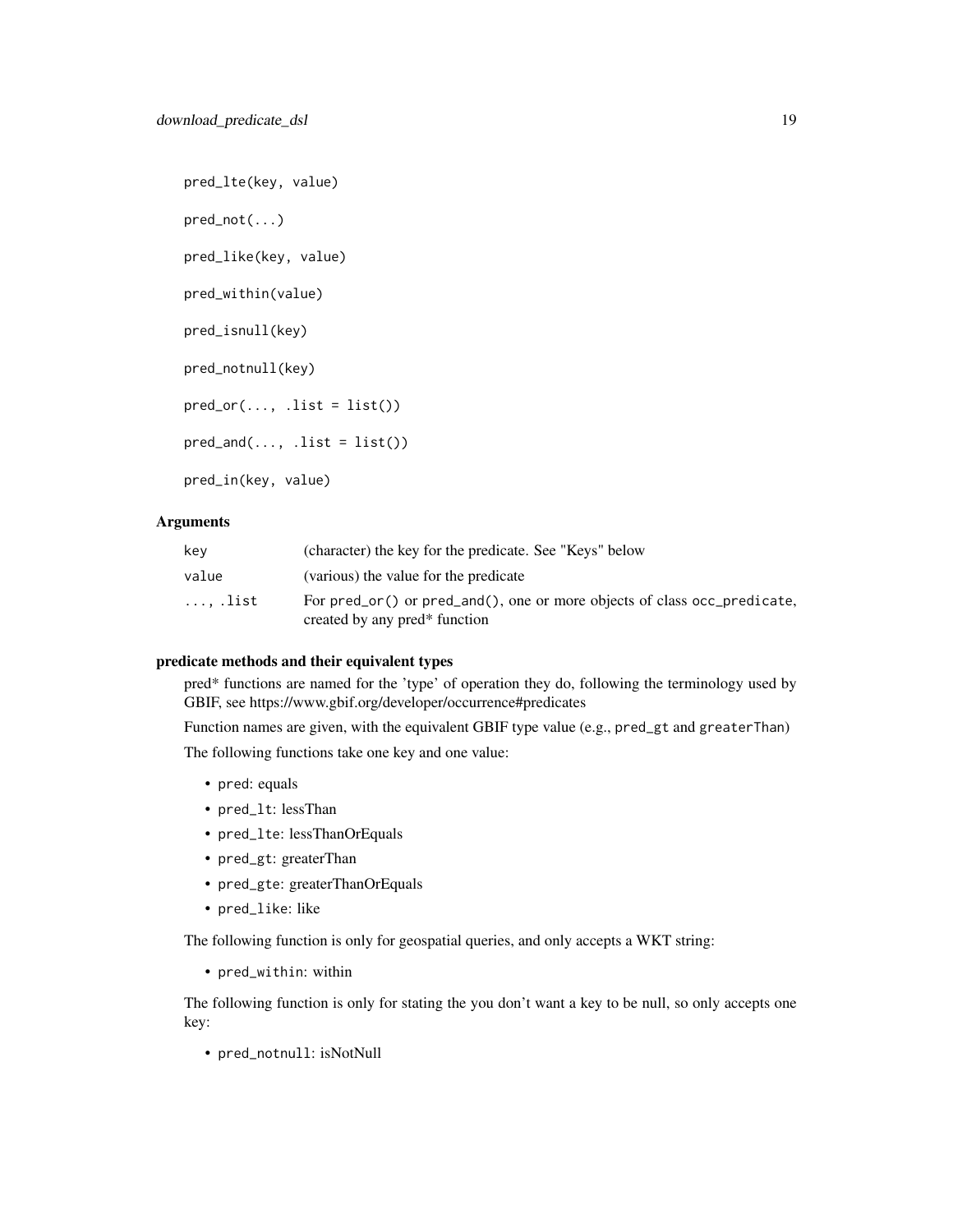The following function is only for stating that you want a key to be null.

• pred\_isnull : isNull

The following two functions accept multiple individual predicates, separating them by either "and" or "or":

- pred\_and: and
- pred\_or: or

The not predicate accepts one predicate; that is, this negates whatever predicate is passed in, e.g., not the taxonKey of 12345:

• pred\_not: not

The following function is special in that it accepts a single key but many values; stating that you want to search for all the values:

• pred\_in: in

#### What happens internally

Internally, the input to pred\* functions turns into JSON to be sent to GBIF. For example ...

```
pred_in("taxonKey",c(2480946,5229208)) gives:
```

```
{
   "type": "in",
   "key": "TAXON_KEY",
   "values": ["2480946", "5229208"]
}
pred_gt("elevation",5000) gives:
{
   "type": "greaterThan",
   "key": "ELEVATION",
   "value": "5000"
}
pred_or(pred("taxonKey",2977832),pred("taxonKey",2977901)) gives:
{
  "type": "or",
  "predicates": [
     {
       "type": "equals",
       "key": "TAXON_KEY",
       "value": "2977832"
     },
     {
       "type": "equals",
```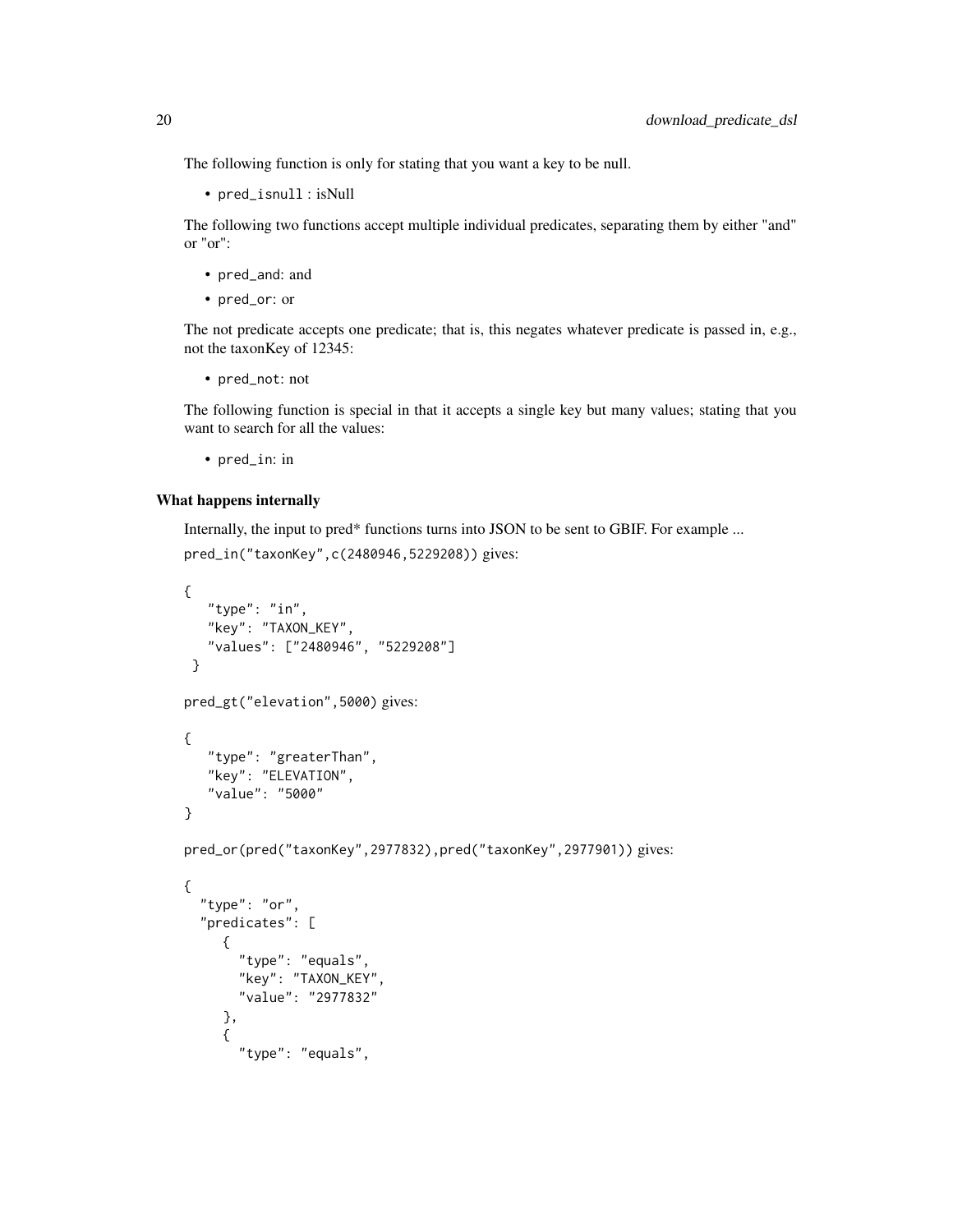```
"key": "TAXON_KEY",
       "value": "2977901"
     }
 ]
}
```
### Keys

Acceptable arguments to the key parameter are (with the version of the key in parens that must be sent if you pass the query via the body parameter; see below for examples). You can also use the 'ALL\_CAPS' version of a key if you prefer. Open an issue in the GitHub repository for this package if you know of a key that should be supported that is not yet.

- taxonKey (TAXON\_KEY)
- scientificName (SCIENTIFIC\_NAME)
- country (COUNTRY)
- publishingCountry (PUBLISHING\_COUNTRY)
- hasCoordinate (HAS\_COORDINATE)
- hasGeospatialIssue (HAS\_GEOSPATIAL\_ISSUE)
- typeStatus (TYPE\_STATUS)
- recordNumber (RECORD\_NUMBER)
- lastInterpreted (LAST\_INTERPRETED)
- continent (CONTINENT)
- geometry (GEOMETRY)
- basisOfRecord (BASIS\_OF\_RECORD)
- datasetKey (DATASET\_KEY)
- eventDate (EVENT\_DATE)
- catalogNumber (CATALOG\_NUMBER)
- year (YEAR)
- month (MONTH)
- decimalLatitude (DECIMAL\_LATITUDE)
- decimalLongitude (DECIMAL\_LONGITUDE)
- elevation (ELEVATION)
- depth (DEPTH)
- institutionCode (INSTITUTION\_CODE)
- collectionCode (COLLECTION\_CODE)
- issue (ISSUE)
- mediatype (MEDIA\_TYPE)
- recordedBy (RECORDED\_BY)
- establishmentMeans (ESTABLISHMENT\_MEANS)
- coordinateUncertaintyInMeters (COORDINATE\_UNCERTAINTY\_IN\_METERS)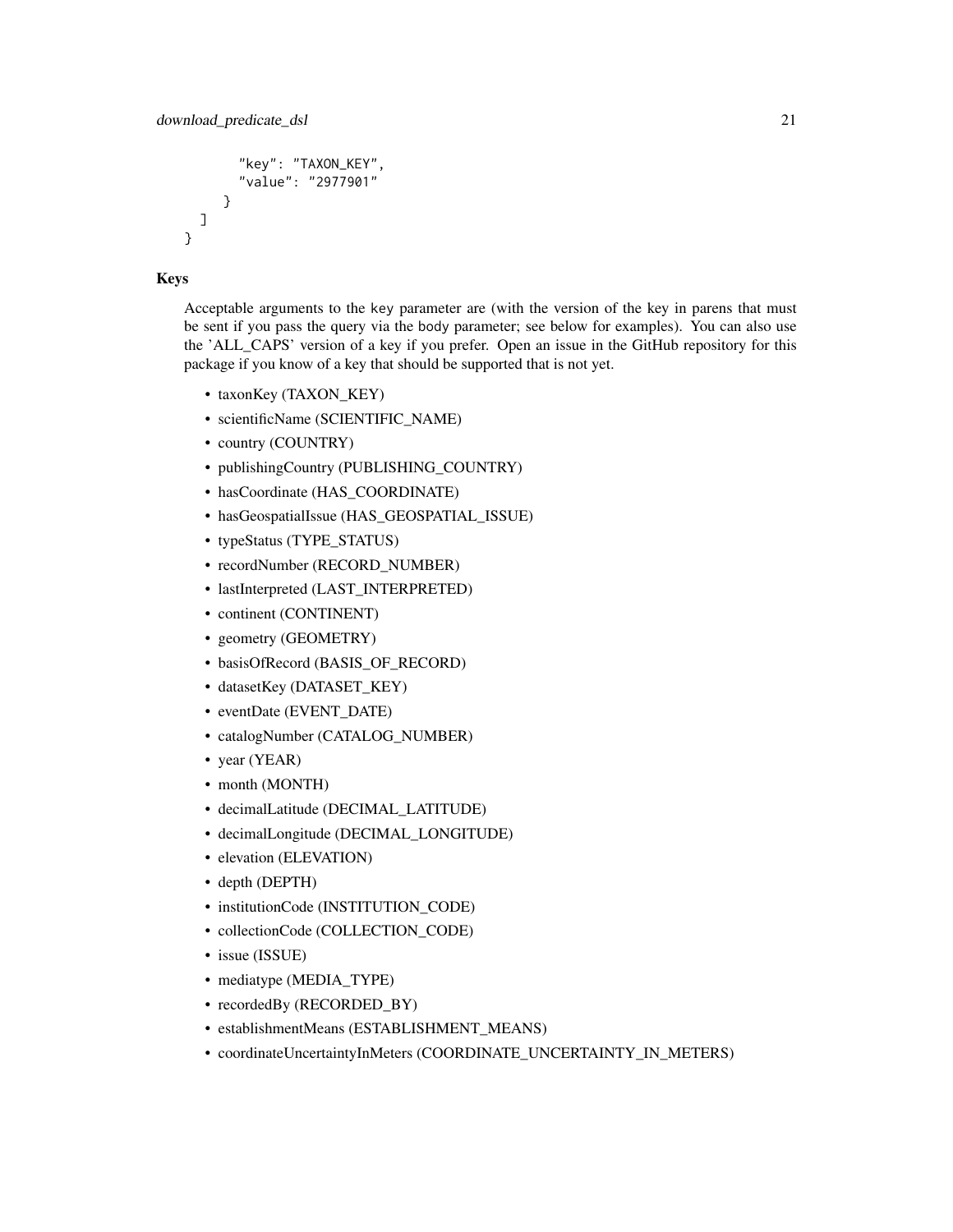#### <span id="page-21-0"></span>22 elevation and the contract of the contract of the contract of the contract of the contract of the contract of the contract of the contract of the contract of the contract of the contract of the contract of the contract

- gadm (GADM\_GID) (for the Database of Global Administrative Areas)
- stateProvince (STATE\_PROVINCE)
- occurrenceStatus (OCCURRENCE\_STATUS)
- publishingOrg (PUBLISHING\_ORG)
- occurrenceId (OCCURRENCE\_ID)

### References

Download predicates docs: <https://www.gbif.org/developer/occurrence#predicates>

### See Also

```
Other downloads: occ_download_cached(), occ_download_cancel(), occ_download_dataset_activity(),
occ_download_datasets(), occ_download_get(), occ_download_import(), occ_download_list(),
occ_download_meta(), occ_download_queue(), occ_download_wait(), occ_download()
```
#### Examples

```
pred("taxonKey", 3119195)
pred_gt("elevation", 5000)
pred_gte("elevation", 5000)
pred_lt("elevation", 1000)
pred_lte("elevation", 1000)
pred_within("POLYGON((-14 42, 9 38, -7 26, -14 42))")
pred_and(pred_within("POLYGON((-14 42, 9 38, -7 26, -14 42))"),
  pred_gte("elevation", 5000))
pred_or(pred_lte("year", 1989), pred("year", 2000))
pred_and(pred_lte("year", 1989), pred("year", 2000))
pred_in("taxonKey", c(2977832, 2977901, 2977966, 2977835))
pred_in("basisOfRecord", c("MACHINE_OBSERVATION", "HUMAN_OBSERVATION"))
pred_not(pred("taxonKey", 729))
pred_like("catalogNumber", "PAPS5-560%")
pred_notnull("issue")
pred("basisOfRecord", "LITERATURE")
pred("hasCoordinate", TRUE)
pred("stateProvince", "California")
pred("hasGeospatialIssue", FALSE)
pred_within("POLYGON((-14 42, 9 38, -7 26, -14 42))")
pred_or(pred("taxonKey", 2977832), pred("taxonKey", 2977901),
  pred("taxonKey", 2977966))
pred_in("taxonKey", c(2977832, 2977901, 2977966, 2977835))
```
elevation *Get elevation for lat/long points from a data.frame or list of points.*

#### **Description**

Uses the GeoNames web service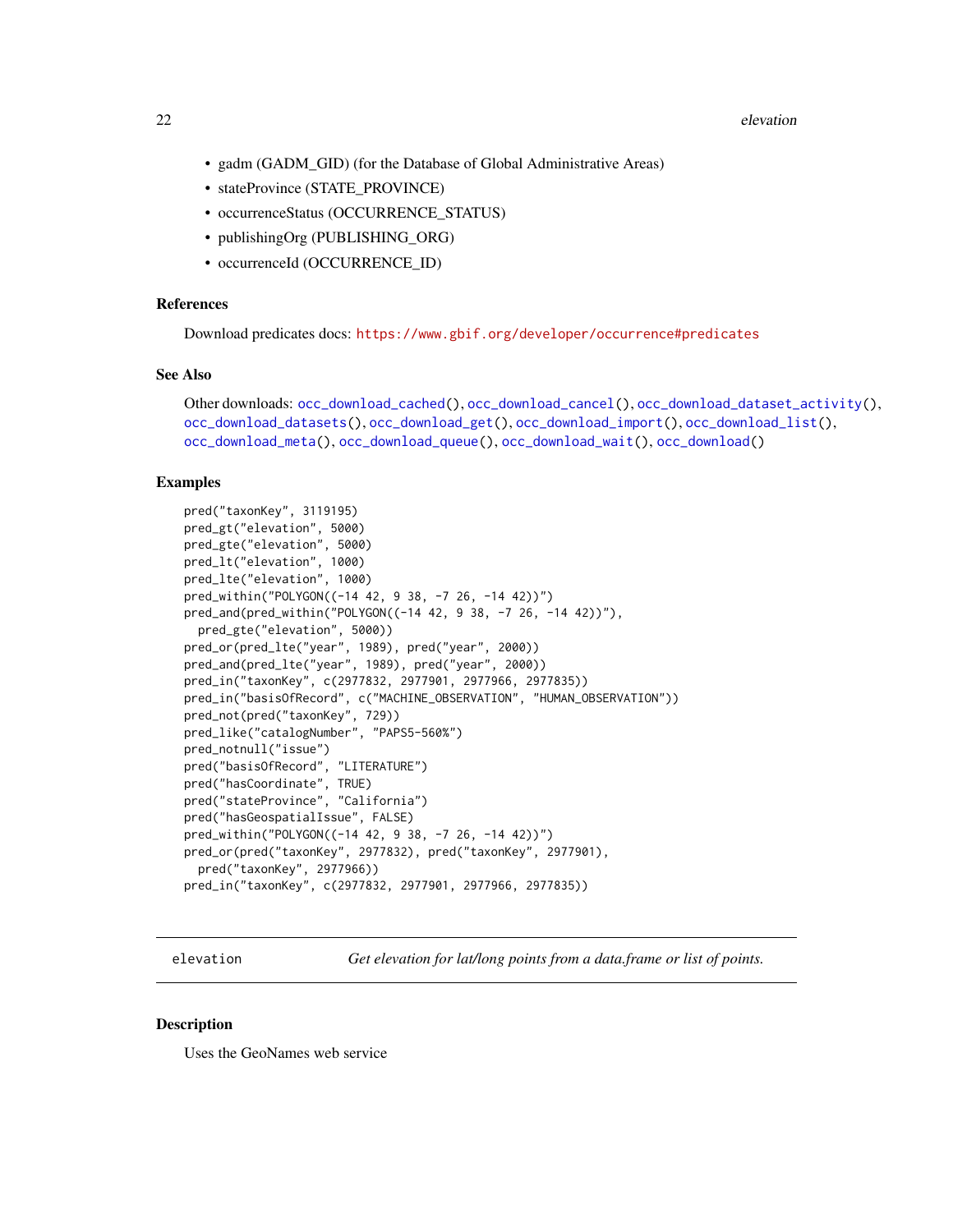#### elevation 23

### Usage

```
elevation(
  input = NULL,latitude = NULL,
  longitude = NULL,
  latlong = NULL,
  elevation_model = "srtm3",
  username = Sys.getenv("GEONAMES_USER"),
  key,
  curlopts,
  ...
)
```
### Arguments

| input           | A data frame of lat/long data. There must be columns decimal Latitude and dec-<br>imalLongitude.            |
|-----------------|-------------------------------------------------------------------------------------------------------------|
| latitude        | A vector of latitude's. Must be the same length as the longitude vector.                                    |
| longitude       | A vector of longitude's. Must be the same length as the latitude vector.                                    |
| latlong         | A vector of lat/long pairs. See examples.                                                                   |
| elevation_model |                                                                                                             |
|                 | (character) one of srtm3 (default), srtm1, astergdem, or gtopo30. See "Elevation"<br>models" below for more |
| username        | (character) Required. An GeoNames user name. See Details.                                                   |
| key, curlopts   | defunct, see docs                                                                                           |
| .               | curl options passed on to crul::verb-GET see curl::curl_options() for curl<br>options                       |

### Value

A new column named elevation\_geonames in the supplied data.frame or a vector with elevation of each location in meters. Note that data from GBIF can already have a column named elevation, thus the column we add is named differently.

#### GeoNames user name

To get a GeoNames user name, register for an account at http://www.geonames.org/login - then you can enable your account for the GeoNames webservice on your account page (http://www.geonames.org/manageaccount). Once you are enabled to use the webservice, you can pass in your username to the username parameter. Better yet, store your username in your .Renviron file, or similar (e.g., .zshrc or .bash\_profile files) and read it in via Sys.getenv() as in the examples below. By default we do Sys.getenv("GEONAMES\_USER") for the username parameter.

### Elevation models

- srtm3:
	- sample area: ca 90m x 90m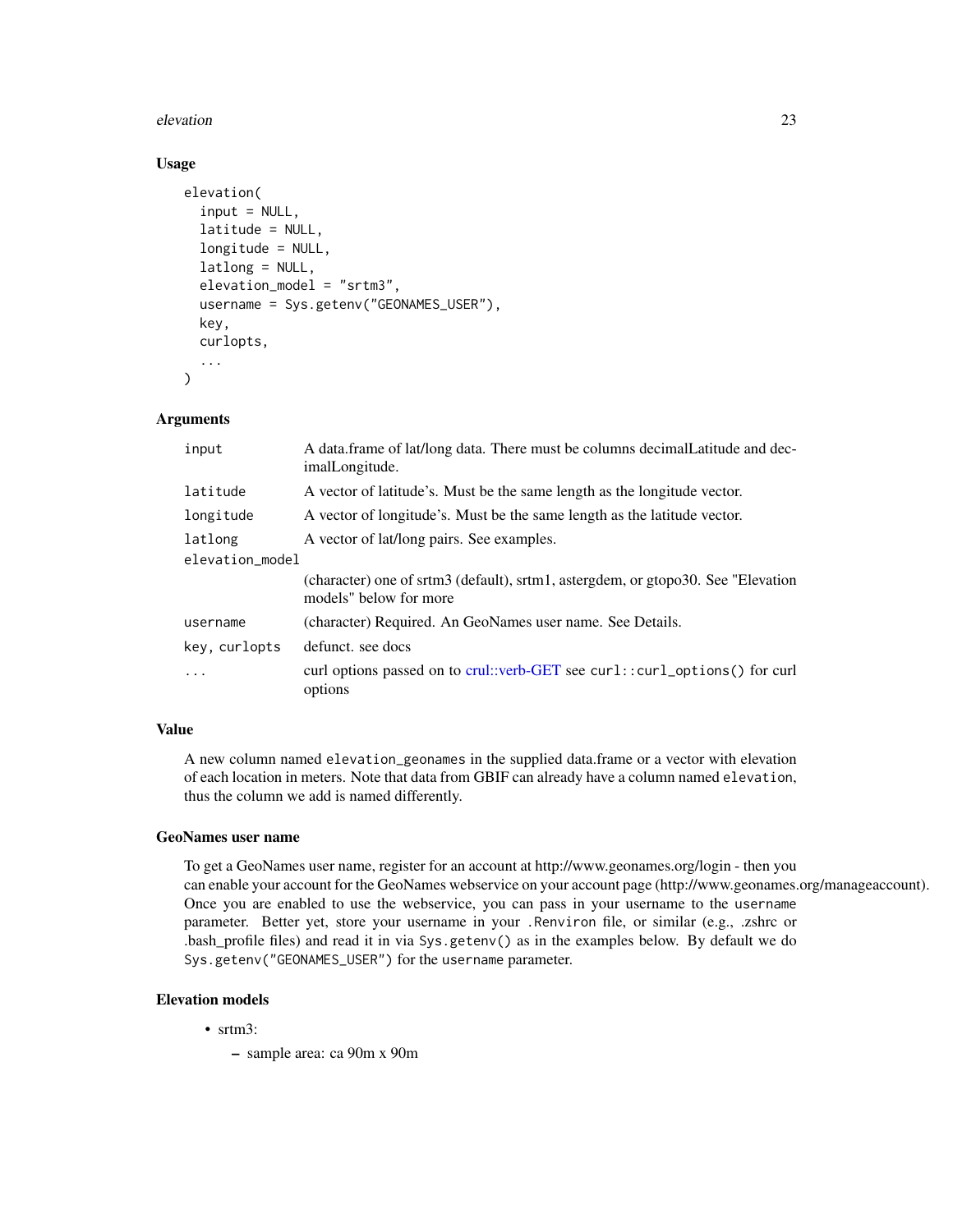- result: a single number giving the elevation in meters according to srtm3, ocean areas have been masked as "no data" and have been assigned a value of -32768
- srtm1:
	- sample area: ca 30m x 30m
	- result: a single number giving the elevation in meters according to srtm1, ocean areas have been masked as "no data" and have been assigned a value of -32768
- astergdem (Aster Global Digital Elevation Model V2 2011):
	- sample area: ca 30m x 30m, between 83N and 65S latitude
	- result: a single number giving the elevation in meters according to aster gdem, ocean areas have been masked as "no data" and have been assigned a value of -32768
- gtopo30:
	- sample area: ca 1km x 1km
	- result: a single number giving the elevation in meters according to gtopo30, ocean areas have been masked as "no data" and have been assigned a value of -9999

#### References

GeoNames http://www.geonames.org/export/web-services.html

#### Examples

```
## Not run:
user <- Sys.getenv("GEONAMES_USER")
occ_key <- name_suggest('Puma concolor')$key[1]
dat <- occ_search(taxonKey = occ_key, limit = 300, hasCoordinate = TRUE)
head( elevation(dat$data, username = user) )
# Pass in a vector of lat's and a vector of long's
elevation(latitude = dat$data$decimalLatitude[1:10],
 longitude = dat$data$decimalLongitude[1:10],
 username = user, verbose = TRUE)
# Pass in lat/long pairs in a single vector
pairs <- list(c(31.8496,-110.576060), c(29.15503,-103.59828))
elevation(latlong=pairs, username = user)
# Pass on curl options
pairs <- list(c(31.8496,-110.576060), c(29.15503,-103.59828))
elevation(latlong=pairs, username = user, verbose = TRUE)
# different elevation models
lats <- dat$data$decimalLatitude[1:5]
lons <- dat$data$decimalLongitude[1:5]
elevation(latitude = lats, longitude = lons, elevation_model = "srtm3")
elevation(latitude = lats, longitude = lons, elevation_model = "srtm1")
elevation(latitude = lats, longitude = lons, elevation_model = "astergdem")
elevation(latitude = lats, longitude = lons, elevation_model = "gtopo30")
```
## End(Not run)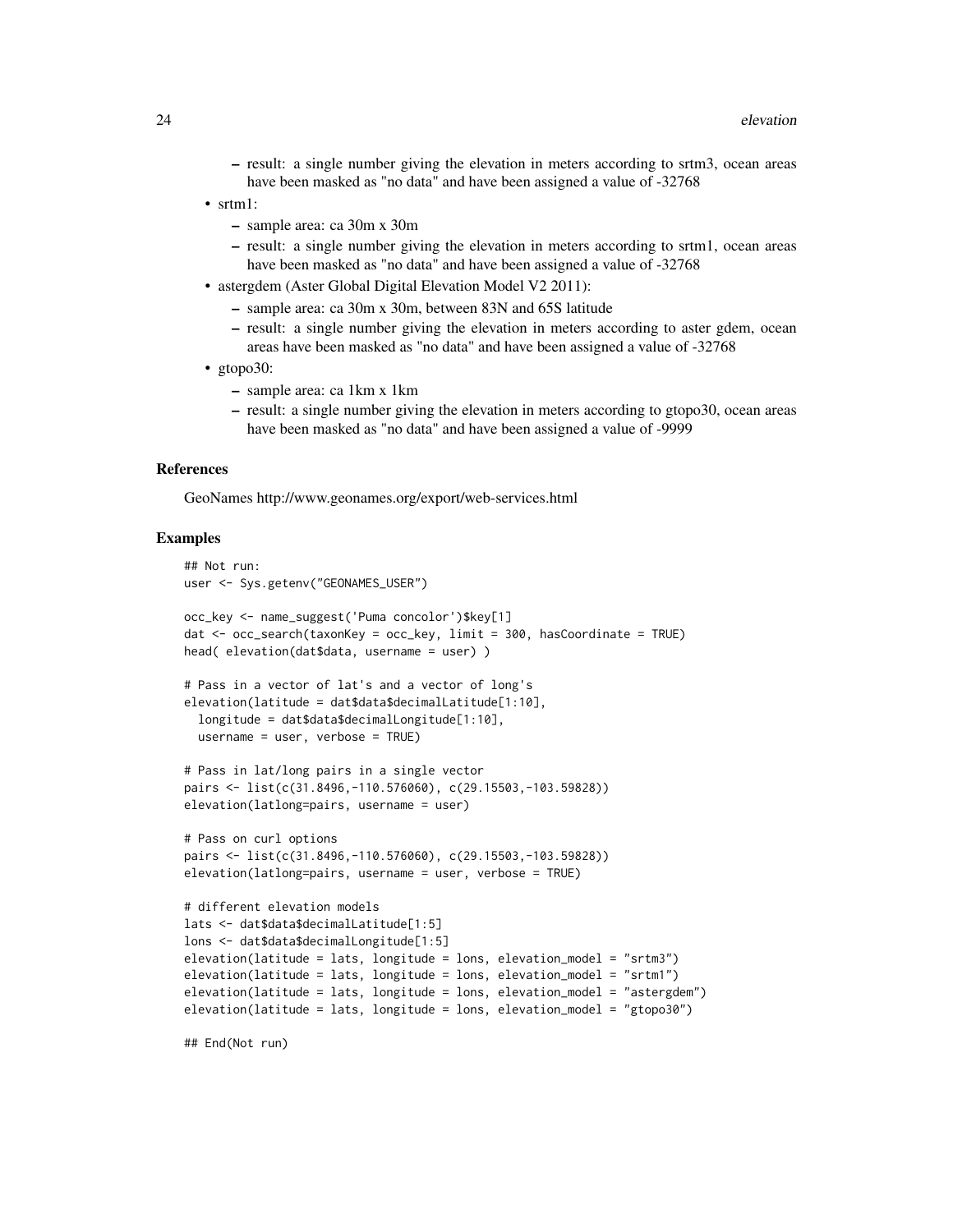<span id="page-24-0"></span>

Many parts of the GBIF API make use of enumerations, i.e. controlled vocabularies for specific topics - and are available via these functions

#### Usage

```
enumeration(x = NULL, curlopts = list())enumeration_country(curlopts = list())
```
### Arguments

|          | A given enumeration.                                                                             |
|----------|--------------------------------------------------------------------------------------------------|
| curlopts | list of named curl options passed on to HttpClient. see curl: : curl_options<br>for curl options |

### Value

enumeration returns a character vector, while enumeration\_country returns a data.frame.

### Examples

```
## Not run:
# basic enumeration
enumeration()
enumeration("NameType")
enumeration("MetadataType")
enumeration("TypeStatus")
# country enumeration
enumeration_country()
# curl options
enumeration(curlopts = list(verbose=TRUE))
```
## End(Not run)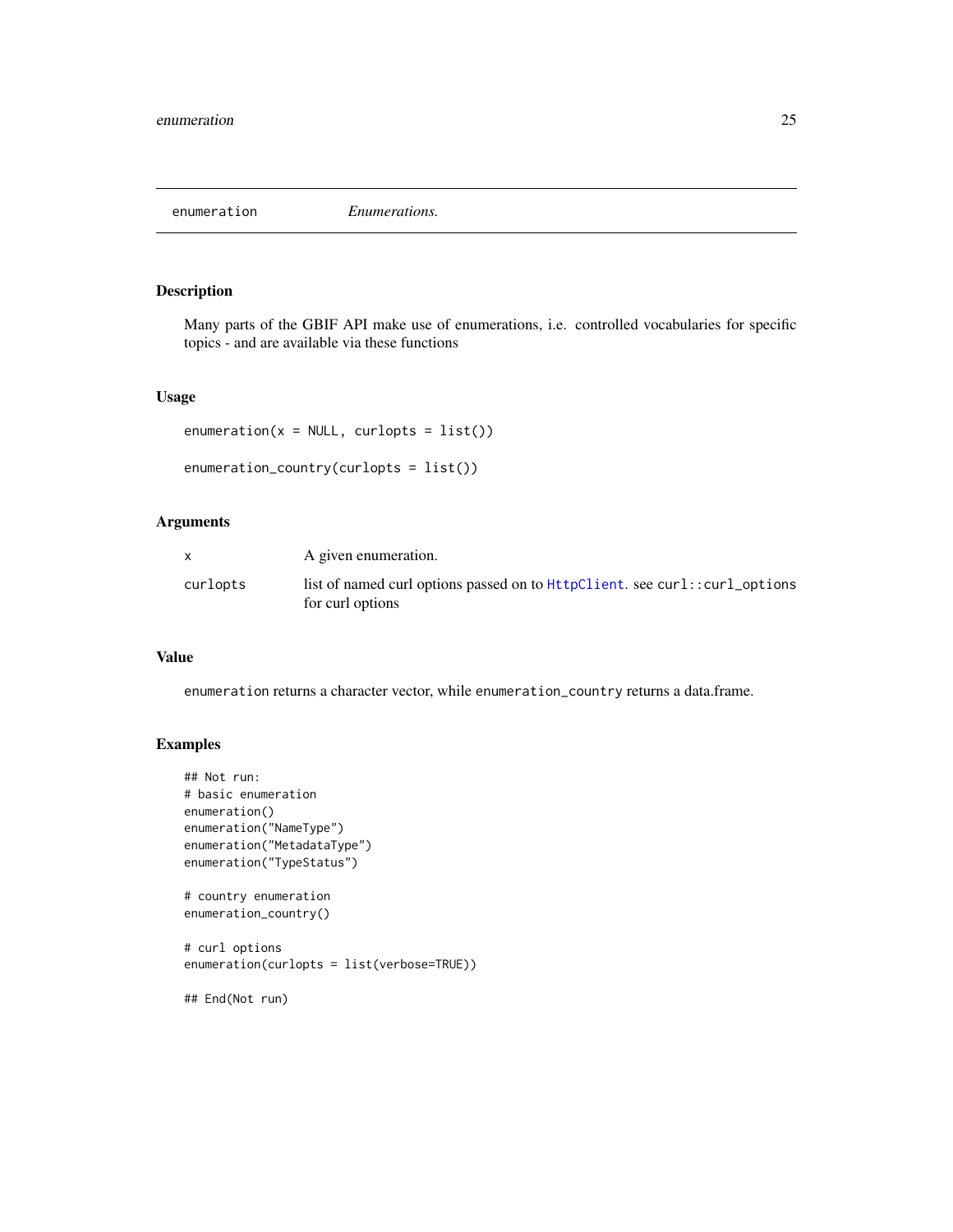<span id="page-25-0"></span>

Convert a bounding box to a Well Known Text polygon, and a WKT to a bounding box

#### Usage

```
g\text{bif\_bbox2wkt(minx = NA, miny = NA, maxx = NA, maxy = NA, bbox = NULL})
```

```
gbif_wkt2bbox(wkt = NULL)
```
### Arguments

| minx | (numeric) Minimum x value, or the most western longitude                  |
|------|---------------------------------------------------------------------------|
| miny | (numeric) Minimum y value, or the most southern latitude                  |
| maxx | (numeric) Maximum x value, or the most eastern longitude                  |
| maxy | (numeric) Maximum y value, or the most northern latitude                  |
| bbox | (numeric) A vector of length 4, with the elements: minx, miny, maxx, maxy |
| wkt  | (character) A Well Known Text object.                                     |

#### Value

gbif\_bbox2wkt returns an object of class charactere, a Well Known Text string of the form 'POLY-GON((minx miny, maxx miny, maxx maxy, minx maxy, minx miny))'.

gbif\_wkt2bbox returns a numeric vector of length 4, like c(minx, miny, maxx, maxy)

#### Examples

```
## Not run:
# Convert a bounding box to a WKT
## Pass in a vector of length 4 with all values
gbif_bbox2wkt(bbox=c(-125.0,38.4,-121.8,40.9))
## Or pass in each value separately
gbif_bbox2wkt(minx=-125.0, miny=38.4, maxx=-121.8, maxy=40.9)
# Convert a WKT object to a bounding box
wkt <- "POLYGON((-125 38.4,-125 40.9,-121.8 40.9,-121.8 38.4,-125 38.4))"
gbif_wkt2bbox(wkt)
## End(Not run)
```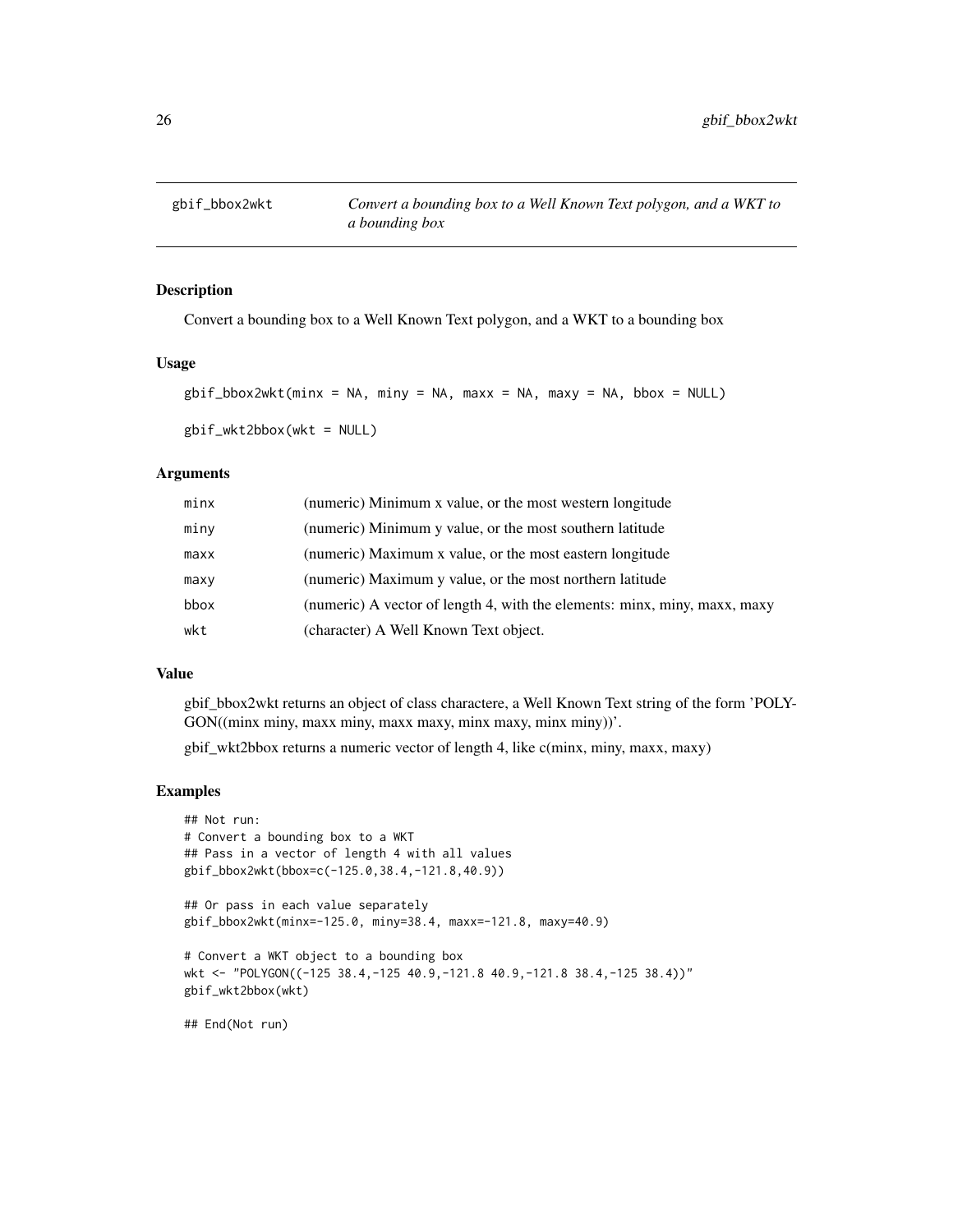<span id="page-26-0"></span>

Get citation for datasets used

#### Usage

gbif\_citation(x)

#### Arguments

x (character) Result of call to [occ\\_search\(\)](#page-105-1), [occ\\_data\(\)](#page-63-1), [occ\\_download\\_get\(\)](#page-90-1), [occ\\_download\\_meta\(\)](#page-94-1), a dataset key, or occurrence key (character or numeric)

#### Details

Returns a set of citations, one for each dataset. We pull out unique dataset keys and get citations, so the length of citations may not be equal to the number of records you pass in.

Currently, this function gives back citations at the dataset level, not at the individual occurrence level. If occurrence keys are passed in, then we track down the dataset the key is from, and get the citation for the dataset.

#### Value

list with S3 class assigned, used by a print method to pretty print citation information. Though you can unclass the output or just index to the named items as needed.

### **Examples**

### ## Not run:

```
# character class inputs
## pass in a dataset key
gbif_citation(x='0ec3229f-2b53-484e-817a-de8ceb1fce2b')
## pass in an occurrence key
# gbif_citation(x='1101144669')
# pass in an occurrence key as a numeric (won't work for a dataset key)
# gbif_citation(x=1101144669)
# Downloads
## occ_download_get()
# d1 <- occ_download(pred("country", "BG"), pred_gte("year", 2020))
# occ_download_meta(d1) # wait until status = succeeded
# d1 <- occ_download_get(d1, overwrite = TRUE)
# gbif_citation(d1)
```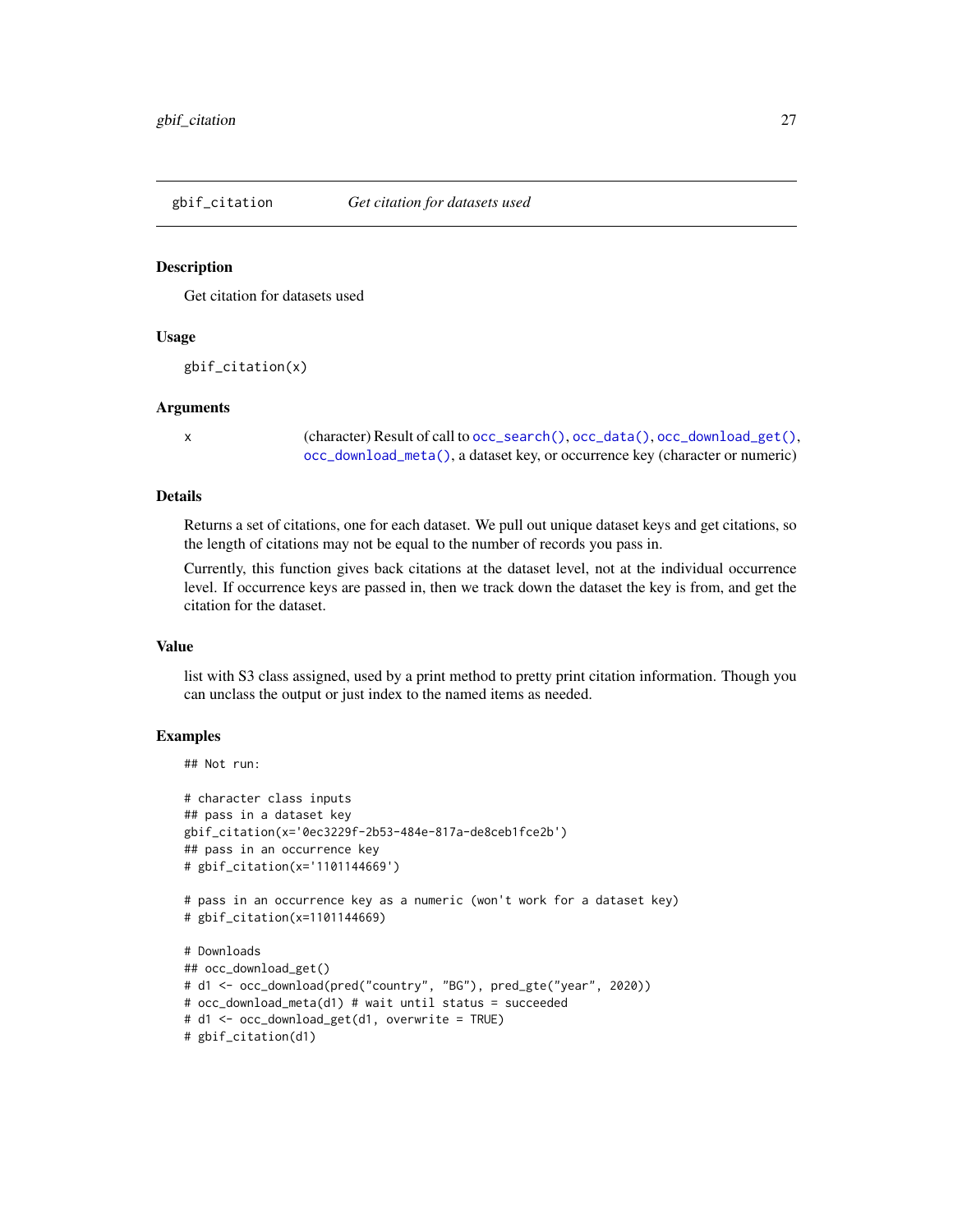```
## occ_download_meta()
# key <- "0000122-171020152545675"
# res <- occ_download_meta(key)
# gbif_citation(res)
```
## End(Not run)

gbif\_issues *List all GBIF issues and their codes.*

#### Description

Returns a data.frame of all GBIF issues with the following columns:

- code: issue short code, e.g. gass84
- code: issue full name, e.g. GEODETIC\_DATUM\_ASSUMED\_WGS84
- description: issue description
- type: issue type, either related to occurrence or name

### Usage

```
gbif_issues()
```
### Source

https://gbif.github.io/gbif-api/apidocs/org/gbif/api/vocabulary/OccurrenceIssue.html https://gbif.github.io/gbifapi/apidocs/org/gbif/api/vocabulary/NameUsageIssue.html

gbif\_issues\_lookup *Lookup issue definitions and short codes*

### Description

Lookup issue definitions and short codes

### Usage

gbif\_issues\_lookup(issue = NULL, code = NULL)

#### Arguments

| issue | Full name of issue, e.g, CONTINENT_COUNTRY_MISMATCH |
|-------|-----------------------------------------------------|
| code  | An issue short code, e.g. 'ccm'                     |

<span id="page-27-0"></span>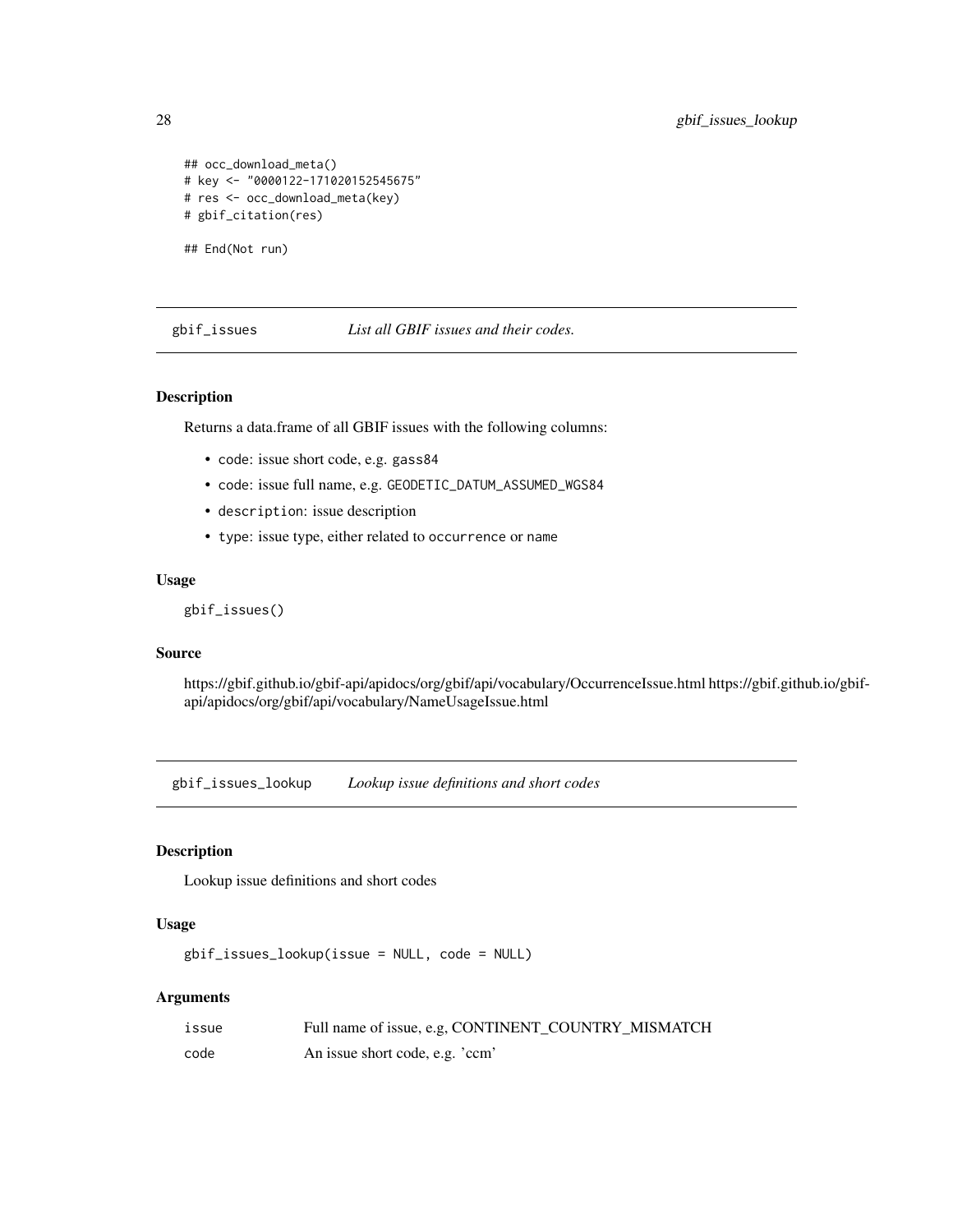### <span id="page-28-0"></span>gbif\_names 29

### Examples

```
gbif_issues_lookup(issue = 'CONTINENT_COUNTRY_MISMATCH')
gbif_issues_lookup(code = 'ccm')
gbif_issues_lookup(issue = 'COORDINATE_INVALID')
gbif_issues_lookup(code = 'cdiv')
```
gbif\_names *View highlighted terms in name results from GBIF.*

### Description

View highlighted terms in name results from GBIF.

#### Usage

gbif\_names(input, output = NULL, browse = TRUE)

### Arguments

| input  | Input output from occ search                            |
|--------|---------------------------------------------------------|
| output | Output folder path. If not given uses temporary folder. |
| browse | (logical) Browse output (default: TRUE)                 |

### Examples

```
## Not run:
# browse=FALSE returns path to file
gbif_names(name_lookup(query='snake', hl=TRUE), browse=FALSE)
(out <- name_lookup(query='canada', hl=TRUE, limit=5))
gbif_names(out)
gbif_names(name_lookup(query='snake', hl=TRUE))
gbif_names(name_lookup(query='bird', hl=TRUE))
# or not highlight
gbif_names(name_lookup(query='bird', limit=200))
```
## End(Not run)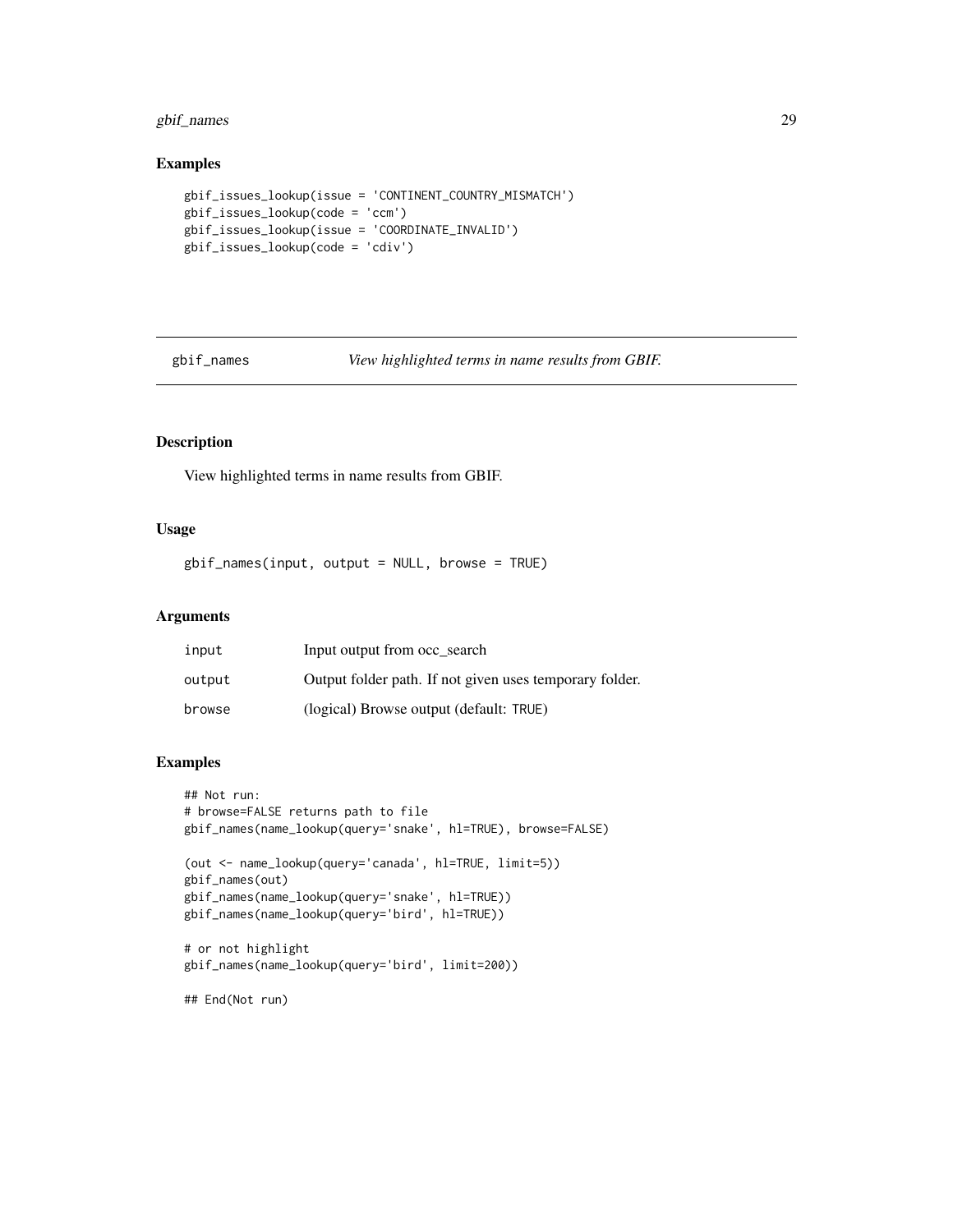<span id="page-29-0"></span>

GBIF registry data via OAI-PMH

### Usage

```
gbif_oai_identify(...)
gbif_oai_list_identifiers(
 prefix = "oai_dc",
 from = NULL,
 until = NULL,set = NULL,token = NULL,
  as = "df",...
\lambdagbif_oai_list_records(
 prefix = "oai_dc",from = NULL,
 until = NULL,set = NULL,token = NULL,
 as = "df",...
\mathcal{L}gbif_oai_list_metadataformats(id = NULL, ...)
gbif_0ai_list_sets(token = NULL, as = "df", ...)gbif_oai_get_records(ids, prefix = "oai_dc", as = "parsed", ...)
```
#### Arguments

| $\cdots$ | Curl options passed on to httr::GET                                                                                                                                                                                                                                                                                                  |
|----------|--------------------------------------------------------------------------------------------------------------------------------------------------------------------------------------------------------------------------------------------------------------------------------------------------------------------------------------|
| prefix   | (character) A string to specify the metadata format in OAI-PMH requests issued<br>to the repository. The default ("oai_dc") corresponds to the mandatory OAI<br>unqualified Dublin Core metadata schema.                                                                                                                             |
| from     | (character) string giving datestamp to be used as lower bound for datestamp-<br>based selective harvesting (i.e., only harvest records with datestamps in the given<br>range). Dates and times must be encoded using ISO 8601. The trailing Z must be<br>used when including time. OAI-PMH implies UTC for data/time specifications. |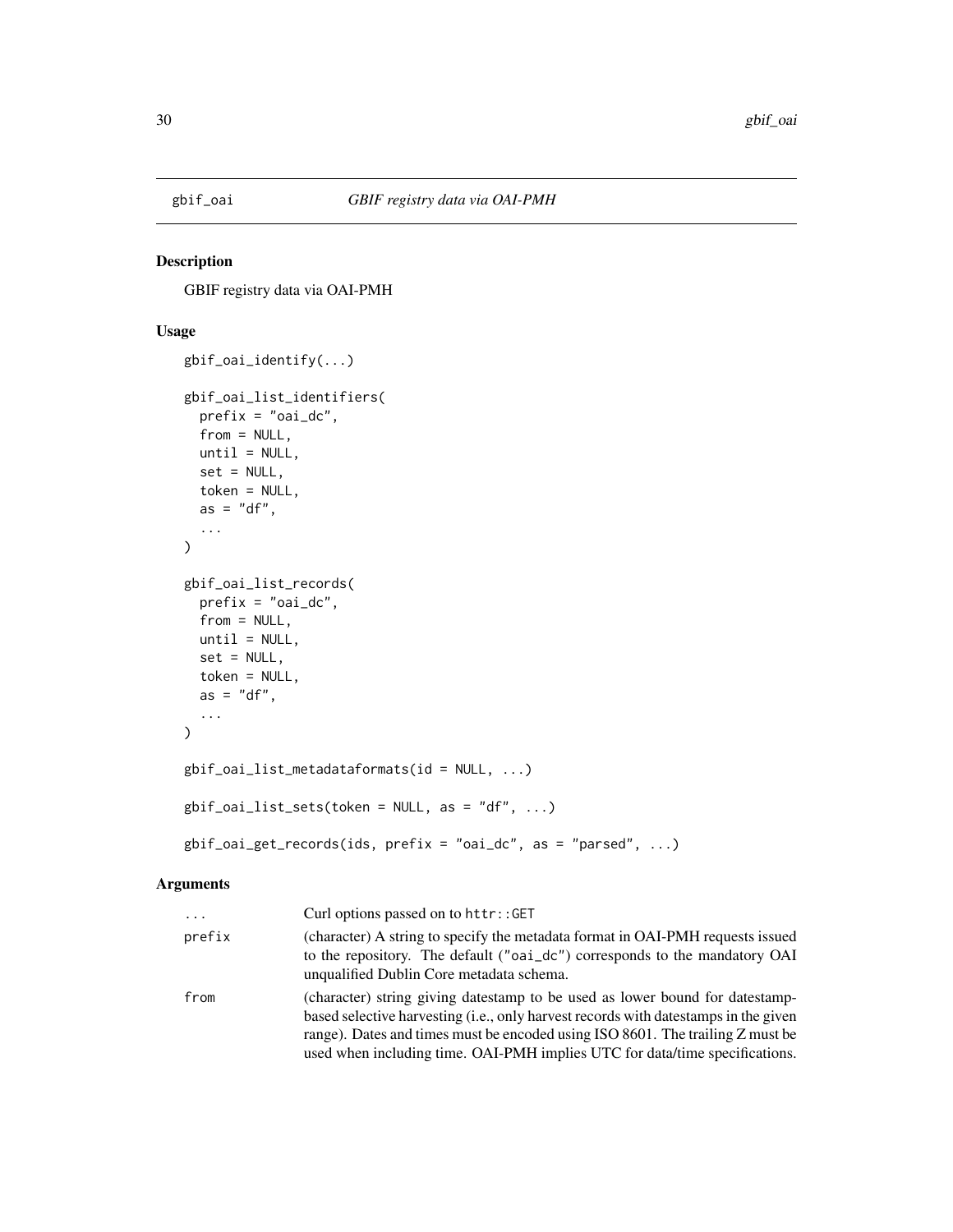| until   | (character) Datestamp to be used as an upper bound, for datestamp-based selec-<br>tive harvesting (i.e., only harvest records with datestamps in the given range).                                                  |
|---------|---------------------------------------------------------------------------------------------------------------------------------------------------------------------------------------------------------------------|
| set     | (character) A set to be used for selective harvesting (i.e., only harvest records in<br>the given set).                                                                                                             |
| token   | (character) a token previously provided by the server to resume a request where<br>it last left off. 50 is max number of records returned. We will loop for you<br>internally to get all the records you asked for. |
| as      | (character) What to return. One of "df" (for data.frame; default), "list" (get a<br>list), or "raw" (raw text). For gbif_oai_get_records, one of "parsed" or "raw"                                                  |
| id, ids | (character) The OAI-PMH identifier for the record. Optional.                                                                                                                                                        |

### Details

These functions only work with GBIF registry data, and do so via the OAI-PMH protocol (https://www.openarchives.org/OAI

#### Value

raw text, list or data.frame, depending on requested output via as parameter

#### Examples

```
## Not run:
gbif_oai_identify()
today <- format(Sys.Date(), "%Y-%m-%d")
gbif_oai_list_identifiers(from = today)
gbif_oai_list_identifiers(set = "country:NL")
gbif_oai_list_records(from = today)
gbif_oai_list_records(set = "country:NL")
gbif_oai_list_metadataformats()
gbif_oai_list_metadataformats(id = "9c4e36c1-d3f9-49ce-8ec1-8c434fa9e6eb")
gbif_oai_list_sets()
gbif_oai_list_sets(as = "list")
gbif_oai_get_records("9c4e36c1-d3f9-49ce-8ec1-8c434fa9e6eb")
ids <- c("9c4e36c1-d3f9-49ce-8ec1-8c434fa9e6eb",
         "e0f1bb8a-2d81-4b2a-9194-d92848d3b82e")
gbif_oai_get_records(ids)
## End(Not run)
```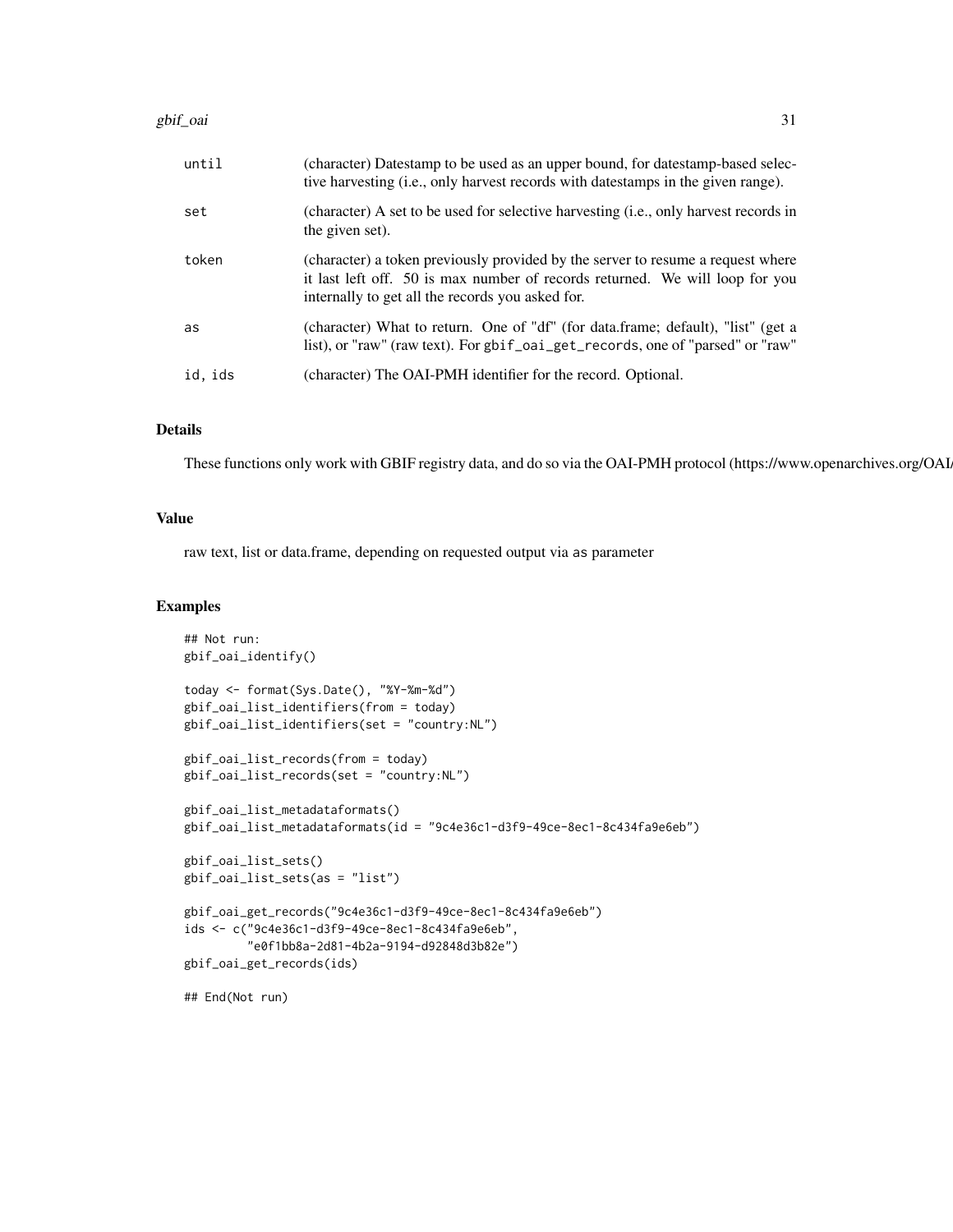<span id="page-31-0"></span>

View photos from GBIF.

### Usage

```
gbif_photos(input, output = NULL, which = "table", browse = TRUE)
```
### Arguments

| input  | Input output from occ search                            |
|--------|---------------------------------------------------------|
| output | Output folder path. If not given uses temporary folder. |
| which  | One of map or table (default).                          |
| browse | (logical) Browse output (default: TRUE)                 |

### Details

The max number of photos you can see when which="map" is  $\sim$ 160, so cycle through if you have more than that.

### BEWARE

The maps in the table view may not show up correctly if you are using RStudio

### Examples

```
## Not run:
res <- occ_search(mediaType = 'StillImage', limit = 100)
gbif_photos(res)
gbif_photos(res, which='map')
res <- occ_search(scientificName = "Aves", mediaType = 'StillImage',
 limit=150)
gbif_photos(res)
gbif_photos(res, output = '~/barfoo')
## End(Not run)
```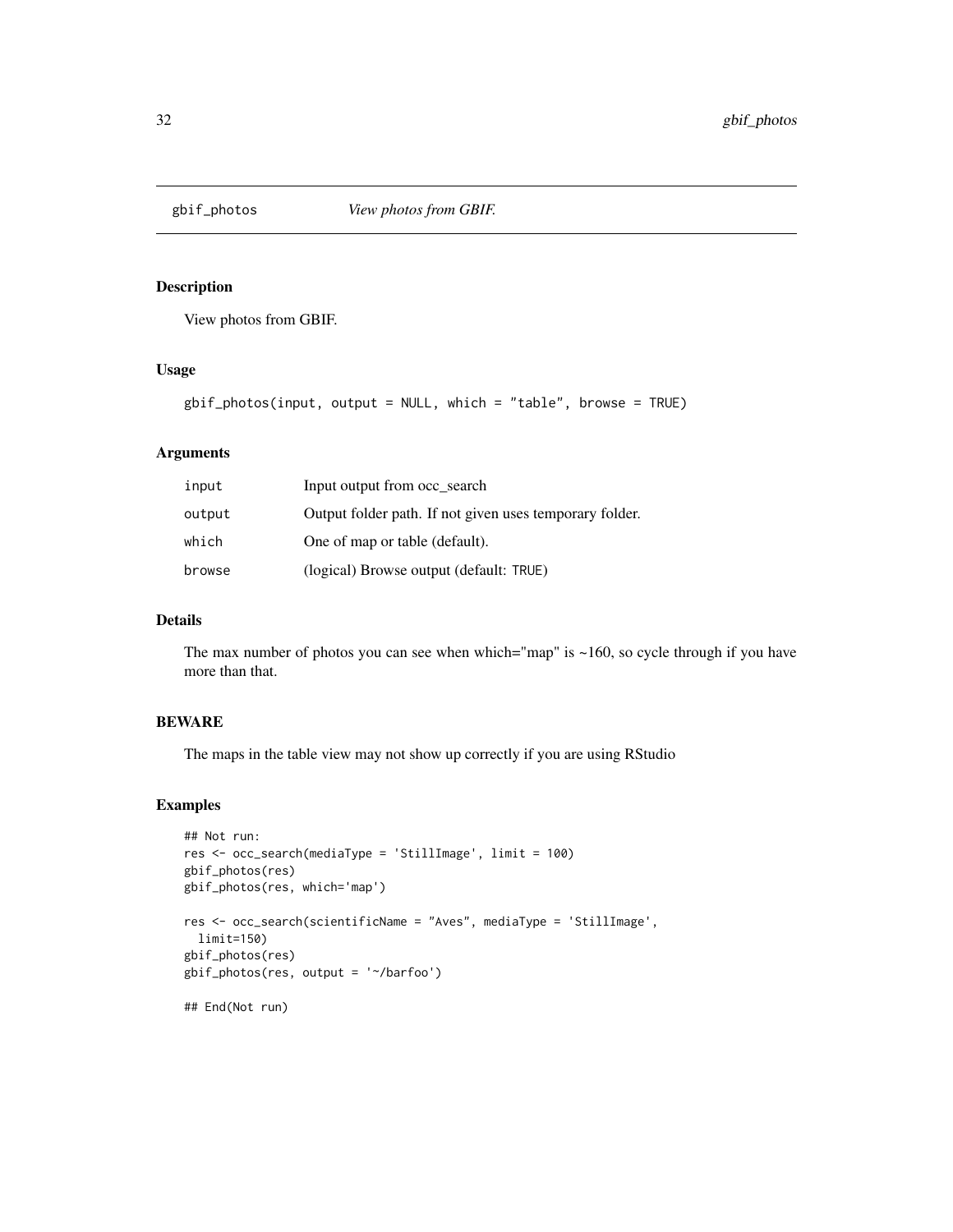<span id="page-32-0"></span>installations *Installations metadata.*

### Description

Installations metadata.

### Usage

```
installations(
 data = "all",uuid = NULL,query = NULL,
 identifier = NULL,
 identifierType = NULL,
 limit = 100,
 start = NULL,
 curlopts = list()
)
```
### Arguments

| data       | The type of data to get. One or more of: 'contact', 'endpoint', 'dataset', 'com-<br>ment', 'deleted', 'nonPublishing', or the special 'all'. Default: 'all'                 |
|------------|-----------------------------------------------------------------------------------------------------------------------------------------------------------------------------|
| uuid       | UUID of the data node provider. This must be specified if data is anything other<br>than 'all'.                                                                             |
| query      | Query nodes. Only used when data='all'. Ignored otherwise.                                                                                                                  |
| identifier | The value for this parameter can be a simple string or integer, e.g. identifier=120.<br>This parameter doesn't seem to work right now.                                      |
|            | identifierType Used in combination with the identifier parameter to filter identifiers by identi-<br>fier type. See details. This parameter doesn't seem to work right now. |
| limit      | Number of records to return. Default: 100. Maximum: 1000.                                                                                                                   |
| start      | Record number to start at. Default: 0. Use in combination with limit to page<br>through results.                                                                            |
| curlopts   | list of named curl options passed on to HttpClient. see curl:: curl_options<br>for curl options                                                                             |

### Details

identifierType options:

- DOI No description.
- FTP No description.
- GBIF\_NODE Identifies the node (e.g: DK for Denmark, sp2000 for Species 2000).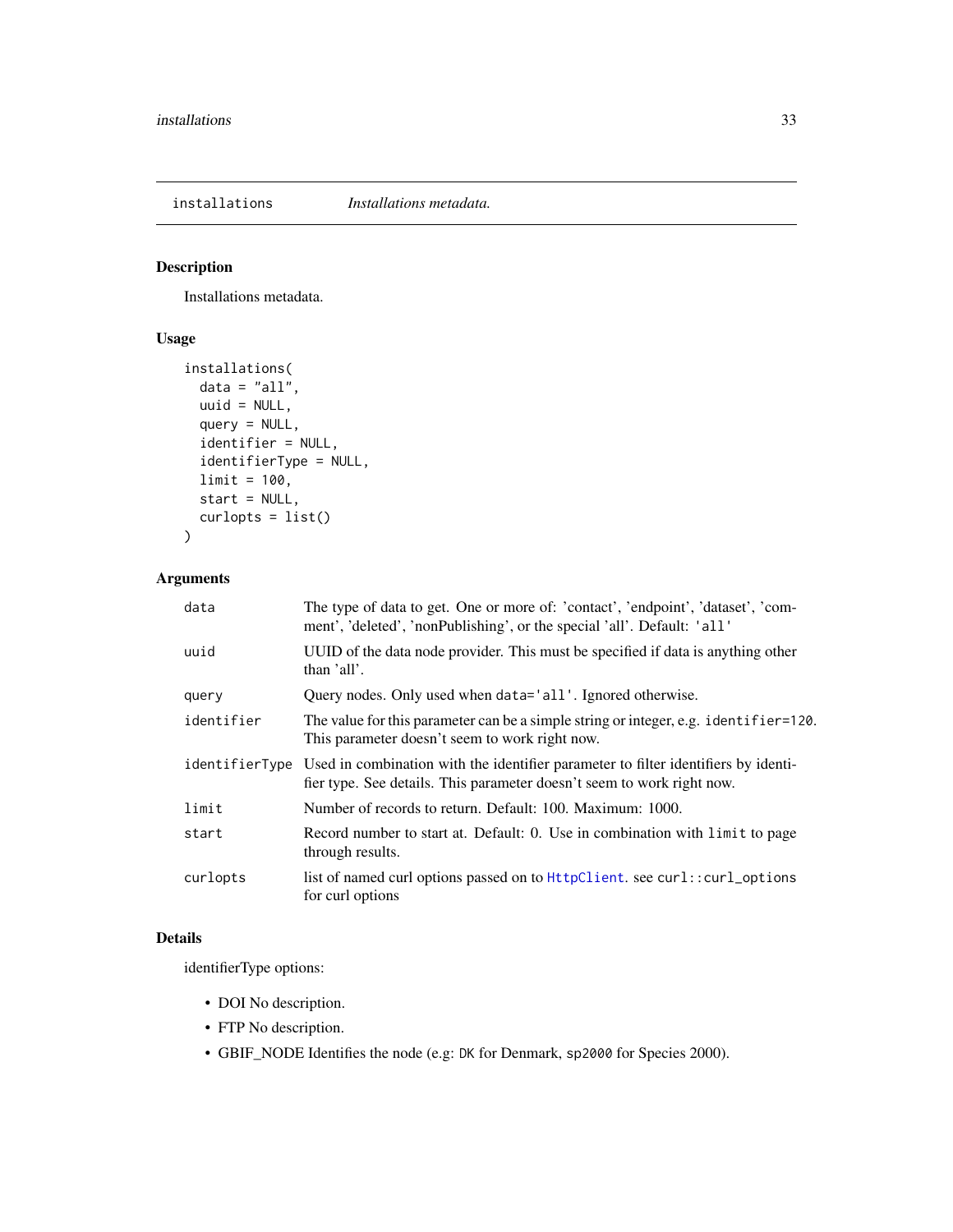- <span id="page-33-0"></span>• GBIF\_PARTICIPANT Participant identifier from the GBIF IMS Filemaker system.
- GBIF\_PORTAL Indicates the identifier originated from an auto\_increment column in the portal.data\_provider or portal.data\_resource table respectively.
- HANDLER No description.
- LSID Reference controlled by a separate system, used for example by DOI.
- SOURCE\_ID No description.
- UNKNOWN No description.
- URI No description.
- URL No description.
- UUID No description.

#### References

<https://www.gbif.org/developer/registry#installations>

#### Examples

```
## Not run:
installations(limit=5)
installations(query="france", limit = 25)
installations(uuid="b77901f9-d9b0-47fa-94e0-dd96450aa2b4")
installations(data='contact', uuid="2e029a0c-87af-42e6-87d7-f38a50b78201")
installations(data='endpoint', uuid="b77901f9-d9b0-47fa-94e0-dd96450aa2b4")
installations(data='dataset', uuid="b77901f9-d9b0-47fa-94e0-dd96450aa2b4")
installations(data='deleted', limit = 25)
installations(data='deleted', limit=2)
installations(data=c('deleted','nonPublishing'), limit=2)
installations(identifierType='DOI', limit=2)
# Pass on curl options
installations(data='deleted', curlopts = list(verbose=TRUE))
```

```
## End(Not run)
```
isocodes *Table of country two character ISO codes, and GBIF names*

#### **Description**

- code. Two character ISO country code.
- name. Name of country.
- gbif\_name. Name of country used by GBIF this is the name you want to use when searching by country in this package.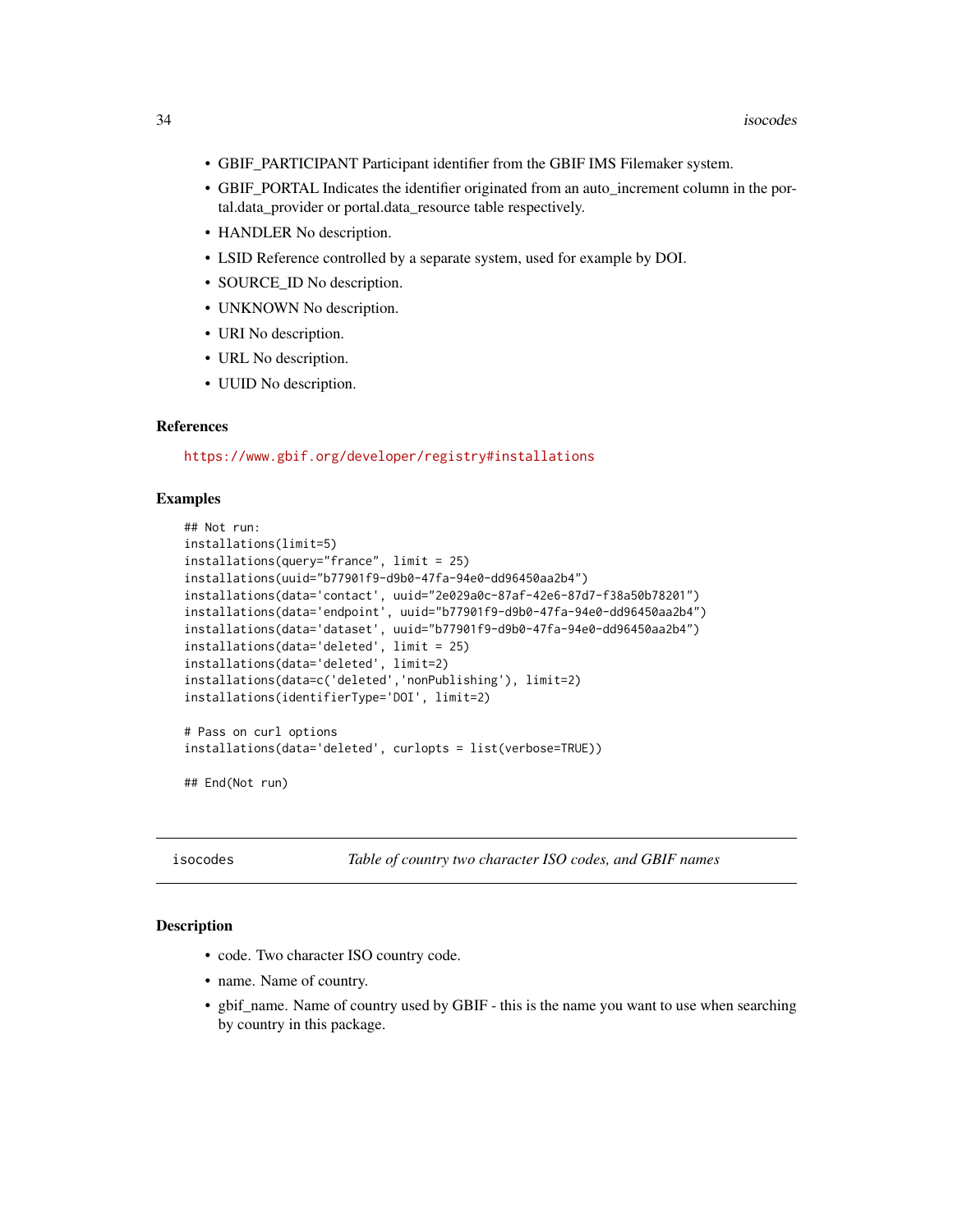<span id="page-34-1"></span><span id="page-34-0"></span>

Many value inputs to some parameters

#### Details

There are some differences in how functions across **rgbif** behave with respect to many values given to a single parameter (let's call it foo).

The following functions originally only iterated over many values passed to foo as a vector (e.g.,  $f$ oo =  $c(1,2)$ ) with completely separate HTTP requests. But now these functions also support passing in many values to the same HTTP request (e.g.,  $f \circ \circ = "1; 2"$ ). This is a bit awkward, but means that we don't break existing code. See "Multiple values passed to a parameter" in occ\_search/occ\_data for more information.

- [occ\\_search\(\)](#page-105-1)
- [occ\\_data\(\)](#page-63-1)

The following functions, unlike those above, only support passing in many values to the same HTTP request, which is done like foo =  $c("1", "2").$ 

- [dataset\\_search\(\)](#page-7-1)
- [dataset\\_suggest\(\)](#page-10-1)
- [name\\_lookup\(\)](#page-46-1)
- [name\\_suggest\(\)](#page-51-1)
- [name\\_usage\(\)](#page-53-1)

Last, some parameters in the functions above don't accept more than one, and some functions don't have any parameters that accept more than one value (i.e., none of those listed above).

Each function that has at least some parameters that accept many values also has documentation on this issue.

map\_fetch *Fetch aggregated density maps of GBIF occurrences*

#### Description

This function is a wrapper for the GBIF mapping api version 2.0. The mapping API is a web map tile service making it straightforward to visualize GBIF content on interactive maps, and overlay content from other sources. It returns tile maps with number of GBIF records per area unit that can be used in a variety of ways, for example in interactive leaflet web maps. Map details are specified by a number of query parameters, some of them optional. Full documentation of the GBIF mapping api can be found at https://www.gbif.org/developer/maps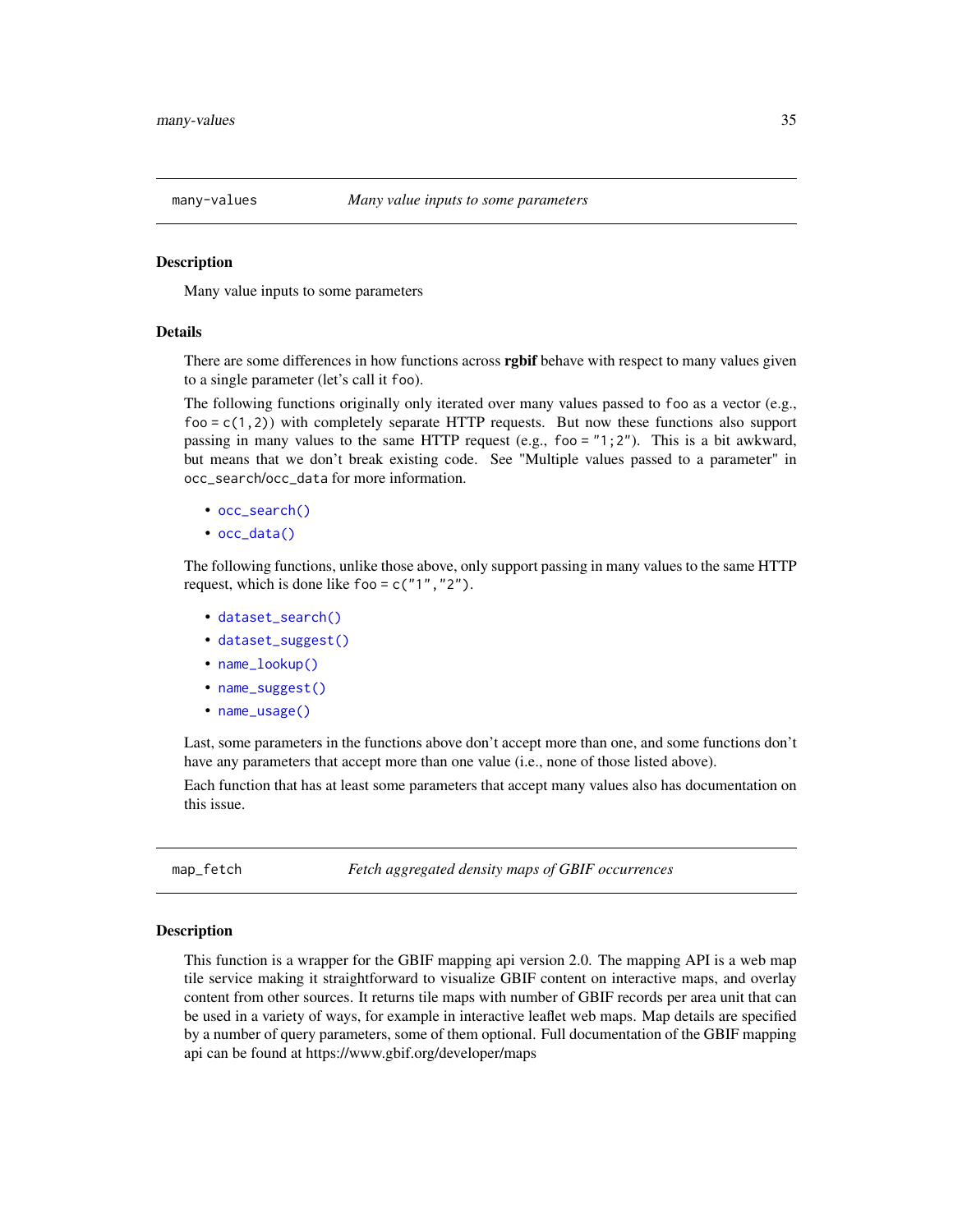## Usage

```
map_fetch(
  source = "density",
  x = 0,
  y = 0,
  z = 0,
  format = "@1x.png",
  srs = "EPSG:4326",
  bin = NULL,hexPerTile = NULL,
  squareSize = NULL,
  style = "classic.point",
  taxonKey = NULL,
  datasetKey = NULL,
  country = NULL,
  publishingOrg = NULL,
  publishingCountry = NULL,
  year = NULL,
  basisOfRecord = NULL,
  ...
\mathcal{L}
```
### Arguments

| source     | (character) Either density for fast, precalculated tiles, or adhoc for any search.<br>Default: density            |
|------------|-------------------------------------------------------------------------------------------------------------------|
| X          | (integer) the column. Default: 0                                                                                  |
| У          | (integer) the row. Default: 0                                                                                     |
| Z          | (integer) the zoom. Default: 0                                                                                    |
| format     | (character) The data format, one of:                                                                              |
|            | • @Hx.png for a 256px raster tile                                                                                 |
|            | • $@1x.png$ for a 512px raster tile (the default)                                                                 |
|            | • $@2x.png$ for a 1024px raster tile                                                                              |
|            | • @ 3x.png for a 2048px raster tile                                                                               |
|            | • $@4x.png$ for a 4096px raster tile                                                                              |
| srs        | (character) Spatial reference system. One of:                                                                     |
|            | • EPSG: 3857 (Web Mercator)                                                                                       |
|            | • EPSG: 4326 (WGS84 plate care?)                                                                                  |
|            | • EPSG: 3575 (Arctic LAEA on 10 degrees E)                                                                        |
|            | • EPSG: 3031 (Antarctic stereographic)                                                                            |
| bin        | (character) square or hex to aggregate occurrence counts into squares or hexagons.<br>Points by default. optional |
| hexPerTile | (integer) sets the size of the hexagons (the number horizontally across a tile).<br>optional                      |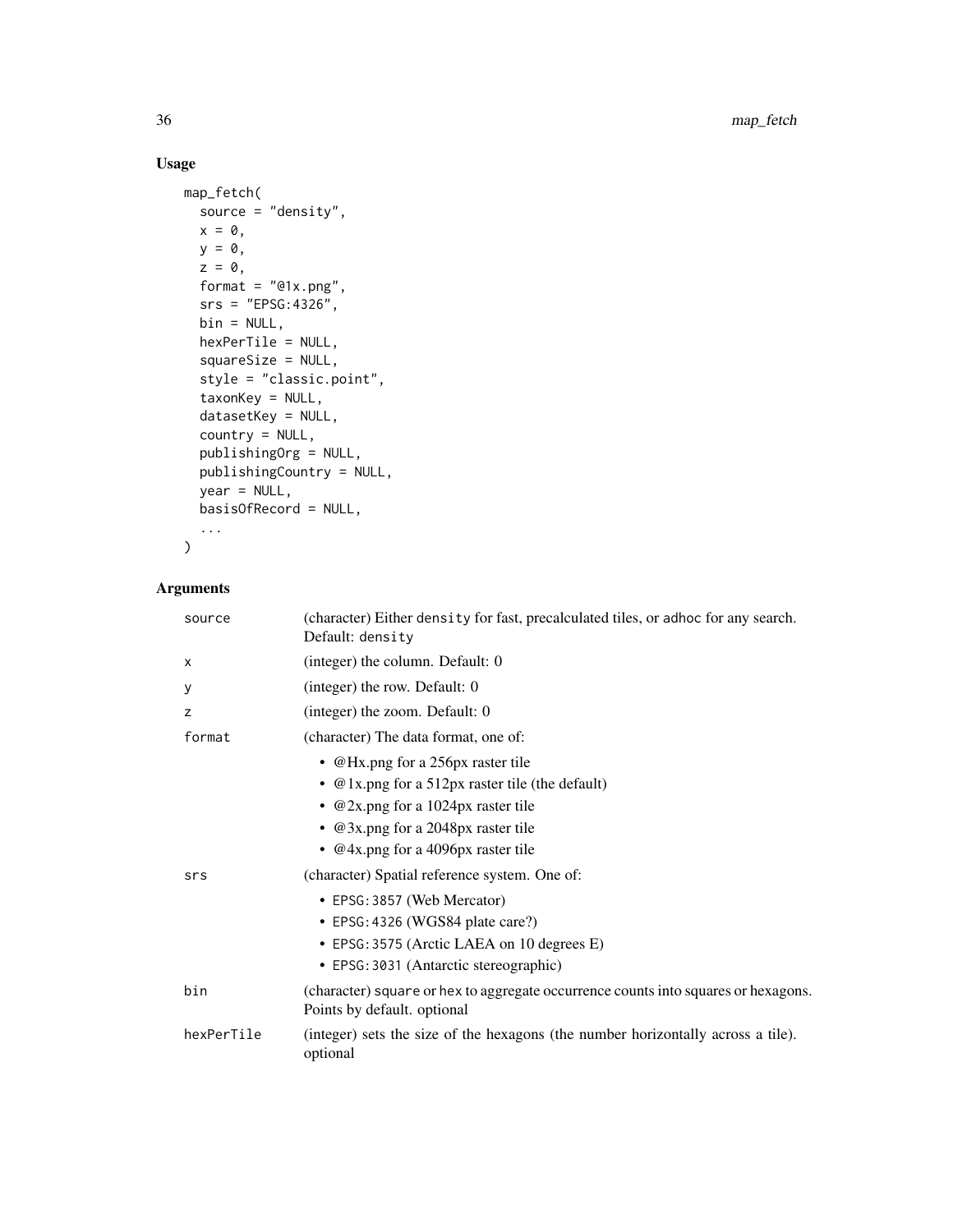map\_fetch 37

| squareSize        | (integer) sets the size of the squares. Choose a factor of 4096 so they tessalate<br>correctly: probably from 8, 16, 32, 64, 128, 256, 512. optional                                                        |  |
|-------------------|-------------------------------------------------------------------------------------------------------------------------------------------------------------------------------------------------------------|--|
| style             | (character) for raster tiles, choose from the available styles. Defaults to clas-<br>sic.point. optional. THESE DON'T WORK YET.                                                                             |  |
| taxonKey          | (integer/numeric/character) search by taxon key, can only supply 1. optional                                                                                                                                |  |
| datasetKey        | (character) search by taxon key, can only supply 1. optional                                                                                                                                                |  |
| country           | (character) search by taxon key, can only supply 1. optional                                                                                                                                                |  |
| publishingOrg     | (character) search by taxon key, can only supply 1. optional                                                                                                                                                |  |
| publishingCountry |                                                                                                                                                                                                             |  |
|                   | (character) search by taxon key, can only supply 1. optional                                                                                                                                                |  |
| year              | (integer) integer that limits the search to a certain year or, if passing a vec-<br>tor of integers, multiple years, for example 1984 or c(2016, 2017, 2018) or<br>2010:2015 (years 2010 to 2015). optional |  |
| basisOfRecord     | (character) one or more basis of record states to include records with that basis of<br>record. The full list is: c("OBSERVATION", "HUMAN_OBSERVATION", "MACHINE_OBSERVATION", "MATERIA<br>optional         |  |
| $\cdots$          | curl options passed on to crul:: HttpClient                                                                                                                                                                 |  |

#### Details

This function uses the arguments passed on to generate a query to the GBIF web map API. The API returns a web tile object as png that is read and converted into an R raster object. The break values or nbreaks generate a custom colour palette for the web tile, with each bin corresponding to one grey value. After retrieval, the raster is reclassified to the actual break values. This is a somewhat hacky but nonetheless functional solution in the absence of a GBIF raster API implementation.

We add extent and set the projection for the output. You can reproject after retrieving the output.

### Value

an object of class RasterLayer

### Note

Styles don't work yet, sorry, we'll try to fix it asap.

#### Author(s)

Laurens Geffert<laurensgeffert@gmail.com>

## References

https://www.gbif.org/developer/maps

## See Also

[mvt\\_fetch\(\)](#page-37-0)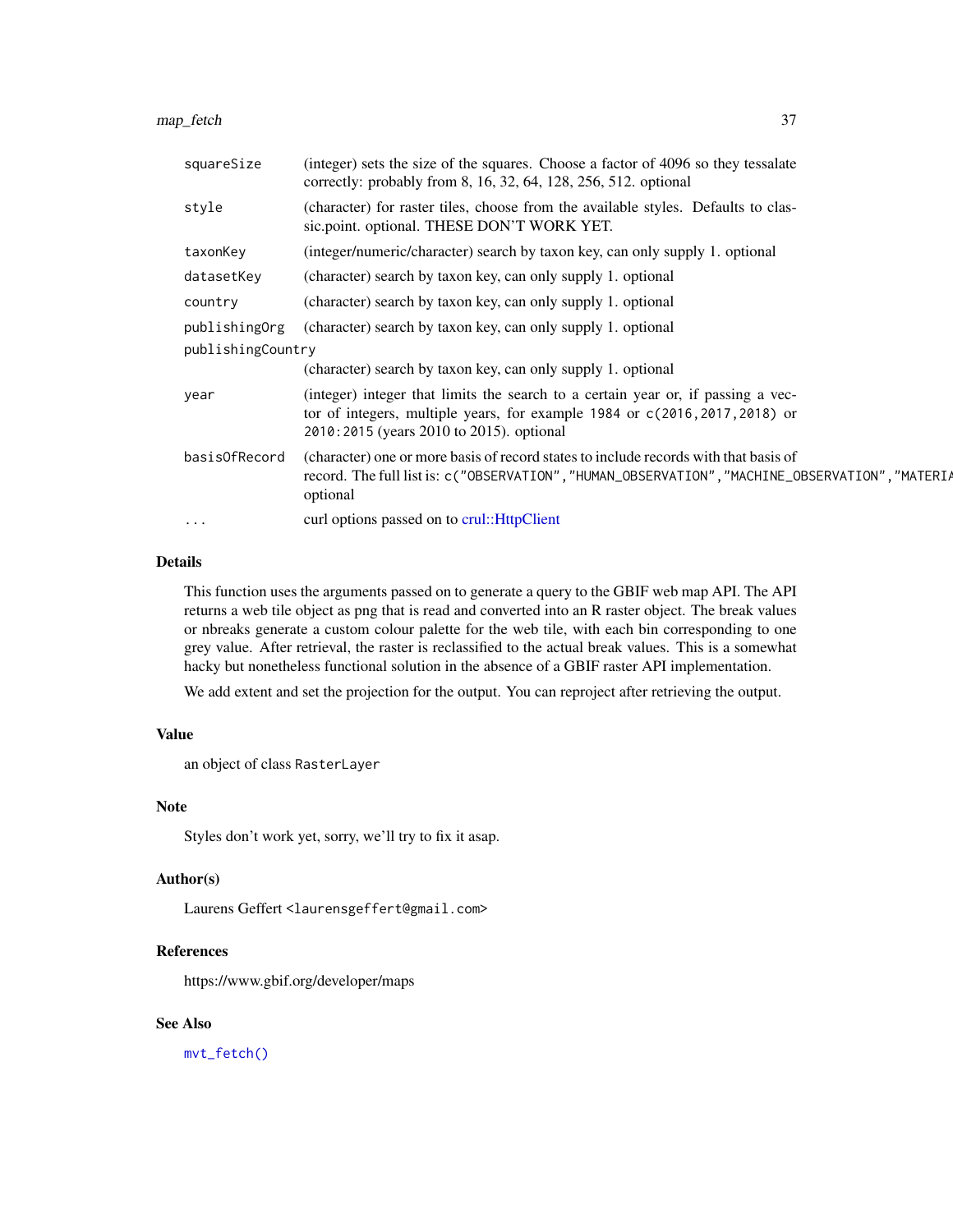#### Examples

```
## Not run:
if (
requireNamespace("png", quietly = TRUE) &&
requireNamespace("raster", quietly = TRUE)
) {
 x <- map_fetch(taxonKey = 2480498, year = 2007:2011)
 x
 # gives a RasterLayer object
 class(x)
 # visualize
 library(raster)
 plot(x)
 # different srs
 ## 3857
 y <- map_fetch(taxonKey = 2480498, year = 2010, srs = "EPSG:3857")
 plot(y)
 ## 3031
 z <- map_fetch(taxonKey = 2480498, year = 2010, srs = "EPSG:3031", verbose = TRUE)
 plot(z)
 # 3575
 z \le map_fetch(taxonKey = 2480498, year = 2010, srs = "EPSG:3575")
 plot(z)
 # bin
 plot(map_fetch(taxonKey = 212, year = 1998, bin = "hex",
    hexPerTile = 30, style = "classic-noborder.poly"))
 # styles
 plot(map_fetch(taxonKey = 2480498, style = "purpleYellow.point"))
 # query with basisOfRecord
 map_fetch(taxonKey = 2480498, year = 2010,
   basisOfRecord = "HUMAN_OBSERVATION")
 map_fetch(taxonKey = 2480498, year = 2010,
   basisOfRecord = c("HUMAN_OBSERVATION", "LIVING_SPECIMEN"))
 }
## End(Not run)
```
<span id="page-37-0"></span>mvt\_fetch *Fetch Map Vector Tiles (MVT)*

### Description

This function is a wrapper for the GBIF mapping api version 2.0. The mapping API is a web map tile service making it straightforward to visualize GBIF content on interactive maps, and overlay content from other sources. It returns maps vector tiles with number of GBIF records per area unit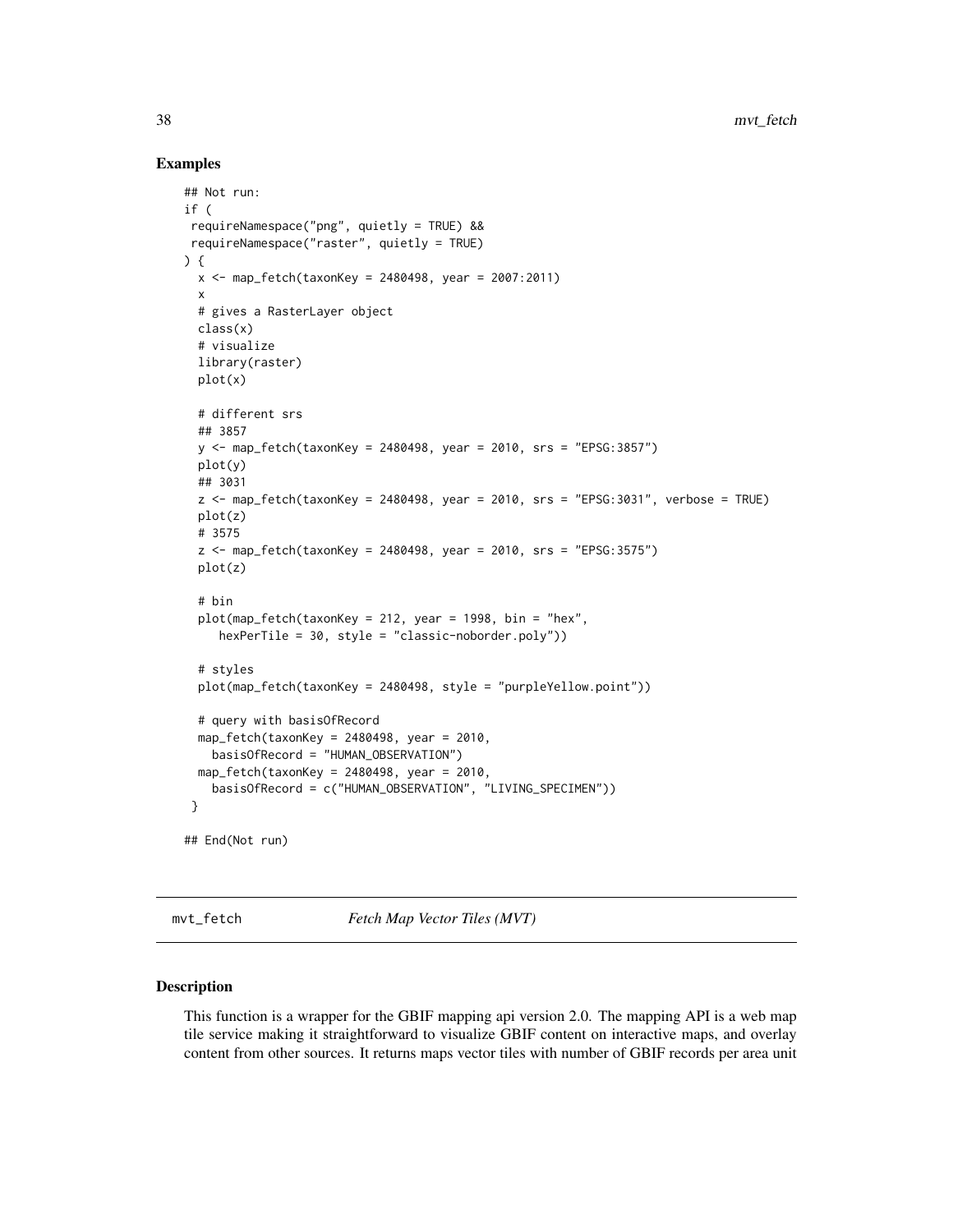### mvt\_fetch 39

that can be used in a variety of ways, for example in interactive leaflet web maps. Map details are specified by a number of query parameters, some of them optional. Full documentation of the GBIF mapping api can be found at https://www.gbif.org/developer/maps

## Usage

```
mvt_fetch(
  source = "density",
 x = 0,
 y = 0,
 z = 0,
  srs = "EPSG:4326",
 bin = NULL,hexPerTile = NULL,
  squareSize = NULL,
  style = "classic.point",
  taxonKey = NULL,
  datasetKey = NULL,
  country = NULL,
  publishingOrg = NULL,
  publishingCountry = NULL,
  year = NULL,
 basisOfRecord = NULL,
  ...
\mathcal{L}
```
## Arguments

| source     | (character) Either density for fast, precalculated tiles, or adhoc for any search.<br>Default: density                                                  |
|------------|---------------------------------------------------------------------------------------------------------------------------------------------------------|
| X          | (integer) the column. Default: 0                                                                                                                        |
| У          | (integer) the row. Default: $0$                                                                                                                         |
| z          | (integer) the zoom. Default: 0                                                                                                                          |
| srs        | (character) Spatial reference system for the output (input srs for mvt from GBIF<br>is always EPSG: 3857). One of:                                      |
|            | • EPSG: 3857 (Web Mercator)                                                                                                                             |
|            | • EPSG: 4326 (WGS84 plate care?)                                                                                                                        |
|            | • EPSG: 3575 (Arctic LAEA on 10 degrees E)                                                                                                              |
|            | • EPSG: 3031 (Antarctic stereographic)                                                                                                                  |
| bin        | (character) square or hex to aggregate occurrence counts into squares or hexagons.<br>Points by default. optional                                       |
| hexPerTile | (integer) sets the size of the hexagons (the number horizontally across a tile).<br>optional                                                            |
| squareSize | (integer) sets the size of the squares. Choose a factor of 4096 so they tessalate<br>correctly: probably from $8, 16, 32, 64, 128, 256, 512$ . optional |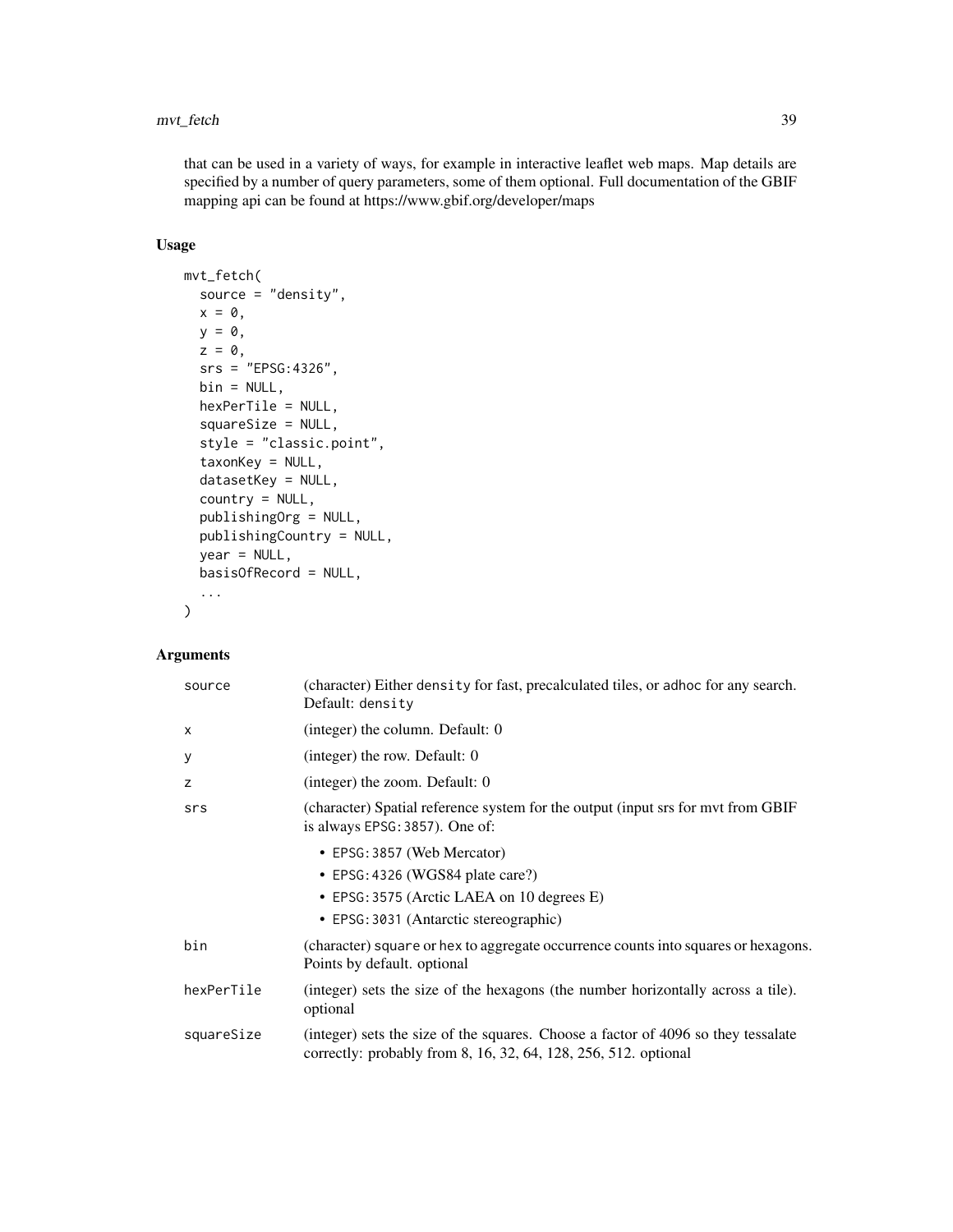| style             | (character) for raster tiles, choose from the available styles. Defaults to clas-<br>sic.point. optional. THESE DON'T WORK YET.                                                                             |
|-------------------|-------------------------------------------------------------------------------------------------------------------------------------------------------------------------------------------------------------|
| taxonKey          | (integer/numeric/character) search by taxon key, can only supply 1. optional                                                                                                                                |
| datasetKey        | (character) search by taxon key, can only supply 1. optional                                                                                                                                                |
| country           | (character) search by taxon key, can only supply 1. optional                                                                                                                                                |
| publishingOrg     | (character) search by taxon key, can only supply 1. optional                                                                                                                                                |
| publishingCountry |                                                                                                                                                                                                             |
|                   | (character) search by taxon key, can only supply 1. optional                                                                                                                                                |
| year              | (integer) integer that limits the search to a certain year or, if passing a vec-<br>tor of integers, multiple years, for example 1984 or c(2016, 2017, 2018) or<br>2010:2015 (years 2010 to 2015). optional |
| basisOfRecord     | (character) one or more basis of record states to include records with that basis of<br>record. The full list is: c("OBSERVATION", "HUMAN_OBSERVATION", "MACHINE_OBSERVATION", "MATERIA<br>optional         |
| $\cdots$          | curl options passed on to crul:: HttpClient                                                                                                                                                                 |

### Details

This function uses the arguments passed on to generate a query to the GBIF web map API. The API returns a web tile object as png that is read and converted into an R raster object. The break values or nbreaks generate a custom colour palette for the web tile, with each bin corresponding to one grey value. After retrieval, the raster is reclassified to the actual break values. This is a somewhat hacky but nonetheless functional solution in the absence of a GBIF raster API implementation.

We add extent and set the projection for the output. You can reproject after retrieving the output.

#### Value

an sf object

### References

https://www.gbif.org/developer/maps

### See Also

[map\\_fetch\(\)](#page-34-0)

### Examples

```
## Not run:
if (
requireNamespace("sf", quietly = TRUE) &&
requireNamespace("protolite", quietly = TRUE)
) {
 x <- mvt_fetch(taxonKey = 2480498, year = 2007:2011)
 x
 # gives an sf object
```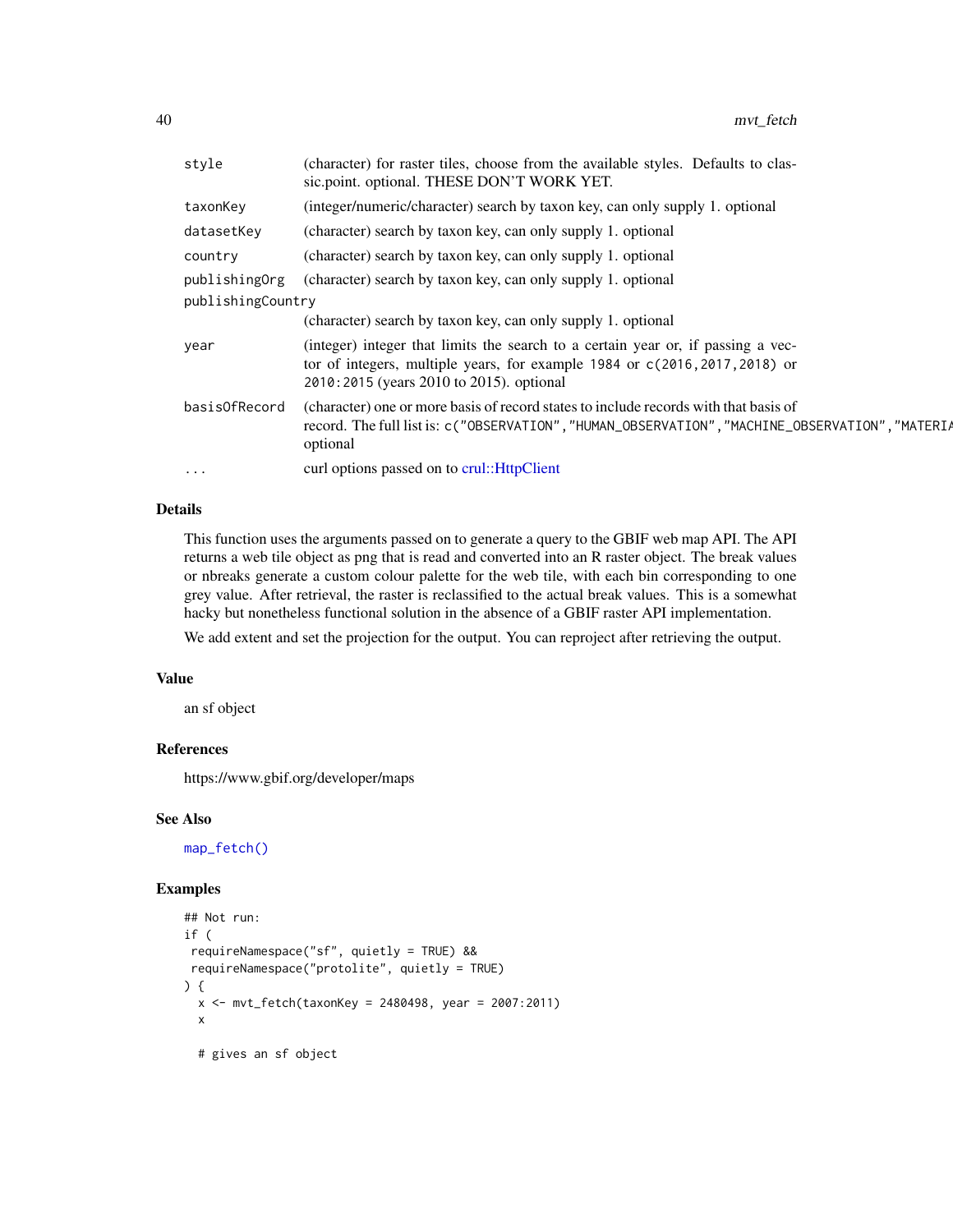### name\_backbone 41

```
class(x)
 # different srs
 ## 3857
 y <- mvt_fetch(taxonKey = 2480498, year = 2010, srs = "EPSG:3857")
 y
 ## 3031
 z <- mvt_fetch(taxonKey = 2480498, year = 2010, srs = "EPSG:3031", verbose = TRUE)
 z
 # 3575
 z <- mvt_fetch(taxonKey = 2480498, year = 2010, srs = "EPSG:3575")
 z
 # bin
 x \le - mvt_fetch(taxonKey = 212, year = 1998, bin = "hex",
     hexPerTile = 30, style = "classic-noborder.poly")
 x
 # query with basisOfRecord
 mvt_fetch(taxonKey = 2480498, year = 2010,basisOfRecord = "HUMAN_OBSERVATION")
 mvt_fetch(taxonKey = 2480498, year = 2010,basisOfRecord = c("HUMAN_OBSERVATION", "LIVING_SPECIMEN"))
}
## End(Not run)
```
name\_backbone *Lookup names in the GBIF backbone taxonomy.*

### Description

Lookup names in the GBIF backbone taxonomy.

#### Usage

```
name_backbone(
  name,
  rank = NULL,
  kingdom = NULL,
  phylum = NULL,
  class = NULL,
  order = NULL,
  family = NULL,genus = NULL,
  strict = FALSE,
  verbose = FALSE,
  start = NULL,
  limit = 100,
```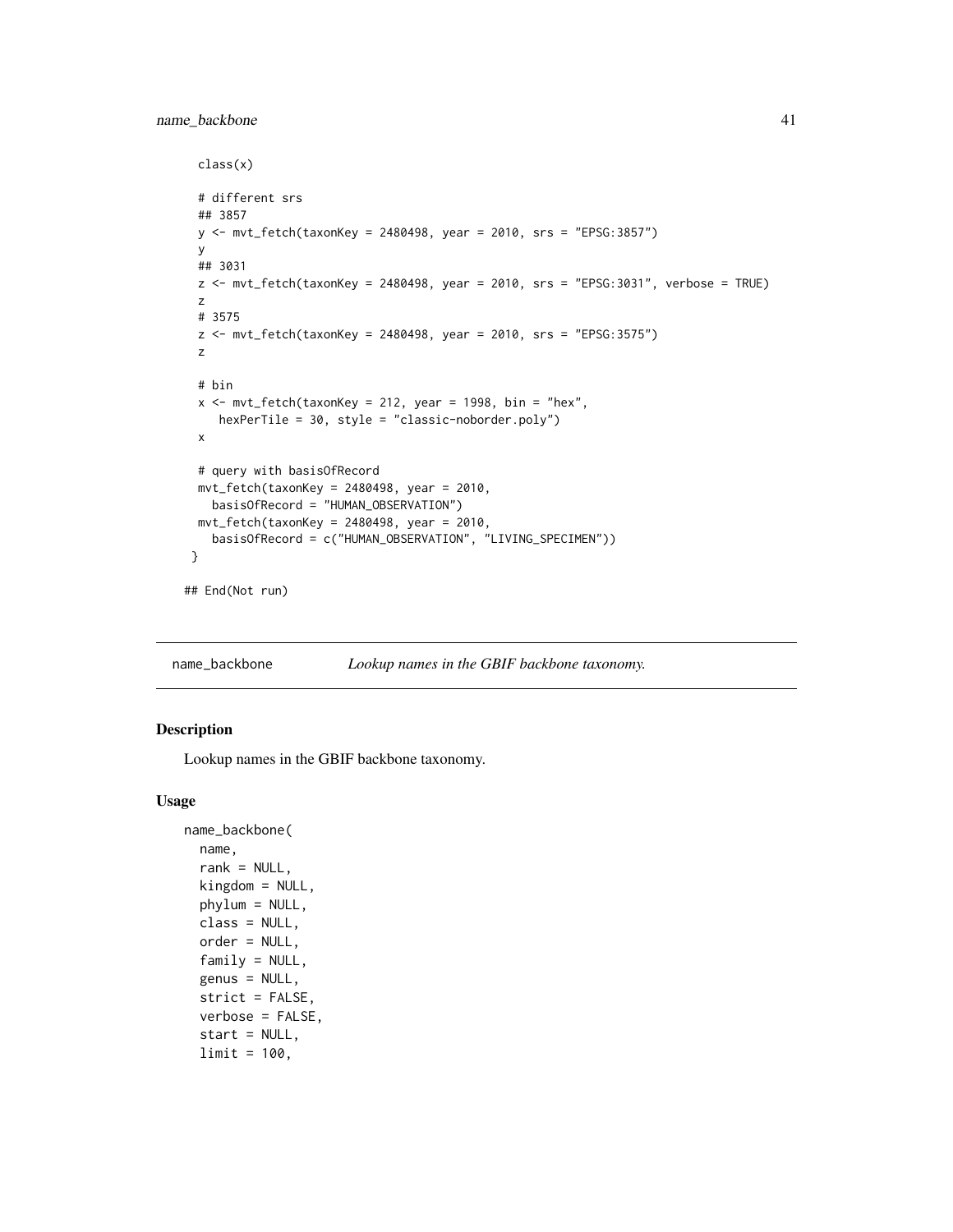```
curlopts = list()
)
name_backbone_verbose(
 name,
 rank = NULL,kingdom = NULL,
 phylum = NULL,
 class = NULL,
 order = NULL,
 family = NULL,
 genus = NULL,
 strict = FALSE,
 start = NULL,
 limit = 100,
 curlopts = list()
\mathcal{L}
```
## Arguments

| name     | (character) Full scientific name potentially with authorship (required)                                                                    |
|----------|--------------------------------------------------------------------------------------------------------------------------------------------|
| rank     | (character) The rank given as our rank enum. (optional)                                                                                    |
| kingdom  | (character) If provided default matching will also try to match against this if no<br>direct match is found for the name alone. (optional) |
| phylum   | (character) If provided default matching will also try to match against this if no<br>direct match is found for the name alone. (optional) |
| class    | (character) If provided default matching will also try to match against this if no<br>direct match is found for the name alone. (optional) |
| order    | (character) If provided default matching will also try to match against this if no<br>direct match is found for the name alone. (optional) |
| family   | (character) If provided default matching will also try to match against this if no<br>direct match is found for the name alone. (optional) |
| genus    | (character) If provided default matching will also try to match against this if no<br>direct match is found for the name alone. (optional) |
| strict   | (logical) If TRUE it (fuzzy) matches only the given name, but never a taxon in the<br>upper classification (optional)                      |
| verbose  | (logical) should the function give back more (less reliable) results. See function<br>name_backbone_verbose()                              |
| start    | Record number to start at. Default: 0. Use in combination with limit to page<br>through results.                                           |
| limit    | Number of records to return. Default: 100. Maximum: 1000.                                                                                  |
| curlopts | list of named curl options passed on to HttpClient. see curl::curl_options<br>for curl options                                             |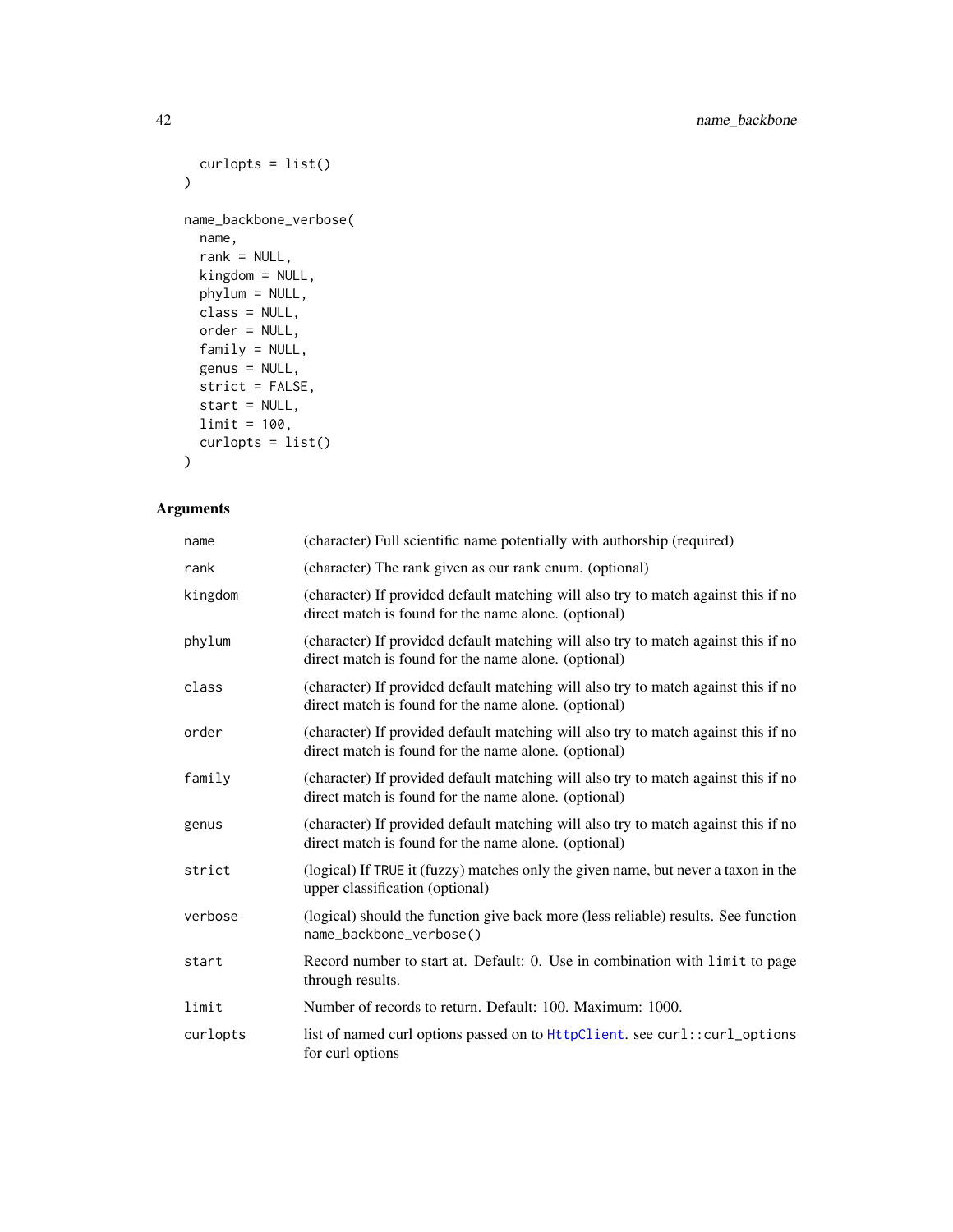### Details

If you don't get a match, GBIF gives back a data.frame with columns synonym, confidence, and matchType='NONE'.

#### Value

For name\_backbone, a data.frame for a single taxon with many columns. For name\_backbone\_verbose, a larger number of results in a data.frame the results of resulting from fuzzy matching. You will also get back your input name, rank, kingdom, phylum ect. as columns input\_name, input\_rank, input kingdom ect. so you can check the results.

#### References

<https://www.gbif.org/developer/species#searching>

#### Examples

```
## Not run:
name_backbone(name='Helianthus annuus', kingdom='plants')
name_backbone(name='Helianthus', rank='genus', kingdom='plants')
name_backbone(name='Poa', rank='genus', family='Poaceae')
# Verbose - gives back alternatives
## Strictness
name_backbone_verbose(name='Poa', kingdom='plants',
  strict=FALSE)
name_backbone_verbose(name='Helianthus annuus', kingdom='plants',
  strict=TRUE)
# Non-existent name - returns list of lenght 3 stating no match
name_backbone(name='Aso')
name_backbone(name='Oenante')
# Pass on curl options
name_backbone(name='Oenante', curlopts = list(verbose=TRUE))
```
## End(Not run)

name\_backbone\_checklist

*Lookup names in the GBIF backbone taxonomy in a checklist.*

#### **Description**

Lookup names in the GBIF backbone taxonomy in a checklist.

#### Usage

```
name_backbone_checklist(name_data = NULL, verbose = FALSE, curlopts = list())
```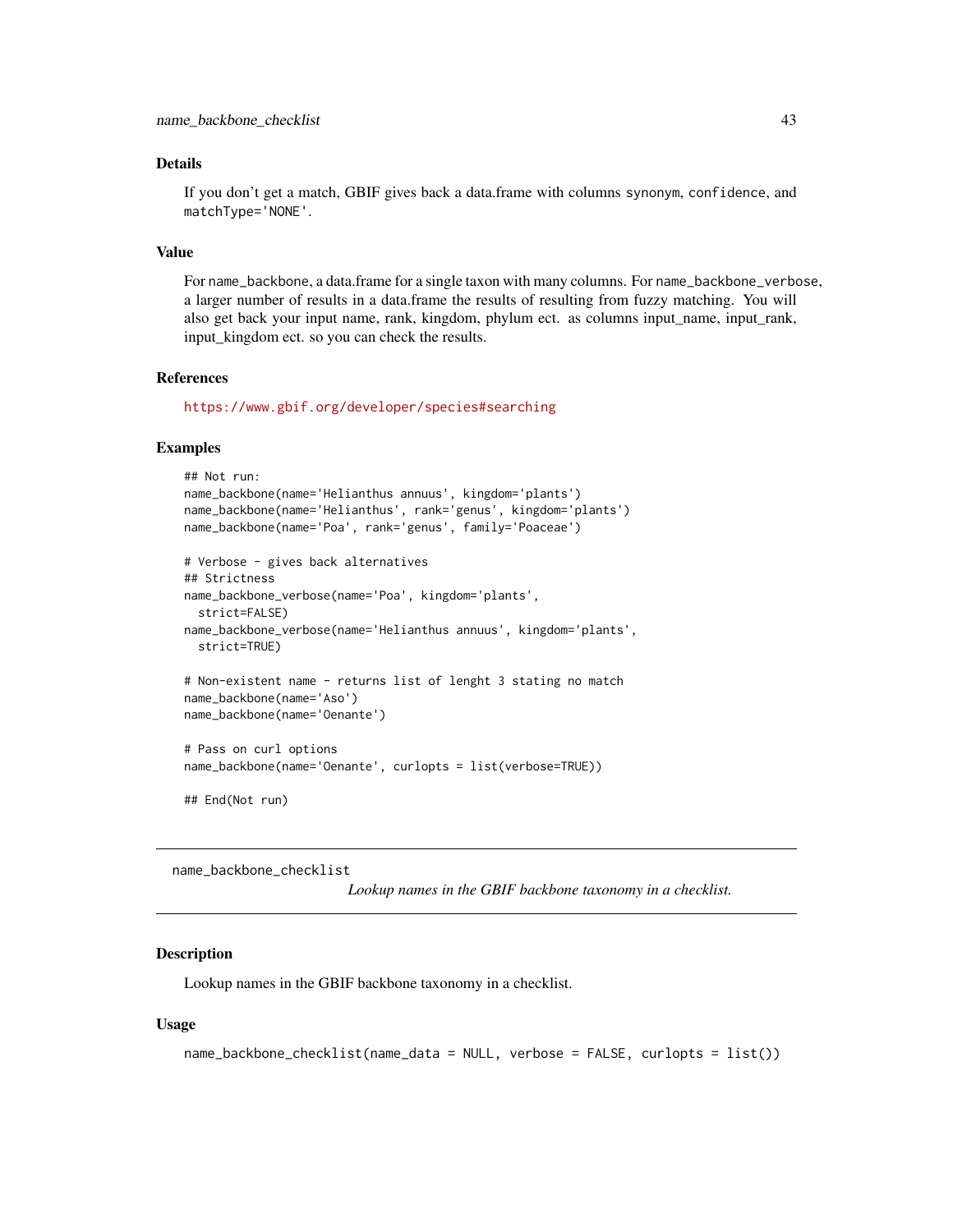#### Arguments

| name_data | (data.frame or vector) see details.                                                            |
|-----------|------------------------------------------------------------------------------------------------|
| verbose   | (logical) should the matching return non-exact matches                                         |
| curlopts  | list of named curl options passed on to HttpClient, see curl::curl_options<br>for curl options |

### Details

This function is a wrapper for name\_backbone(), which will work with a list of names (a vector or a data.frame). The data.frame should have the following column names, but only the 'name' column is required. If only one column is present, then that column is assumed to be the 'name' column.

- name : (required)
- rank : (optional)
- kingdom : (optional)
- phylum : (optional)
- class : (optional)
- order : (optional)
- family : (optional)
- genus : (optional)

The input columns will be returned as "verbatim\_name","verbatim\_rank", "verbatim\_phylum" ect. A column of "verbatim\_index" will also be returned giving the index of the input.

The following aliases for the 'name' column will work (any case or with '\_' will work) :

- "scientificName", "ScientificName", "scientific\_name" ...
- "sci\_name", "sciname", "SCI\_NAME" ...
- "names", "NAMES" ...
- "species", "SPECIES" ...
- "species name", "speciesname" ...
- "sp\_name", "SP\_NAME", "spname" ...
- "taxon\_name", "taxonname", "TAXON NAME" ...

If more than one aliases is present and no column is named 'name', then the left-most column with an acceptable aliased name above is used.

This function can also be used with a character vector of names. In that case no column names are needed of course.

This function is very similar to the GBIF species-lookup tool. [https://www.gbif.org/tools/species](https://www.gbif.org/tools/species-lookup)[lookup](https://www.gbif.org/tools/species-lookup)

If you have 1000s of names to match, it can take some minutes to get back all of the matches. I have tested it with 60K names. Scientific names with author details usually get better matches.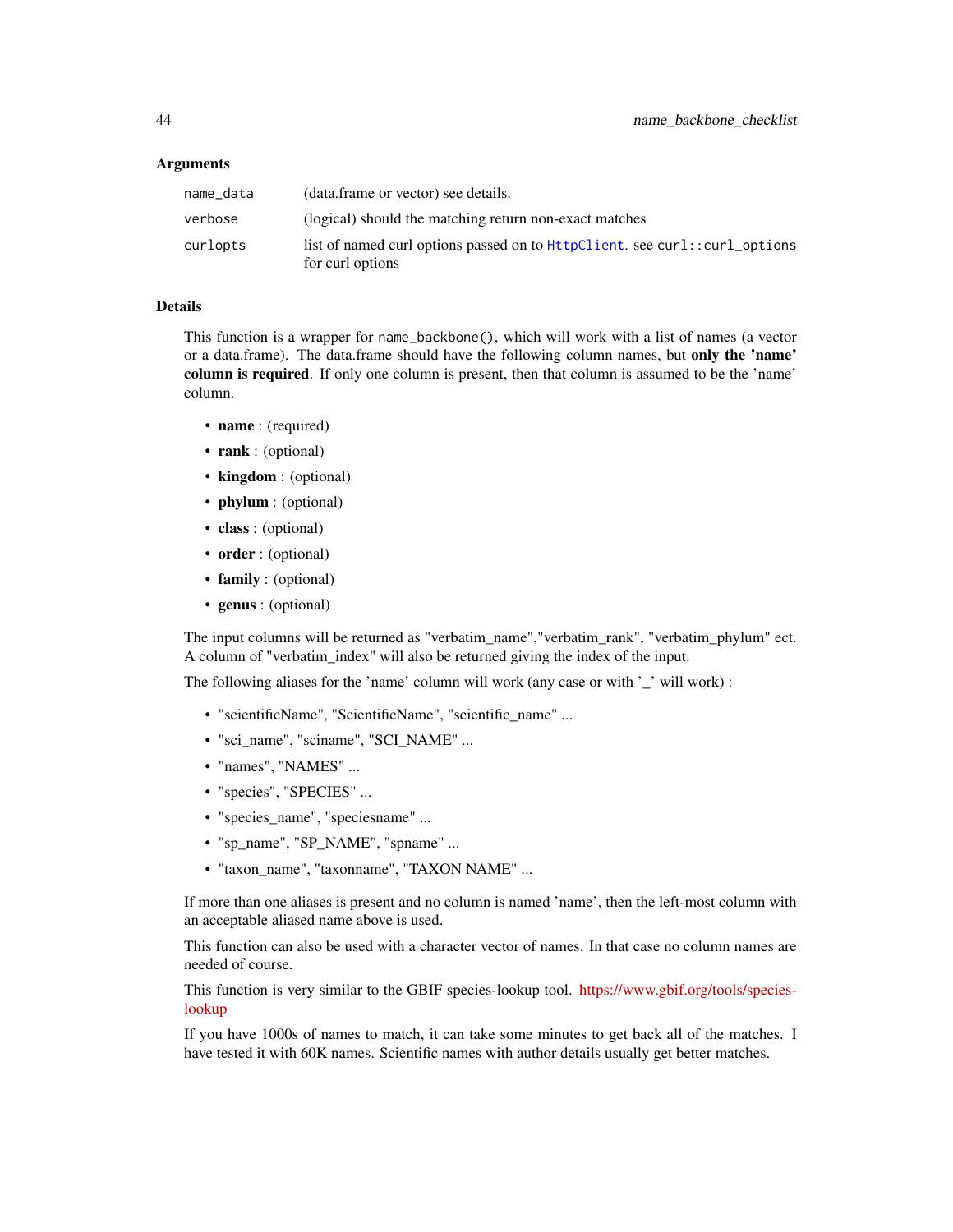### Value

A data.frame of matched names.

## Examples

```
## Not run:
library(rgbif)
name_data <- data.frame(
scientificName = c(
   "Cirsium arvense (L.) Scop.", # a plant
   "Calopteryx splendens (Harris, 1780)", # an insect
   "Puma concolor (Linnaeus, 1771)", # a big cat
  "Ceylonosticta alwisi (Priyadarshana & Wijewardhane, 2016)", # newly discovered insect
   "Puma concuolor (Linnaeus, 1771)", # a mis-spelled big cat
   "Fake species (John Waller 2021)", # a fake species
   "Calopteryx" # Just a Genus
 ), description = c(
   "a plant",
   "an insect"
   "a big cat",
   "newly discovered insect",
   "a mis-spelled big cat",
  "a fake species",
  "just a GENUS"
),
 kingdom = c("Plantae",
   "Animalia",
   "Animalia",
   "Animalia",
   "Animalia",
   "Johnlia",
   "Animalia"
))
name_backbone_checklist(name_data)
name_backbone_checklist(name_data,verbose=TRUE) # return non-accepted names too
# works with just vectors too
name_list < - c("Cirsium arvense (L.) Scop.",
"Calopteryx splendens (Harris, 1780)",
"Puma concolor (Linnaeus, 1771)",
"Ceylonosticta alwisi (Priyadarshana & Wijewardhane, 2016)",
"Puma concuolor",
"Fake species (John Waller 2021)",
"Calopteryx")
name_backbone_checklist(name_list)
name_backbone_checklist(name_list,verbose=TRUE)
```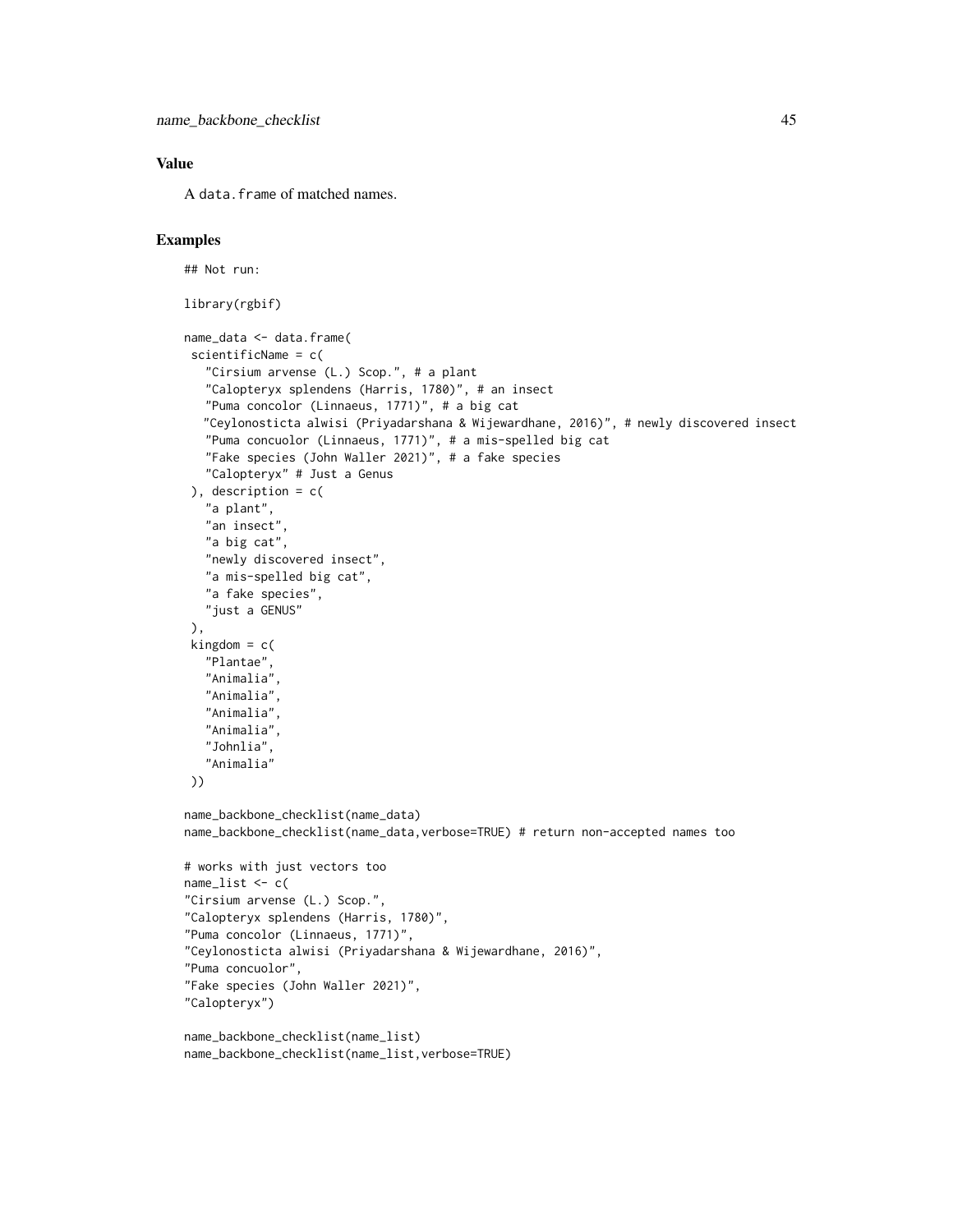## End(Not run)

<span id="page-45-0"></span>name\_issues *Parse and examine further GBIF name issues on a dataset.*

### Description

Parse and examine further GBIF name issues on a dataset.

#### Usage

```
name_issues(.data, ..., mutate = NULL)
```
### Arguments

| .data    | Output from a call to $name\_usage()$                                                                                                                                        |
|----------|------------------------------------------------------------------------------------------------------------------------------------------------------------------------------|
| $\cdots$ | Named parameters to only get back (e.g. bbmn), or to remove (e.g. -bbmn).                                                                                                    |
| mutate   | (character) One of:                                                                                                                                                          |
|          | • split Split issues into new columns.                                                                                                                                       |
|          | • expand Expand issue abbreviated codes into descriptive names. for down-<br>loads datasets, this is not super useful since the issues come to you as ex-<br>panded already. |
|          | • split_expand Split into new columns, and expand issue names.                                                                                                               |
|          |                                                                                                                                                                              |

For split and split\_expand, values in cells become y ("yes") or n ("no")

### References

[https://gbif.github.io/gbif-api/apidocs/org/gbif/api/vocabulary/NameUsageIssue.](https://gbif.github.io/gbif-api/apidocs/org/gbif/api/vocabulary/NameUsageIssue.html) [html](https://gbif.github.io/gbif-api/apidocs/org/gbif/api/vocabulary/NameUsageIssue.html)

### Examples

```
## Not run:
# what do issues mean, can print whole table
head(gbif_issues())
# or just name related issues
gbif_issues()[which(gbif_issues()$type %in% c("name")),]
# or search for matches
gbif_issues()[gbif_issues()$code %in% c('bbmn','clasna','scina'),]
# compare out data to after name_issues use
(aa <- name_usage(name = "Lupus"))
aa %>% name_issues("clasna")
```
## or parse issues in various ways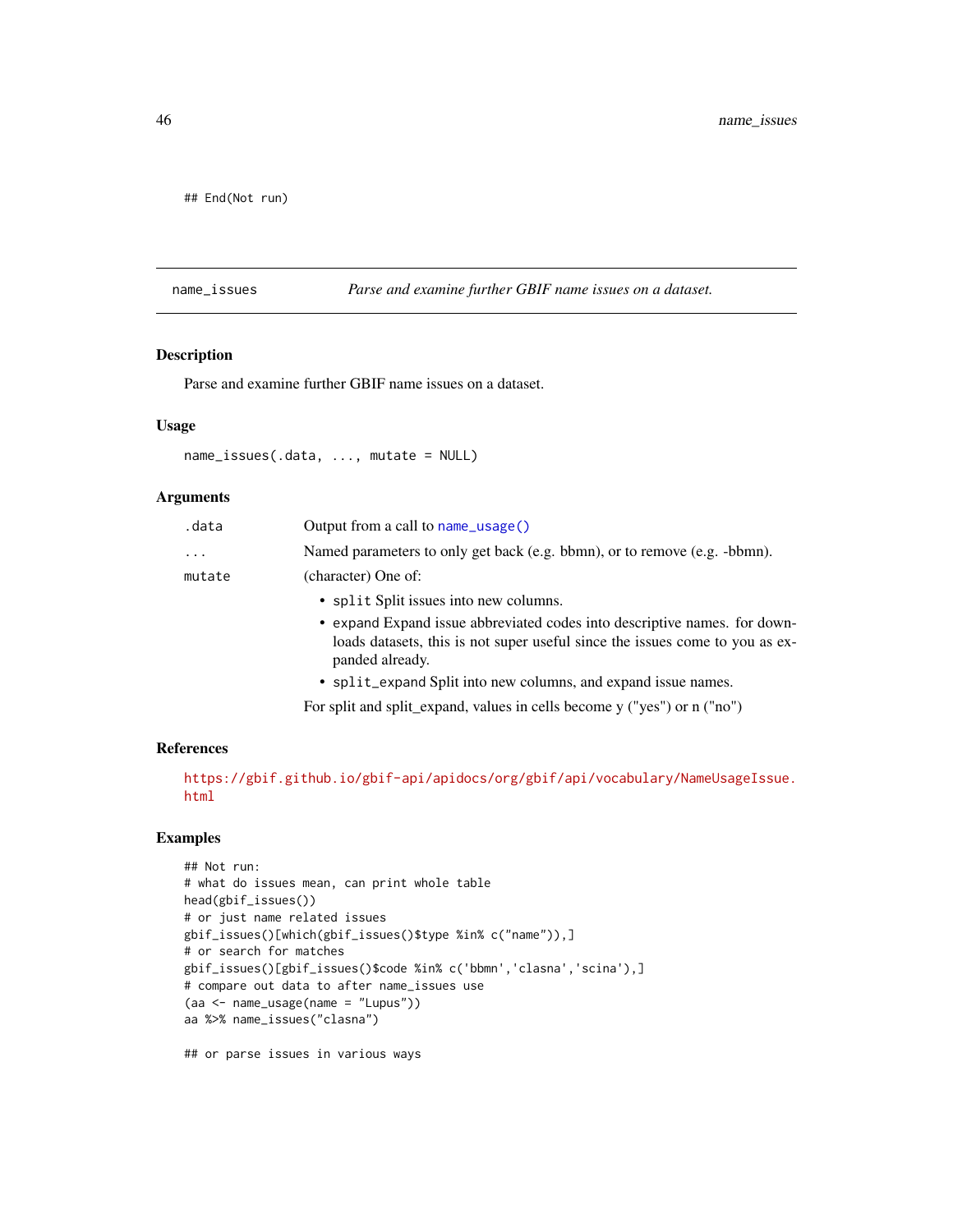### name\_lookup 47

```
### remove data rows with certain issue classes
aa %>% name_issues(-clasna, -scina)
### expand issues to more descriptive names
aa %>% name_issues(mutate = "expand")
### split and expand
aa %>% name_issues(mutate = "split_expand")
### split, expand, and remove an issue class
aa %>% name_issues(-bbmn, mutate = "split_expand")
## Or you can use name_issues without %>%
name_issues(aa, -bbmn, mutate = "split_expand")
## End(Not run)
```
<span id="page-46-0"></span>name\_lookup *Lookup names in all taxonomies in GBIF.*

#### **Description**

This service uses fuzzy lookup so that you can put in partial names and you should get back those things that match. See examples below.

Faceting: If facet=FALSE or left to the default (NULL), no faceting is done. And therefore, all parameters with facet in their name are ignored (facetOnly, facetMincount, facetMultiselect).

### Usage

```
name_lookup(
  query = NULL,
  rank = NULL,higherTaxonKey = NULL,
  status = NULL,
  isExtinct = NULL,
  habitat = NULL,nameType = NULL,datasetKey = NULL,
  origin = NULL,
  nomenclaturalStatus = NULL,
  limit = 100,
  start = 0,
  facet = NULL,facetMincount = NULL,
  facetMultiselect = NULL,
  type = NULL,
  h1 = NULL,issue = NULL,
```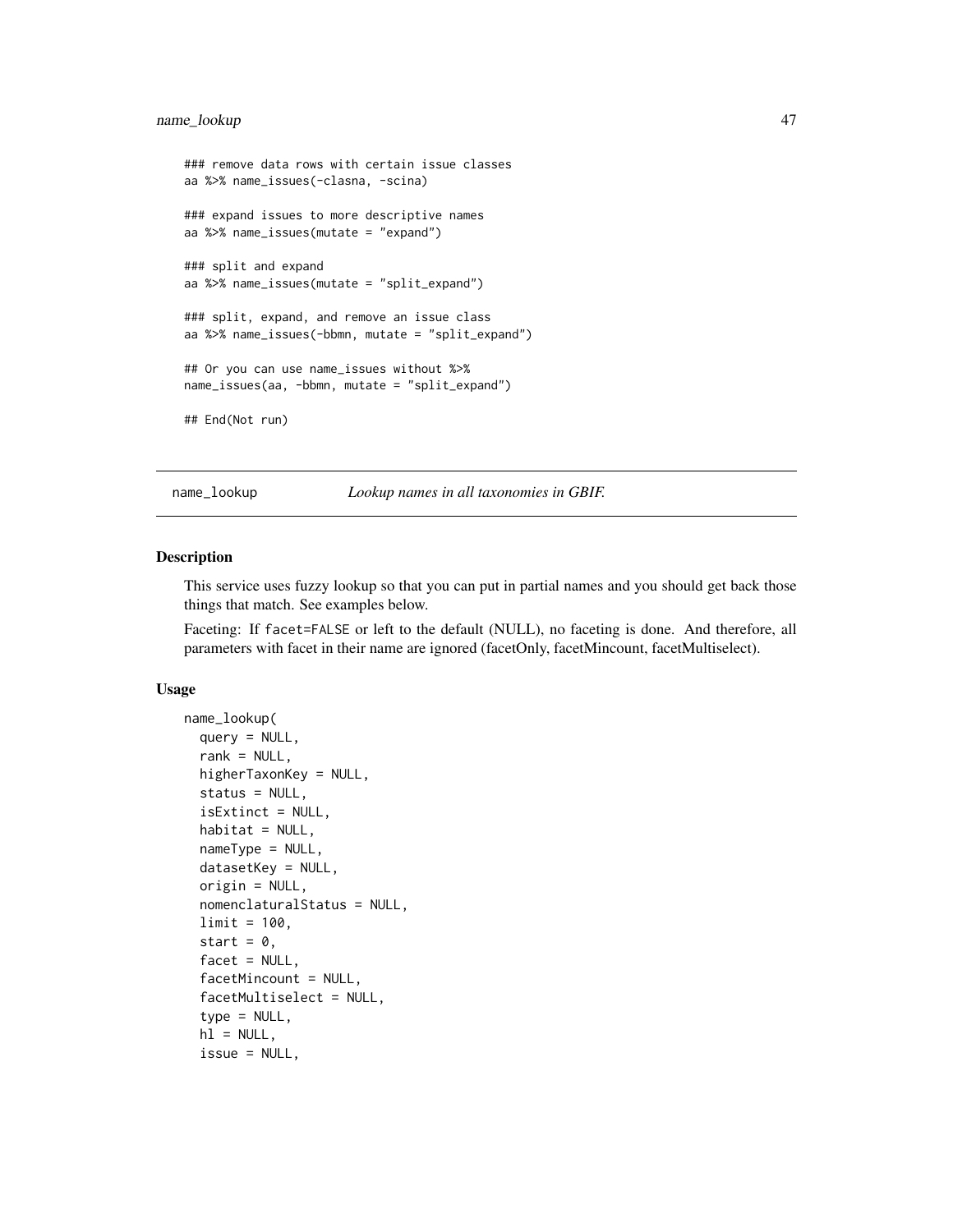```
verbose = FALSE,
  return = NULL,
 curlopts = list()\mathcal{L}
```
# Arguments

| query     | Query term(s) for full text search.                                                                                                                                                                                                                                                                                                                                                                                                                                    |
|-----------|------------------------------------------------------------------------------------------------------------------------------------------------------------------------------------------------------------------------------------------------------------------------------------------------------------------------------------------------------------------------------------------------------------------------------------------------------------------------|
| rank      | CLASS, CULTIVAR, CULTIVAR_GROUP, DOMAIN, FAMILY, FORM, GENUS,<br>INFORMAL, INFRAGENERIC_NAME, INFRAORDER, INFRASPECIFIC_NAME,<br>INFRASUBSPECIFIC_NAME, KINGDOM, ORDER, PHYLUM, SECTION,<br>SERIES, SPECIES, STRAIN, SUBCLASS, SUBFAMILY, SUBFORM, SUB-<br>GENUS, SUBKINGDOM, SUBORDER, SUBPHYLUM, SUBSECTION, SUB-<br>SERIES, SUBSPECIES, SUBTRIBE, SUBVARIETY, SUPERCLASS, SUPER-<br>FAMILY, SUPERORDER, SUPERPHYLUM, SUPRAGENERIC_NAME, TRIBE,<br>UNRANKED, VARIETY |
|           | higherTaxonKey Filters by any of the higher Linnean rank keys. Note this is within the respec-<br>tive checklist and not searching nub keys across all checklists. This parameter<br>accepts many inputs in a vector (passed in the same request).                                                                                                                                                                                                                     |
| status    | Filters by the taxonomic status as one of:                                                                                                                                                                                                                                                                                                                                                                                                                             |
|           | • ACCEPTED                                                                                                                                                                                                                                                                                                                                                                                                                                                             |
|           | • DETERMINATION_SYNONYM Used for unknown child taxa referred to<br>via spec, ssp,                                                                                                                                                                                                                                                                                                                                                                                      |
|           | • DOUBTFUL Treated as accepted, but doubtful whether this is correct.                                                                                                                                                                                                                                                                                                                                                                                                  |
|           | • HETEROTYPIC_SYNONYM More specific subclass of SYNONYM.                                                                                                                                                                                                                                                                                                                                                                                                               |
|           | • HOMOTYPIC_SYNONYM More specific subclass of SYNONYM.                                                                                                                                                                                                                                                                                                                                                                                                                 |
|           | • INTERMEDIATE_RANK_SYNONYM Used in nub only.                                                                                                                                                                                                                                                                                                                                                                                                                          |
|           | • MISAPPLIED More specific subclass of SYNONYM.                                                                                                                                                                                                                                                                                                                                                                                                                        |
|           | • PROPARTE_SYNONYM More specific subclass of SYNONYM.                                                                                                                                                                                                                                                                                                                                                                                                                  |
|           | • SYNONYM A general synonym, the exact type is unknown.                                                                                                                                                                                                                                                                                                                                                                                                                |
| isExtinct | (logical) Filters by extinction status (e.g. is Extinct=TRUE)                                                                                                                                                                                                                                                                                                                                                                                                          |
| habitat   | (character) Filters by habitat. One of: marine, freshwater, or terrestrial                                                                                                                                                                                                                                                                                                                                                                                             |
| nameType  | Filters by the name type as one of:                                                                                                                                                                                                                                                                                                                                                                                                                                    |
|           | • BLACKLISTED surely not a scientific name.                                                                                                                                                                                                                                                                                                                                                                                                                            |
|           | • CANDIDATUS Candidatus is a component of the taxonomic name for a<br>bacterium that cannot be maintained in a Bacteriology Culture Collection.                                                                                                                                                                                                                                                                                                                        |
|           | • CULTIVAR a cultivated plant name.                                                                                                                                                                                                                                                                                                                                                                                                                                    |
|           | • DOUBTFUL doubtful whether this is a scientific name at all.                                                                                                                                                                                                                                                                                                                                                                                                          |
|           | • HYBRID a hybrid formula (not a hybrid name).                                                                                                                                                                                                                                                                                                                                                                                                                         |
|           | • INFORMAL a scientific name with some informal addition like "cf." or<br>indetermined like Abies spec.                                                                                                                                                                                                                                                                                                                                                                |
|           | • SCINAME a scientific name which is not well formed.                                                                                                                                                                                                                                                                                                                                                                                                                  |
|           | • VIRUS a virus name.                                                                                                                                                                                                                                                                                                                                                                                                                                                  |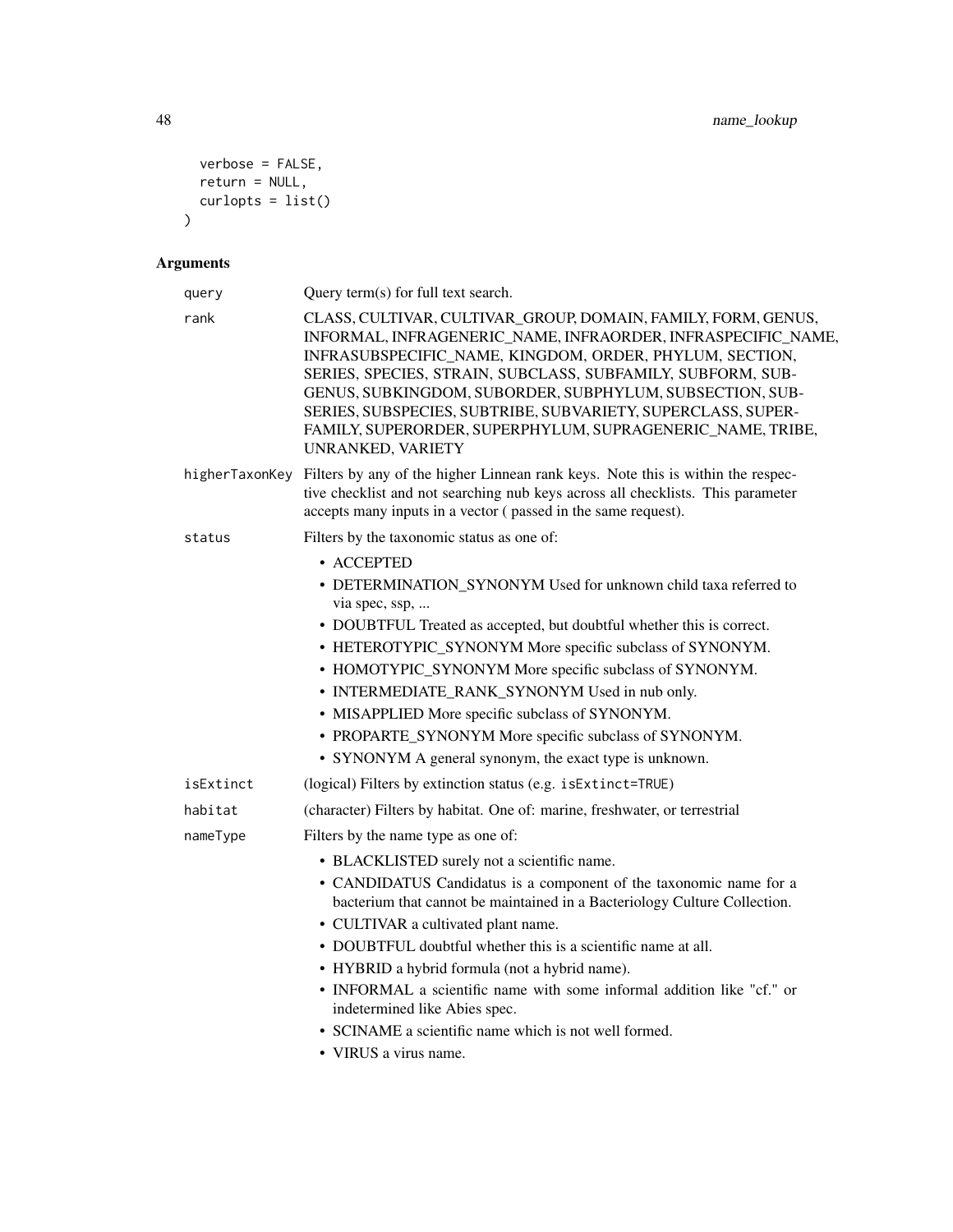|                     | • WELLFORMED a well formed scientific name according to present nomen-<br>clatural rules.                                                                                          |
|---------------------|------------------------------------------------------------------------------------------------------------------------------------------------------------------------------------|
| datasetKey          | Filters by the dataset's key (a uuid)                                                                                                                                              |
| origin              | (character) Filters by origin. One of:                                                                                                                                             |
|                     | · SOURCE                                                                                                                                                                           |
|                     | • DENORMED_CLASSIFICATION                                                                                                                                                          |
|                     | • VERBATIM_ACCEPTED                                                                                                                                                                |
|                     | · EX_AUTHOR_SYNONYM                                                                                                                                                                |
|                     | · AUTONYM                                                                                                                                                                          |
|                     | • BASIONYM_PLACEHOLDER                                                                                                                                                             |
|                     | • MISSING_ACCEPTED                                                                                                                                                                 |
|                     | • IMPLICIT_NAME                                                                                                                                                                    |
|                     | · PROPARTE                                                                                                                                                                         |
| nomenclaturalStatus | • VERBATIM_BASIONYM                                                                                                                                                                |
|                     | Not yet implemented, but will eventually allow for filtering by a nomenclatural<br>status enum.                                                                                    |
| limit               | Number of records to return. Hard maximum limit set by GBIF API: 99999.                                                                                                            |
| start               | Record number to start at. Default: 0.                                                                                                                                             |
| facet               | A vector/list of facet names used to retrieve the 100 most frequent values for a                                                                                                   |
|                     | field. Allowed facets are: datasetKey, higherTaxonKey, rank, status, isExtinct,                                                                                                    |
|                     | habitat, and nameType. Additionally threat and nomenclaturalStatus are legal                                                                                                       |
|                     | values but not yet implemented, so data will not yet be returned for them.                                                                                                         |
| facetMincount       | Used in combination with the facet parameter. Set facetMincount=# to ex-<br>clude facets with a count less than #, e.g. http://bit.ly/2osAUQB only shows                           |
|                     | the type values 'CHECKLIST' and 'OCCURRENCE' because the other types                                                                                                               |
|                     | have counts less than 10000                                                                                                                                                        |
| facetMultiselect    |                                                                                                                                                                                    |
|                     | (logical) Used in combination with the facet parameter. Set facetMultiselect=TRUE                                                                                                  |
|                     | to still return counts for values that are not currently filtered, e.g. http://bit.ly/2JAymaC<br>still shows all type values even though type is being filtered by type=CHECKLIST. |
| type                | Type of name. One of occurrence, checklist, or metadata.                                                                                                                           |
| hl                  | (logical) Set h1=TRUE to highlight terms matching the query when in fulltext                                                                                                       |
|                     | search fields. The highlight will be an emphasis tag of class gbifH1 e.g. query='plant', h1=TRUE.                                                                                  |
|                     | Fulltext search fields include: title, keyword, country, publishing country, pub-                                                                                                  |
|                     | lishing organization title, hosting organization title, and description. One ad-                                                                                                   |
|                     | ditional full text field is searched which includes information from metadata                                                                                                      |
|                     | documents, but the text of this field is not returned in the response.                                                                                                             |
| issue               | Filters by issue. Issue has to be related to names. Type gbif_issues() to get<br>complete list of issues.                                                                          |
| verbose             | (logical) If TRUE, all data is returned as a list for each element. If FALSE (de-                                                                                                  |
|                     | fault) a subset of the data that is thought to be most essential is organized into a<br>data.frame.                                                                                |
| return              | Defunct. All components are returned; index to the one(s) you want                                                                                                                 |
| curlopts            | list of named curl options passed on to HttpClient. see curl:: curl_options<br>for curl options                                                                                    |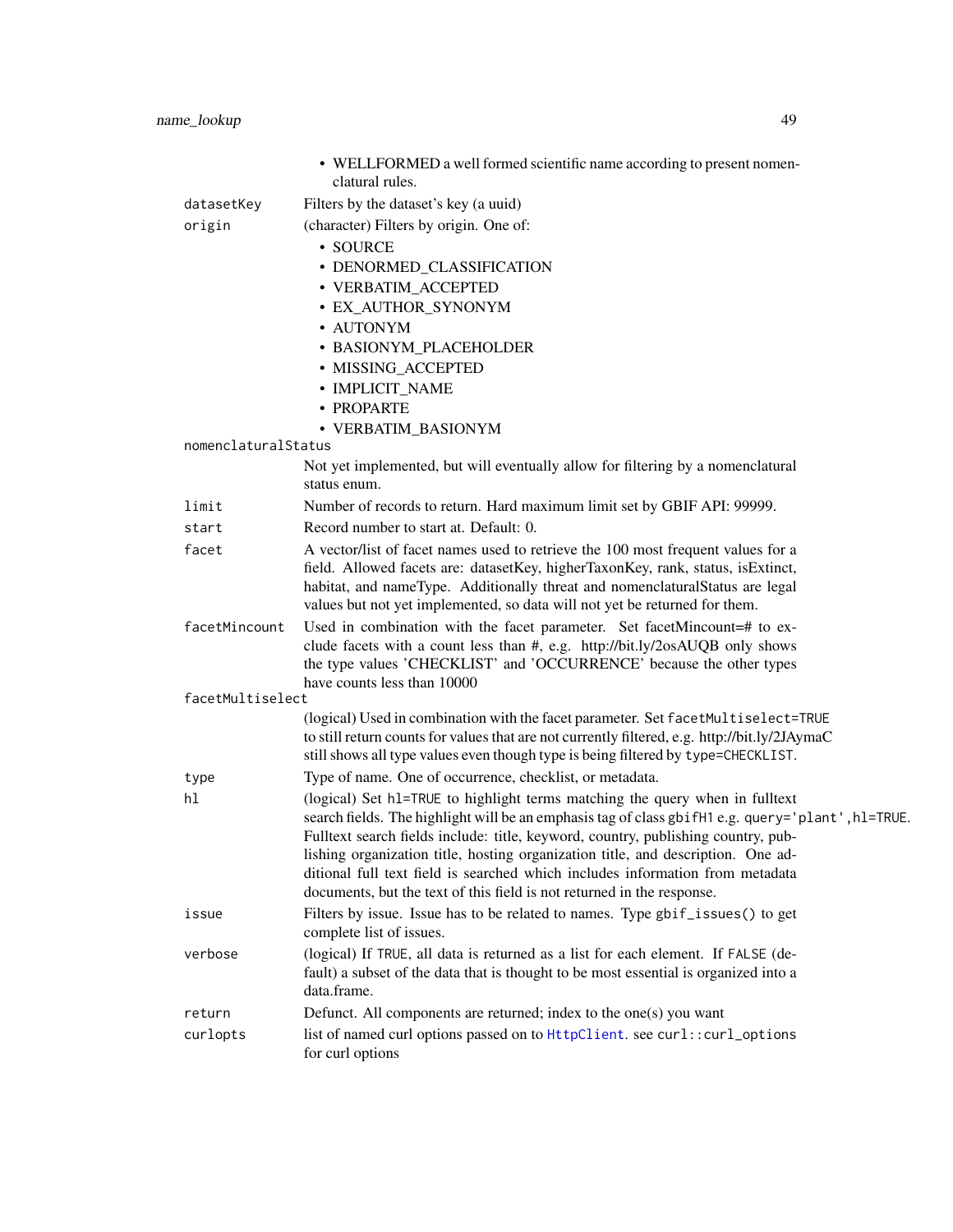Value

An object of class gbif, which is a S3 class list, with slots for metadata (meta), the data itself (data), the taxonomic hierarchy data (hierarchies), and vernacular names (names). In addition, the object has attributes listing the user supplied arguments and type of search, which is, differently from occurrence data, always equals to 'single' even if multiple values for some parameters are given. meta is a list of length four with offset, limit, endOfRecords and count fields. data is a tibble (aka data.frame) containing all information about the found taxa. hierarchies is a list of data.frame's, one per GBIF key (taxon), containing its taxonomic classification. Each data.frame contains two columns: rankkey and name. names returns a list of data.frame's, one per GBIF key (taxon), containing all vernacular names. Each data.frame contains two columns: vernacularName and language.

A list of length five:

- metadata
- data: either a data.frame (verbose=FALSE, default) or a list (verbose=TRUE).
- facets
- hierarchies
- names

#### Repeat parameter inputs

Some parameters can take many inputs, and treated as 'OR' (e.g., a or b or c). The following take many inputs:

- rank
- higherTaxonKey
- status
- habitat
- nameType
- datasetKey
- origin

see also [many-values](#page-34-1)

#### References

<https://www.gbif.org/developer/species#searching>

### Examples

```
## Not run:
# Look up names like mammalia
name_lookup(query='mammalia', limit = 20)
# Start with an offset
name_lookup(query='mammalia', limit=1)
name_lookup(query='mammalia', limit=1, start=2)
```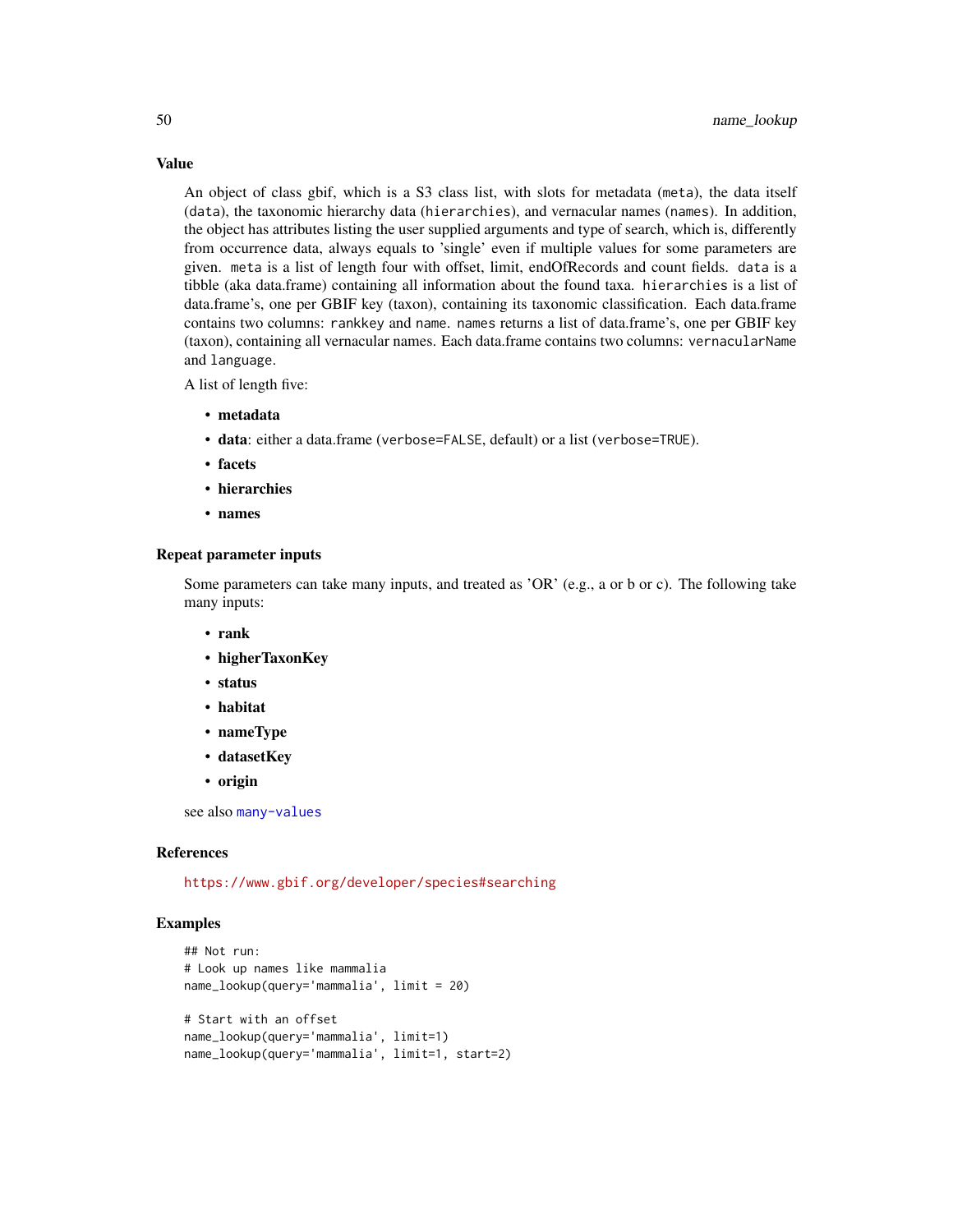```
# large requests (paging is internally implemented).
# hard maximum limit set by GBIF API: 99999
# name_lookup(query = "Carnivora", limit = 10000)
# Get all data and parse it, removing descriptions which can be quite long
out <- name_lookup('Helianthus annuus', rank="species", verbose=TRUE)
lapply(out$data, function(x) {
 x[!names(x) %in% c("descriptions","descriptionsSerialized")]
})
# Search for a genus
name_lookup(query="Cnaemidophorus", rank="genus")
# Limit records to certain number
name_lookup('Helianthus annuus', rank="species", limit=2)
# Query by habitat
name_lookup(habitat = "terrestrial", limit=2)
name_lookup(habitat = "marine", limit=2)
name_lookup(habitat = "freshwater", limit=2)
# Using faceting
name_lookup(facet='status', limit=0, facetMincount='70000')
name_lookup(facet=c('status','higherTaxonKey'), limit=0,
 facetMincount='700000')
name_lookup(facet='nameType', limit=0)
name_lookup(facet='habitat', limit=0)
name_lookup(facet='datasetKey', limit=0)
name_lookup(facet='rank', limit=0)
name_lookup(facet='isExtinct', limit=0)
name_lookup(isExtinct=TRUE, limit=0)
# text highlighting
## turn on highlighting
res <- name_lookup(query='canada', hl=TRUE, limit=5)
res$data
name_lookup(query='canada', hl=TRUE, limit=45)
## and you can pass the output to gbif_names() function
res <- name_lookup(query='canada', hl=TRUE, limit=5)
gbif_names(res)
# Lookup by datasetKey (set up sufficient high limit, API maximum: 99999)
# name_lookup(datasetKey='3f8a1297-3259-4700-91fc-acc4170b27ce',
# limit = 50000)
# Some parameters accept many inputs, treated as OR
name_lookup(rank = c("family", "genus"))
name_lookup(higherTaxonKey = c("119", "120", "121", "204"))
name_lookup(status = c("misapplied", "synonym"))$data
name_lookup(habitat = c("marine", "terrestrial"))
name_lookup(nameType = c("cultivar", "doubtful"))
```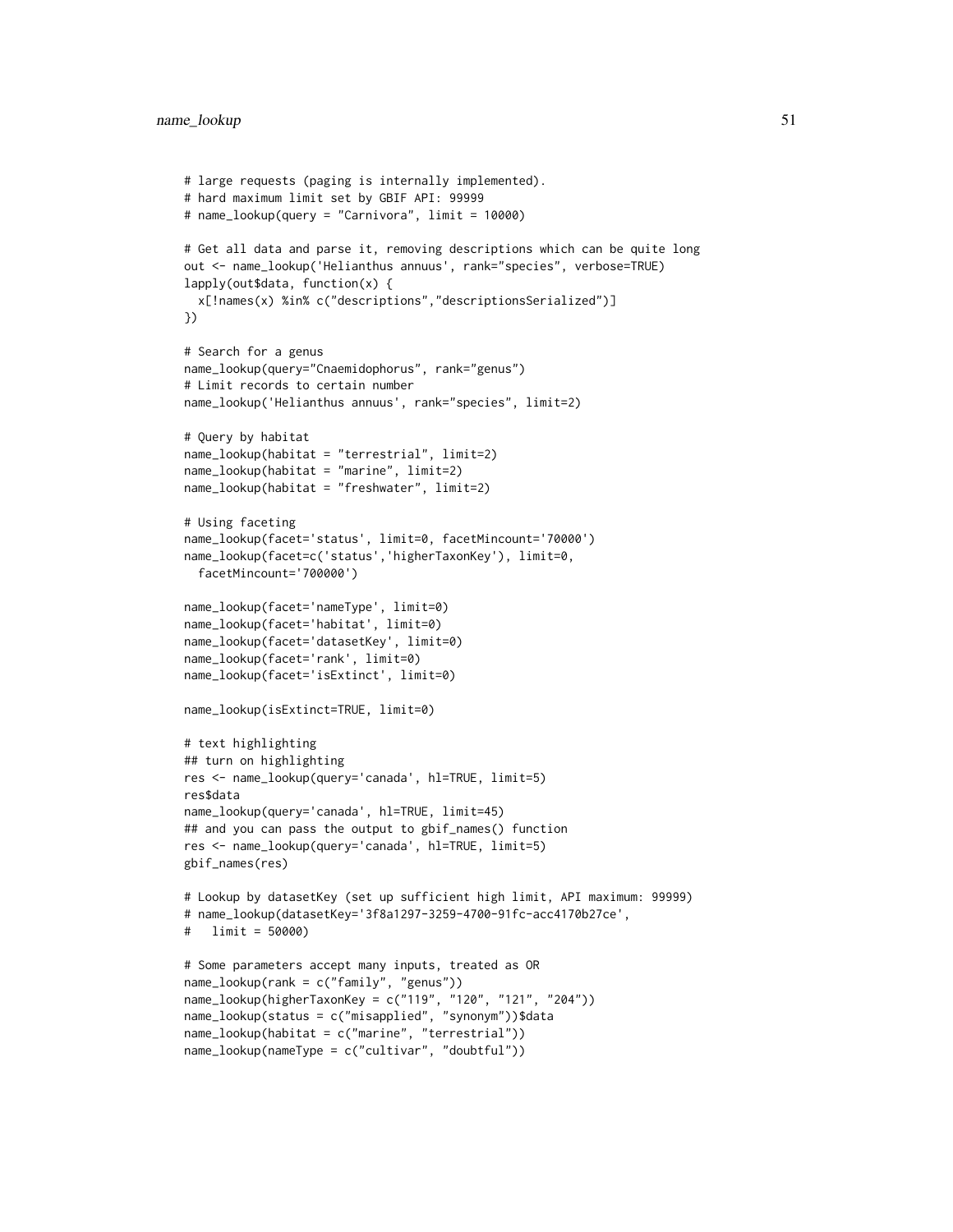```
name_lookup(datasetKey = c("73605f3a-af85-4ade-bbc5-522bfb90d847",
  "d7c60346-44b6-400d-ba27-8d3fbeffc8a5"))
name_lookup(datasetKey = "289244ee-e1c1-49aa-b2d7-d379391ce265",
  origin = c("SOURCE", "DENORMED_CLASSIFICATION"))
# Pass on curl options
name_lookup(query='Cnaemidophorus', rank="genus",
  curlopts = list(verbose = TRUE))
## End(Not run)
```
name\_suggest *Suggest up to 20 name usages.*

### Description

A quick and simple autocomplete service that returns up to 20 name usages by doing prefix matching against the scientific name. Results are ordered by relevance.

#### Usage

```
name_suggest(
 q = NULL,datasetKey = NULL,
 rank = NULL,fields = NULL,
  start = NULL,
 limit = 100,
  curlopts = list())
```
### Arguments

| q          | (character, required) Simple search parameter. The value for this parameter can<br>be a simple word or a phrase. Wildcards can be added to the simple word pa-<br>rameters only, e.g. q=puma                                                                                                                                                                                                                                                                                                        |
|------------|-----------------------------------------------------------------------------------------------------------------------------------------------------------------------------------------------------------------------------------------------------------------------------------------------------------------------------------------------------------------------------------------------------------------------------------------------------------------------------------------------------|
| datasetKey | (character) Filters by the checklist dataset key (a uuid, see examples)                                                                                                                                                                                                                                                                                                                                                                                                                             |
| rank       | (character) A taxonomic rank. One of class, cultivar, cultivar_group, domain,<br>family, form, genus, informal, infrageneric_name, infraorder, infraspecific_name,<br>infrasubspecific_name, kingdom, order, phylum, section, series, species, strain,<br>subclass, subfamily, subform, subgenus, subkingdom, suborder, subphylum,<br>subsection, subseries, subspecies, subtribe, subvariety, superclass, superfamily,<br>superorder, superphylum, suprageneric_name, tribe, unranked, or variety. |
| fields     | (character) Fields to return in output data.frame (simply prunes columns off)                                                                                                                                                                                                                                                                                                                                                                                                                       |
| start      | Record number to start at. Default: 0. Use in combination with limit to page<br>through results.                                                                                                                                                                                                                                                                                                                                                                                                    |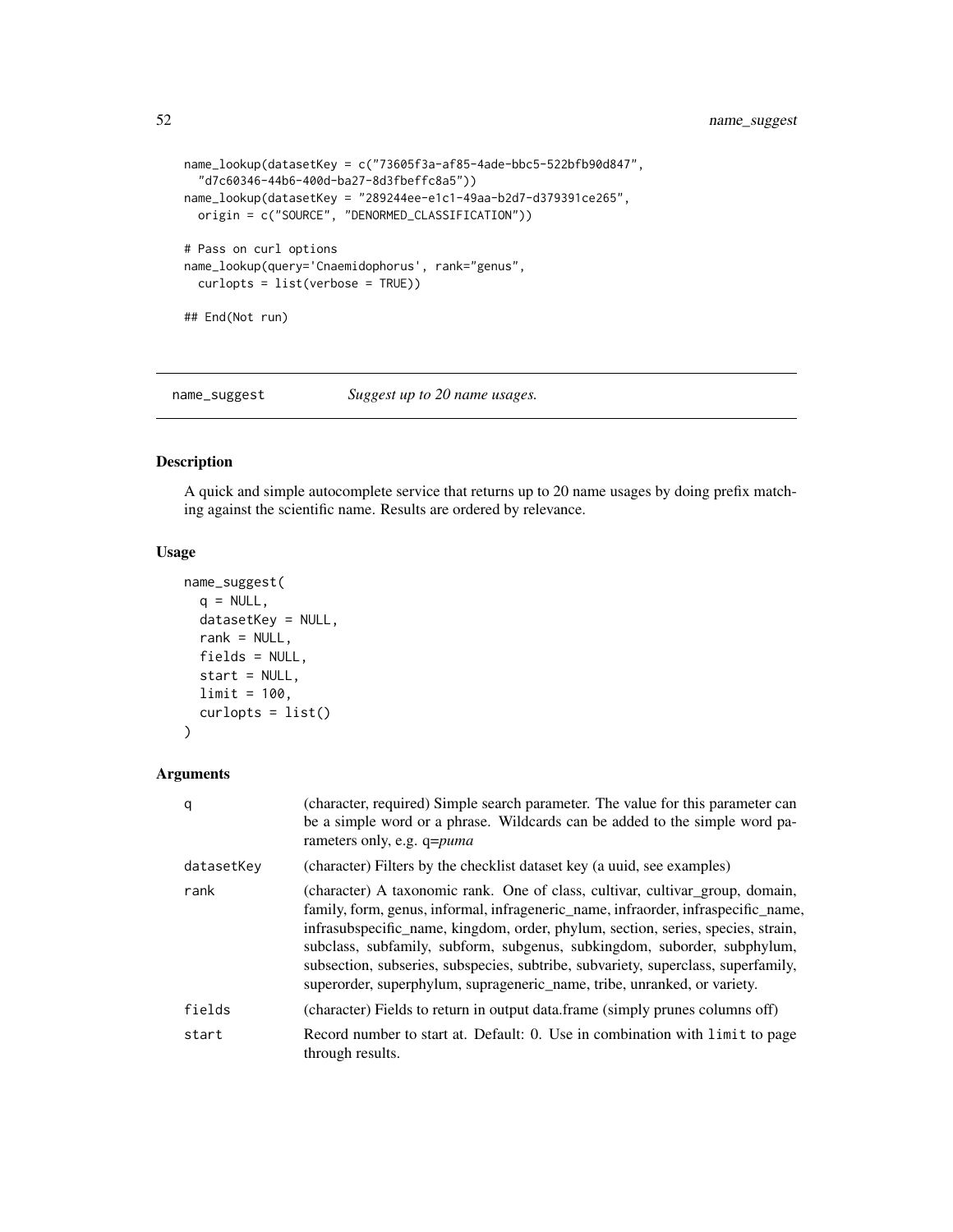| limit    | Number of records to return. Default: 100. Maximum: 1000.                                      |
|----------|------------------------------------------------------------------------------------------------|
| curlopts | list of named curl options passed on to HttpClient, see curl::curl_options<br>for curl options |

### Value

A list, with two elements data (tibble) and hierarchy (list of data.frame's). If 'higherClassificationMap' is one of the fields requested, then hierarchy is a list of data.frame's; if not included, hierarchy is an empty list.

#### Repeat parmeter inputs

Some parameters can take many inputs, and treated as 'OR' (e.g., a or b or c). The following take many inputs:

- rank
- datasetKey

see also [many-values](#page-34-1)

#### References

<https://www.gbif.org/developer/species#searching>

#### Examples

```
## Not run:
name_suggest(q='Puma concolor')
name_suggest(q='Puma')
name_suggest(q='Puma', rank="genus")
name_suggest(q='Puma', rank="subspecies")
name_suggest(q='Puma', rank="species")
name_suggest(q='Puma', rank="infraspecific_name")
name_suggest(q='Puma', limit=2)
name_suggest(q='Puma', fields=c('key','canonicalName'))
name_suggest(q='Puma', fields=c('key','canonicalName',
  'higherClassificationMap'))
# Some parameters accept many inputs, treated as OR
name_suggest(rank = c("family", "genus"))
name_suggest(datasetKey = c("73605f3a-af85-4ade-bbc5-522bfb90d847",
  "d7c60346-44b6-400d-ba27-8d3fbeffc8a5"))
# If 'higherClassificationMap' in fields, a list is returned
name_suggest(q='Puma', fields=c('key','higherClassificationMap'))
# Pass on curl options
name_suggest(q='Puma', limit=200, curlopts = list(verbose=TRUE))
## End(Not run)
```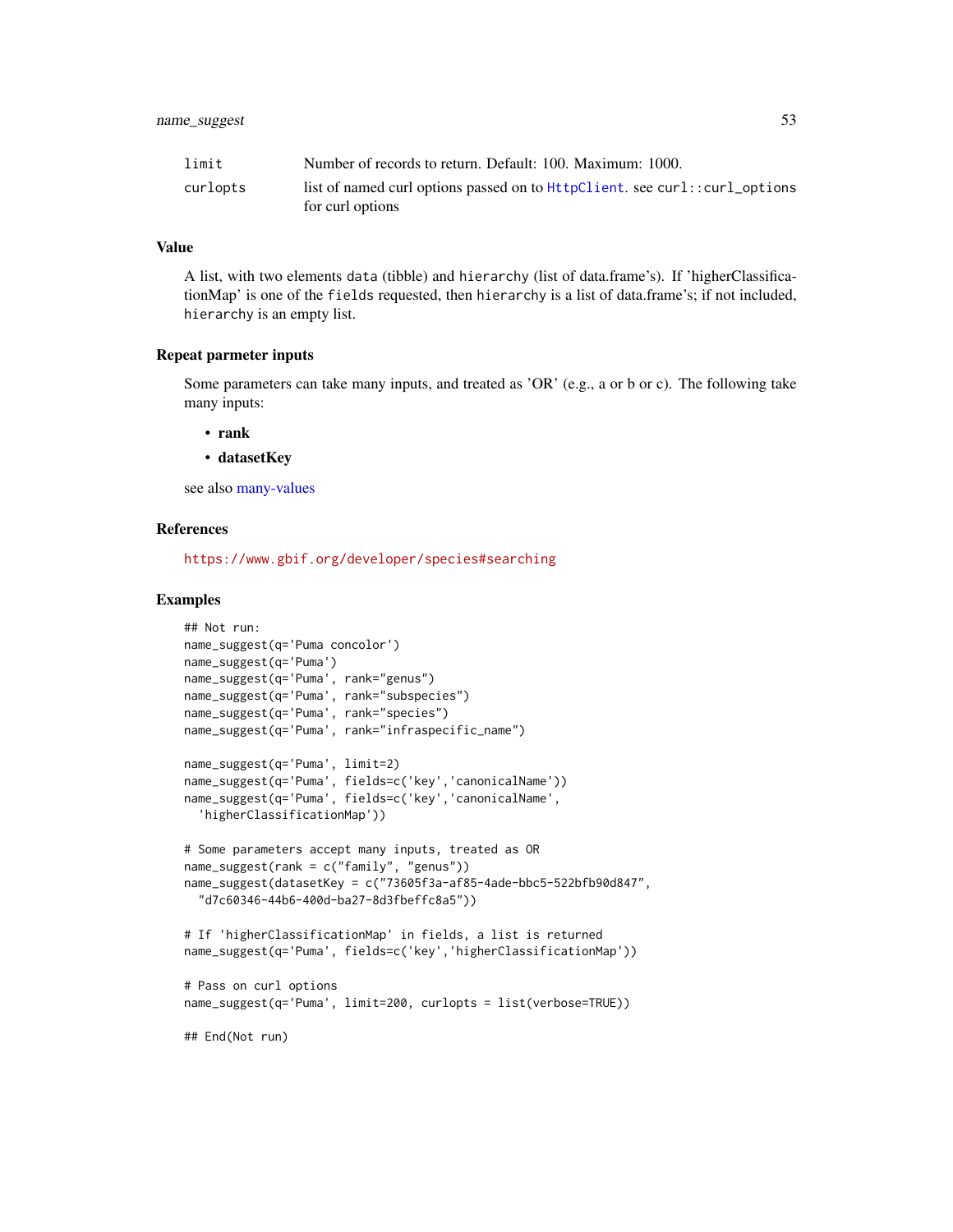<span id="page-53-0"></span>

### Description

Lookup details for specific names in all taxonomies in GBIF.

## Usage

```
name_usage(
 key = NULL,
 name = NULL,data = "all",language = NULL,
 datasetKey = NULL,
 uuid = NULL,rank = NULL,shortname = NULL,
 start = 0,
 limit = 100,
 return = NULL,
 curlopts = list()
)
```
### Arguments

| key        | (numeric or character) A GBIF key for a taxon                                                                                                                                                                                                                                                                                                                                                                                                                                                                                                  |
|------------|------------------------------------------------------------------------------------------------------------------------------------------------------------------------------------------------------------------------------------------------------------------------------------------------------------------------------------------------------------------------------------------------------------------------------------------------------------------------------------------------------------------------------------------------|
| name       | (character) Filters by a case insensitive, canonical namestring, e.g. 'Puma con-<br>color'                                                                                                                                                                                                                                                                                                                                                                                                                                                     |
| data       | (character) Specify an option to select what data is returned. See Description<br>below.                                                                                                                                                                                                                                                                                                                                                                                                                                                       |
| language   | (character) Language, default is english                                                                                                                                                                                                                                                                                                                                                                                                                                                                                                       |
| datasetKey | (character) Filters by the dataset's key (a uuid). Must be length=1                                                                                                                                                                                                                                                                                                                                                                                                                                                                            |
| uuid       | (character) A dataset key                                                                                                                                                                                                                                                                                                                                                                                                                                                                                                                      |
| rank       | (character) Taxonomic rank. Filters by taxonomic rank as one of: CLASS, CUL-<br>TIVAR, CULTIVAR GROUP, DOMAIN, FAMILY, FORM, GENUS, INFOR-<br>MAL, INFRAGENERIC NAME, INFRAORDER, INFRASPECIFIC NAME,<br>INFRASUBSPECIFIC_NAME, KINGDOM, ORDER, PHYLUM, SECTION,<br>SERIES, SPECIES, STRAIN, SUBCLASS, SUBFAMILY, SUBFORM, SUB-<br>GENUS, SUBKINGDOM, SUBORDER, SUBPHYLUM, SUBSECTION, SUB-<br>SERIES, SUBSPECIES, SUBTRIBE, SUBVARIETY, SUPERCLASS, SUPER-<br>FAMILY, SUPERORDER, SUPERPHYLUM, SUPRAGENERIC NAME, TRIBE,<br>UNRANKED, VARIETY |
| shortname  | (character) A short name for a dataset - it may not do anything                                                                                                                                                                                                                                                                                                                                                                                                                                                                                |
| start      | Record number to start at. Default: 0.                                                                                                                                                                                                                                                                                                                                                                                                                                                                                                         |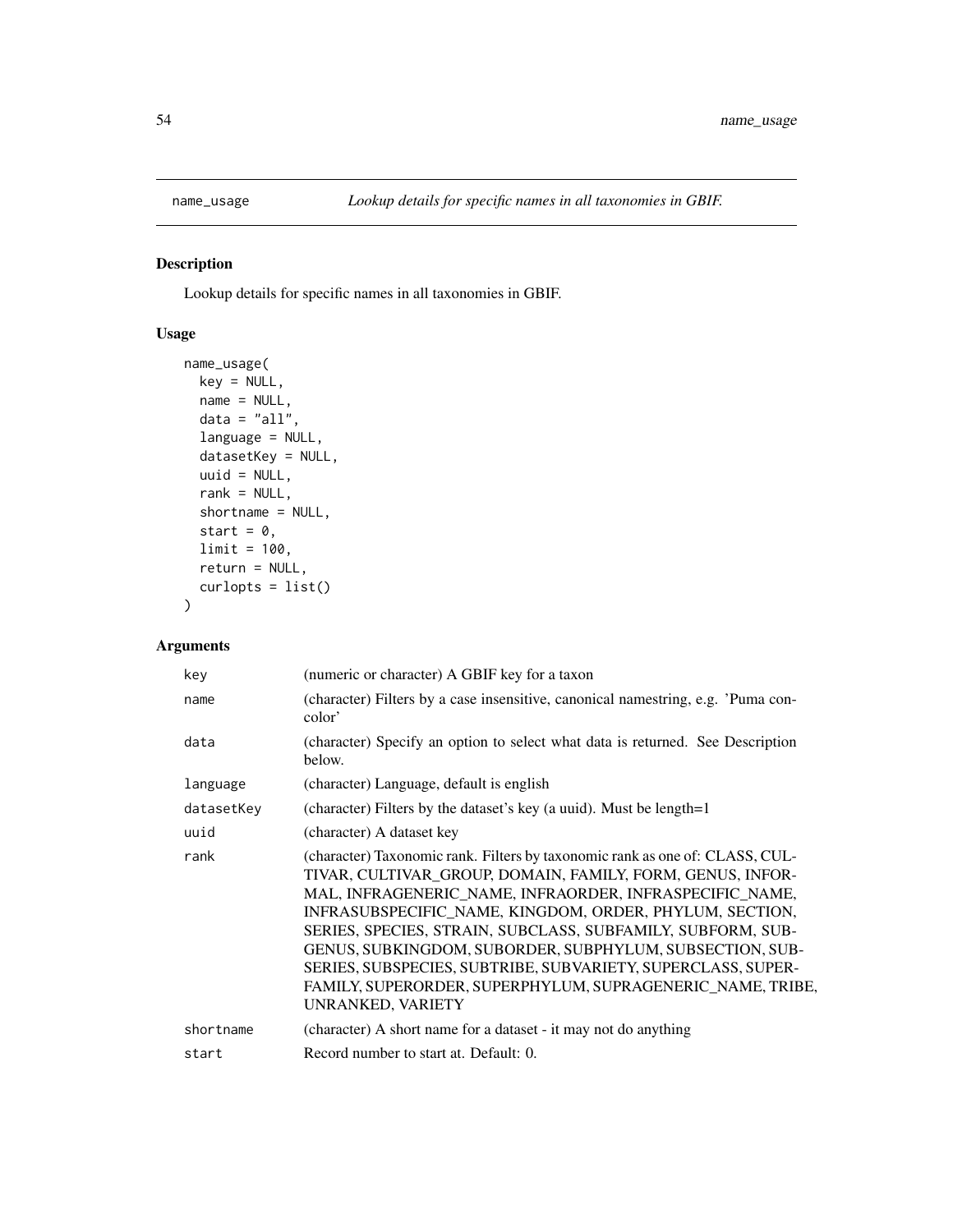| limit    | Number of records to return. Default: 100.                                                     |
|----------|------------------------------------------------------------------------------------------------|
| return   | Defunct. All components are returned; index to the one(s) you want                             |
| curlopts | list of named curl options passed on to HttpClient. see curl::curl_options<br>for curl options |

### Details

This service uses fuzzy lookup so that you can put in partial names and you should get back those things that match. See examples below.

This function is different from [name\\_lookup\(\)](#page-46-0) in that that function searches for names. This function encompasses a bunch of API endpoints, most of which require that you already have a taxon key, but there is one endpoint that allows name searches (see examples below).

Note that data="verbatim" hasn't been working.

Options for the data parameter are: 'all', 'verbatim', 'name', 'parents', 'children', 'related', 'synonyms', 'descriptions','distributions', 'media', 'references', 'speciesProfiles', 'vernacularNames', 'typeSpecimens', 'root'

This function used to be vectorized with respect to the data parameter, where you could pass in multiple values and the function internally loops over each option making separate requests. This has been removed. You can still loop over many options for the data parameter, just use an lapply family function, or a for loop, etc.

See [name\\_issues\(\)](#page-45-0) for more information about issues in issues column.

#### Value

An object of class gbif, which is a S3 class list, with slots for metadata (meta) and the data itself (data). In addition, the object has attributes listing the user supplied arguments and type of search, which is, differently from occurrence data, always equals to 'single' even if multiple values for some parameters are given. meta is a list of length four with offset, limit, endOfRecords and count fields. data is a tibble (aka data.frame) containing all information about the found taxa.

### Repeat parameter inputs

These parameters used to accept many inputs, but no longer do:

- rank
- name
- langugae
- datasetKey

see also [many-values](#page-34-1)

#### References

<https://www.gbif.org/developer/species#nameUsages>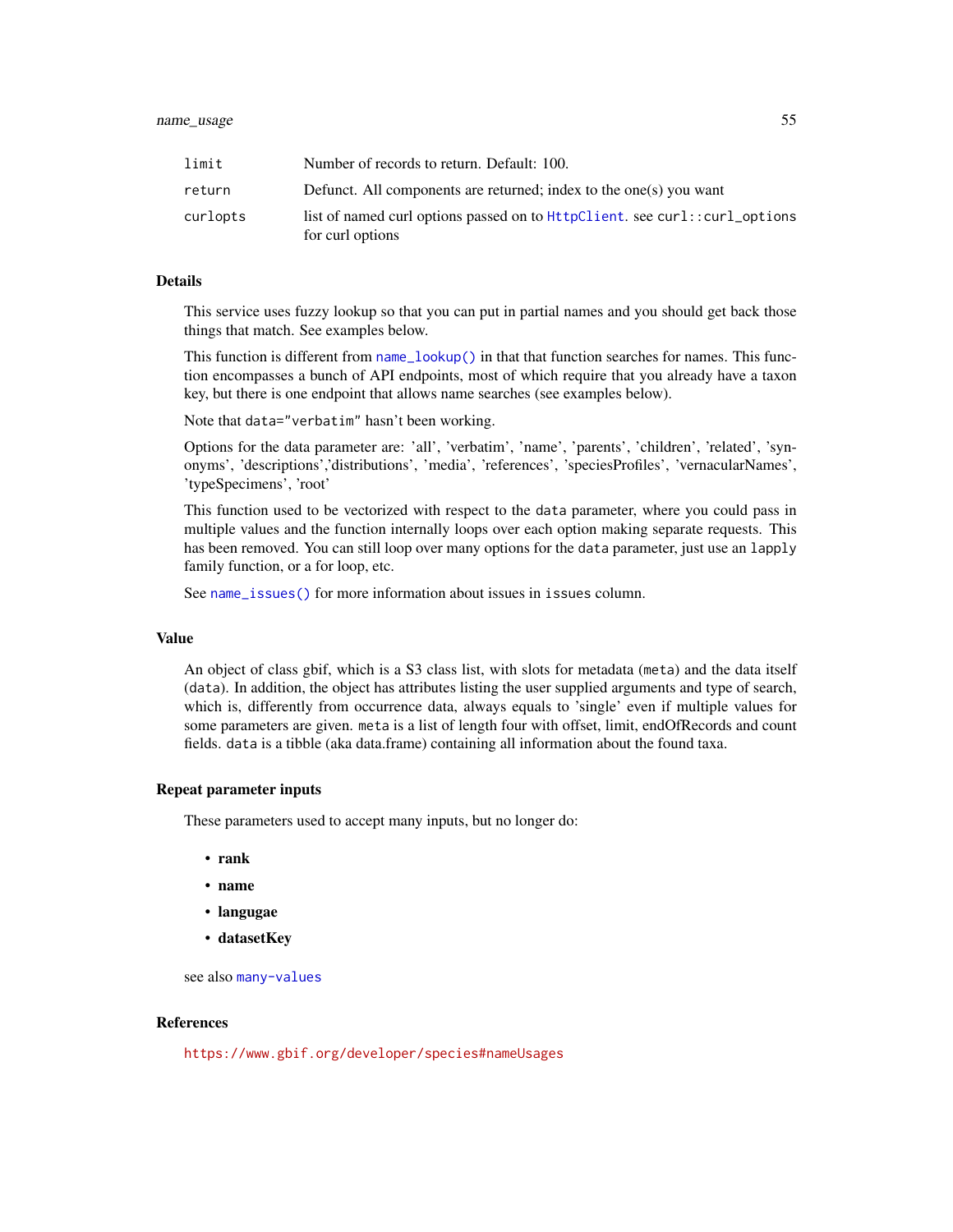#### Examples

```
## Not run:
# A single name usage
name_usage(key=1)
# Name usage for a taxonomic name
name_usage(name='Puma', rank="GENUS")
# Name usage for all taxa in a dataset
# (set sufficient high limit, but less than 100000)
# name_usage(datasetKey = "9ff7d317-609b-4c08-bd86-3bc404b77c42",
# limit = 10000)
# All name usages
name_usage()
# References for a name usage
name_usage(key=2435099, data='references')
# Species profiles, descriptions
name_usage(key=3119195, data='speciesProfiles')
name_usage(key=3119195, data='descriptions')
name_usage(key=2435099, data='children')
# Vernacular names for a name usage
name_usage(key=3119195, data='vernacularNames')
# Limit number of results returned
name_usage(key=3119195, data='vernacularNames', limit=3)
# Search for names by dataset with datasetKey parameter
name_usage(datasetKey="d7dddbf4-2cf0-4f39-9b2a-bb099caae36c")
# Search for a particular language
name_usage(key=3119195, language="FRENCH", data='vernacularNames')
# get root usage with a uuid
name_usage(data = "root", uuid = "73605f3a-af85-4ade-bbc5-522bfb90d847")
# search by language
name_usage(language = "spanish")
# Pass on curl options
name_usage(name='Puma concolor', limit=300, curlopts = list(verbose=TRUE))
## End(Not run)
```
networks *Networks metadata.*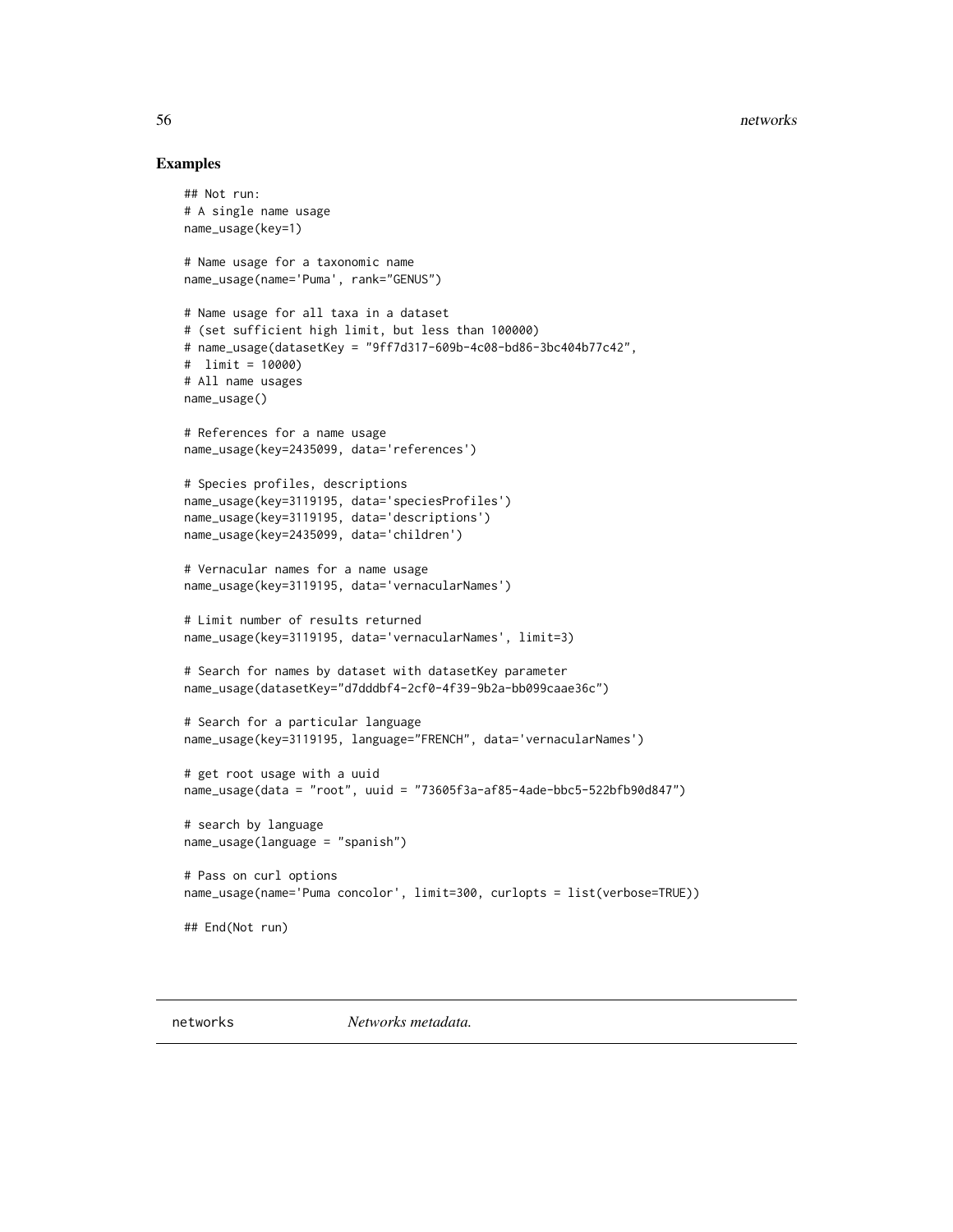#### networks 57

### Description

Networks metadata.

### Usage

```
networks(
 data = "all",uuid = NULL,query = NULL,
  identifier = NULL,
  identifierType = NULL,
  limit = 100,
  start = NULL,
  curlopts = list()\lambda
```
## Arguments

| data       | The type of data to get. One or more of: 'contact', 'endpoint', 'identifier', 'tag',<br>'machineTag', 'comment', 'constituents', or the special 'all'. Default: 'all'       |
|------------|-----------------------------------------------------------------------------------------------------------------------------------------------------------------------------|
| uuid       | UUID of the data network provider. This must be specified if data is anything<br>other than 'all'. Only 1 can be passed in                                                  |
| query      | Query nodes. Only used when data='all'. Ignored otherwise.                                                                                                                  |
| identifier | The value for this parameter can be a simple string or integer, e.g. identifier=120.<br>This parameter doesn't seem to work right now.                                      |
|            | identifierType Used in combination with the identifier parameter to filter identifiers by identi-<br>fier type. See details. This parameter doesn't seem to work right now. |
| limit      | Number of records to return. Default: 100. Maximum: 1000.                                                                                                                   |
| start      | Record number to start at. Default: 0. Use in combination with limit to page<br>through results.                                                                            |
| curlopts   | list of named curl options passed on to HttpClient. see curl::curl_options<br>for curl options                                                                              |

### Details

identifierType options:

- DOI No description.
- FTP No description.
- GBIF\_NODE Identifies the node (e.g: DK for Denmark, sp2000 for Species 2000).
- GBIF\_PARTICIPANT Participant identifier from the GBIF IMS Filemaker system.
- GBIF\_PORTAL Indicates the identifier originated from an auto\_increment column in the portal.data\_provider or portal.data\_resource table respectively.
- HANDLER No description.
- LSID Reference controlled by a separate system, used for example by DOI.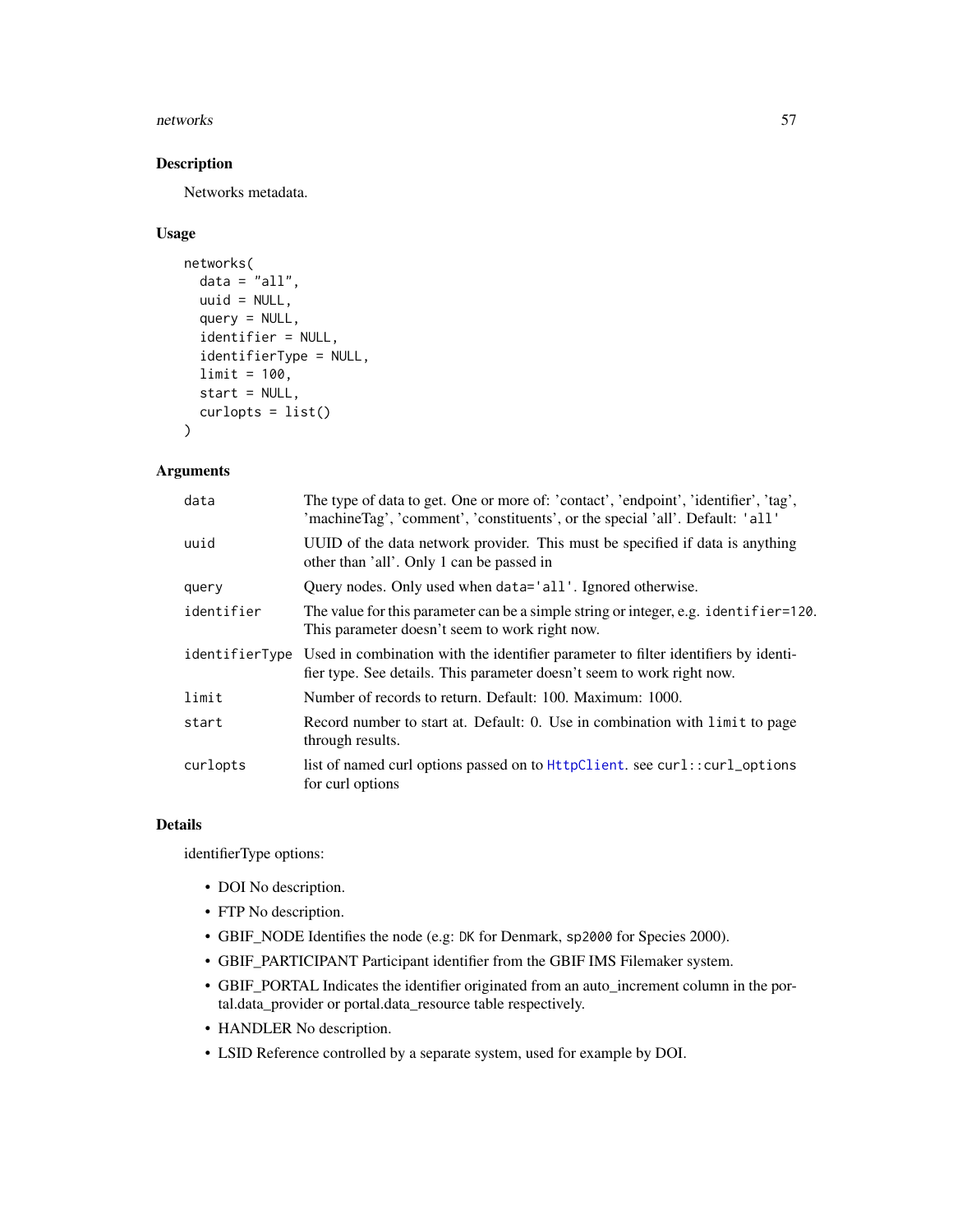- SOURCE\_ID No description.
- UNKNOWN No description.
- URI No description.
- URL No description.
- UUID No description.

### References

<https://www.gbif.org/developer/registry#networks>

### Examples

```
## Not run:
networks()
networks(uuid='2b7c7b4f-4d4f-40d3-94de-c28b6fa054a6')
```
# curl options networks(curlopts = list(verbose=TRUE))

## End(Not run)

nodes *Nodes metadata.*

### Description

Nodes metadata.

### Usage

```
nodes(
  data = "all",uuid = NULL,
  query = NULL,
  identifier = NULL,
  identifierType = NULL,
 limit = 100,
  start = NULL,
  isocode = NULL,
  curlopts = list()
)
```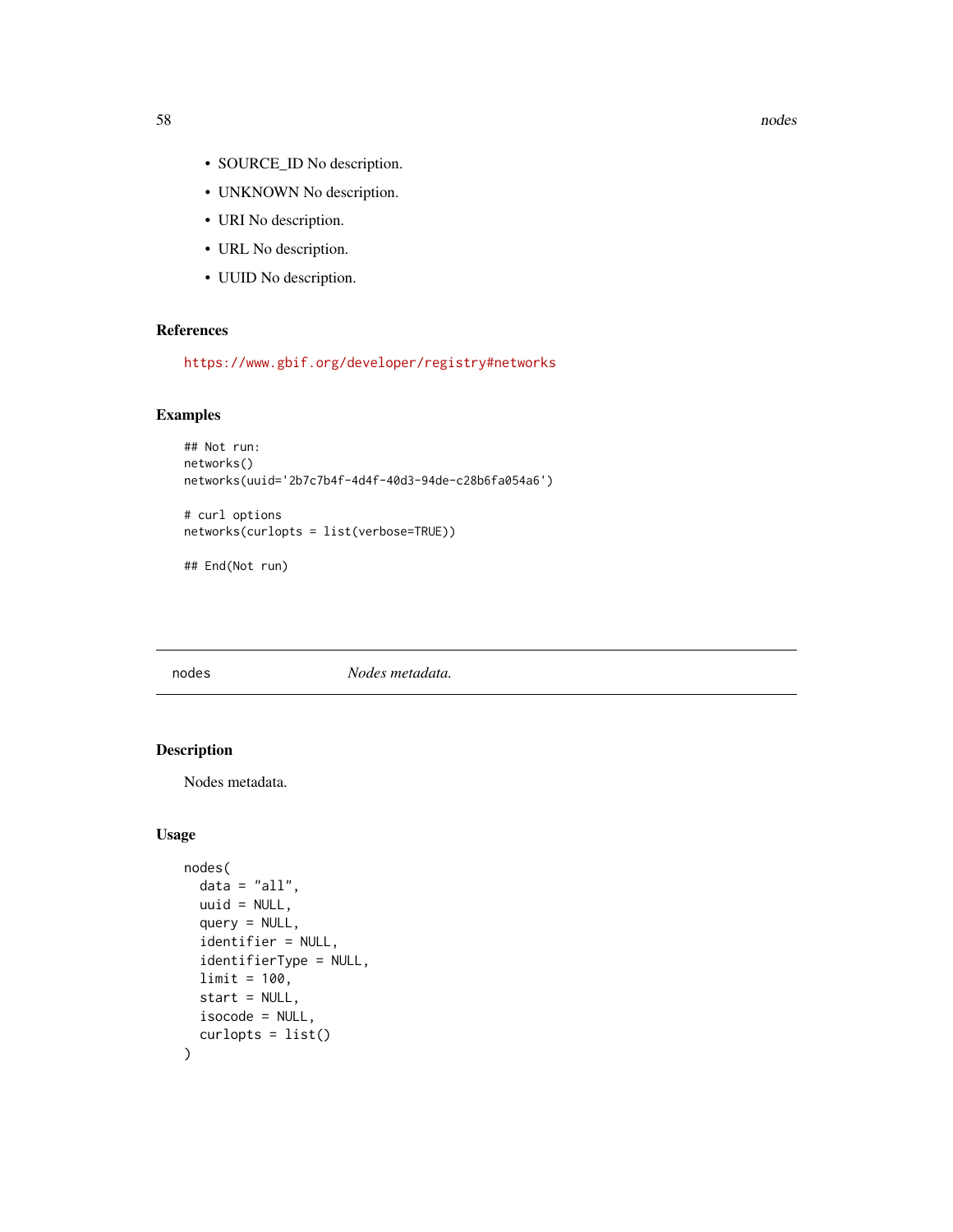#### nodes 59

### Arguments

| data       | The type of data to get. One or more of: 'organization', 'endpoint', 'identifier',<br>'tag', 'machineTag', 'comment', 'pendingEndorsement', 'country', 'dataset',<br>'installation', or the special 'all'. Default: 'all' |
|------------|---------------------------------------------------------------------------------------------------------------------------------------------------------------------------------------------------------------------------|
| uuid       | UUID of the data node provider. This must be specified if data is anything other<br>than 'all'.                                                                                                                           |
| query      | Query nodes. Only used when data='all'                                                                                                                                                                                    |
| identifier | The value for this parameter can be a simple string or integer, e.g. identifier=120.<br>This parameter doesn't seem to work right now.                                                                                    |
|            | identifierType Used in combination with the identifier parameter to filter identifiers by identi-<br>fier type. See details. This parameter doesn't seem to work right now.                                               |
| limit      | Number of records to return. Default: 100. Maximum: 1000.                                                                                                                                                                 |
| start      | Record number to start at. Default: 0. Use in combination with limit to page<br>through results.                                                                                                                          |
| isocode    | A 2 letter country code. Only used if data='country'.                                                                                                                                                                     |
| curlopts   | list of named curl options passed on to HttpClient. see curl::curl_options<br>for curl options                                                                                                                            |

### Details

identifierType options:

- DOI No description.
- FTP No description.
- GBIF\_NODE Identifies the node (e.g: DK for Denmark, sp2000 for Species 2000).
- GBIF\_PARTICIPANT Participant identifier from the GBIF IMS Filemaker system.
- GBIF\_PORTAL Indicates the identifier originated from an auto\_increment column in the portal.data\_provider or portal.data\_resource table respectively.
- HANDLER No description.
- LSID Reference controlled by a separate system, used for example by DOI.
- SOURCE\_ID No description.
- UNKNOWN No description.
- URI No description.
- URL No description.
- UUID No description.

#### References

<https://www.gbif.org/developer/registry#nodes>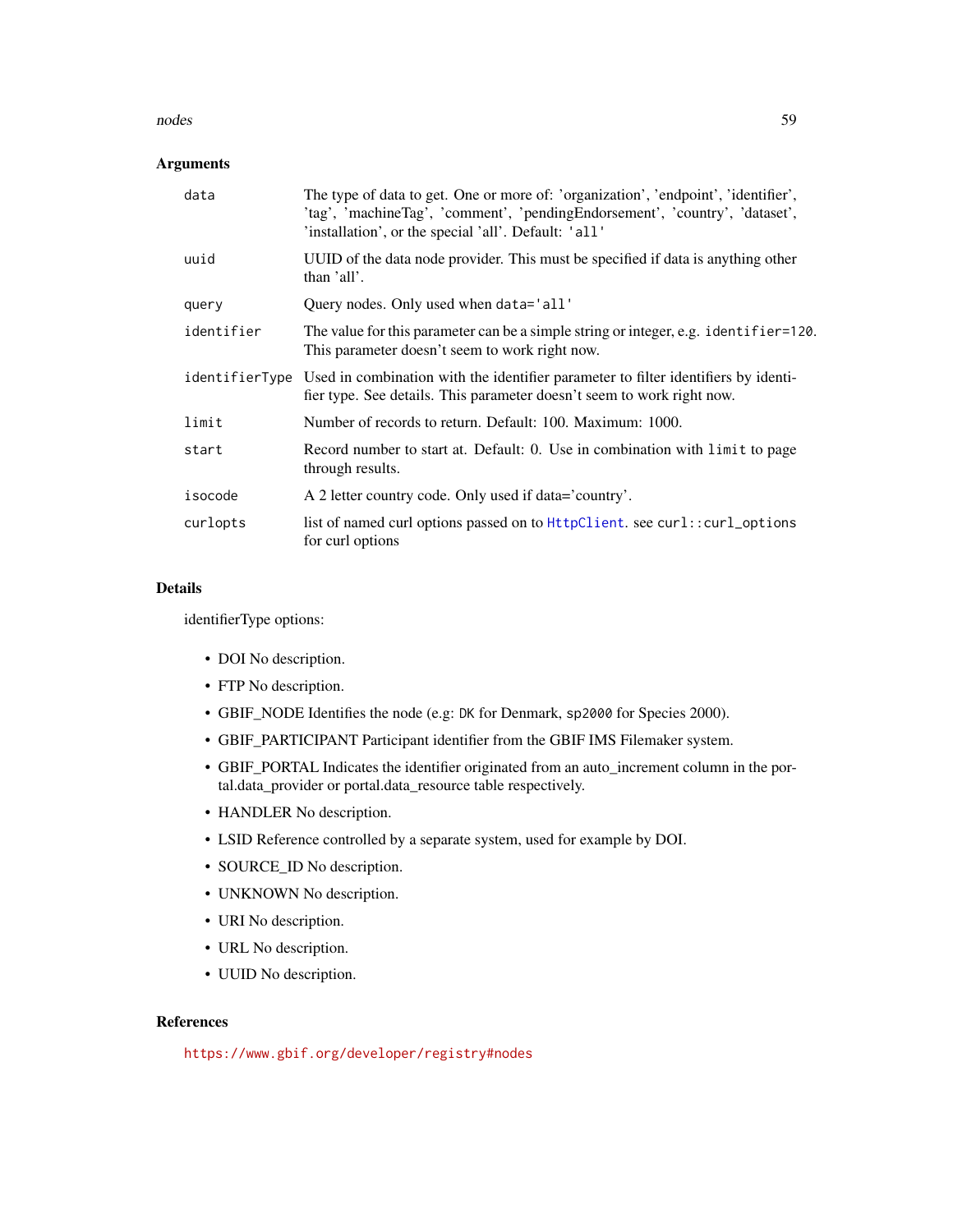#### Examples

```
## Not run:
nodes(limit=5)
nodes(uuid="1193638d-32d1-43f0-a855-8727c94299d8")
nodes(data='identifier', uuid="03e816b3-8f58-49ae-bc12-4e18b358d6d9")
nodes(data=c('identifier','organization','comment'),
  uuid="03e816b3-8f58-49ae-bc12-4e18b358d6d9")
uuids = c("8cb55387-7802-40e8-86d6-d357a583c596",
  "02c40d2a-1cba-4633-90b7-e36e5e97aba8",
  "7a17efec-0a6a-424c-b743-f715852c3c1f",
  "b797ce0f-47e6-4231-b048-6b62ca3b0f55",
  "1193638d-32d1-43f0-a855-8727c94299d8",
  "d3499f89-5bc0-4454-8cdb-60bead228a6d",
  "cdc9736d-5ff7-4ece-9959-3c744360cdb3",
  "a8b16421-d80b-4ef3-8f22-098b01a89255",
  "8df8d012-8e64-4c8a-886e-521a3bdfa623",
  "b35cf8f1-748d-467a-adca-4f9170f20a4e",
  "03e816b3-8f58-49ae-bc12-4e18b358d6d9",
  "073d1223-70b1-4433-bb21-dd70afe3053b",
  "07dfe2f9-5116-4922-9a8a-3e0912276a72",
  "086f5148-c0a8-469b-84cc-cce5342f9242",
  "0909d601-bda2-42df-9e63-a6d51847ebce",
  "0e0181bf-9c78-4676-bdc3-54765e661bb8",
  "109aea14-c252-4a85-96e2-f5f4d5d088f4",
  "169eb292-376b-4cc6-8e31-9c2c432de0ad",
  "1e789bc9-79fc-4e60-a49e-89dfc45a7188",
  "1f94b3ca-9345-4d65-afe2-4bace93aa0fe")
res <- lapply(uuids, function(x) nodes(x, data='identifier')$data)
res <- res[!sapply(res, NROW)==0]
res[1]
# Pass on curl options
nodes(limit=20, curlopts=list(verbose=TRUE))
## End(Not run)
```
occ\_count *Get number of occurrence records.*

## Description

Get number of occurrence records.

#### Usage

occ\_count( taxonKey = NULL,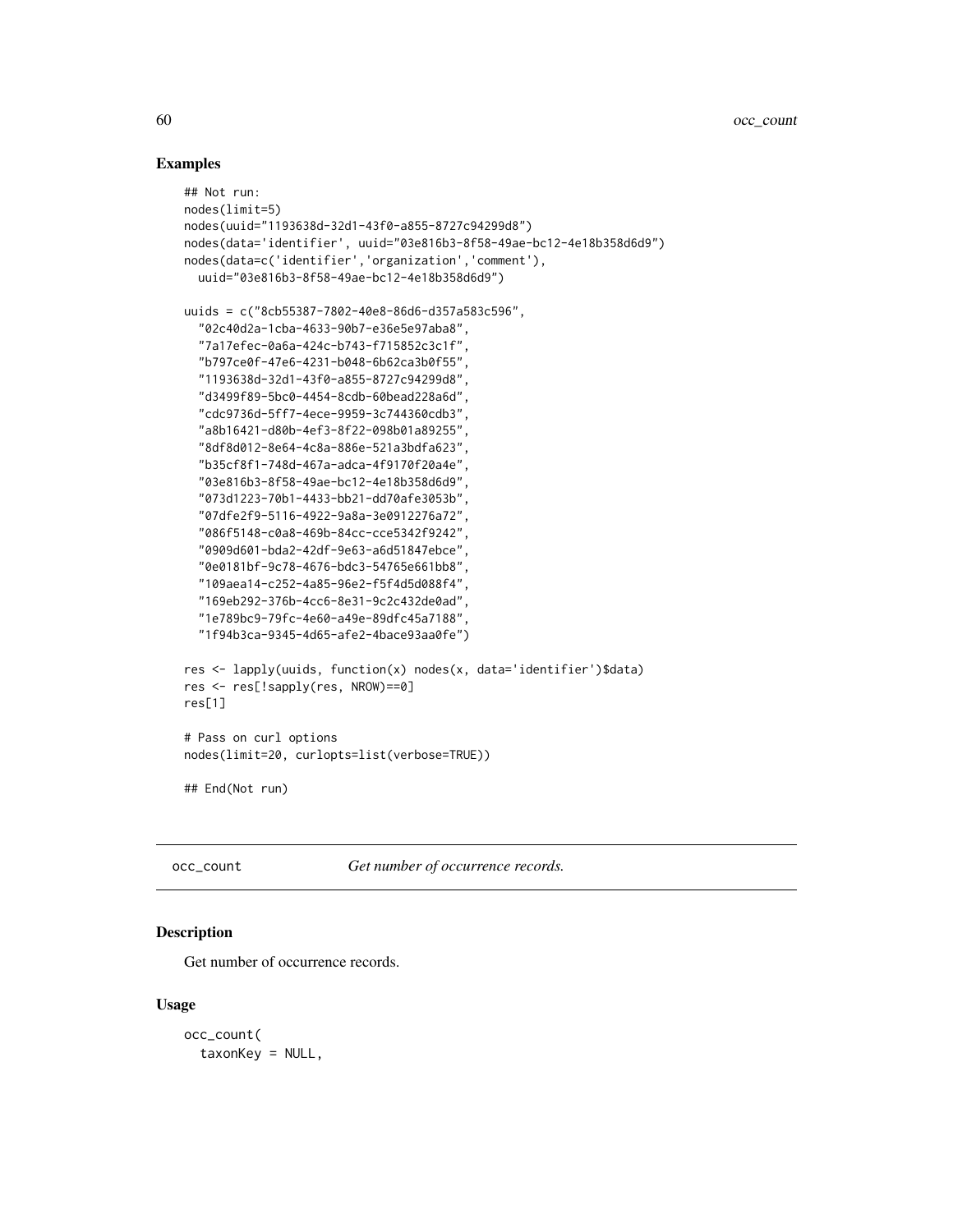### occ\_count 61

```
georeferenced = NULL,
basisOfRecord = NULL,
datasetKey = NULL,
date = NULL,
typeStatus = NULL,
country = NULL,
year = NULL,
from = 2000,
to = 2012,type = "count",publishingCountry = "US",
protocol = NULL,
curlopts = list()
```
#### Arguments

)

| taxonKey          | Species key                                                                                                                                                                                      |  |
|-------------------|--------------------------------------------------------------------------------------------------------------------------------------------------------------------------------------------------|--|
| georeferenced     | Return only occurrence records with lat/long data (TRUE) or those that don't<br>have that data (FALSE, default). Note that you can also get record count with<br>occ_search() by setting limit=0 |  |
| basisOfRecord     | Basis of record                                                                                                                                                                                  |  |
| datasetKey        | Dataset key                                                                                                                                                                                      |  |
| date              | Collection date                                                                                                                                                                                  |  |
| typeStatus        | A type status. See typestatus () dataset for options                                                                                                                                             |  |
| country           | Country data was collected in, two letter abbreviation. See https://countrycode.org/<br>for abbreviations.                                                                                       |  |
| year              | Year data were collected in                                                                                                                                                                      |  |
| from              | Year to start at                                                                                                                                                                                 |  |
| to                | Year to end at                                                                                                                                                                                   |  |
| type              | One of count (default), schema, basisOfRecord, countries, or year.                                                                                                                               |  |
| publishingCountry |                                                                                                                                                                                                  |  |
|                   | Publishing country, two letter ISO country code                                                                                                                                                  |  |
| protocol          | Protocol. E.g., 'DWC_ARCHIVE'                                                                                                                                                                    |  |
| curlopts          | list of named curl options passed on to HttpClient. see curl::curl_options<br>for curl options                                                                                                   |  |

## Details

There is a slight difference in the way records are counted here vs. results from [occ\\_search\(\)](#page-105-0). For equivalent outcomes, in the [occ\\_search\(\)](#page-105-0) function use hasCoordinate=TRUE, and hasGeospatialIssue=FALSE to have the same outcome for this function using georeferenced=TRUE.

### Value

A single numeric value, or a list of numerics.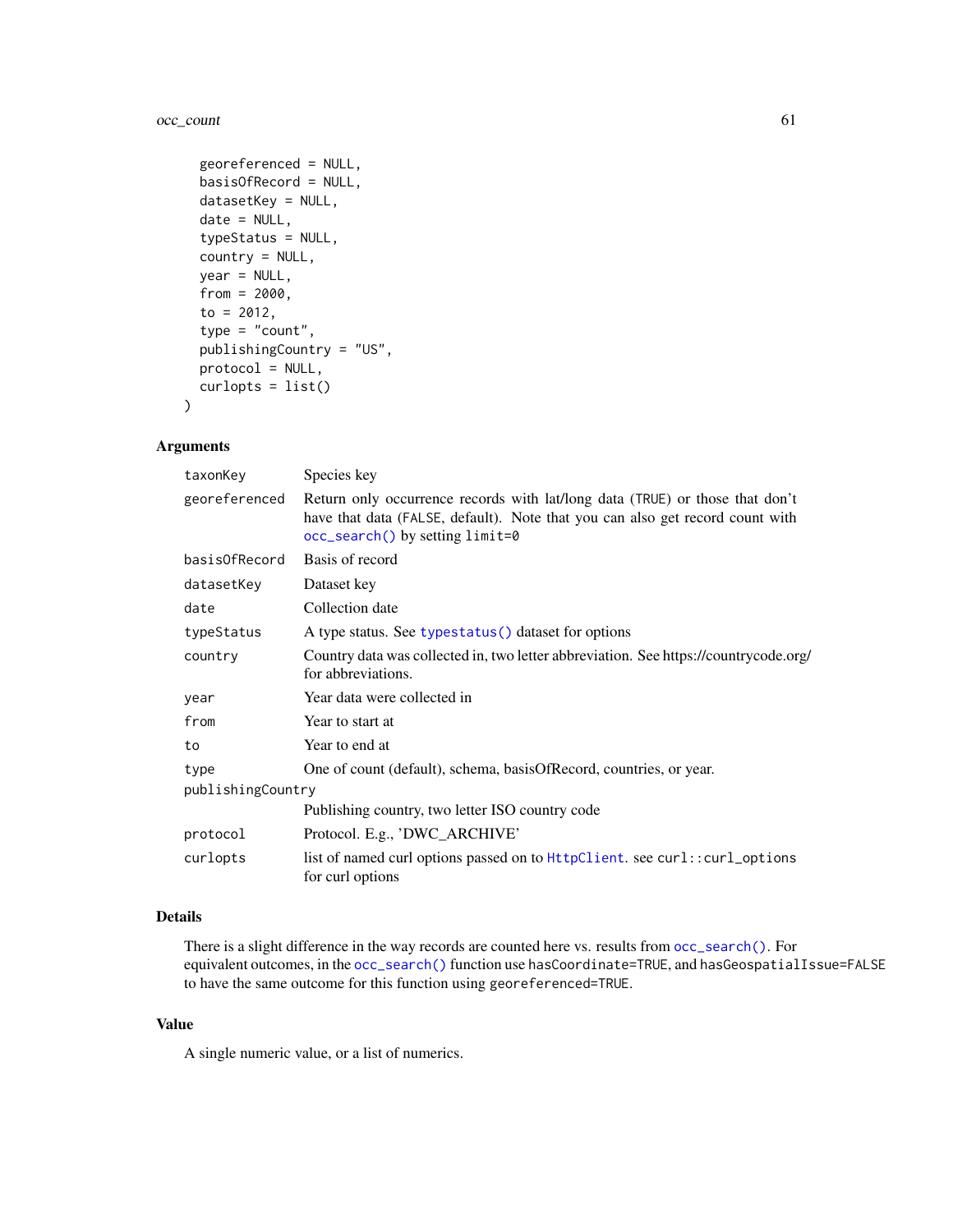#### Supported dimensions

That is, there are only a certain set of supported query parameter combinations that GBIF allows on this API route. They can be found with the call occ\_count(type='schema'). They are also presented below:

- basisOfRecord
- basisOfRecord, country
- basisOfRecord, country, isGeoreferenced
- basisOfRecord, country, isGeoreferenced, taxonKey
- basisOfRecord, country, taxonKey
- basisOfRecord, datasetKey
- basisOfRecord, datasetKey, isGeoreferenced
- basisOfRecord, datasetKey, isGeoreferenced, taxonKey
- basisOfRecord, datasetKey, taxonKey
- basisOfRecord, isGeoreferenced, taxonKey
- basisOfRecord, isGeoreferenced, publishingCountry
- basisOfRecord, isGeoreferenced, publishingCountry, taxonKey
- basisOfRecord, publishingCountry
- basisOfRecord, publishingCountry, taxonKey
- basisOfRecord, taxonKey
- country
- country, datasetKey, isGeoreferenced
- country, isGeoreferenced
- country, isGeoreferenced, publishingCountry
- country, isGeoreferenced, taxonKey
- country, publishingCountry
- country, taxonKey
- country, typeStatus
- datasetKey
- datasetKey, isGeoreferenced
- datasetKey, isGeoreferenced, taxonKey
- datasetKey, issue
- datasetKey, taxonKey
- datasetKey, typeStatus
- isGeoreferenced
- isGeoreferenced, publishingCountry
- isGeoreferenced, publishingCountry, taxonKey
- isGeoreferenced, taxonKey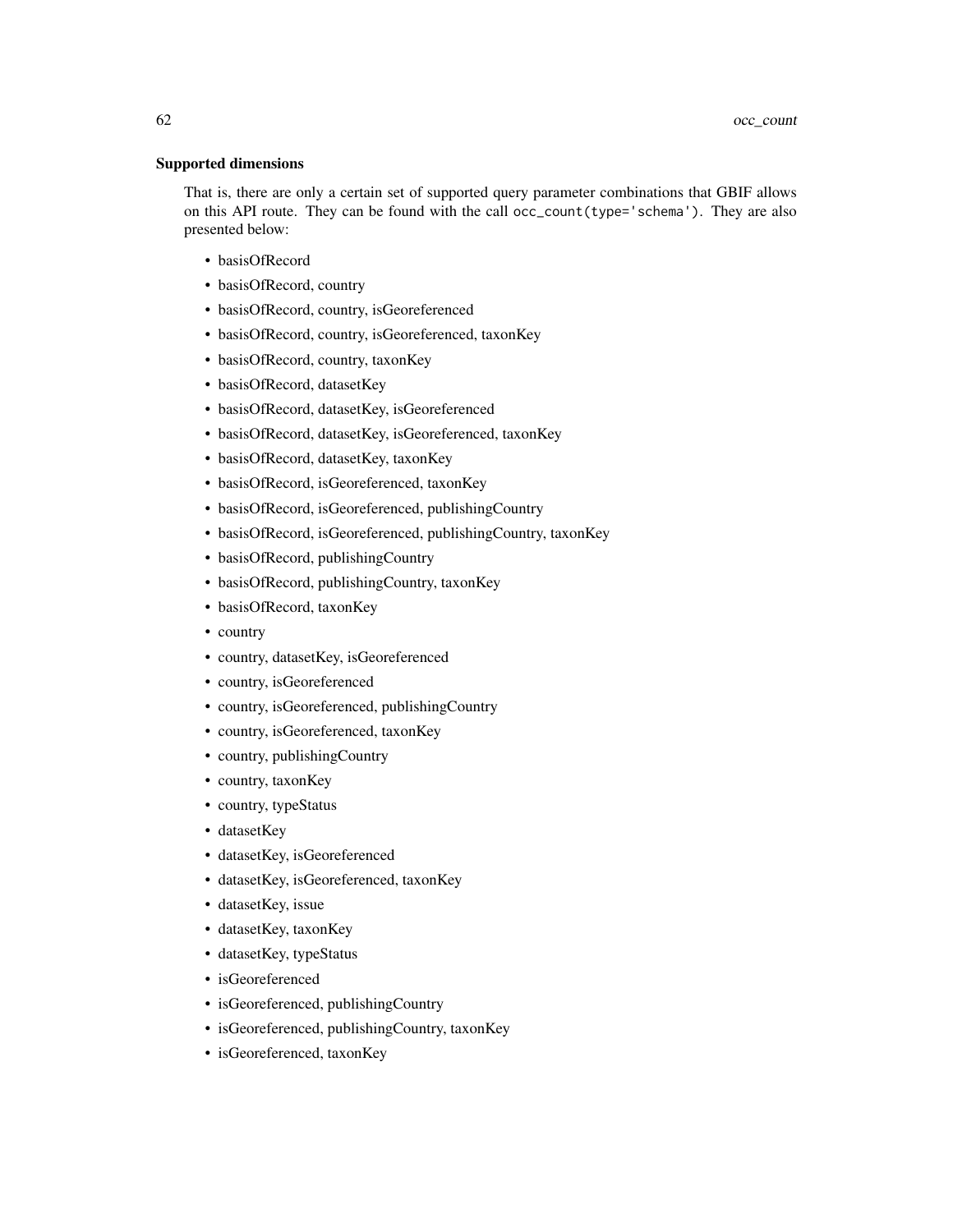### occ\_count 63

- issue
- publishingCountry
- publishingCountry, taxonKey
- publishingCountry, typeStatus
- taxonKey
- taxonKey, typeStatus
- typeStatus
- protocol
- year

## References

https://www.gbif.org/developer/occurrence#metrics

#### Examples

```
## Not run:
occ_count(basisOfRecord='OBSERVATION')
occ_count(georeferenced=TRUE)
occ_count(country='DE')
occ_count(country='CA', georeferenced=TRUE, basisOfRecord='OBSERVATION')
occ_count(datasetKey='9e7ea106-0bf8-4087-bb61-dfe4f29e0f17')
occ_count(year=2012)
occ_count(taxonKey=2435099)
occ_count(taxonKey=2435099, georeferenced=TRUE)
# Just schema
occ_count(type='schema')
# Counts by basisOfRecord types
occ_count(type='basisOfRecord')
# Counts by basisOfRecord types and taxonkey
occ_count(taxonKey=2435099, basisOfRecord='OBSERVATION')
# Counts by typeStatus
occ_count(typeStatus='ALLOTYPE')
occ_count(typeStatus='HOLOTYPE')
# Counts by countries. publishingCountry must be supplied (default to US)
occ_count(type='countries')
# Counts by year. from and to years have to be supplied, default to 2000
# and 2012
occ_count(type='year', from=2000, to=2012)
# Counts by publishingCountry, must supply a country (default to US)
occ_count(type='publishingCountry')
occ_count(type='publishingCountry', country='BZ')
```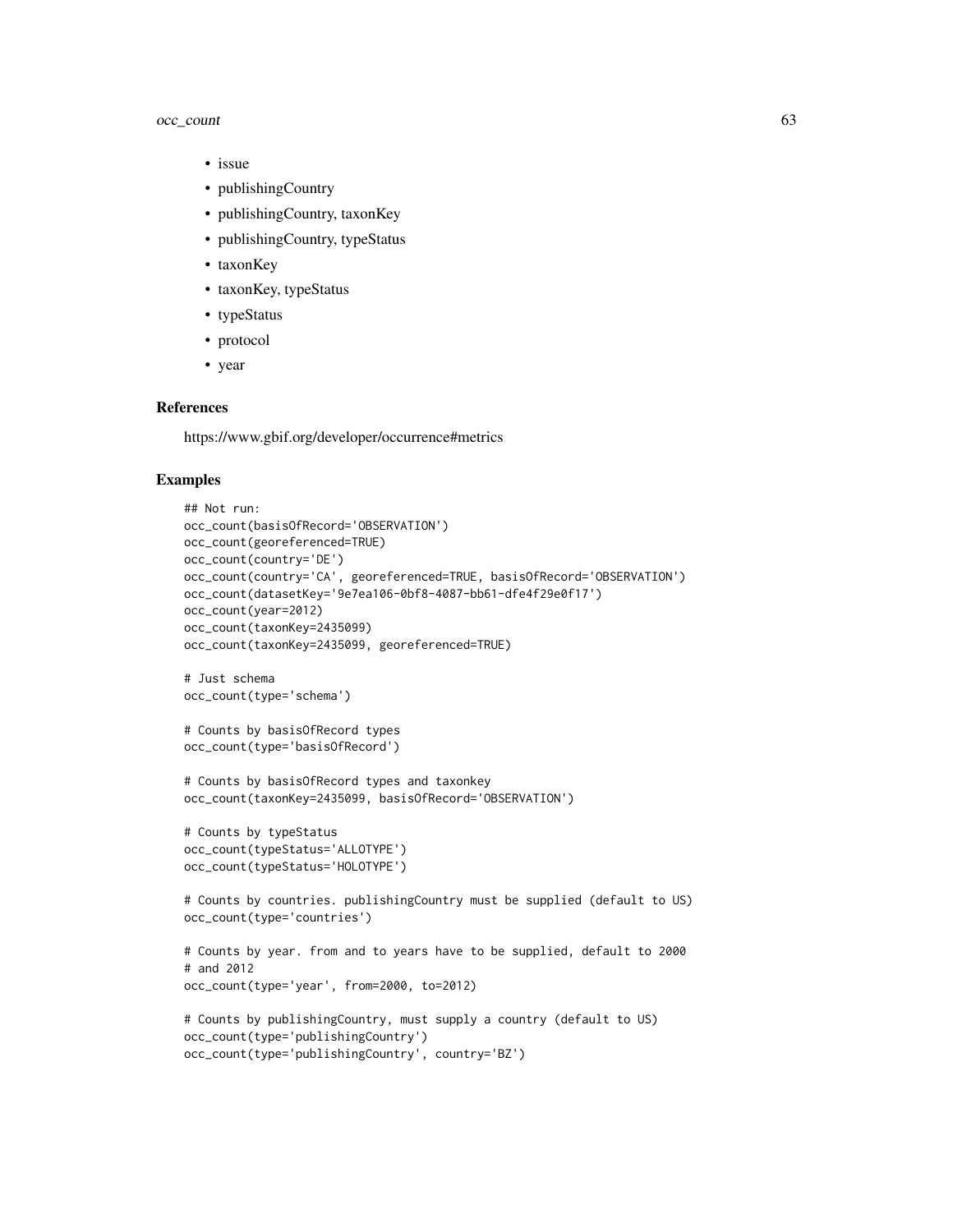```
# Pass on curl options
occ_count(type='year', from=2000, to=2012, curlopts = list(verbose = TRUE))
## End(Not run)
```
<span id="page-63-0"></span>occ\_data *Search for GBIF occurrences - simplified for speed*

### Description

Search for GBIF occurrences - simplified for speed

#### Usage

```
occ_data(
  taxonKey = NULL,
  scientificName = NULL,
  country = NULL,
  publishingCountry = NULL,
  hasCoordinate = NULL,
  typeStatus = NULL,
  recordNumber = NULL,
  lastInterpreted = NULL,
  continent = NULL,
  geometry = NULL,
  geom_big = "asis",
  geom\_size = 40,
  geom_n = 10,
  recordedBy = NULL,
  recordedByID = NULL,
  identifiedByID = NULL,
  basisOfRecord = NULL,
  datasetKey = NULL,
  eventDate = NULL,
  catalogNumber = NULL,
  year = NULL,
  month = NULL,decimalLatitude = NULL,
  decimalLongitude = NULL,
  elevation = NULL,
  depth = NULL,institutionCode = NULL,
  collectionCode = NULL,
  hasGeospatialIssue = NULL,
  issue = NULL,
  search = NULL,
```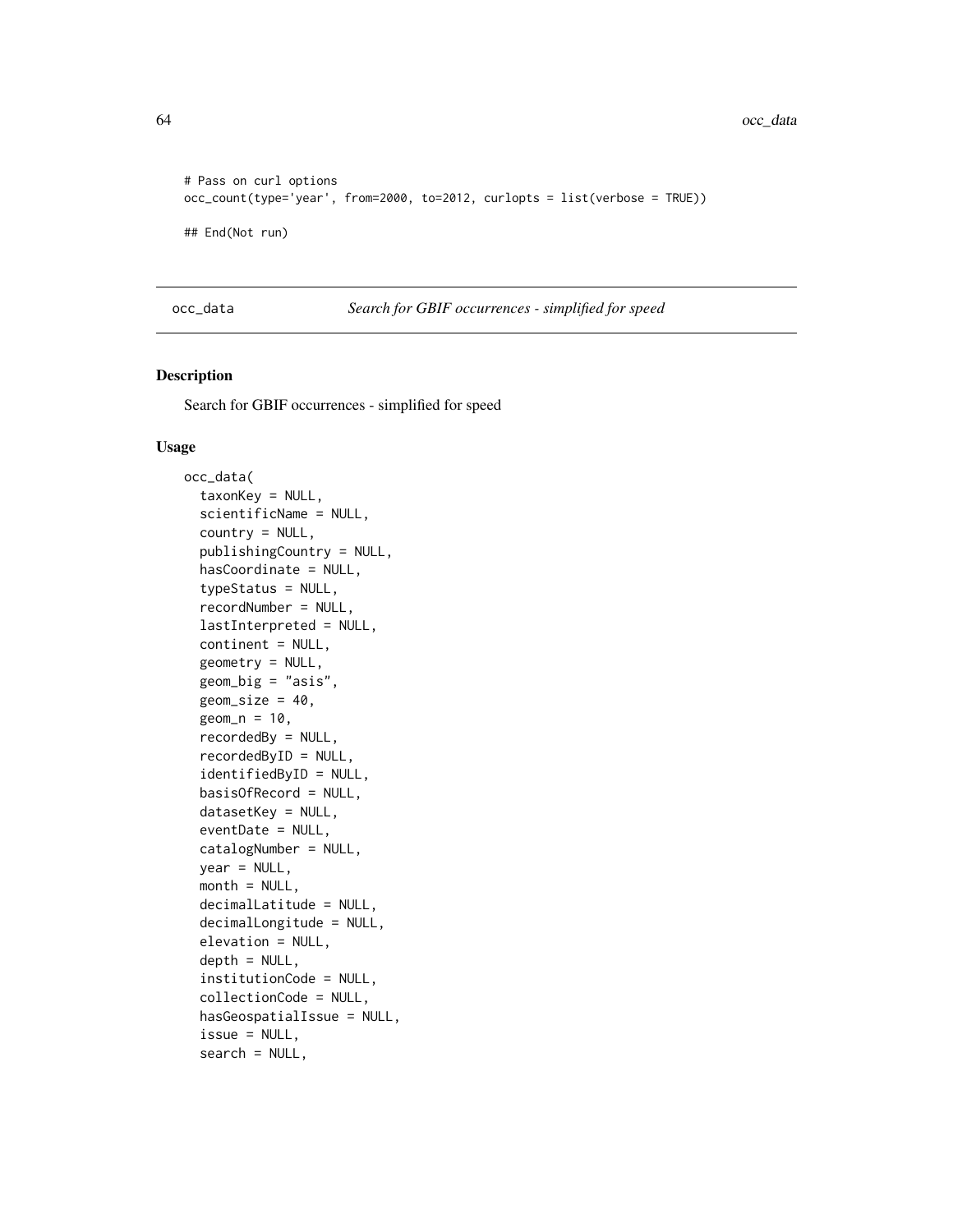#### occ\_data 65

```
mediaType = NULL,
  subgenusKey = NULL,
  repatriated = NULL,
 phylumKey = NULL,
 kingdomKey = NULL,
 classKey = NULL,
 orderKey = NULL,
  familyKey = NULL,
 genusKey = NULL,
 establishmentMeans = NULL,
 protocol = NULL,
 license = NULL,
 organismId = NULL,
 publishingOrg = NULL,
 stateProvince = NULL,
 waterBody = NULL,
 locality = NULL,
 limit = 500,
 start = 0,
 skip_validate = TRUE,
 curlopts = list())
```
## Arguments

| taxonKey          | (numeric) A taxon key from the GBIF backbone. All included and synonym taxa<br>are included in the search, so a search for aves with taxononKey=212 (i.e. /oc-<br>currence/search?taxonKey=212) will match all birds, no matter which species.<br>You can pass many keys by passing occ_search in a call to an lapply-family<br>function (see last example below). |
|-------------------|--------------------------------------------------------------------------------------------------------------------------------------------------------------------------------------------------------------------------------------------------------------------------------------------------------------------------------------------------------------------|
| scientificName    | A scientific name from the GBIF backbone. All included and synonym taxa are<br>included in the search.                                                                                                                                                                                                                                                             |
| country           | The 2-letter country code (as per ISO-3166-1) of the country in which the occur-<br>rence was recorded. See here https://en.wikipedia.org/wiki/ISO_3166-1_alpha-<br>$\mathfrak{D}$                                                                                                                                                                                 |
| publishingCountry |                                                                                                                                                                                                                                                                                                                                                                    |
|                   | The 2-letter country code (as per ISO-3166-1) of the country in which the oc-<br>currence was recorded.                                                                                                                                                                                                                                                            |
| hasCoordinate     | (logical) Return only occurence records with lat/long data (TRUE) or all records<br>(FALSE, default).                                                                                                                                                                                                                                                              |
| typeStatus        | Type status of the specimen. One of many options. See ?typestatus                                                                                                                                                                                                                                                                                                  |
| recordNumber      | Number recorded by collector of the data, different from GBIF record number.<br>See http://rs.tdwg.org/dwc/terms/#recordNumber for more info                                                                                                                                                                                                                       |
| lastInterpreted   |                                                                                                                                                                                                                                                                                                                                                                    |
|                   | Date the record was last modified in GBIF, in ISO 8601 format: yyyy, yyyy-<br>MM, yyyy-MM-dd, or MM-dd. Supports range queries, smaller, larger (e.g.,<br>'1990,1991', whereas '1991,1990' wouldn't work)                                                                                                                                                          |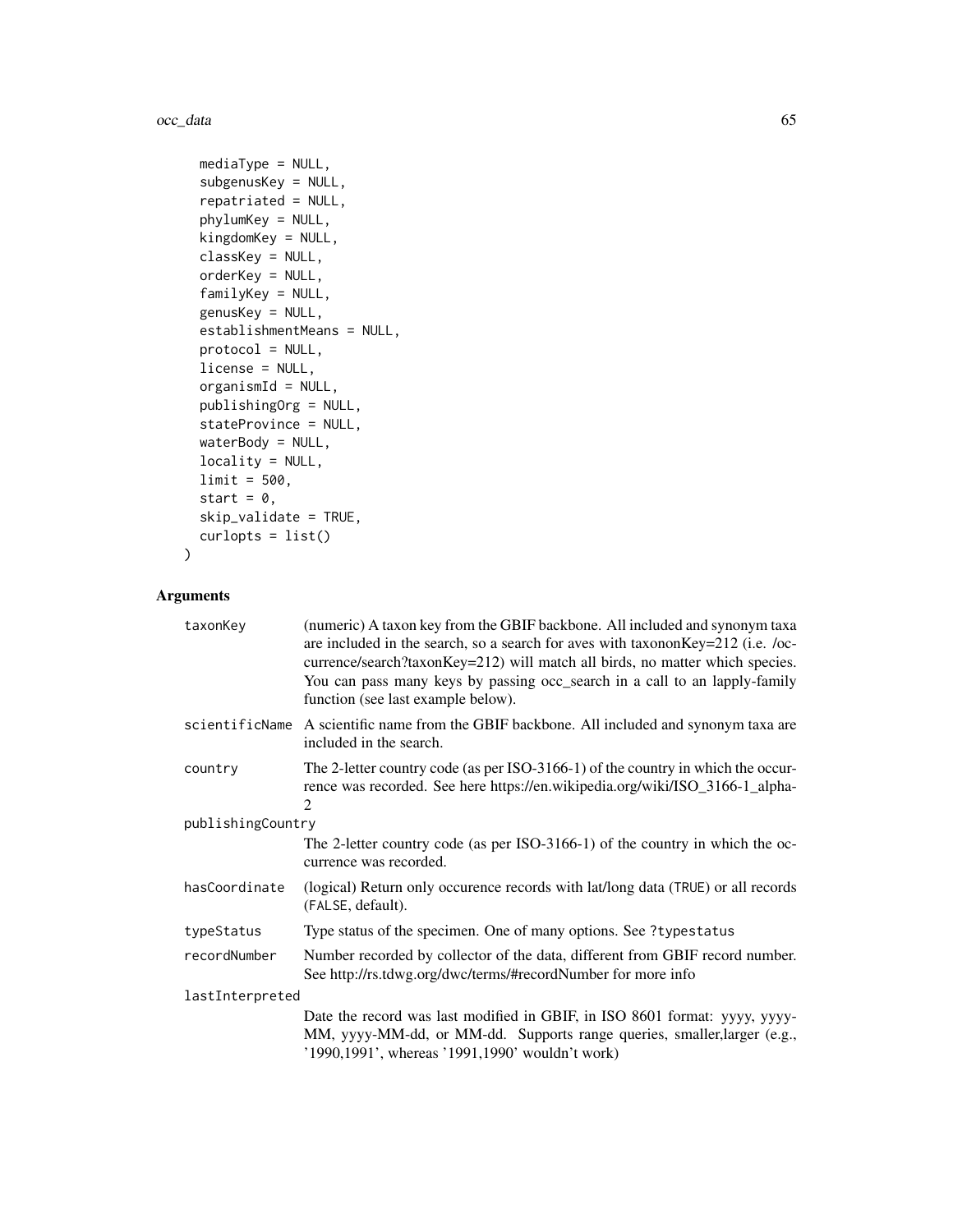| continent      | Continent. One of africa, antarctica, asia, europe, north_america (North Amer-<br>ica includes the Caribbean and reachies down and includes Panama), oceania,<br>or south_america                                                                                                                                                                                                                                                                                                                                                                                                                                                                                        |
|----------------|--------------------------------------------------------------------------------------------------------------------------------------------------------------------------------------------------------------------------------------------------------------------------------------------------------------------------------------------------------------------------------------------------------------------------------------------------------------------------------------------------------------------------------------------------------------------------------------------------------------------------------------------------------------------------|
| geometry       | Searches for occurrences inside a polygon described in Well Known Text (WKT)<br>format. A WKT shape written as either POINT, LINESTRING, LINEARRING<br>POLYGON, or MULTIPOLYGON. Example of a polygon: POLYGON((30.1<br>10.1, 20, 20 40, 40 40, 30.1 10.1)) would be queried as http://bit.ly/1BzNwDq<br>See also the section WKT below.                                                                                                                                                                                                                                                                                                                                 |
| geom_big       | (character) One of "axe", "bbox", or "asis" (default). See Details.                                                                                                                                                                                                                                                                                                                                                                                                                                                                                                                                                                                                      |
| geom_size      | (integer) An integer indicating size of the cell. Default: 40. See Details.                                                                                                                                                                                                                                                                                                                                                                                                                                                                                                                                                                                              |
| geom_n         | (integer) An integer indicating number of cells in each dimension. Default: 10.<br>See Details.                                                                                                                                                                                                                                                                                                                                                                                                                                                                                                                                                                          |
| recordedBy     | The person who recorded the occurrence.                                                                                                                                                                                                                                                                                                                                                                                                                                                                                                                                                                                                                                  |
| recordedByID   | (character) Identifier (e.g. ORCID) for the person who recorded the occurrence                                                                                                                                                                                                                                                                                                                                                                                                                                                                                                                                                                                           |
| identifiedByID | (character) Identifier (e.g. ORCID) for the person who provided the taxonomic<br>identification of the occurrence.                                                                                                                                                                                                                                                                                                                                                                                                                                                                                                                                                       |
| basisOfRecord  | Basis of record, as defined in our BasisOfRecord enum here https://gbif.github.io/gbif-<br>api/apidocs/org/gbif/api/vocabulary/BasisOfRecord.html Acceptable values are:                                                                                                                                                                                                                                                                                                                                                                                                                                                                                                 |
|                | • FOSSIL_SPECIMEN An occurrence record describing a fossilized speci-<br>men.<br>• HUMAN_OBSERVATION An occurrence record describing an observa-<br>tion made by one or more people.<br>• LITERATURE An occurrence record based on literature alone.<br>• LIVING_SPECIMEN An occurrence record describing a living specimen,<br>e.g.<br>• MACHINE_OBSERVATION An occurrence record describing an observa-<br>tion made by a machine.<br>• OBSERVATION An occurrence record describing an observation.<br>• PRESERVED_SPECIMEN An occurrence record describing a preserved<br>specimen.<br>• UNKNOWN Unknown basis for the record.<br>The occurrence dataset key (a uuid) |
| datasetKey     |                                                                                                                                                                                                                                                                                                                                                                                                                                                                                                                                                                                                                                                                          |
| eventDate      | Occurrence date in ISO 8601 format: yyyy, yyyy-MM, yyyy-MM-dd, or MM-<br>dd. Supports range queries, smaller, larger (e.g., '1990, 1991', whereas '1991, 1990'<br>wouldn't work)                                                                                                                                                                                                                                                                                                                                                                                                                                                                                         |
| catalogNumber  | An identifier of any form assigned by the source within a physical collection or<br>digital dataset for the record which may not unique, but should be fairly unique<br>in combination with the institution and collection code.                                                                                                                                                                                                                                                                                                                                                                                                                                         |
| year           | The 4 digit year. A year of 98 will be interpreted as AD 98. Supports range<br>queries, smaller, larger (e.g., '1990, 1991', whereas '1991, 1990' wouldn't work)                                                                                                                                                                                                                                                                                                                                                                                                                                                                                                         |
| month          | The month of the year, starting with 1 for January. Supports range queries,<br>smaller, larger (e.g., '1,2', whereas '2,1' wouldn't work)                                                                                                                                                                                                                                                                                                                                                                                                                                                                                                                                |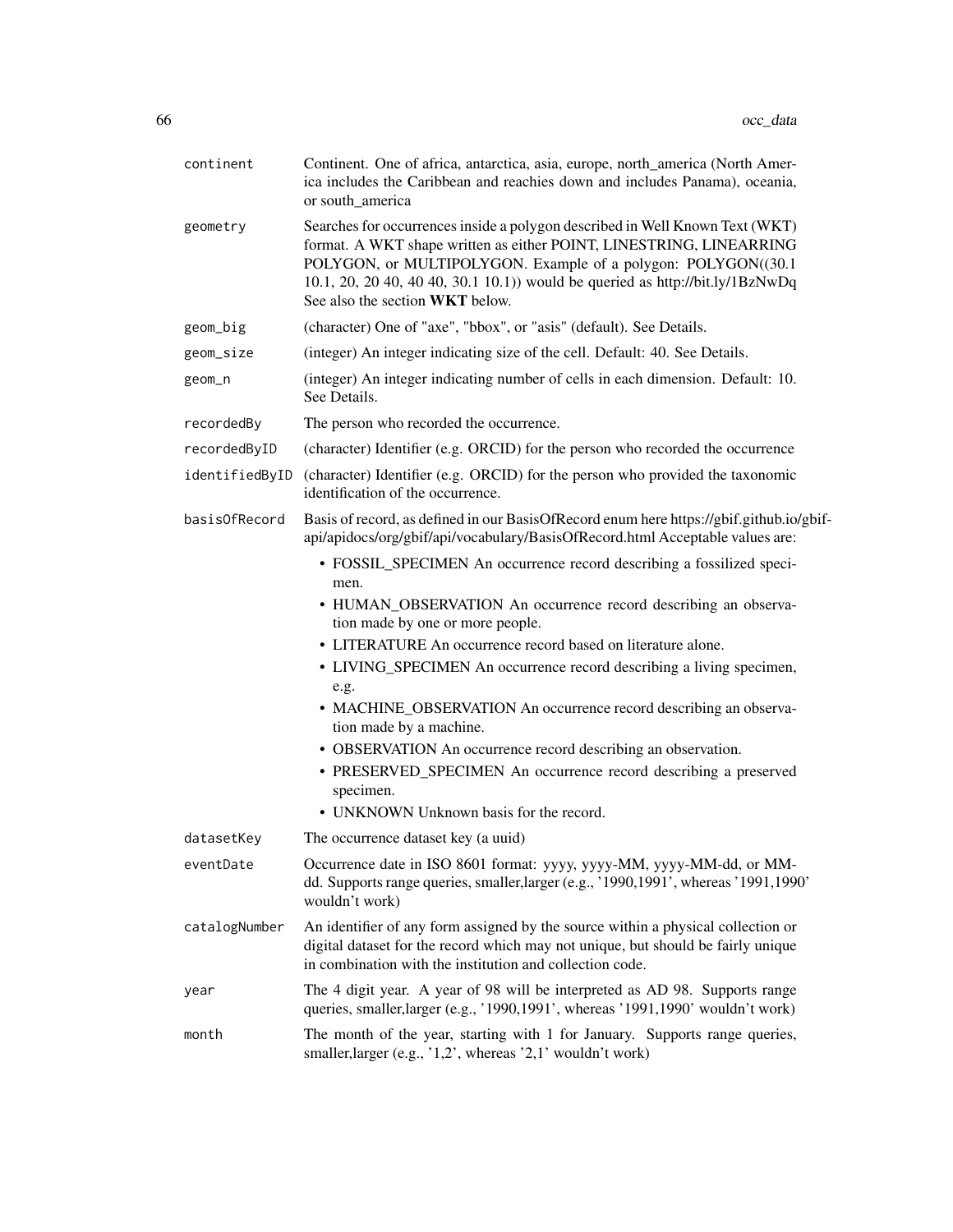#### $\rm{occ\_data}$  67

| decimalLatitude    |                                                                                                                                                                                                                                                                                                                                                                                       |
|--------------------|---------------------------------------------------------------------------------------------------------------------------------------------------------------------------------------------------------------------------------------------------------------------------------------------------------------------------------------------------------------------------------------|
|                    | Latitude in decimals between -90 and 90 based on WGS 84. Supports range<br>queries, smaller, larger (e.g., '25,30', whereas '30,25' wouldn't work)                                                                                                                                                                                                                                    |
| decimalLongitude   |                                                                                                                                                                                                                                                                                                                                                                                       |
|                    | Longitude in decimals between -180 and 180 based on WGS 84. Supports range<br>queries (e.g., $\cdot$ -0.4,-0.2', whereas $\cdot$ -0.2,-0.4' wouldn't work).                                                                                                                                                                                                                           |
| elevation          | Elevation in meters above sea level. Supports range queries, smaller, larger (e.g.,<br>$'5,30'$ , whereas '30,5' wouldn't work)                                                                                                                                                                                                                                                       |
| depth              | Depth in meters relative to elevation. For example 10 meters below a lake sur-<br>face with given elevation. Supports range queries, smaller, larger (e.g., '5,30',<br>whereas '30,5' wouldn't work)                                                                                                                                                                                  |
| institutionCode    |                                                                                                                                                                                                                                                                                                                                                                                       |
|                    | An identifier of any form assigned by the source to identify the institution the<br>record belongs to. Not guaranteed to be que.                                                                                                                                                                                                                                                      |
|                    | collectionCode An identifier of any form assigned by the source to identify the physical collec-<br>tion or digital dataset uniquely within the text of an institution.                                                                                                                                                                                                               |
| hasGeospatialIssue |                                                                                                                                                                                                                                                                                                                                                                                       |
|                    | (logical) Includes/excludes occurrence records which contain spatial issues (as<br>determined in our record interpretation), i.e. hasGeospatialIssue=TRUE re-<br>turns only those records with spatial issues while has Geospatial Issue=FALSE<br>includes only records without spatial issues. The absence of this parameter re-<br>turns any record with or without spatial issues. |
| issue              | (character) One or more of many possible issues with each occurrence record.<br>See Details. Issues passed to this parameter filter results by the issue.                                                                                                                                                                                                                             |
| search             | Query terms. The value for this parameter can be a simple word or a phrase.                                                                                                                                                                                                                                                                                                           |
| mediaType          | Media type. Default is NULL, so no filtering on mediatype. Options: NULL,<br>'MovingImage', 'Sound', and 'StillImage'.                                                                                                                                                                                                                                                                |
| subgenusKey        | (numeric) Subgenus classification key.                                                                                                                                                                                                                                                                                                                                                |
| repatriated        | (character) Searches for records whose publishing country is different to the<br>country where the record was recorded in.                                                                                                                                                                                                                                                            |
| phylumKey          | (numeric) Phylum classification key.                                                                                                                                                                                                                                                                                                                                                  |
| kingdomKey         | (numeric) Kingdom classification key.                                                                                                                                                                                                                                                                                                                                                 |
| classKey           | (numeric) Class classification key.                                                                                                                                                                                                                                                                                                                                                   |
| orderKey           | (numeric) Order classification key.                                                                                                                                                                                                                                                                                                                                                   |
| familyKey          | (numeric) Family classification key.                                                                                                                                                                                                                                                                                                                                                  |
| genusKey           | (numeric) Genus classification key.                                                                                                                                                                                                                                                                                                                                                   |
| establishmentMeans |                                                                                                                                                                                                                                                                                                                                                                                       |
|                    | (character) EstablishmentMeans, possible values include: INTRODUCED, IN-<br>VASIVE, MANAGED, NATIVE, NATURALISED, UNCERTAIN                                                                                                                                                                                                                                                           |
| protocol           | (character) Protocol or mechanism used to provide the occurrence record. See<br>Details for possible values                                                                                                                                                                                                                                                                           |
| license            | (character) The type license applied to the dataset or record. Possible val-<br>ues: CC0_1_0, CC_BY_4_0, CC_BY_NC_4_0, UNSPECIFIED, and UNSUP-<br><b>PORTED</b>                                                                                                                                                                                                                       |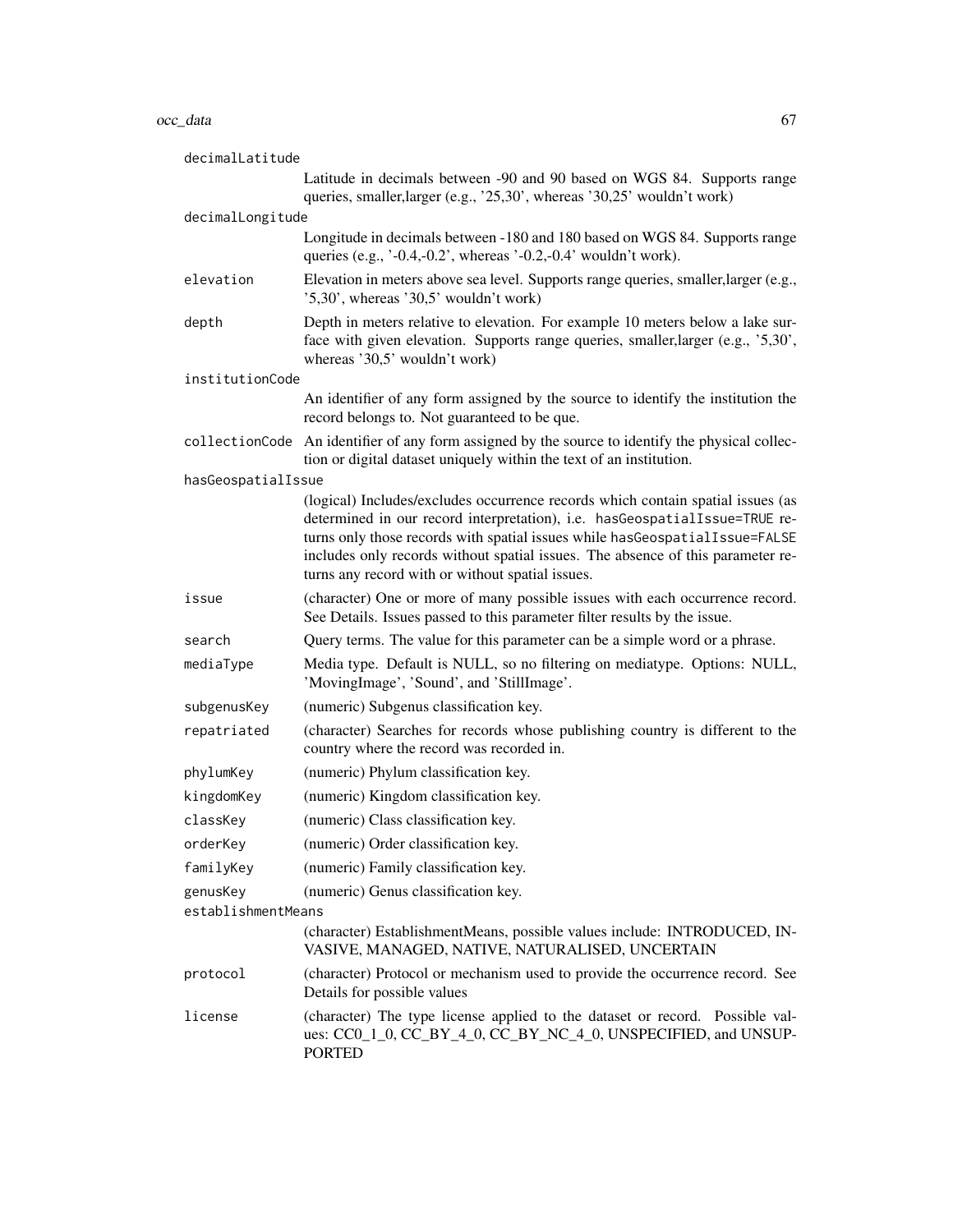| organismId    | (numeric) An identifier for the Organism instance (as opposed to a particular<br>digital record of the Organism). May be a globally unique identifier or an iden-<br>tifier specific to the data set.                                                                                                                                                   |
|---------------|---------------------------------------------------------------------------------------------------------------------------------------------------------------------------------------------------------------------------------------------------------------------------------------------------------------------------------------------------------|
| publishingOrg | (character) The publishing organization key (a UUID).                                                                                                                                                                                                                                                                                                   |
| stateProvince | (character) The name of the next smaller administrative region than country<br>(state, province, canton, department, region, etc.) in which the Location occurs.                                                                                                                                                                                        |
| waterBody     | (character) The name of the water body in which the locations occur                                                                                                                                                                                                                                                                                     |
| locality      | (character) The specific description of the place.                                                                                                                                                                                                                                                                                                      |
| limit         | Number of records to return. Default: 500. Note that the per request maximum<br>is 300, but since we set it at 500 for the function, we do two requests to get<br>you the 500 records (if there are that many). Note that there is a hard maxi-<br>mum of 100,000, which is calculated as the limit+start, so start=99,000<br>and limit=2000 won't work |
| start         | Record number to start at. Use in combination with limit to page through results.<br>Note that we do the paging internally for you, but you can manually set the<br>start parameter                                                                                                                                                                     |
| skip_validate | (logical) whether to skip wellknown::validate_wkt call or not. passed down<br>to check_wkt(). Default: TRUE                                                                                                                                                                                                                                             |
| curlopts      | list of named curl options passed on to $HtptClient$ . see curl::curl_options<br>for curl options                                                                                                                                                                                                                                                       |
|               |                                                                                                                                                                                                                                                                                                                                                         |

#### Value

An object of class gbif\_data, which is a S3 class list, with slots for metadata (meta) and the occurrence data itself (data), and with attributes listing the user supplied arguments and whether it was a "single" or "many" search; that is, if you supply two values of the datasetKey parameter to searches are done, and it's a "many". meta is a list of length four with offset, limit, endOfRecords and count fields. data is a tibble (aka data.frame)

#### protocol parameter options

- BIOCASE A BioCASe protocl compliant service.
- DIGIR A DiGIR service endpoint.
- DIGIR\_MANIS A DiGIR service slightly modified for the MANIS network.
- DWC\_ARCHIVE A Darwin Core Archive as defined by the Darwin Core Text Guidelines.
- EML A single EML metadata document in any EML version.
- FEED Syndication feeds like RSS or ATOM of various flavors.
- OAI\_PMH The Open Archives Initiative Protocol for Metadata Harvesting.
- OTHER Any other service not covered by this enum so far.
- TAPIR A TAPIR service.
- TCS\_RDF Taxon Concept data given as RDF based on the TDWG ontology.
- TCS\_XML A Taxon Concept Schema document.
- WFS An OGC Web Feature Service.
- WMS An OGC Web Map Service.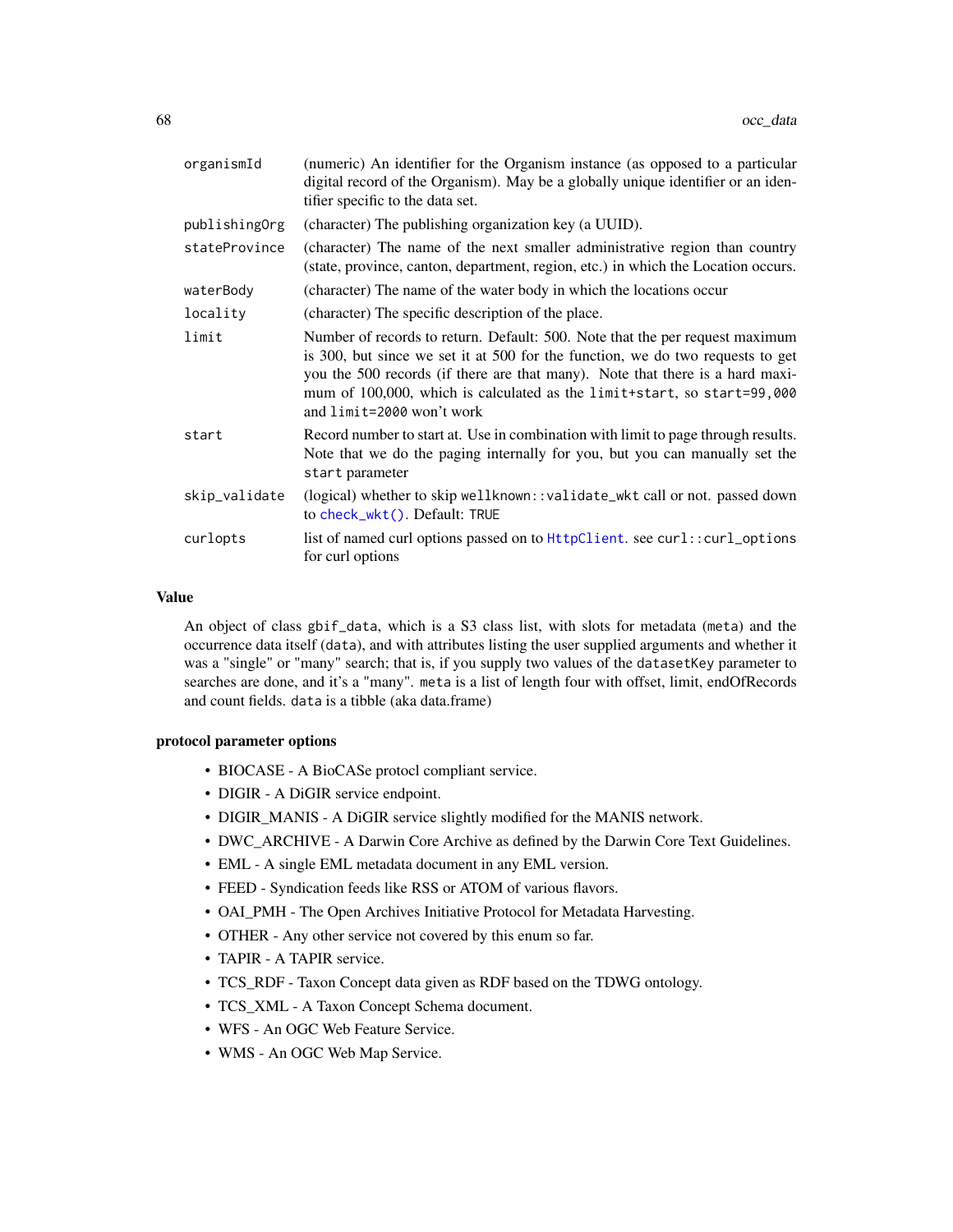#### occ\_data 69

#### Multiple values passed to a parameter

There are some parameters you can pass multiple values to in a vector, each value of which produces a different request (MDR: multiple different requests). Some parameters allow multiple values to be passed in the same request (MSR: multiple same request) in a semicolon separated string (e.g., 'a;b'); if given we'll do a single request with that parameter repeated for each value given (e.g., foo=a&foo=b if the parameter is foo). Some parameters allow both MDR and MSR.

The following list shows which parameters support MDR and MSR.

- basisOfRecord: MDR, MSR
- classKey: MDR, MSR
- country: MDR, MSR
- familyKey: MDR, MSR
- genusKey: MDR, MSR
- identifiedByID: MDR, MSR
- kingdomKey: MDR, MSR
- license: MDR, MSR
- locality: MDR, MSR
- catalogNumber: MDR, MSR
- collectionCode: MDR, MSR
- continent: MDR, MSR
- datasetKey: MDR, MSR
- establishmentMeans: MDR, MSR
- geometry: MDR, MSR
- institutionCode: MDR, MSR
- mediaType: MDR, MSR
- orderKey: MDR, MSR
- organismId: MDR, MSR
- phylumKey: MDR, MSR
- protocol: MDR, MSR
- publishingCountry: MDR, MSR
- publishingOrg: MDR, MSR
- recordedBy: MDR, MSR
- recordedByID: MDR, MSR
- recordNumber: MDR, MSR
- scientificName: MDR, MSR
- stateProvince: MDR, MSR
- subgenusKey: MDR, MSR
- taxonKey: MDR, MSR
- typeStatus: MDR, MSR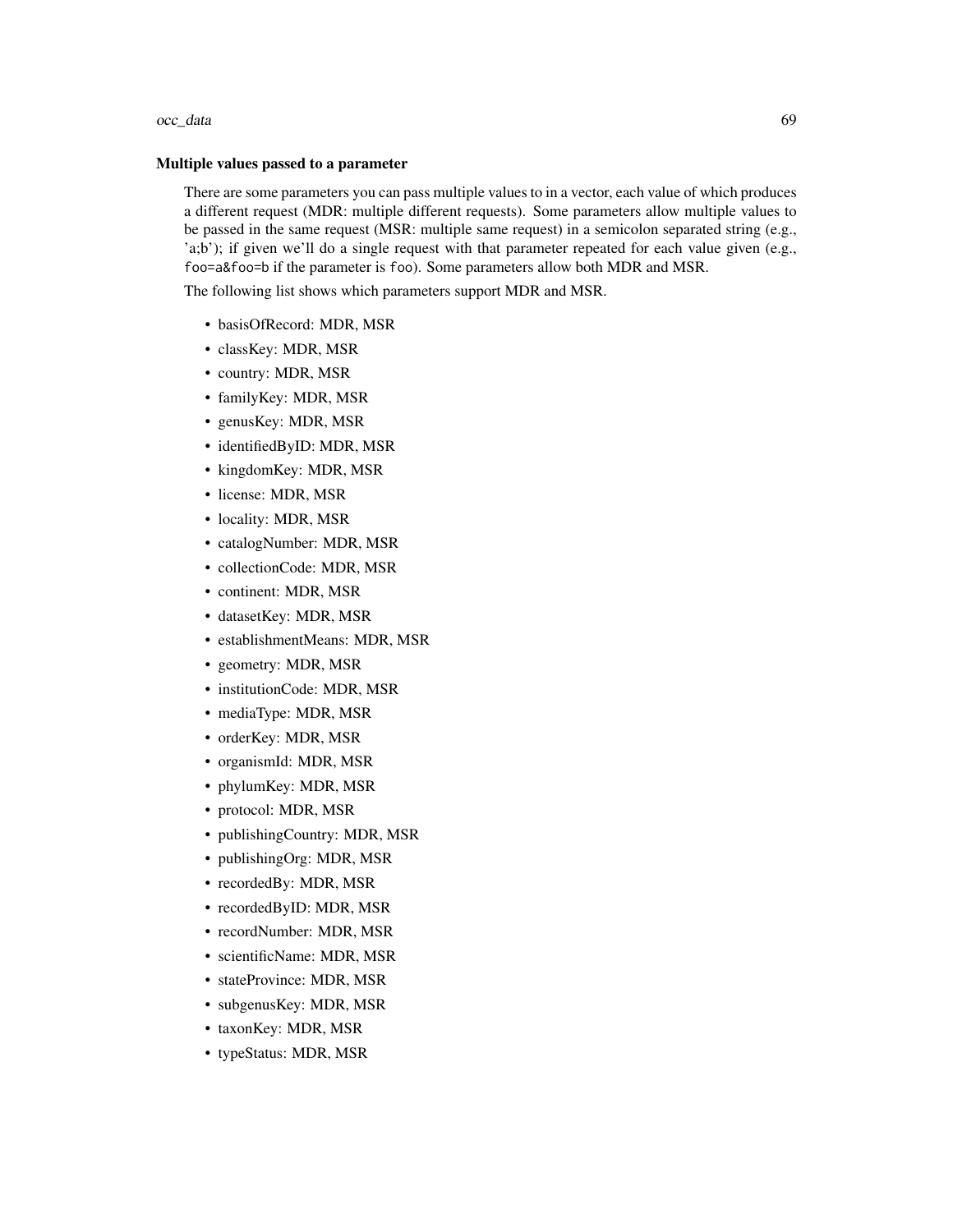- waterBody: MDR, MSR
- depth: MDR
- limit: MDR
- q: MDR
- year: MDR
- repatriated: MDR
- lastInterpreted: MDR
- decimalLatitude: MDR
- decimalLongitude: MDR

Note that you can not pass a vector > length 1 to more than 1 of the above MDR parameters at the same time.

see also [many-values](#page-34-1)

### Range queries

A range query is as it sounds - you query on a range of values defined by a lower and upper limit. Do a range query by specifying the lower and upper limit in a string like depth='50,100'. It would be more R like to specify the range in a vector like c(50,100), but that sort of syntax allows you to do many searches, one for each element in the vector - thus range queries have to differ. The following parameters support range queries.

- decimalLatitude
- decimalLongitude
- depth
- elevation
- eventDate
- lastInterpreted
- month
- year

See also above section: semicolon and comma separated strings lead to different outcomes for some parameters.

### **Hierarchies**

Hierarchies are returned wih each occurrence object. There is no option no to return them from the API. However, within the occ\_search function you can select whether to return just hierarchies, just data, all of data and hiearchies and metadata, or just metadata. If all hierarchies are the same we just return one for you.

#### curl debugging

You can pass parameters not defined in this function into the call to the GBIF API to control things about the call itself using curlopts. See an example below that passes in the verbose function to get details on the http call.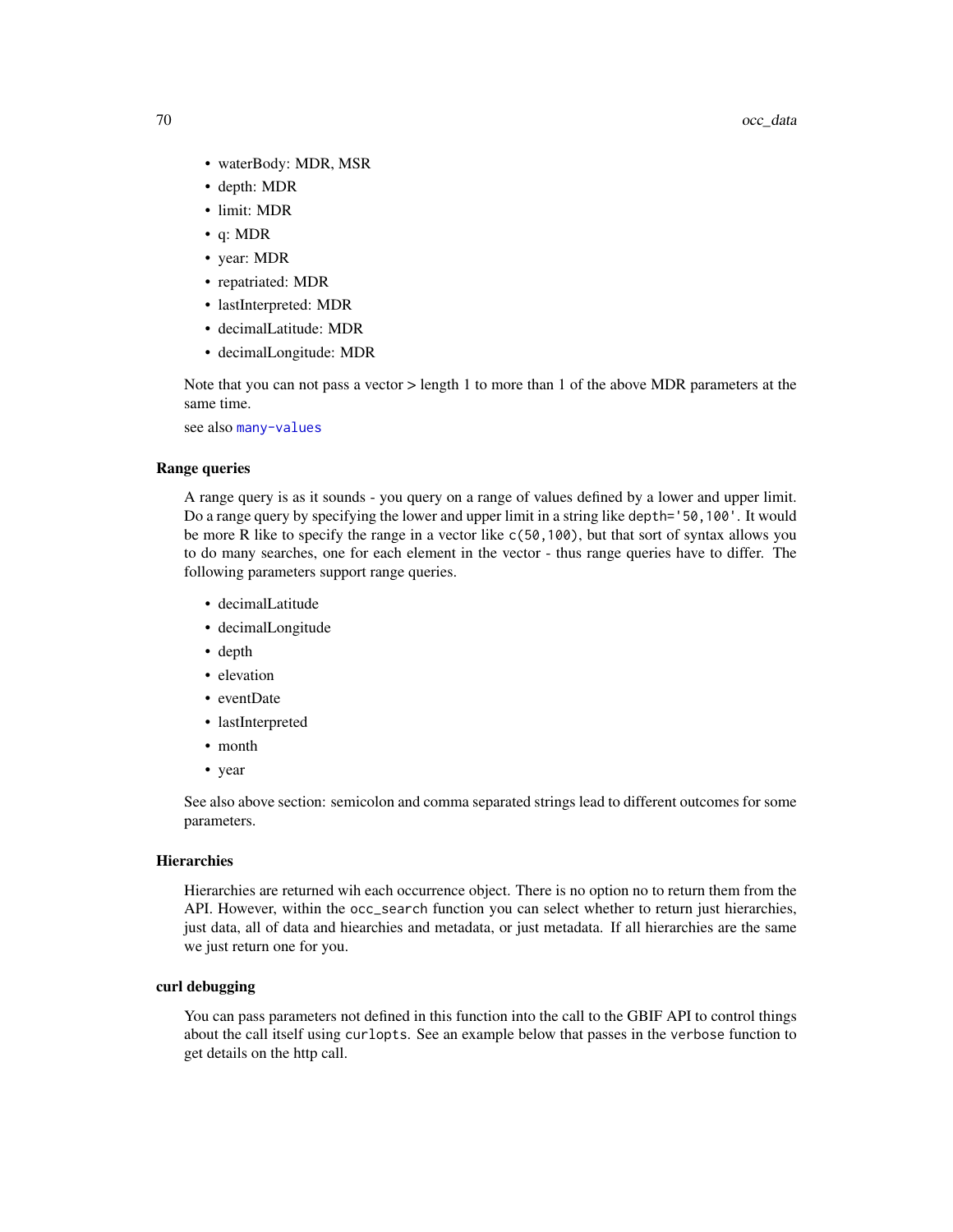#### $\rm{occ\_data}$  71

#### Scientific names vs. taxon keys

In the previous GBIF API and the version of rgbif that wrapped that API, you could search the equivalent of this function with a species name, which was convenient. However, names are messy right. So it sorta makes sense to sort out the species key numbers you want exactly, and then get your occurrence data with this function. GBIF has added a parameter scientificName to allow searches by scientific names in this function - which includes synonym taxa. *Note:* that if you do use the scientificName parameter, we will check internally that it's not a synonym of an accepted name, and if it is, we'll search on the accepted name. If you want to force searching by a synonym do so by finding the GBIF identifier first with any name\_\* functions, then pass that ID to the taxonKey parameter.

#### **WKT**

Examples of valid WKT objects:

- 'POLYGON((-19.5 34.1, 27.8 34.1, 35.9 68.1, -25.3 68.1, -19.5 34.1))'
- 'MULTIPOLYGON(((-123 38,-116 38,-116 43,-123 43,-123 38)),((-97 41,-93 41,-93 45,-97  $45,-9741$ )))'
- 'POINT(-120 40)'
- 'LINESTRING(3 4,10 50,20 25)'
- 'LINEARRING' ???' Not sure how to specify this. Anyone?

Note that GBIF expects counter-clockwise winding order for WKT. You can supply clockwise WKT, but GBIF treats it as an exclusion, so you get all data not inside the WKT area. [occ\\_download\(\)](#page-81-0) behaves differently in that you should simply get no data back at all with clockwise WKT.

#### Long WKT

Options for handling long WKT strings: Note that long WKT strings are specially handled when using [occ\\_search](#page-105-0) or [occ\\_data](#page-63-0). Here are the three options for long WKT strings (> 1500 characters), set one of these three via the parameter geom\_big:

- asis the default setting. This means we don't do anything internally. That is, we just pass on your WKT string just as we've done before in this package.
- axe this option uses the **sf** package to chop up your WKT string in to many polygons, which then leads to a separate data request for each polygon piece, then we combine all dat back together to give to you. Note that if your WKT string is not of type polygon, we drop back to asisas there's no way to chop up linestrings, etc. This option will in most cases be slower than the other two options. However, this polygon splitting approach won't have the problem of the disconnect between how many records you want and what you actually get back as with the bbox option.

This method uses sf::st\_make\_grid and sf::st\_intersection, which has two parameters cellsize and n. You can tweak those parameters here by tweaking geom\_size and geom\_n. geom\_size seems to be more useful in toggling the number of WKT strings you get back.

See [wkt\\_parse](#page-128-1) to manually break make WKT bounding box from a larger WKT string, or break a larger WKT string into many smaller ones.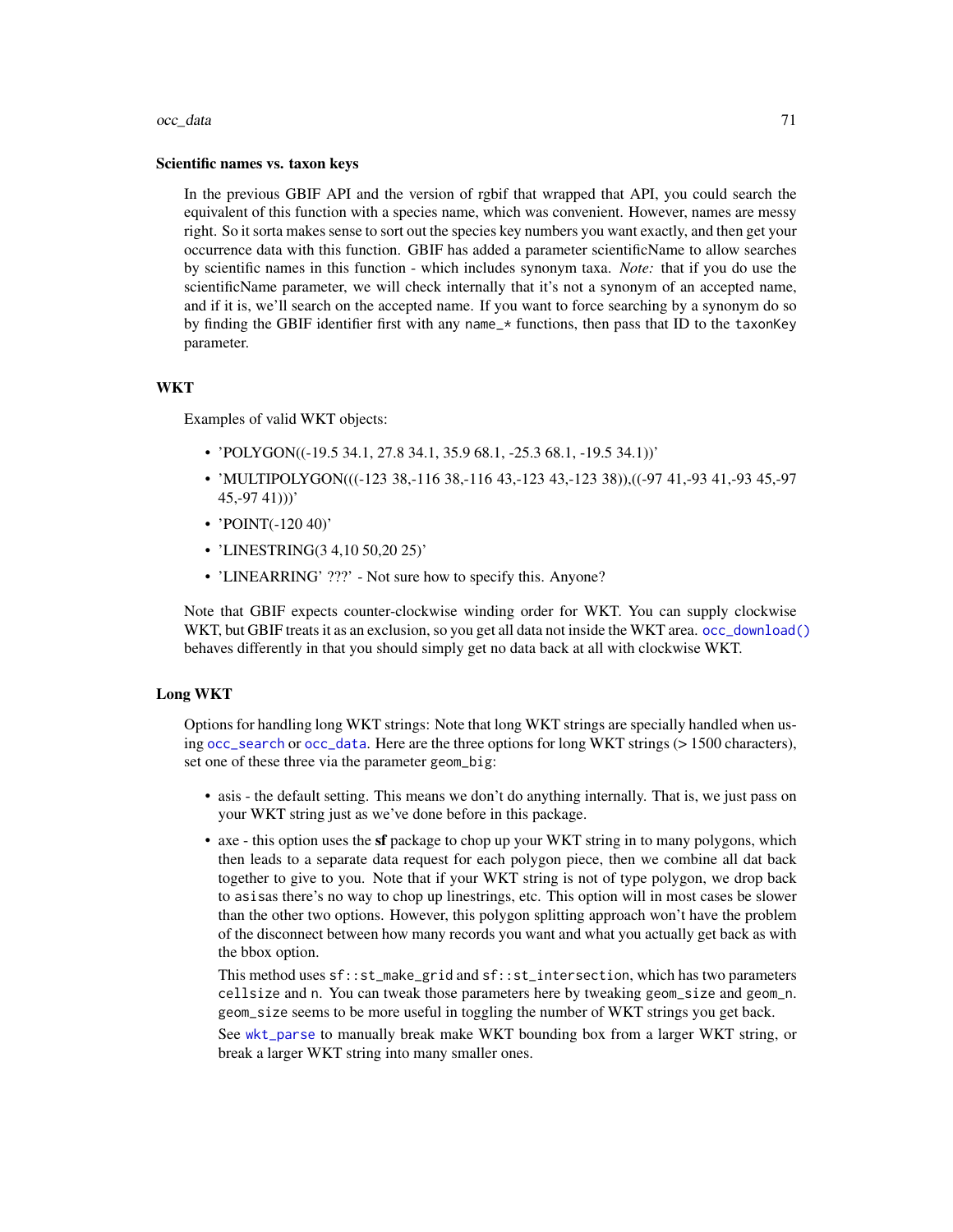• bbox - this option checks whether your WKT string is longer than 1500 characters, and if it is we create a bounding box from the WKT, do the GBIF search with that bounding box, then prune the resulting data to only those occurrences in your original WKT string. There is a big caveat however. Because we create a bounding box from the WKT, and the limit parameter determines some subset of records to get, then when we prune the resulting data to the WKT, the number of records you get could be less than what you set with your limit parameter. However, you could set the limit to be high enough so that you get all records back found in that bounding box, then you'll get all the records available within the WKT.

#### issue parameter

The options for the issue parameter (from https://gbif.github.io/gbif-api/apidocs/org/gbif/api/vocabulary/OccurrenceIssue.htm

- BASIS\_OF\_RECORD\_INVALID The given basis of record is impossible to interpret or seriously different from the recommended vocabulary.
- CONTINENT\_COUNTRY\_MISMATCH The interpreted continent and country do not match up.
- CONTINENT\_DERIVED\_FROM\_COORDINATES The interpreted continent is based on the coordinates, not the verbatim string information.
- CONTINENT\_INVALID Uninterpretable continent values found.
- COORDINATE\_INVALID Coordinate value given in some form but GBIF is unable to interpret it.
- COORDINATE\_OUT\_OF\_RANGE Coordinate has invalid lat/lon values out of their decimal max range.
- COORDINATE\_REPROJECTED The original coordinate was successfully reprojected from a different geodetic datum to WGS84.
- COORDINATE\_REPROJECTION\_FAILED The given decimal latitude and longitude could not be reprojected to WGS84 based on the provided datum.
- COORDINATE\_REPROJECTION\_SUSPICIOUS Indicates successful coordinate reprojection according to provided datum, but which results in a datum shift larger than 0.1 decimal degrees.
- COORDINATE\_ROUNDED Original coordinate modified by rounding to 5 decimals.
- COUNTRY\_COORDINATE\_MISMATCH The interpreted occurrence coordinates fall outside of the indicated country.
- COUNTRY\_DERIVED\_FROM\_COORDINATES The interpreted country is based on the coordinates, not the verbatim string information.
- COUNTRY INVALID Uninterpretable country values found.
- COUNTRY\_MISMATCH Interpreted country for dwc:country and dwc:countryCode contradict each other.
- DEPTH\_MIN\_MAX\_SWAPPED Set if supplied min>max
- DEPTH\_NON\_NUMERIC Set if depth is a non numeric value
- DEPTH\_NOT\_METRIC Set if supplied depth is not given in the metric system, for example using feet instead of meters
- DEPTH\_UNLIKELY Set if depth is larger than 11.000m or negative.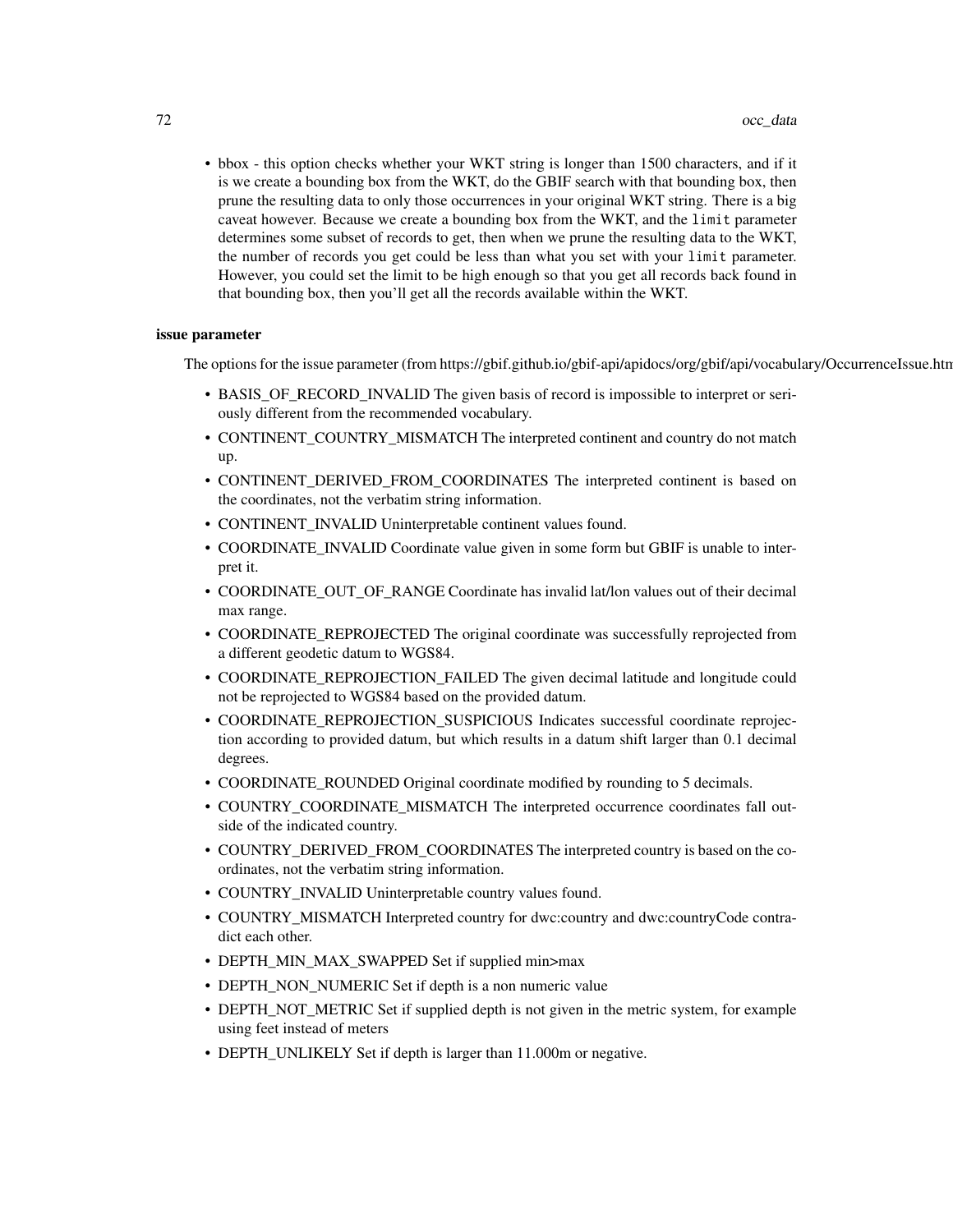- ELEVATION\_MIN\_MAX\_SWAPPED Set if supplied min > max elevation
- ELEVATION\_NON\_NUMERIC Set if elevation is a non numeric value
- ELEVATION\_NOT\_METRIC Set if supplied elevation is not given in the metric system, for example using feet instead of meters
- ELEVATION\_UNLIKELY Set if elevation is above the troposphere (17km) or below 11km (Mariana Trench).
- GEODETIC\_DATUM\_ASSUMED\_WGS84 Indicating that the interpreted coordinates assume they are based on WGS84 datum as the datum was either not indicated or interpretable.
- GEODETIC\_DATUM\_INVALID The geodetic datum given could not be interpreted.
- IDENTIFIED DATE INVALID The date given for dwc:dateIdentified is invalid and cant be interpreted at all.
- IDENTIFIED\_DATE\_UNLIKELY The date given for dwc:dateIdentified is in the future or before Linnean times (1700).
- MODIFIED\_DATE\_INVALID A (partial) invalid date is given for dc:modified, such as a non existing date, invalid zero month, etc.
- MODIFIED DATE UNLIKELY The date given for dc:modified is in the future or predates unix time (1970).
- MULTIMEDIA\_DATE\_INVALID An invalid date is given for dc:created of a multimedia object.
- MULTIMEDIA\_URI\_INVALID An invalid uri is given for a multimedia object.
- PRESUMED NEGATED LATITUDE Latitude appears to be negated, e.g. 32.3 instead of -32.3
- PRESUMED\_NEGATED\_LONGITUDE Longitude appears to be negated, e.g. 32.3 instead of -32.3
- PRESUMED\_SWAPPED\_COORDINATE Latitude and longitude appear to be swapped.
- RECORDED\_DATE\_INVALID A (partial) invalid date is given, such as a non existing date, invalid zero month, etc.
- RECORDED\_DATE\_MISMATCH The recording date specified as the eventDate string and the individual year, month, day are contradicting.
- RECORDED DATE\_UNLIKELY The recording date is highly unlikely, falling either into the future or represents a very old date before 1600 that predates modern taxonomy.
- REFERENCES\_URI\_INVALID An invalid uri is given for dc:references.
- TAXON\_MATCH\_FUZZY Matching to the taxonomic backbone can only be done using a fuzzy, non exact match.
- TAXON\_MATCH\_HIGHERRANK Matching to the taxonomic backbone can only be done on a higher rank and not the scientific name.
- TAXON\_MATCH\_NONE Matching to the taxonomic backbone cannot be done cause there was no match at all or several matches with too little information to keep them apart (homonyms).
- TYPE\_STATUS\_INVALID The given type status is impossible to interpret or seriously different from the recommended vocabulary.
- ZERO\_COORDINATE Coordinate is the exact 0/0 coordinate, often indicating a bad null coordinate.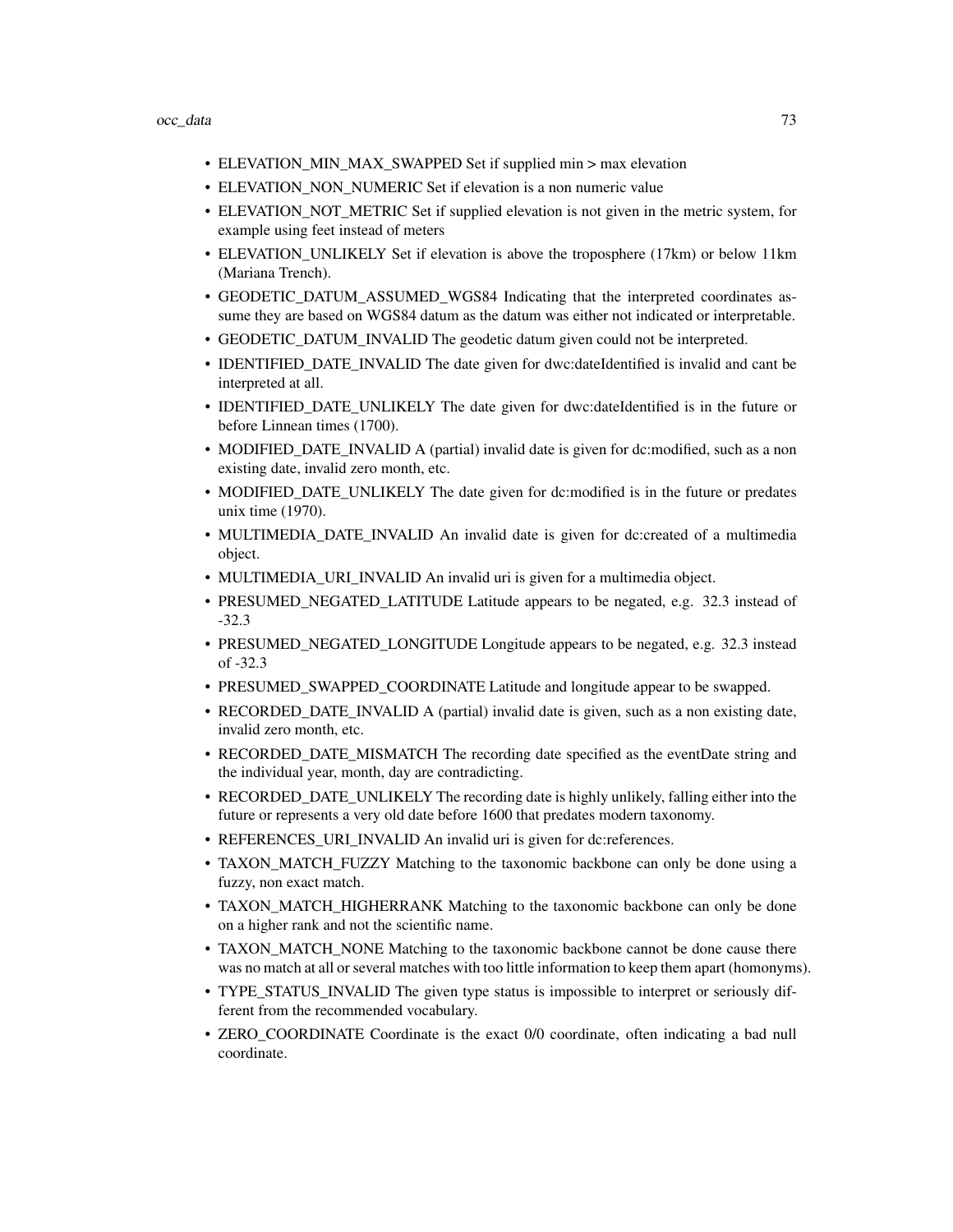#### **Counts**

There is a slight difference in the way records are counted here vs. results from [occ\\_count](#page-59-0). For equivalent outcomes, in this function use hasCoordinate=TRUE, and hasGeospatialIssue=FALSE to have the same outcome using [occ\\_count](#page-59-0) with isGeoreferenced=TRUE

## occ\_data vs. occ\_search

This does nearly the same thing as [occ\\_search\(\)](#page-105-0), but is simplified for speed, and is for the most common use case where user just wants occurrence data, and not other information like taxon hierarchies and media (e.g., images). Alot of time in [occ\\_search\(\)](#page-105-0) is used parsing data to be more useable downstream. We do less of that in this function.

There are a number of data fields GBIF returns that we drop to speed up processing time within R. These fields take extra time to process because they are deeply nested and so take extra time to check if they are empty or not, and if not, figure out how to parse them into a data.frame. The fields are:

- gadm
- media
- facts
- relations
- extensions
- identifiers
- recordedByIDs
- identifiedByIDs

To get these fields use [occ\\_search\(\)](#page-105-0) instead.

#### Note

Maximum number of records you can get with this function is 100,000. See https://www.gbif.org/developer/occurrence

#### References

https://www.gbif.org/developer/occurrence#search

## See Also

[downloads\(\)](#page-16-0), [occ\\_search\(\)](#page-105-0)

## Examples

```
## Not run:
(key <- name_backbone(name='Encelia californica')$speciesKey)
occ\_data(taxonKey = key, limit = 4)(res <- occ_data(taxonKey = key, limit = 400))
# Return 20 results, this is the default by the way
```
(key <- name\_suggest(q='Helianthus annuus', rank='species')\$data\$key[1])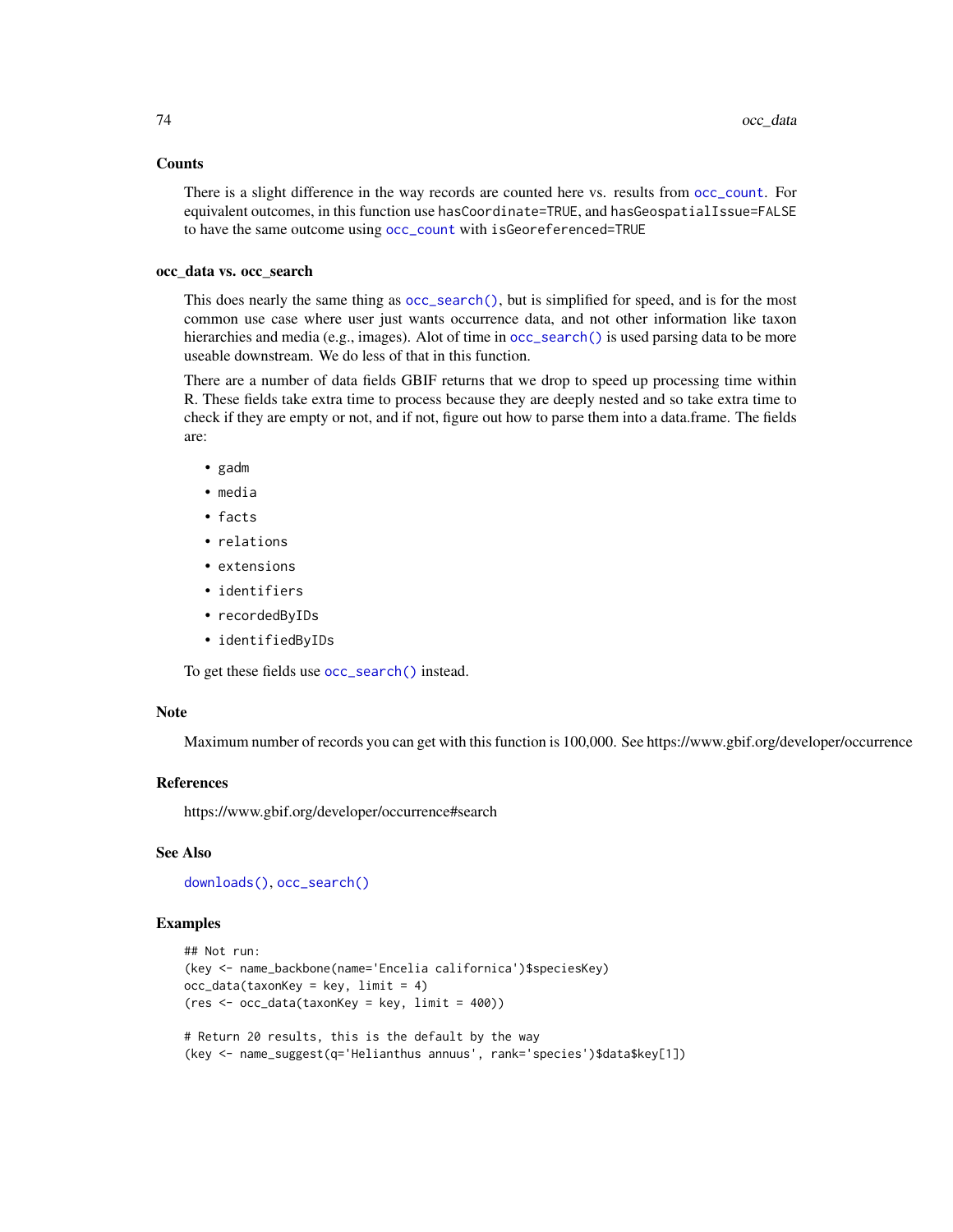```
occ_data(taxonKey=key, limit=20)
# Instead of getting a taxon key first, you can search for a name directly
## However, note that using this approach (with \code{scientificName="..."})
## you are getting synonyms too. The results for using \code{scientifcName}
## and \code{taxonKey} parameters are the same in this case, but I wouldn't
## be surprised if for some names they return different results
occ_data(scientificName = 'Ursus americanus', curlopts=list(verbose=TRUE))
key <- name_backbone(name = 'Ursus americanus', rank='species')$usageKey
occ_data(taxonKey = key)
# Search by dataset key
occ_data(datasetKey='7b5d6a48-f762-11e1-a439-00145eb45e9a', limit=10)
# Search by catalog number
occ_data(catalogNumber="49366", limit=10)
## separate requests: use a vector of strings
occ_data(catalogNumber=c("49366","Bird.27847588"), limit=10)
## one request, many instances of same parameter: use semi-colon sep. string
occ_data(catalogNumber="49366;Bird.27847588", limit=10)
# Use paging parameters (limit and start) to page. Note the different results
# for the two queries below.
occ_data(datasetKey='7b5d6a48-f762-11e1-a439-00145eb45e9a',start=10,limit=5)
occ_data(datasetKey='7b5d6a48-f762-11e1-a439-00145eb45e9a',start=20,limit=5)
# Many dataset keys
## separate requests: use a vector of strings
occ_data(datasetKey=c("50c9509d-22c7-4a22-a47d-8c48425ef4a7",
   "7b5d6a48-f762-11e1-a439-00145eb45e9a"), limit=20)
## one request, many instances of same parameter: use semi-colon sep. string
v="50c9509d-22c7-4a22-a47d-8c48425ef4a7;7b5d6a48-f762-11e1-a439-00145eb45e9a"
occ_data(datasetKey = v, limit=20)
# Search by recorder
occ_data(recordedBy="smith", limit=20)
# Many collector names
## separate requests: use a vector of strings
occ_data(recordedBy=c("smith","BJ Stacey"), limit=10)
## one request, many instances of same parameter: use semi-colon sep. string
occ_data(recordedBy="smith;BJ Stacey", limit=10)
# recordedByID
occ_data(recordedByID="https://orcid.org/0000-0003-1691-239X", limit=20)
## many at once
### separate searches
ids <- c("https://orcid.org/0000-0003-1691-239X",
  "https://orcid.org/0000-0001-7569-1828",
  "https://orcid.org/0000-0002-0596-5376")
res <- occ_data(recordedByID=ids, limit=20)
res[[1]]$data$recordedByIDs[[1]]
res[[2]]$data$recordedByIDs[[1]]
```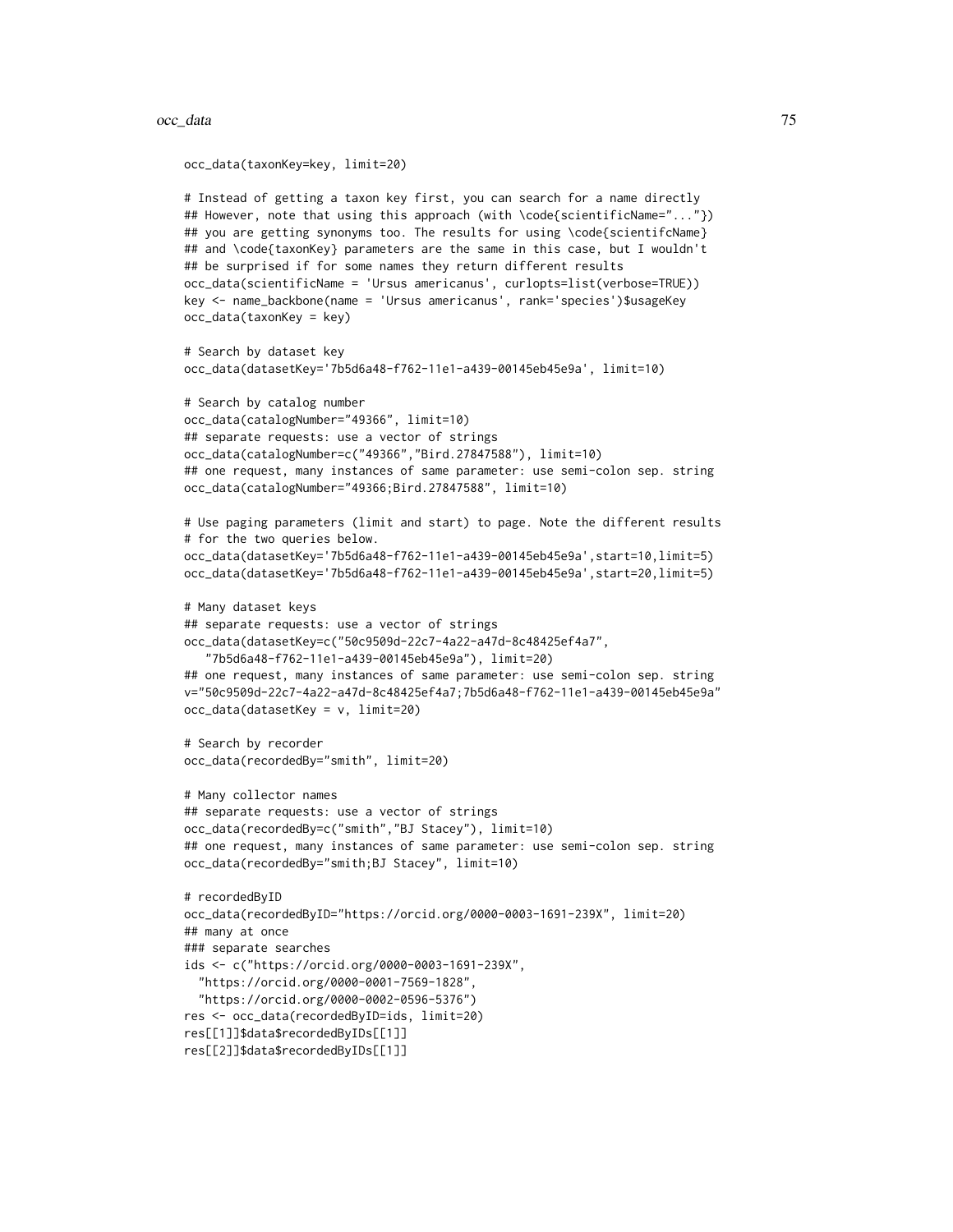```
res[[3]]$data$recordedByIDs[[1]]
### all in one search
res <- occ_data(recordedByID=paste0(ids, collapse=";"), limit=20)
unique(vapply(res$data$recordedByIDs, "[[", "", "value"))
# identifiedByID
occ_data(identifiedByID="https://orcid.org/0000-0003-4710-2648", limit=20)
# Pass in curl options for extra fun
occ_data(taxonKey=2433407, limit=20, curlopts=list(verbose=TRUE))
occ_data(taxonKey=2433407, limit=20,
  curlopts = list(
    noprogress = FALSE,
    progressfunction = function(down, up) {
      cat(sprintf("up: %d | down %d\n", up, down))
      return(TRUE)
    }
  )
)
# occ_data(taxonKey=2433407, limit=20, curlopts=list(timeout_ms=1))
# Search for many species
splist <- c('Cyanocitta stelleri', 'Junco hyemalis', 'Aix sponsa')
keys <- sapply(splist, function(x) name_suggest(x)$data$key[1], USE.NAMES=FALSE)
## separate requests: use a vector of strings
occ_data(taxonKey = keys, limit=5)
## one request, many instances of same parameter: use semi-colon sep. string
occ_data(taxonKey = paste0(key, collapse = ";"), limit=5)# Search using a synonym name
# Note that you'll see a message printing out that the accepted name will
# be used
occ_data(scientificName = 'Pulsatilla patens', limit=5)
# Search on latitidue and longitude
occ_data(decimalLatitude=40, decimalLongitude=-120, limit = 10)
# Search on a bounding box
## in well known text format
### polygon
occ_data(geometry='POLYGON((30.1 10.1,40 40,20 40,10 20,30.1 10.1))',
  limit=20)
### multipolygon
wkt <- 'MULTIPOLYGON(((-123 38,-116 38,-116 43,-123 43,-123 38)),
   ((-97 41,-93 41,-93 45,-97 45,-97 41)))'occ_data(geometry = gsub("\\n\\s+, "", wkt), limit = 20)### polygon and taxonkey
key <- name_suggest(q='Aesculus hippocastanum')$data$key[1]
occ_data(taxonKey=key,
 geometry='POLYGON((30.1 10.1,40 40,20 40,10 20,30.1 10.1))',
limit=20)
## or using bounding box, converted to WKT internally
occ_data(geometry=c(-125.0,38.4,-121.8,40.9), limit=20)
```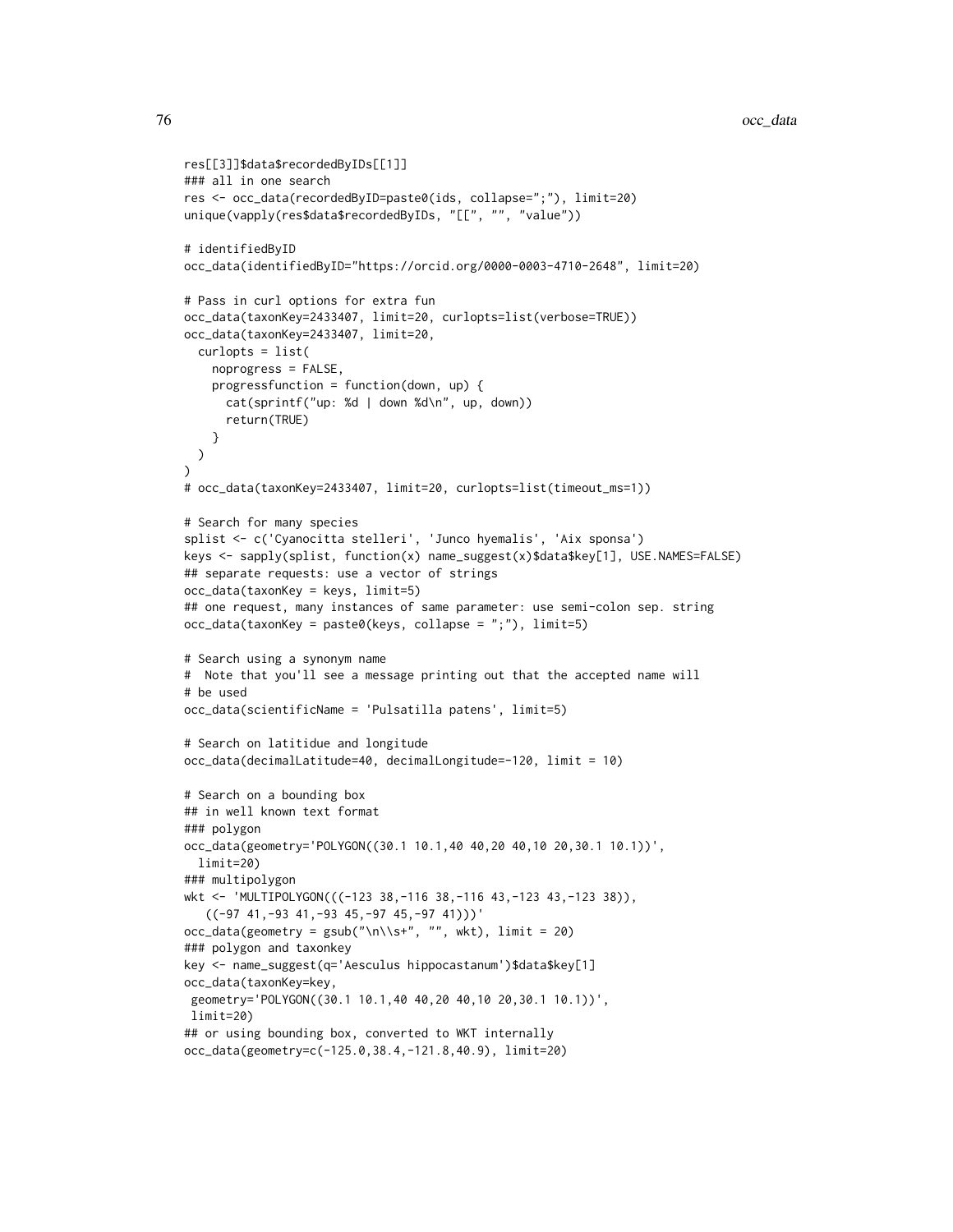```
## you can seaerch on many geometry objects
### separate requests: use a vector of strings
wkts <-
c('POLYGON((-102.2 46,-102.2 43.7,-93.9 43.7,-93.9 46,-102.2 46))',
'POLYGON((30.1 10.1,40 40,20 40,10 20,30.1 10.1))')
occ_data(geometry = wkts, limit=20)
### one request, many instances of same parameter: use semi-colon sep. string
occ_data(geometry = paste0(wkts, collapse = ";"), limit=20)
```

```
# Search on a long WKT string - too long for a GBIF search API request
## By default, a very long WKT string will likely cause a request failure as
## GBIF only handles strings up to about 1500 characters long. You can leave as is, or
## - Alternatively, you can choose to break up your polygon into many, and do a
## data request on each piece, and the output is put back together (see below)
## - Or, 2nd alternatively, you could use the GBIF download API
wkt <- "POLYGON((-9.178796777343678 53.22769021556159,
-12.167078027343678 51.56540789297837,
-12.958093652343678 49.78333685689162,-11.024499902343678 49.21251756301334,
-12.079187402343678 46.68179685941719,-15.067468652343678 45.83103608186854,
-15.770593652343678 43.58271629699817,-15.067468652343678 41.57676278827219,
-11.815515527343678 40.44938999172728,-12.958093652343678 37.72112962230871,
-11.639734277343678 36.52987439429357,-8.299890527343678 34.96062625095747,
-8.739343652343678 32.62357394385735,-5.223718652343678 30.90497915232165,
1.1044063476563224 31.80562077746643,1.1044063476563224 30.754036557416256,
6.905187597656322 32.02942785462211,5.147375097656322 32.99292810780193,
9.629796972656322 34.164474406524725,10.860265722656322 32.91918014319603,
14.551671972656322 33.72700959356651,13.409093847656322 34.888564192275204,
16.748937597656322 35.104560368110114,19.561437597656322 34.81643887792552,
18.594640722656322 36.38849705969625,22.989171972656322 37.162874858929854,
19.825109472656322 39.50651757842751,13.760656347656322 38.89353140585116,
14.112218847656322 42.36091601976124,10.596593847656322 41.11488736647705,
9.366125097656322 43.70991402658437,5.059484472656322 42.62015372417812,
2.3348750976563224 45.21526500321446,-0.7412967773436776 46.80225692528942,
6.114171972656322 47.102229890207894,8.047765722656322 45.52399303437107,
12.881750097656322 48.22681126957933,9.190343847656322 48.693079457106684,
8.750890722656322 50.68283120621287,5.059484472656322 50.40356146487845,
4.268468847656322 52.377558897655156,1.4559688476563224 53.28027243658647,
0.8407344726563224 51.62000971578333,0.5770625976563224 49.32721423860726,
-2.5869999023436776 49.49875947592088,-2.4991092773436776 51.18135535408638,
-2.0596561523436776 52.53822562473851,-4.696374902343678 51.67454591918756,
-5.311609277343678 50.009802108095776,-6.629968652343678 48.75106196817059,
-7.684656152343678 50.12263634382465,-6.190515527343678 51.83776110910459,
-5.047937402343678 54.267098895684235,-6.893640527343678 53.69860705549198,
-8.915124902343678 54.77719740243195,-12.079187402343678 54.52294465763567,
-13.573328027343678 53.437631551347174,
-11.288171777343678 53.48995552517918,
-9.178796777343678 53.22769021556159))"
wkt <- gsub("\n", " ", wkt)
```
#### Default option with large WKT string fails # res <- occ\_data(geometry = wkt)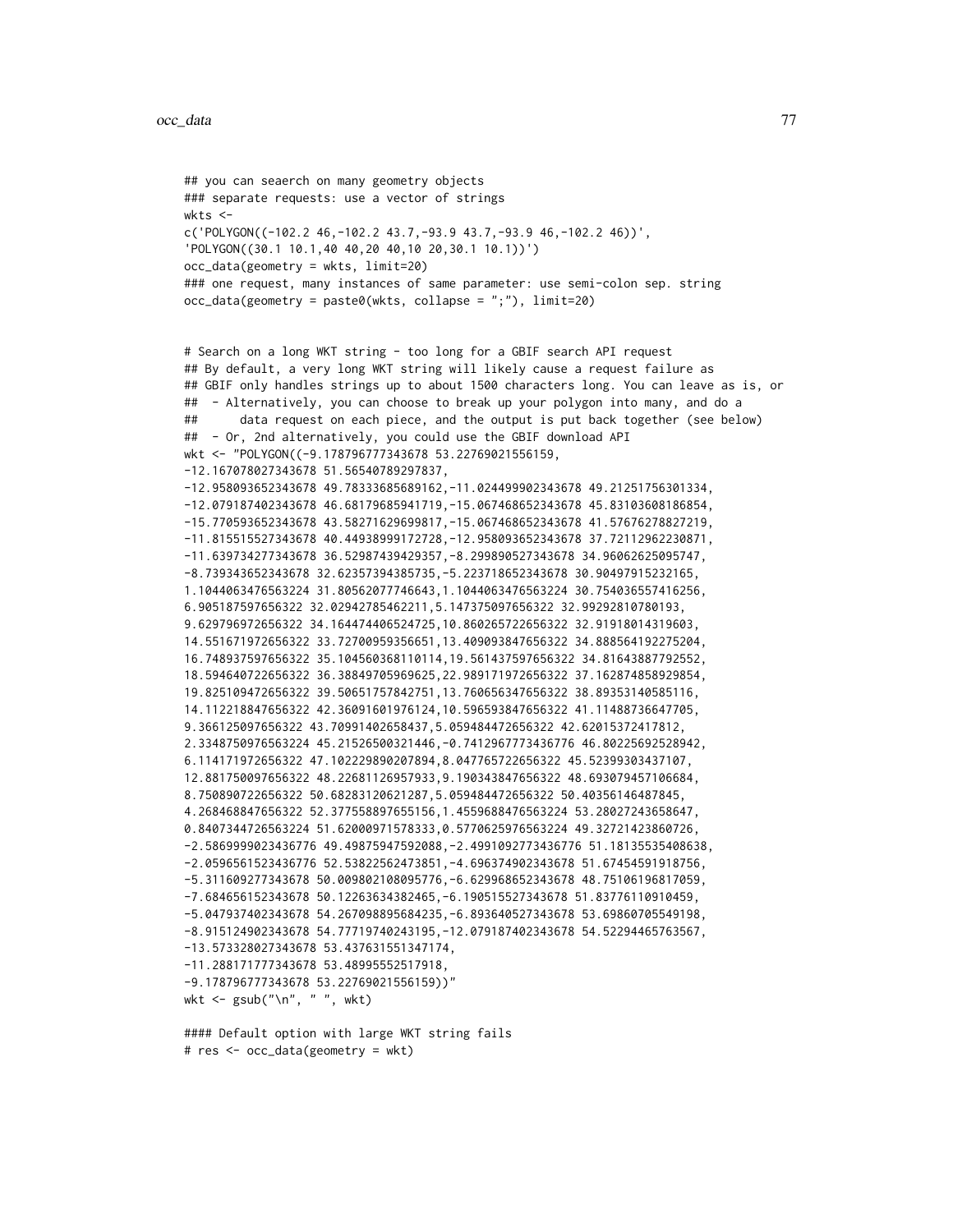```
#### if WKT too long, with 'geom_big=bbox': makes into bounding box
if (interactive()){
res <- occ_data(geometry = wkt, geom_big = "bbox")
library("rgeos")
library("sp")
wktsp <- readWKT(wkt)
plot(wktsp)
z <- data.frame(res$data)
coordinates(z) <- ~decimalLongitude+decimalLatitude
points(z)
}
#### Or, use 'geom_big=axe'
(res <- occ_data(geometry = wkt, geom_big = "axe"))
##### manipulate essentially number of polygons that result, so number of requests
###### default geom_size is 40
###### fewer calls
(res <- occ_data(geometry = wkt, geom_big = "axe", geom_size=50))
###### more calls
(res <- occ_data(geometry = wkt, geom_big = "axe", geom_size=30))
# Search on country
occ_data(country='US', limit=20)
isocodes[grep("France", isocodes$name),"code"]
occ_data(country='FR', limit=20)
occ_data(country='DE', limit=20)
### separate requests: use a vector of strings
occ_data(country=c('US','DE'), limit=20)
### one request, many instances of same parameter: use semi-colon sep. string
occ_data(country = 'US;DE', limit=20)
# Get only occurrences with lat/long data
occ_data(taxonKey=key, hasCoordinate=TRUE, limit=20)
# Get only occurrences that were recorded as living specimens
occ_data(basisOfRecord="LIVING_SPECIMEN", hasCoordinate=TRUE, limit=20)
## multiple values in a vector = a separate request for each value
occ_data(taxonKey=key,
  basisOfRecord=c("OBSERVATION", "HUMAN_OBSERVATION"), limit=20)
## mutiple values in a single string, ";" separated = one request including all values
occ_data(taxonKey=key,
  basisOfRecord="OBSERVATION;HUMAN_OBSERVATION", limit=20)
# Get occurrences for a particular eventDate
occ_data(taxonKey=key, eventDate="2013", limit=20)
occ_data(taxonKey=key, year="2013", limit=20)
occ_data(taxonKey=key, month="6", limit=20)
# Get occurrences based on depth
key <- name_backbone(name='Salmo salar', kingdom='animals')$speciesKey
occ_data(taxonKey=key, depth=1, limit=20)
```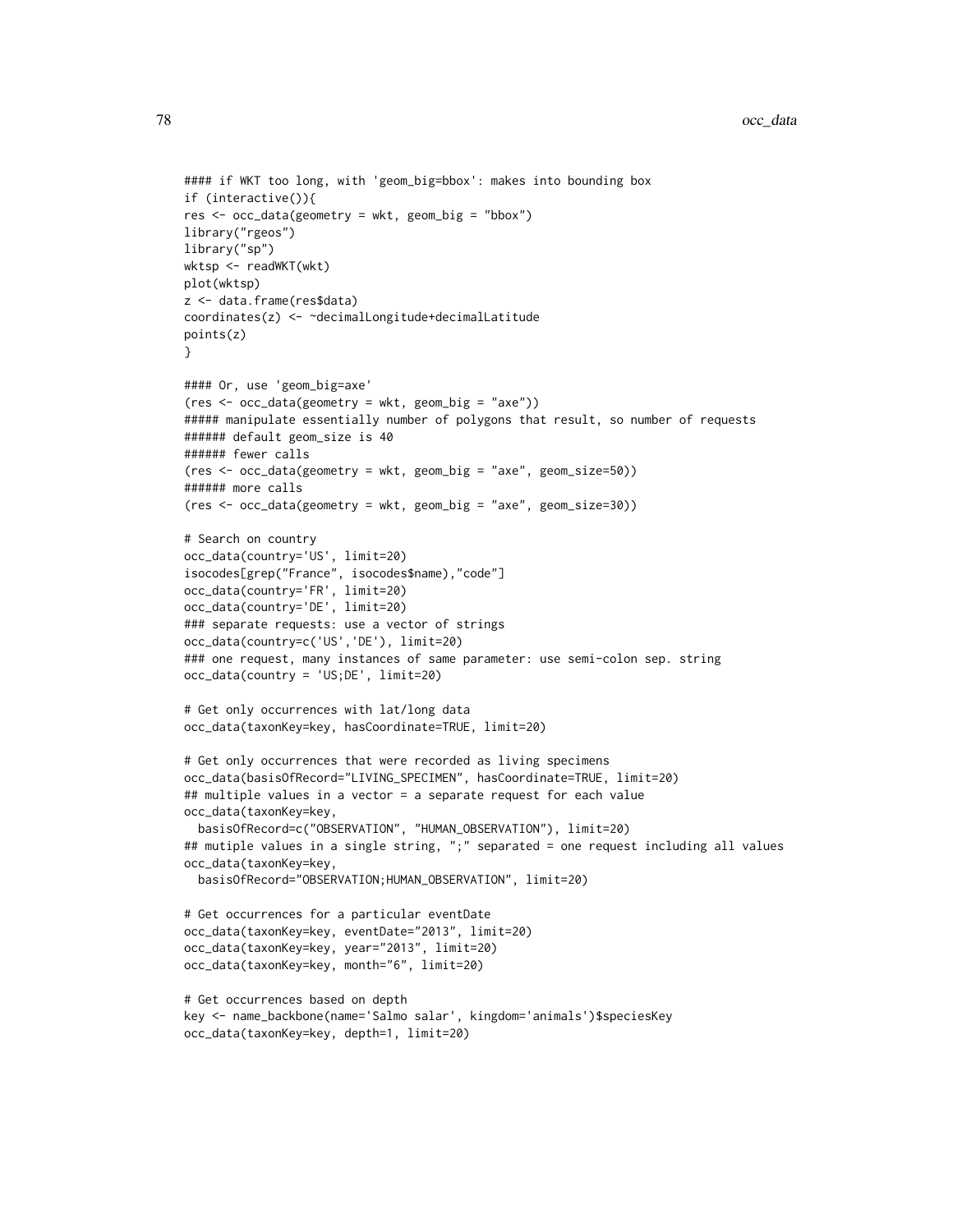#### occ\_data 79

```
# Get occurrences based on elevation
key <- name_backbone(name='Puma concolor', kingdom='animals')$speciesKey
occ_data(taxonKey=key, elevation=50, hasCoordinate=TRUE, limit=20)
# Get occurrences based on institutionCode
occ_data(institutionCode="TLMF", limit=20)
### separate requests: use a vector of strings
occ_data(institutionCode=c("TLMF","ArtDatabanken"), limit=20)
### one request, many instances of same parameter: use semi-colon sep. string
occ_data(institutionCode = "TLMF;ArtDatabanken", limit=20)
# Get occurrences based on collectionCode
occ_data(collectionCode="Floristic Databases MV - Higher Plants", limit=20)
### separate requests: use a vector of strings
occ_data(collectionCode=c("Floristic Databases MV - Higher Plants",
  "Artport"), limit = 20)
### one request, many instances of same parameter: use semi-colon sep. string
occ_data(collectionCode = "Floristic Databases MV - Higher Plants;Artport",
  limit = 20)
# Get only those occurrences with spatial issues
occ_data(taxonKey=key, hasGeospatialIssue=TRUE, limit=20)
# Search using a query string
occ_data(search="kingfisher", limit=20)
# search on repatriated - doesn't work right now
# occ_data(repatriated = "")
# search on phylumKey
occ\_data(phylumKey = 7707728, limit = 5)# search on kingdomKey
occ_data(kingdomKey = 1, limit = 5)# search on classKey
occ_data(classKey = 216, limit = 5)
# search on orderKey
occ\_data(orderKey = 7192402, limit = 5)# search on familyKey
occ_data(familyKey = 3925, limit = 5)
# search on genusKey
occ_data(genusKey = 1935496, limit = 5)# search on establishmentMeans
occ_data(establishmentMeans = "INVASIVE", limit = 5)
occ_data(establishmentMeans = "NATIVE", limit = 5)
occ_data(establishmentMeans = "UNCERTAIN", limit = 5)
### separate requests: use a vector of strings
occ_data(establishmentMeans = c("INVASIVE", "NATIVE"), limit = 5)
```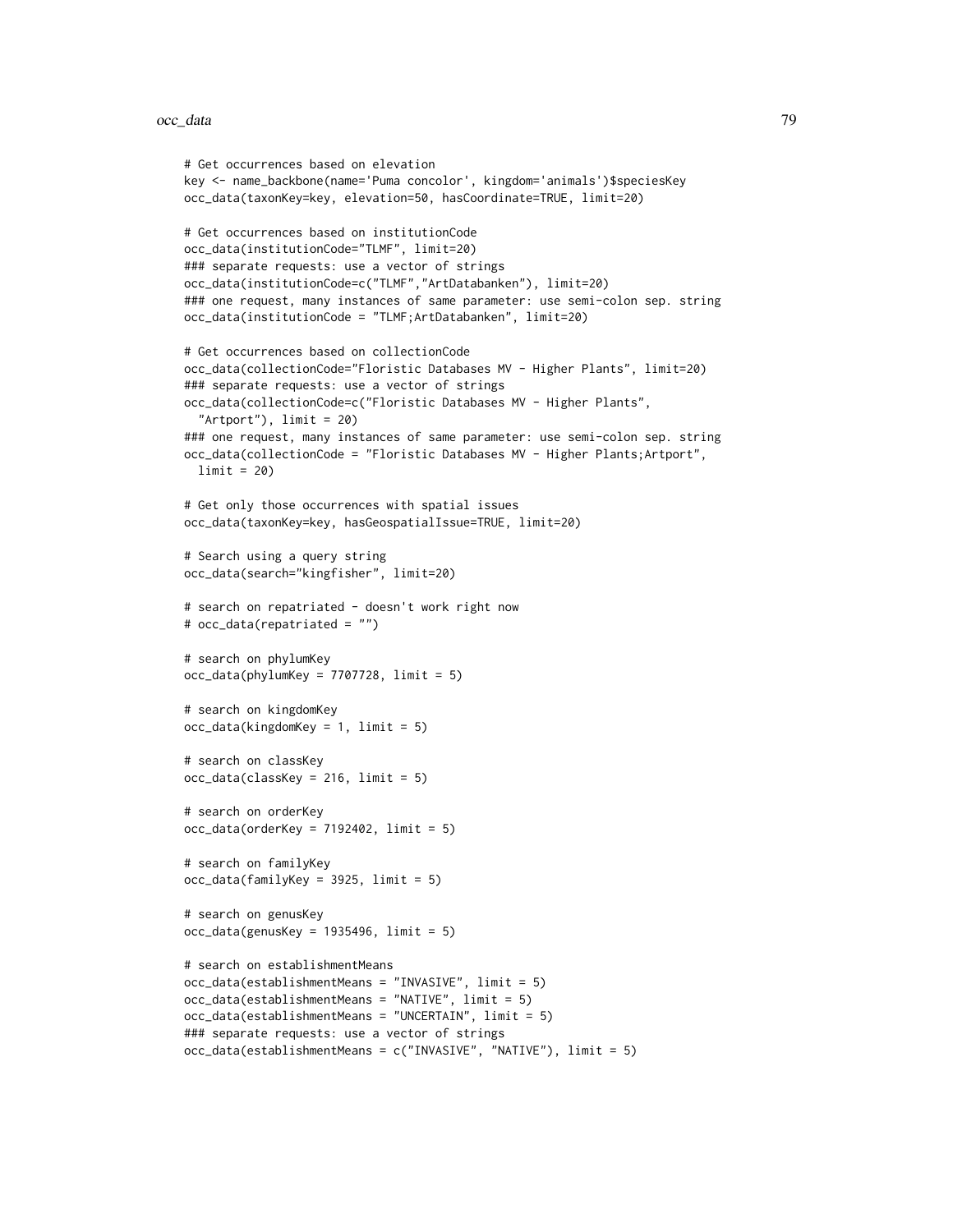```
### one request, many instances of same parameter: use semi-colon sep. string
occ_data(establishmentMeans = "INVASIVE;NATIVE", limit = 5)
# search on protocol
occ_data(protocol = "DIGIR", limit = 5)
# search on license
occ\_data(license = "CC_BY_4_0", limit = 5)# search on organismId
occ\_data(organismId = "100", limit = 5)# search on publishingOrg
occ_data(publishingOrg = "28eb1a3f-1c15-4a95-931a-4af90ecb574d", limit = 5)
# search on stateProvince
occ_data(stateProvince = "California", limit = 5)
# search on waterBody
occ_data(waterBody = "pacific ocean", limit = 5)
# search on locality
occ_data(locality = "Trondheim", limit = 5)
### separate requests: use a vector of strings
res <- occ_data(locality = c("Trondheim", "Hovekilen"), limit = 5)
res$Trondheim$data
res$Hovekilen$data
### one request, many instances of same parameter: use semi-colon sep. string
occ_data(locality = "Trondheim;Hovekilen", limit = 5)
# Range queries
## See Detail for parameters that support range queries
occ_data(depth='50,100', limit = 20)
### this is not a range search, but does two searches for each depth
occ_data(depth=c(50,100), limit = 20)
## Range search with year
occ_data(year='1999,2000', limit=20)
## Range search with latitude
occ_data(decimalLatitude='29.59,29.6', limit = 20)
# Search by specimen type status
## Look for possible values of the typeStatus parameter looking at the typestatus dataset
occ_data(typeStatus = 'allotype', limit = 20)$data[,c('name','typeStatus')]
# Search by specimen record number
## This is the record number of the person/group that submitted the data, not GBIF's numbers
## You can see that many different groups have record number 1, so not super helpful
occ_data(recordNumber = 1, limit = 20)$data[,c('name','recordNumber','recordedBy')]
# Search by last time interpreted: Date the record was last modified in GBIF
```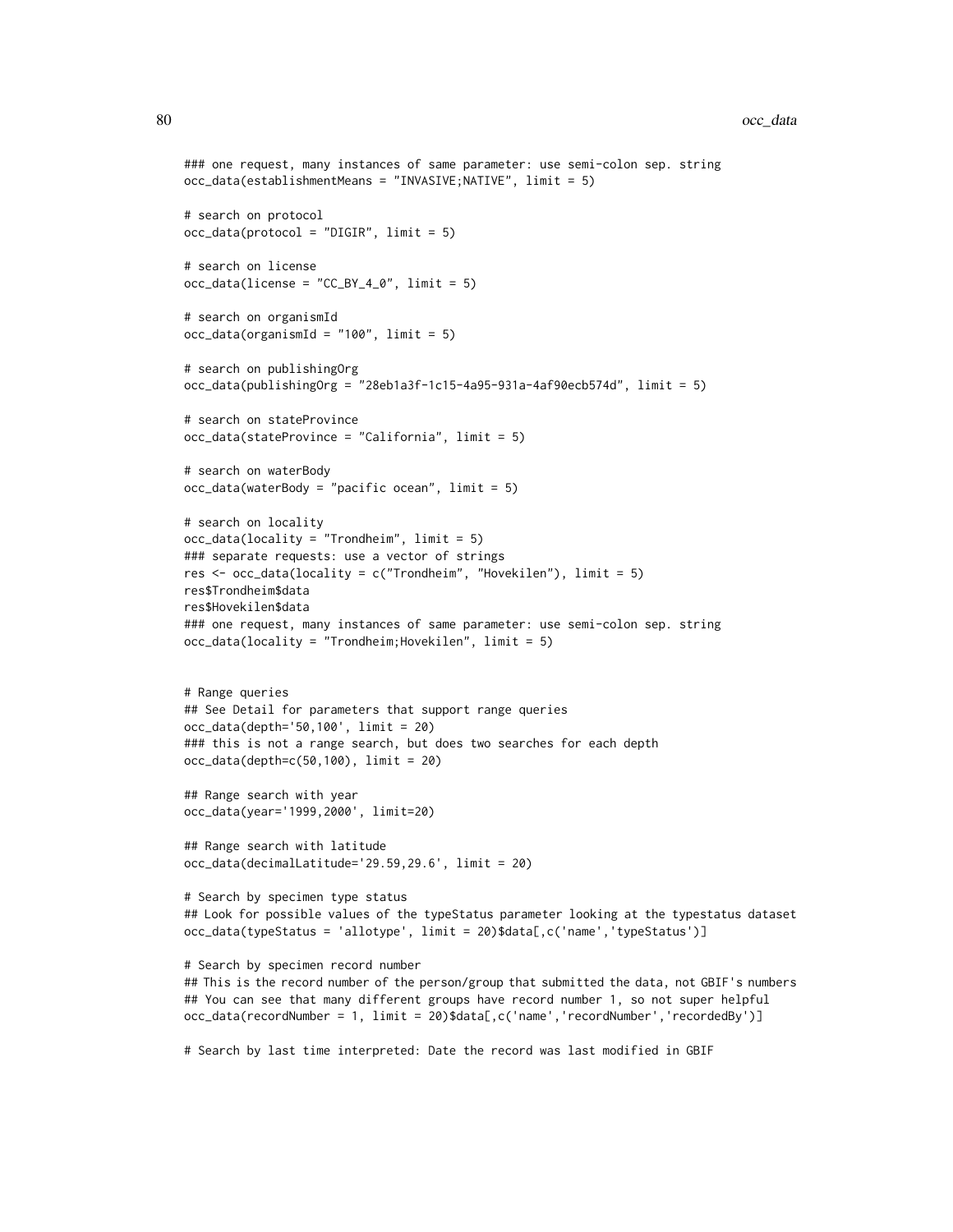#### occ\_data 81

```
## The lastInterpreted parameter accepts ISO 8601 format dates, including
## yyyy, yyyy-MM, yyyy-MM-dd, or MM-dd. Range queries are accepted for lastInterpreted
occ_data(lastInterpreted = '2016-04-02', limit = 20)
# Search for occurrences with images
occ_data(mediaType = 'StillImage', limit = 20)
occ_data(mediaType = 'MovingImage', limit = 20)
occ_data(mediaType = 'Sound', limit = 20)
# Search by continent
## One of africa, antarctica, asia, europe, north_america, oceania, or
## south_america
occ_data(continent = 'south_america', limit = 20)$meta
occ_data(continent = 'africa', limit = 20)$meta
occ_data(continent = 'oceania', limit = 20)$meta
occ_data(continent = 'antarctica', limit = 20)$meta
### separate requests: use a vector of strings
occ_data(continent = c('south_america', 'oceania'), limit = 20)
### one request, many instances of same parameter: use semi-colon sep. string
occ_data(continent = 'south_america;oceania', limit = 20)
# Query based on issues - see Details for options
## one issue
x <- occ_data(taxonKey=1, issue='DEPTH_UNLIKELY', limit = 20)
x$data[,c('name','key','decimalLatitude','decimalLongitude','depth')]
## two issues
occ_data(taxonKey=1, issue=c('DEPTH_UNLIKELY','COORDINATE_ROUNDED'), limit = 20)
# Show all records in the Arizona State Lichen Collection that cant be matched to the GBIF
# backbone properly:
occ_data(datasetKey='84c0e1a0-f762-11e1-a439-00145eb45e9a',
   issue=c('TAXON_MATCH_NONE','TAXON_MATCH_HIGHERRANK'), limit = 20)
# Parsing output by issue
(res <- occ_data(geometry='POLYGON((30.1 10.1,40 40,20 40,10 20,30.1 10.1))', limit = 50))
## what do issues mean, can print whole table, or search for matches
head(gbif_issues())
gbif_issues()[ gbif_issues()$code %in% c('cdround','cudc','gass84','txmathi'), ]
## or parse issues in various ways
### remove data rows with certain issue classes
library('magrittr')
res %>% occ_issues(gass84)
### split issues into separate columns
res %>% occ_issues(mutate = "split")
### expand issues to more descriptive names
res %>% occ_issues(mutate = "expand")
### split and expand
res %>% occ_issues(mutate = "split_expand")
### split, expand, and remove an issue class
res %>% occ_issues(-cudc, mutate = "split_expand")
## End(Not run)
```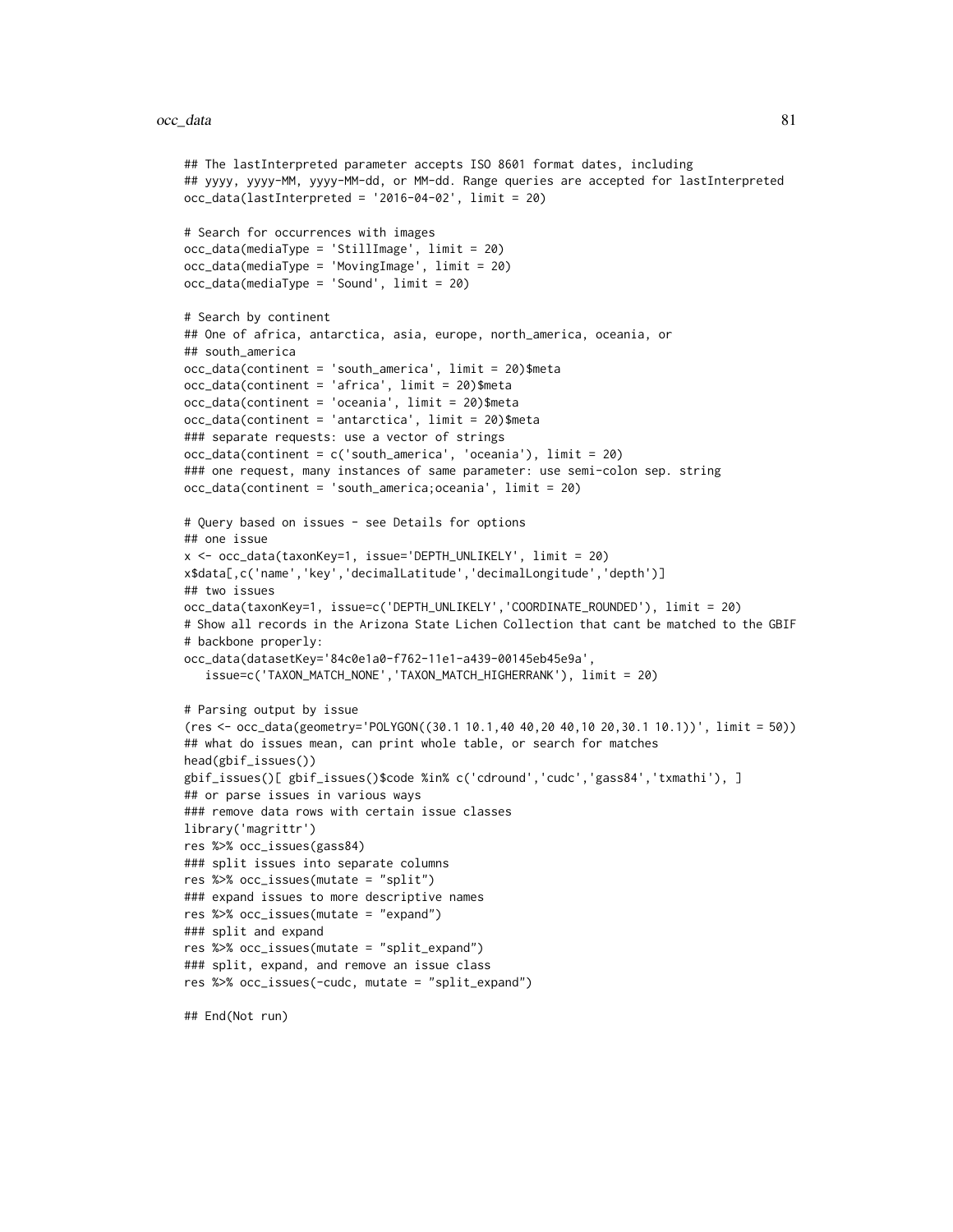<span id="page-81-0"></span>

## <span id="page-81-1"></span>Description

Spin up a download request for GBIF occurrence data.

## Usage

```
occ_download(
  ...,
 body = NULL,
  type = "and",
  format = "DWCA",
 user = NULL,
 pwd = NULL,email = NULL,curlopts = list()
)
occ_download_prep(
  ...,
 body = NULL,
  type = "and",
  format = "DWCA",
 user = NULL,
 pwd = NULL,
 email = NULL,
 curlopts = list()
)
```
## Arguments

| .      | For occ_download() and occ_download_prep(), one or more objects of class<br>occ_predicate or occ_predicate_list, created by pred* functions (see down-<br>load_predicate_dsl). If you use this, don't use body parameter.                                                                                                                         |
|--------|---------------------------------------------------------------------------------------------------------------------------------------------------------------------------------------------------------------------------------------------------------------------------------------------------------------------------------------------------|
| body   | if you prefer to pass in the payload yourself, use this parameter. if use this, don't<br>pass anythig to the dots. accepts either an R list, or JSON. JSON is likely easier,<br>since the JSON library jsonlite requires that you unbox strings that shouldn't be<br>auto-converted to arrays, which is a bit tedious for large queries. optional |
| type   | (character) One of equals (=), and ( $\&$ ), or ( ), lessThan (<), lessThanOrEquals<br>$(\leq)$ , greaterThan $(\geq)$ , greaterThanOrEquals $(\geq)$ , in, within, not (!), like, isNot-<br>Null                                                                                                                                                 |
| format | (character) The download format. One of 'DWCA' (default), 'SIMPLE_CSV',<br>or 'SPECIES LIST'                                                                                                                                                                                                                                                      |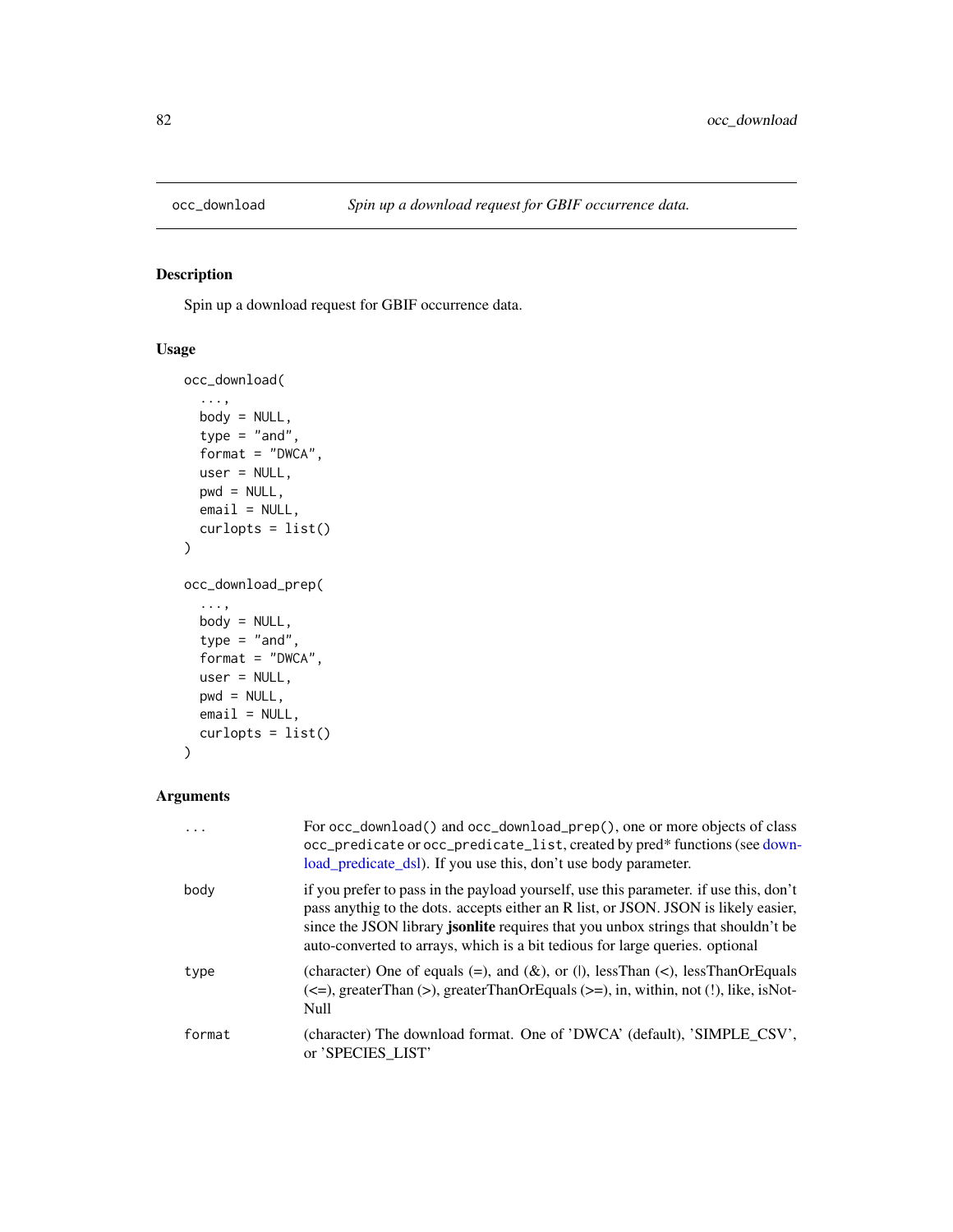| user     | (character) User name within GBIF's website. Required. See "Authentication"<br>below                     |
|----------|----------------------------------------------------------------------------------------------------------|
| pwd      | (character) User password within GBIF's website. Required. See "Authentica-<br>tion" below               |
| email    | (character) Email address to receive download notice done email. Required. See<br>"Authentication" below |
| curlopts | list of named curl options passed on to HttpClient, see curl::curl_options<br>for curl options           |

## geometry

When using the geometry parameter, make sure that your well known text (WKT) is formatted as GBIF expects it. They expect WKT to have a counter-clockwise winding order. For example, the following is clockwise POLYGON((-19.5 34.1, -25.3 68.1, 35.9 68.1, 27.8 34.1, -19.5 34.1)), whereas they expect the other order: POLYGON((-19.5 34.1, 27.8 34.1, 35.9 68.1, -25.3 68.1, -19.5 34.1))

note that coordinate pairs are longitude latitude, longitude first, then latitude

you should not get any results if you supply WKT that has clockwise winding order.

also note that [occ\\_search\(\)](#page-105-0)/[occ\\_data\(\)](#page-63-0) behave differently with respect to WKT in that you can supply clockwise WKT to those functions but they treat it as an exclusion, so get all data not inside the WKT area.

## Methods

- occ\_download\_prep: prepares a download request, but DOES NOT execute it. meant for use with [occ\\_download\\_queue\(\)](#page-95-0)
- occ\_download: prepares a download request and DOES execute it

#### Authentication

For user, pwd, and email parameters, you can set them in one of three ways:

- Set them in your .Rprofile file with the names gbif\_user, gbif\_pwd, and gbif\_email
- Set them in your .Renviron/.bash\_profile (or similar) file with the names GBIF\_USER, GBIF\_PWD, and GBIF\_EMAIL
- Simply pass strings to each of the parameters in the function call

We strongly recommend the second option - storing your details as environment variables as it's the most widely used way to store secrets.

See ?Startup for help.

#### Query length

GBIF has a limit of 12,000 characters for a download query. This means that you can have a pretty long query, but at some point it may lead to an error on GBIF's side and you'll have to split your query into a few.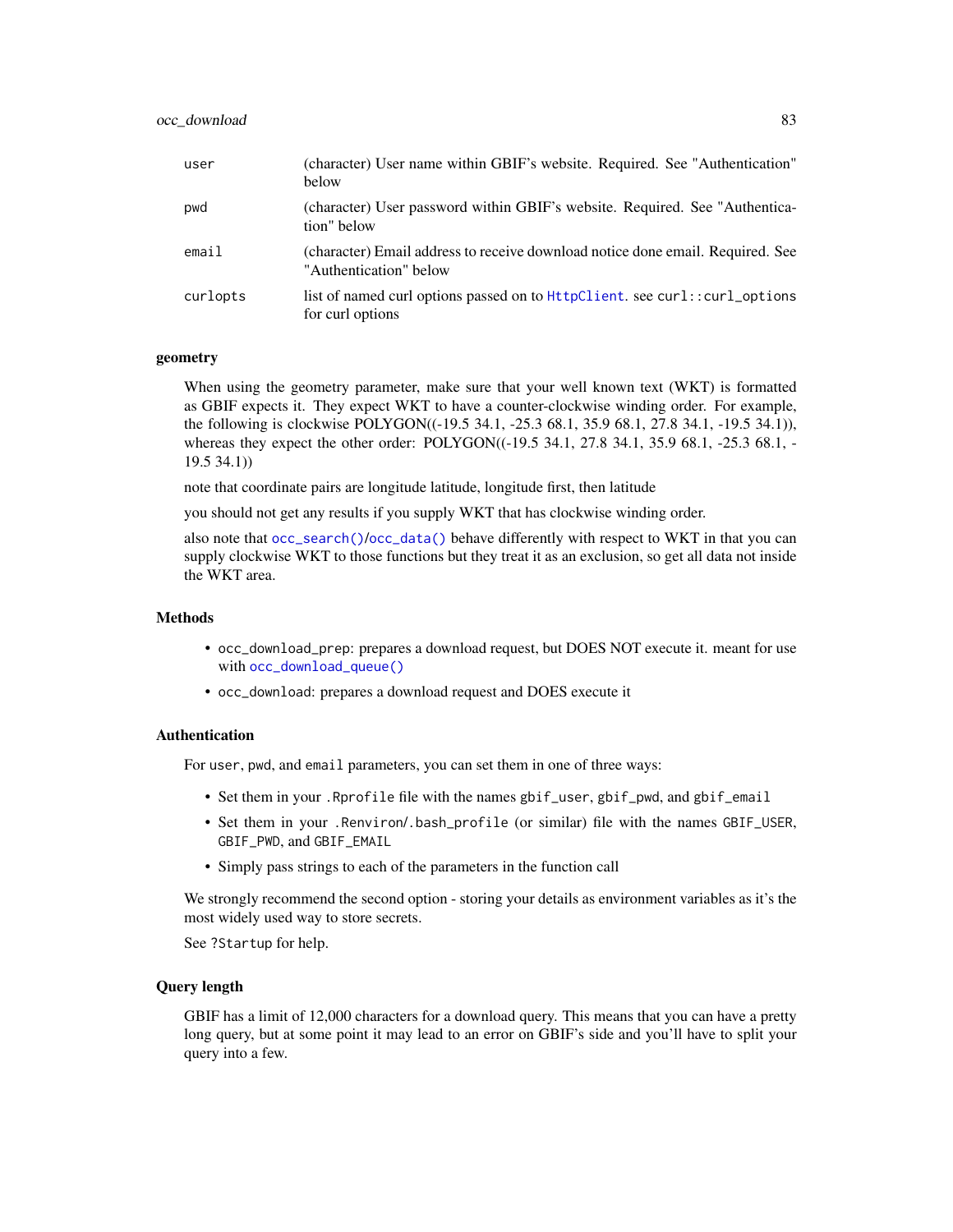see [downloads](#page-16-0) for an overview of GBIF downloads methods

#### References

```
See the API docs https://www.gbif.org/developer/occurrence#download for more info, and
the predicates docs https://www.gbif.org/developer/occurrence#predicates
```
#### See Also

```
Other downloads: download_predicate_dsl, occ_download_cached(), occ_download_cancel(),
occ_download_dataset_activity(), occ_download_datasets(), occ_download_get(), occ_download_import(),
occ_download_list(), occ_download_meta(), occ_download_queue(), occ_download_wait()
```
#### Examples

```
## Not run:
# occ_download(pred("basisOfRecord", "LITERATURE"))
# occ_download(pred("taxonKey", 3119195), pred_gt("elevation", 5000))
# occ_download(pred_gt("decimalLatitude", 50))
# occ_download(pred_gte("elevation", 9000))
# occ_download(pred_gte('decimalLatitude", 65))
# occ_download(pred("country", "US"))
# occ_download(pred("institutionCode", "TLMF"))
# occ_download(pred("catalogNumber", 217880))
# download format
# z <- occ_download(pred_gte("decimalLatitude", 75),
# format = "SPECIES_LIST")
# res <- occ_download(pred("taxonKey", 7264332), pred("hasCoordinate", TRUE))
# pass output directly, or later, to occ_download_meta for more information
# occ_download(pred_gt('decimalLatitude', 75)) %>% occ_download_meta
# Multiple queries
# occ_download(pred_gte("decimalLatitude", 65),
# pred_lte("decimalLatitude", -65), type="or")
# gg <- occ_download(pred("depth", 80), pred("taxonKey", 2343454),
# type="or")
# x <- occ_download(pred_and(pred_within("POLYGON((-14 42, 9 38, -7 26, -14 42))"),
# pred_gte("elevation", 5000)))
# complex example with many predicates
# shows example of how to do date ranges for both year and month
# res <- occ_download(
# pred_gt("elevation", 5000),
# pred_in("basisOfRecord", c('HUMAN_OBSERVATION','OBSERVATION','MACHINE_OBSERVATION')),
# pred("country", "US"),
# pred("hasCoordinate", TRUE),
# pred("hasGeospatialIssue", FALSE),
# pred_gte("year", 1999),
```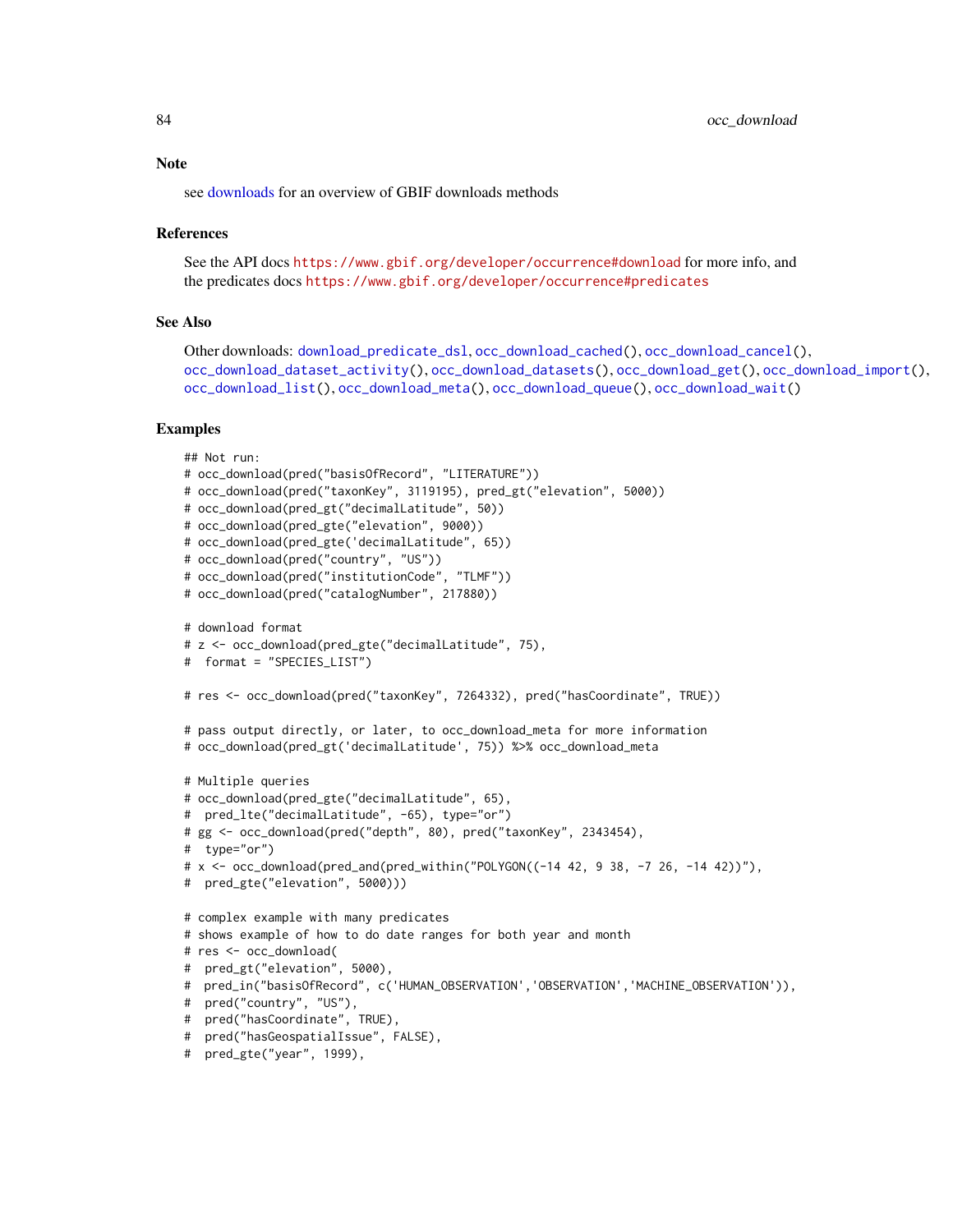```
# pred_lte("year", 2011),
# pred_gte("month", 3),
# pred_lte("month", 8)
# )
# Using body parameter - pass in your own complete query
## as JSON
query1 <- '{"creator":"sckott",
  "notification_address":["stuff1@gmail.com"],
  "predicate":{"type":"and","predicates":[
    {"type":"equals","key":"TAXON_KEY","value":"7264332"},
    {"type":"equals","key":"HAS_COORDINATE","value":"TRUE"}]}
 }'
# res <- occ_download(body = query1, curlopts=list(verbose=TRUE))
## as a list
library(jsonlite)
query <- list(
  creator = unbox("sckott"),
  notification_address = "stuff1@gmail.com",
  predicate = list(
   type = unbox("and"),
   predicates = list(
      list(type = unbox("equals"), key = unbox("TAXON_KEY"),
       value = unbox("7264332")),
     list(type = unbox("equals"), key = unbox("HAS_COORDINATE"),
        value = unbox("TRUE"))
   )
 )
)
# res <- occ_download(body = query, curlopts = list(verbose = TRUE))
# Prepared query
occ_download_prep(pred("basisOfRecord", "LITERATURE"))
occ_download_prep(pred("basisOfRecord", "LITERATURE"), format = "SIMPLE_CSV")
occ_download_prep(pred("basisOfRecord", "LITERATURE"), format = "SPECIES_LIST")
occ_download_prep(pred_in("taxonKey", c(2977832, 2977901, 2977966, 2977835)))
occ_download_prep(pred_within("POLYGON((-14 42, 9 38, -7 26, -14 42))"))
## a complicated example
occ_download_prep(
  pred_in("basisOfRecord", c("MACHINE_OBSERVATION", "HUMAN_OBSERVATION")),
  pred_in("taxonKey", c(2498343, 2481776, 2481890)),
  pred_in("country", c("GB", "IE")),
  pred_or(pred_lte("year", 1989), pred("year", 2000))
)
# x = occ_download(# pred_in("basisOfRecord", c("MACHINE_OBSERVATION", "HUMAN_OBSERVATION")),
# pred_in("taxonKey", c(9206251, 3112648)),
# pred_in("country", c("US", "MX")),
# pred_and(pred_gte("year", 1989), pred_lte("year", 1991))
# )
```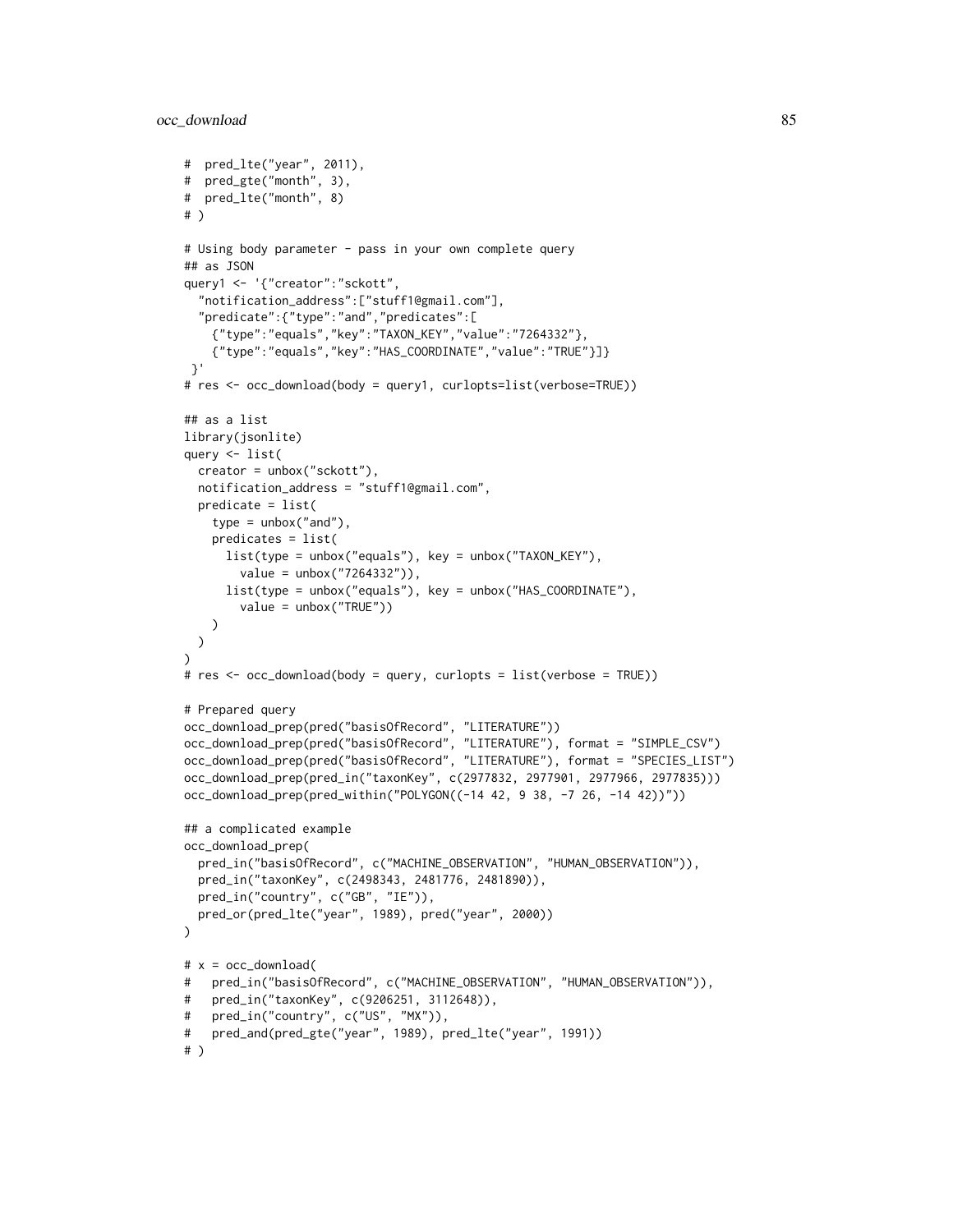```
# occ_download_meta(x)
# z <- occ_download_get(x)
# df <- occ_download_import(z)
# str(df)
# library(dplyr)
# unique(df$basisOfRecord)
# unique(df$taxonKey)
# unique(df$countryCode)
# sort(unique(df$year))
```
## End(Not run)

<span id="page-85-0"></span>occ\_download\_cached *Check for downloads already in your GBIF account*

## Description

Check for downloads already in your GBIF account

#### Usage

```
occ_download_cached(
  ...,
 body = NULL,
  type = "and",format = "DWCA",
 user = NULL,
 pwd = NULL,email = NULL,refresh = FALSE,
 age = 30,curlopts = list()
)
```
## Arguments

| $\ddots$ . | For occ_download() and occ_download_prep(), one or more objects of class<br>occ_predicate or occ_predicate_list, created by pred* functions (see down-<br>load_predicate_dsl). If you use this, don't use body parameter.                                                                                                                         |
|------------|---------------------------------------------------------------------------------------------------------------------------------------------------------------------------------------------------------------------------------------------------------------------------------------------------------------------------------------------------|
| body       | if you prefer to pass in the payload yourself, use this parameter. if use this, don't<br>pass anythig to the dots. accepts either an R list, or JSON. JSON is likely easier,<br>since the JSON library jsonlite requires that you unbox strings that shouldn't be<br>auto-converted to arrays, which is a bit tedious for large queries. optional |
| type       | (character) One of equals (=), and ( $\&$ ), or ( ), lessThan (<), lessThanOrEquals<br>$(\leq)$ , greaterThan $(\geq)$ , greaterThanOrEquals $(\geq)$ , in, within, not (!), like, isNot-<br>Null                                                                                                                                                 |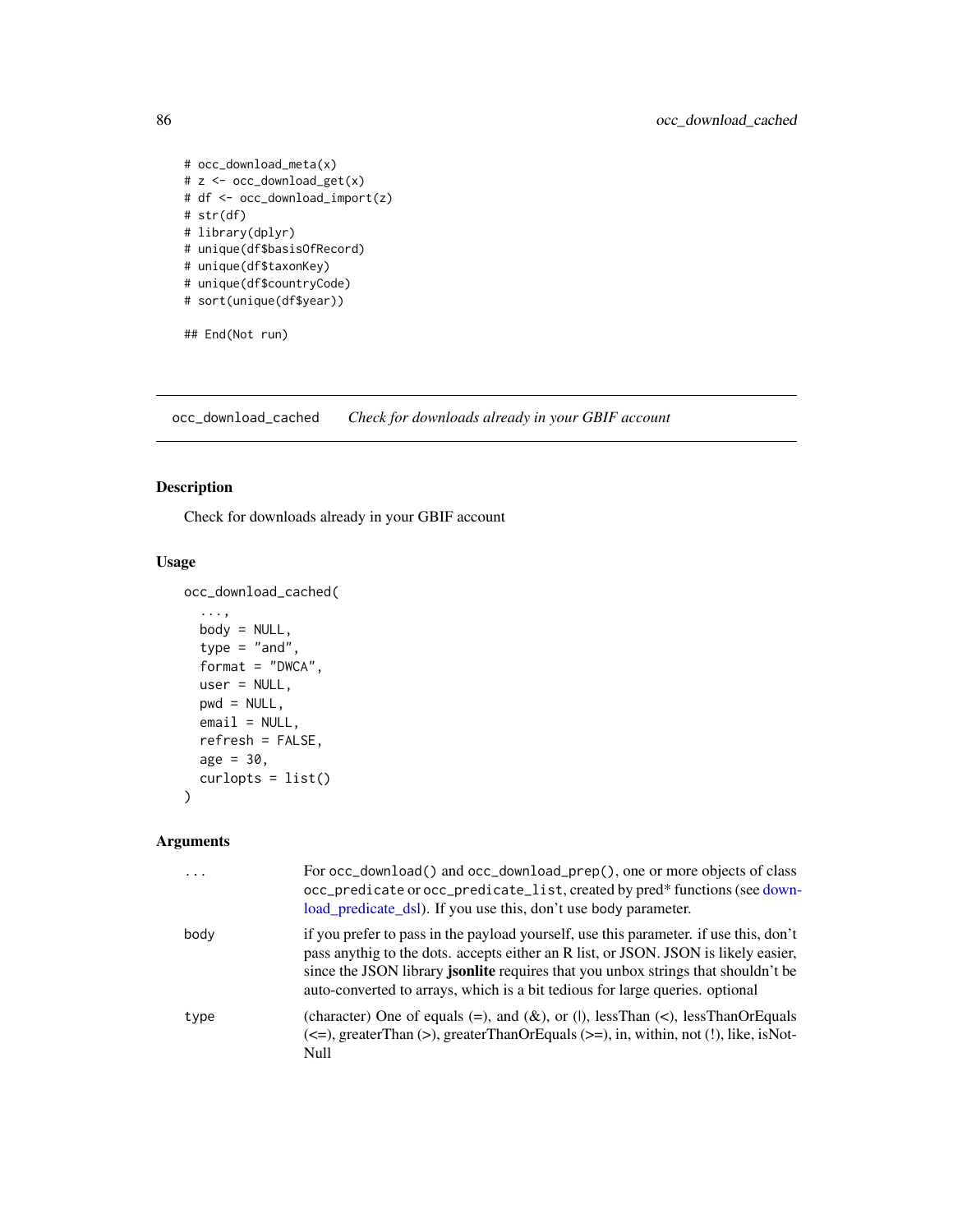| format   | (character) The download format. One of 'DWCA' (default), 'SIMPLE_CSV',<br>or 'SPECIES_LIST'                                                                                                                                                                                                                                                         |
|----------|------------------------------------------------------------------------------------------------------------------------------------------------------------------------------------------------------------------------------------------------------------------------------------------------------------------------------------------------------|
| user     | (character) User name within GBIF's website. Required. See "Authentication"<br>below                                                                                                                                                                                                                                                                 |
| pwd      | (character) User password within GBIF's website. Required. See "Authentica-<br>tion" below                                                                                                                                                                                                                                                           |
| email    | (character) Email address to receive download notice done email. Required. See<br>"Authentication" below                                                                                                                                                                                                                                             |
| refresh  | (logical) refresh your list of downloads. on the first request of each R session<br>we'll cache your stored GBIF occurrence downloads locally. you can refresh<br>this list by setting refresh=TRUE; if you're in the same R session, and you've<br>done many download requests, then refreshing may be a good idea if you're<br>using this function |
| age      | (integer) number of days after which you want a new download. default: 30                                                                                                                                                                                                                                                                            |
| curlopts | list of named curl options passed on to $HtptClient$ . see curl::curl_options<br>for curl options                                                                                                                                                                                                                                                    |

#### Note

see [downloads](#page-16-0) for an overview of GBIF downloads methods

#### See Also

```
Other downloads: download_predicate_dsl, occ_download_cancel(), occ_download_dataset_activity(),
occ_download_datasets(), occ_download_get(), occ_download_import(), occ_download_list(),
occ_download_meta(), occ_download_queue(), occ_download_wait(), occ_download()
```
## Examples

```
## Not run:
# these are examples from the package maintainer's account;
# outcomes will vary by user
occ_download_cached(pred_gte("elevation", 12000L))
occ_download_cached(pred("catalogNumber", 217880))
occ_download_cached(pred_gte("decimalLatitude", 65),
  pred_lte("decimalLatitude", -65), type="or")
occ_download_cached(pred_gte("elevation", 12000L))
occ_download_cached(pred_gte("elevation", 12000L), refresh = TRUE)
```
## End(Not run)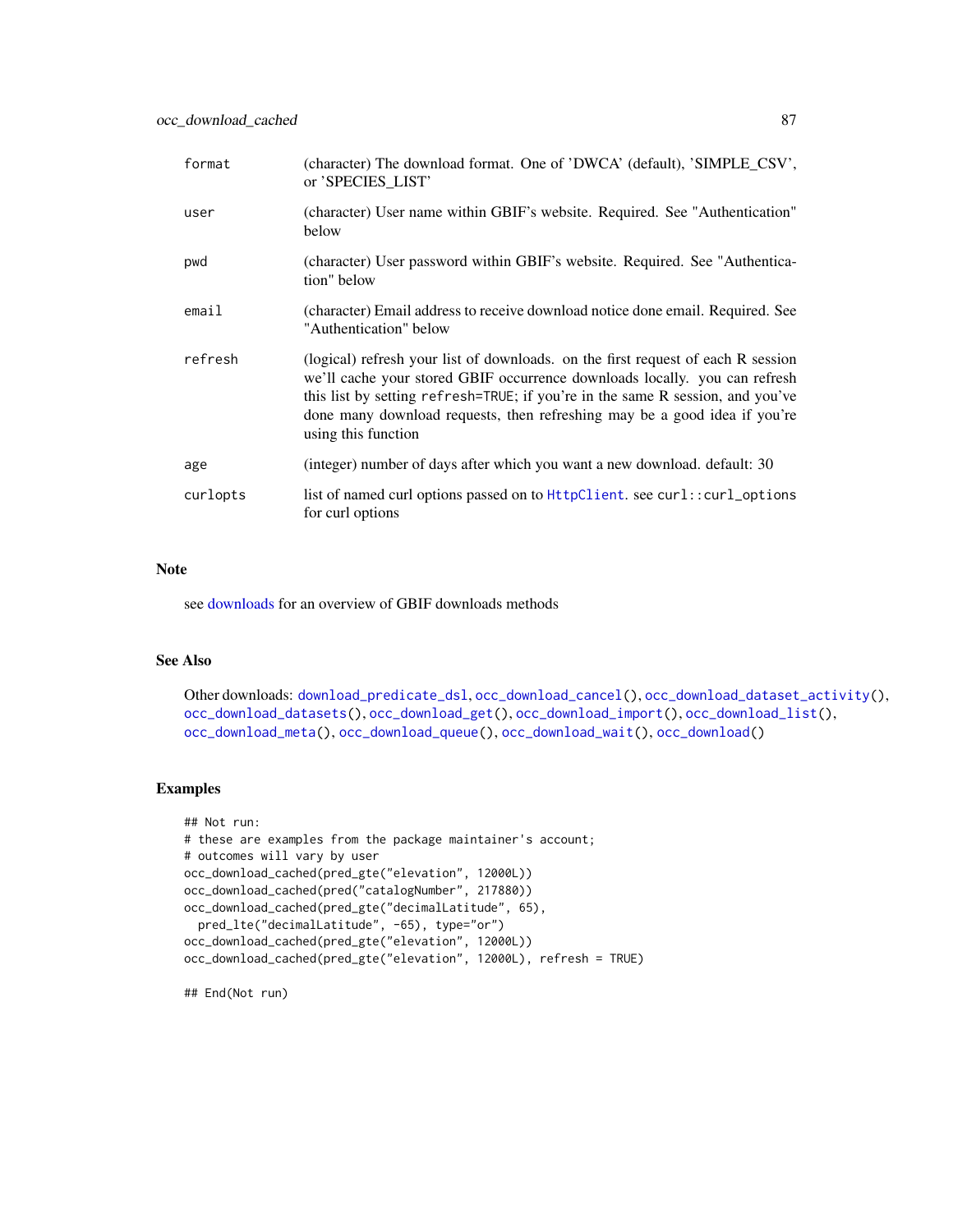<span id="page-87-0"></span>occ\_download\_cancel *Cancel a download creation process.*

#### Description

Cancel a download creation process.

## Usage

```
occ_download_cancel(key, user = NULL, pwd = NULL, curlopts = list())
occ_download_cancel_staged(
 user = NULL,
 pwd = NULL,limit = 20,start = 0,
  curlopts = list()
```
# ) Arguments

| key      | (character) A key generated from a request, like that from occ_download. Re-<br>quired.        |
|----------|------------------------------------------------------------------------------------------------|
| user     | (character) User name within GBIF's website. Required. See Details.                            |
| pwd      | (character) User password within GBIF's website. Required. See Details.                        |
| curlopts | list of named curl options passed on to HttpClient. see curl::curl_options<br>for curl options |
| limit    | Number of records to return. Default: 20                                                       |
| start    | Record number to start at. Default: 0                                                          |

#### Details

Note, these functions only cancel a job in progress. If your download is already prepared for you, this won't do anything to change that.

```
occ_download_cancel cancels a specific job by download key - returns success message
occ_download_cancel_staged cancels all jobs with status RUNNING or PREPARING - if none are
```
found, returns a message saying so - if some found, they are cancelled, returning message saying so

#### Note

see [downloads](#page-16-0) for an overview of GBIF downloads methods

## See Also

Other downloads: [download\\_predicate\\_dsl](#page-17-0), [occ\\_download\\_cached\(](#page-85-0)), [occ\\_download\\_dataset\\_activity\(](#page-89-0)), [occ\\_download\\_datasets\(](#page-88-0)), [occ\\_download\\_get\(](#page-90-0)), [occ\\_download\\_import\(](#page-91-0)), [occ\\_download\\_list\(](#page-93-0)), [occ\\_download\\_meta\(](#page-94-0)), [occ\\_download\\_queue\(](#page-95-0)), [occ\\_download\\_wait\(](#page-97-0)), [occ\\_download\(](#page-81-0))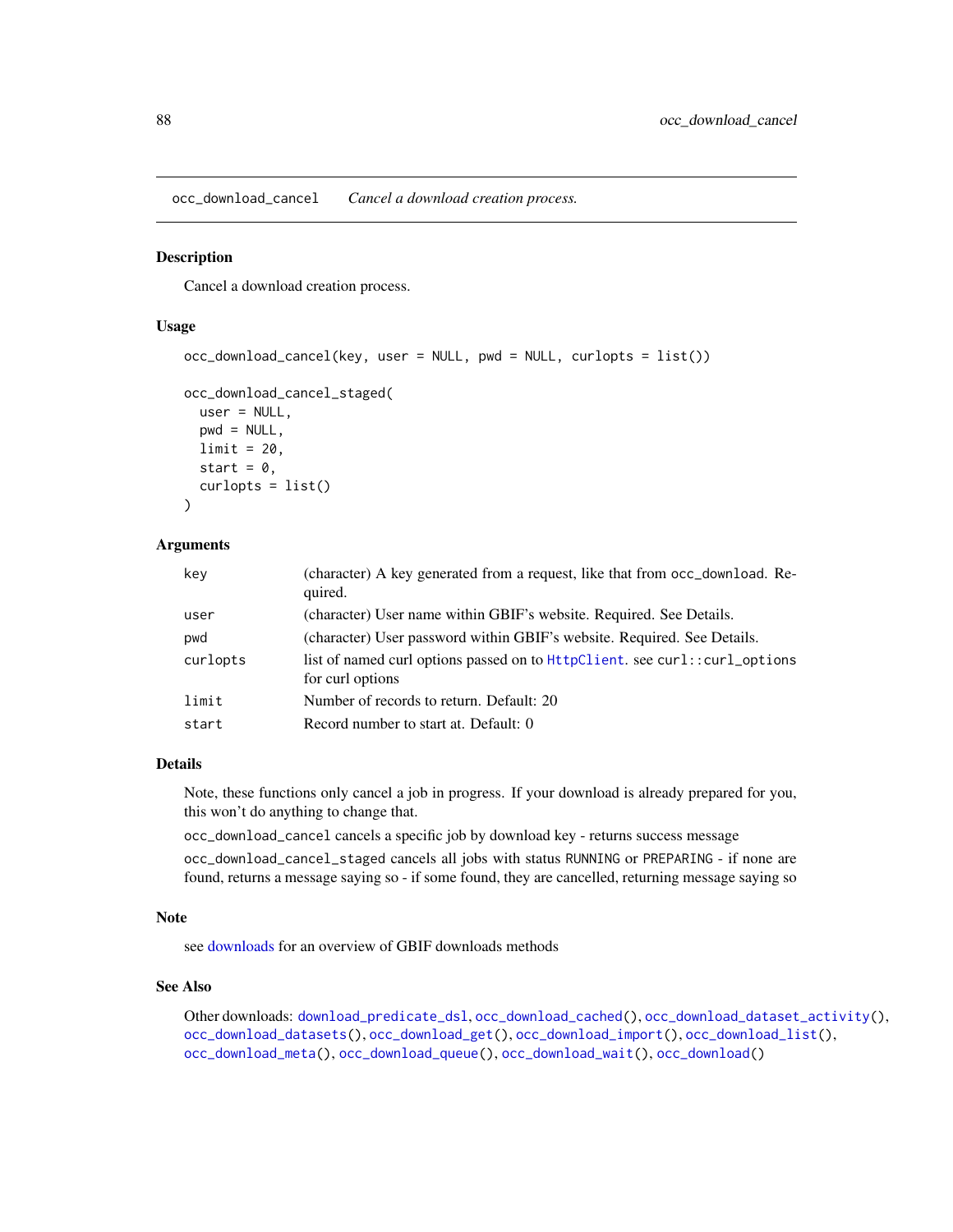## occ\_download\_datasets 89

#### Examples

```
## Not run:
# occ_download_cancel(key="0003984-140910143529206")
# occ_download_cancel_staged()
## End(Not run)
```
<span id="page-88-0"></span>occ\_download\_datasets *List datasets for a download*

## Description

List datasets for a download

## Usage

```
occ_download_datasets(key, limit = 20, start = 0, curlopts = list())
```
## Arguments

| key      | A key generated from a request, like that from occ_download()                                  |
|----------|------------------------------------------------------------------------------------------------|
| limit    | (integer/numeric) Number of records to return. Default: 20, Max: 1000                          |
| start    | (integer/numeric) Record number to start at. Default: 0                                        |
| curlopts | list of named curl options passed on to HttpClient. see curl::curl_options<br>for curl options |

### Value

a list with two slots:

- meta: a single row data.frame with columns: offset, limit, endofrecords, count
- results: a tibble with the results, of three columns: downloadKey, datasetKey, numberRecords

#### Note

see [downloads](#page-16-0) for an overview of GBIF downloads methods

## See Also

Other downloads: [download\\_predicate\\_dsl](#page-17-0), [occ\\_download\\_cached\(](#page-85-0)), [occ\\_download\\_cancel\(](#page-87-0)), [occ\\_download\\_dataset\\_activity\(](#page-89-0)), [occ\\_download\\_get\(](#page-90-0)), [occ\\_download\\_import\(](#page-91-0)), [occ\\_download\\_list\(](#page-93-0)), [occ\\_download\\_meta\(](#page-94-0)), [occ\\_download\\_queue\(](#page-95-0)), [occ\\_download\\_wait\(](#page-97-0)), [occ\\_download\(](#page-81-0))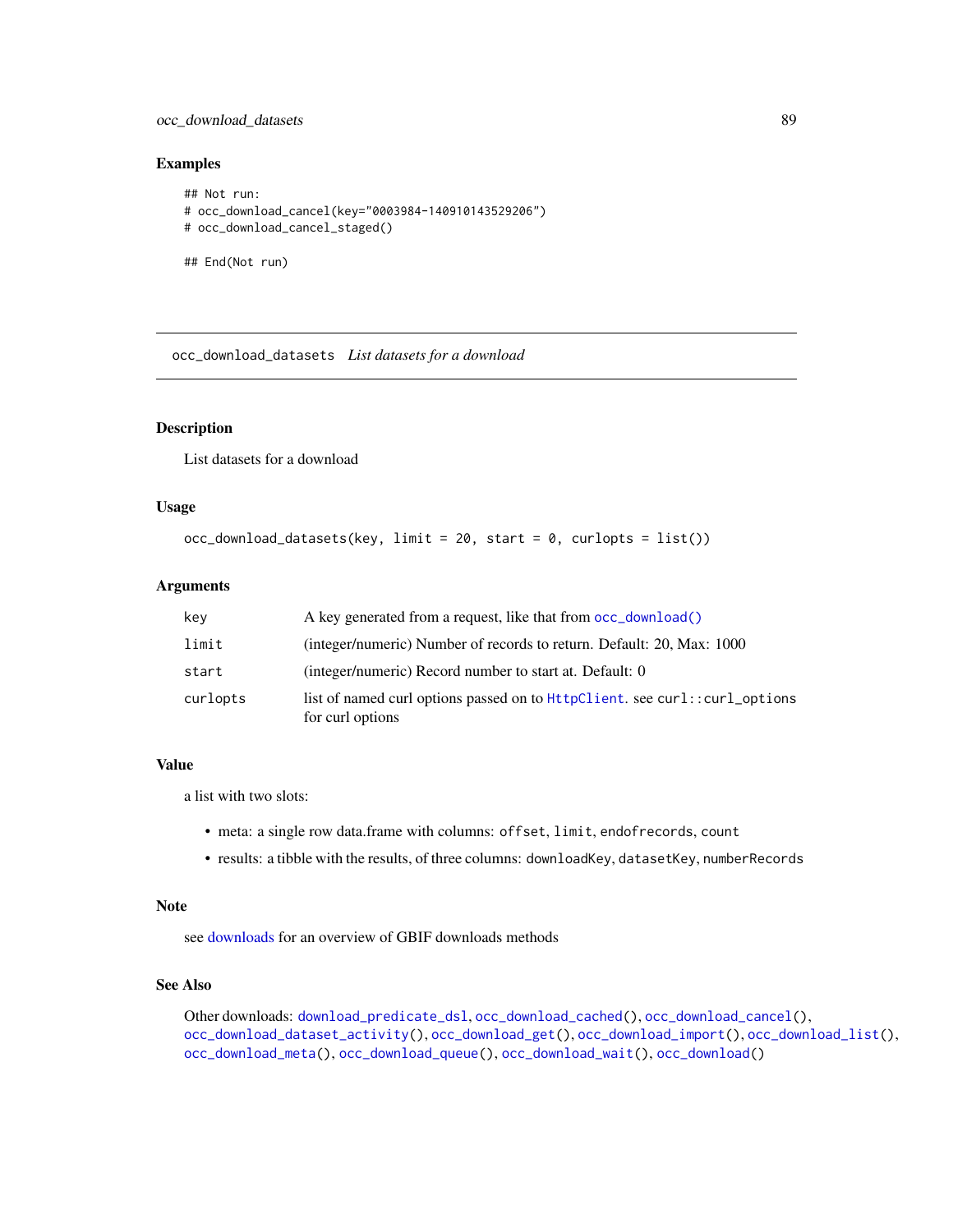## Examples

```
## Not run:
occ_download_datasets(key="0003983-140910143529206")
occ_download_datasets(key="0003983-140910143529206", limit = 3)
occ_download_datasets(key="0003983-140910143529206", limit = 3, start = 10)
## End(Not run)
```
<span id="page-89-0"></span>occ\_download\_dataset\_activity

*Lists the downloads activity of a dataset*

## Description

Lists the downloads activity of a dataset

#### Usage

```
occ_download_dataset_activity(
  dataset,
  limit = 20,
  start = \theta,
  curlopts = list()
\lambda
```
#### Arguments

| dataset  | (character) A dataset key                                                                      |
|----------|------------------------------------------------------------------------------------------------|
| limit    | (integer/numeric) Number of records to return. Default: 20, Max: 1000                          |
| start    | (integer/numeric) Record number to start at. Default: 0                                        |
| curlopts | list of named curl options passed on to HttpClient. see curl::curl_options<br>for curl options |

## Value

a list with two slots:

- meta: a single row data.frame with columns: offset, limit, endofrecords, count
- results: a tibble with the nested data flattened, with many columns with the same download. or download.request. prefixes

#### Note

see [downloads](#page-16-0) for an overview of GBIF downloads methods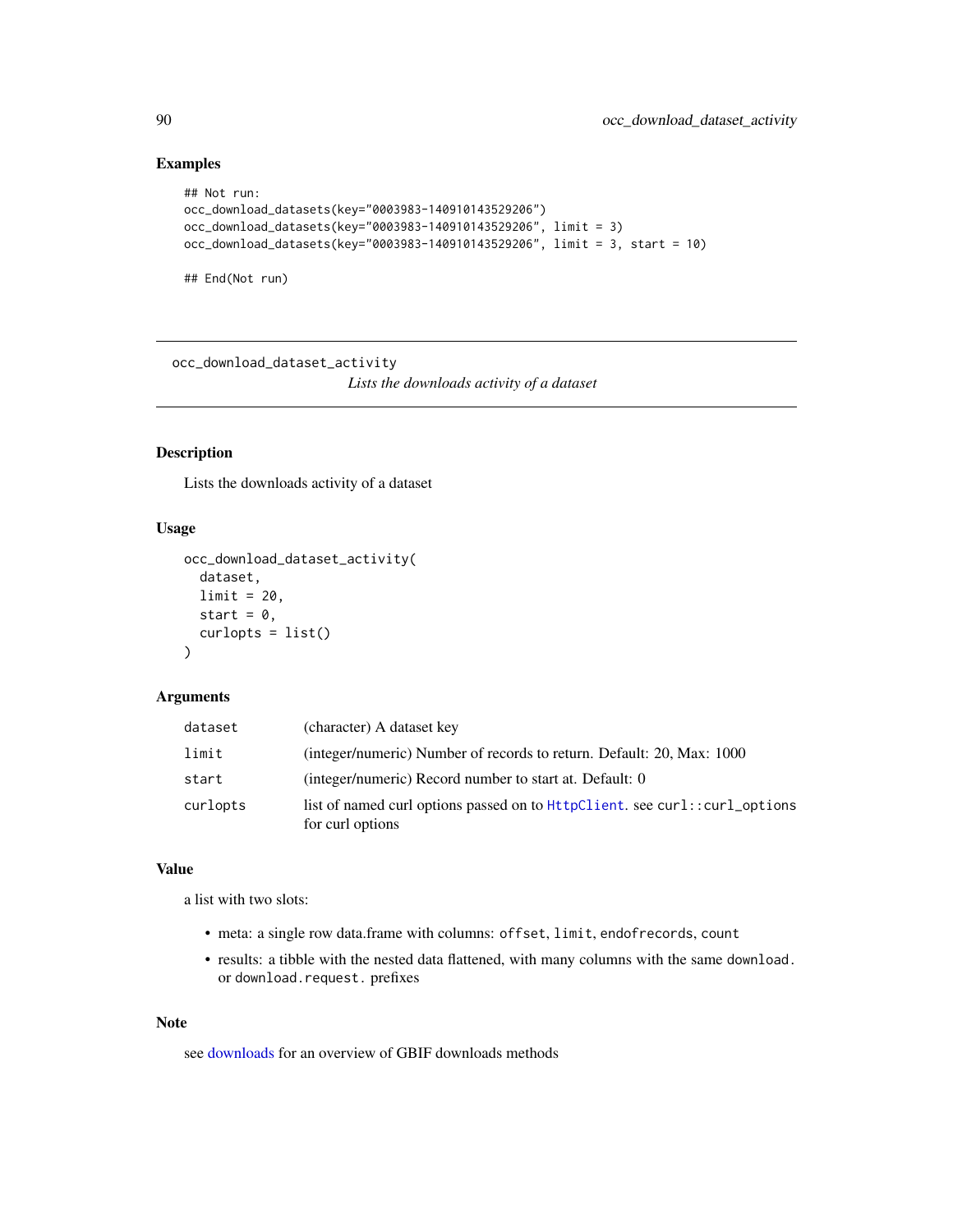#### See Also

```
Other downloads: download_predicate_dsl, occ_download_cached(), occ_download_cancel(),
occ_download_datasets(), occ_download_get(), occ_download_import(), occ_download_list(),
occ_download_meta(), occ_download_queue(), occ_download_wait(), occ_download()
```
#### Examples

```
## Not run:
res <- occ_download_dataset_activity("7f2edc10-f762-11e1-a439-00145eb45e9a")
res
res$meta
res$meta$count
# pagination
occ_download_dataset_activity("7f2edc10-f762-11e1-a439-00145eb45e9a",
limit = 3000)
occ_download_dataset_activity("7f2edc10-f762-11e1-a439-00145eb45e9a",
limit = 3, start = 10)
## End(Not run)
```
<span id="page-90-0"></span>occ\_download\_get *Get a download from GBIF.*

#### **Description**

Get a download from GBIF.

#### Usage

```
occ_download_get(key, path = ".", overwrite = FALSE, ...)
```
## Arguments

| key       | A key generated from a request, like that from occ_download                                  |
|-----------|----------------------------------------------------------------------------------------------|
| path      | Path to write zip file to. Default: ".", with a .zip appended to the end.                    |
| overwrite | Will only overwrite existing path if TRUE.                                                   |
| $\cdots$  | named curl options passed on to crul::verb-GET. see curl::curl_options()<br>for curl options |

## Details

Downloads the zip file to a directory you specify on your machine. [crul::HttpClient\(\)](#page-0-0) is used internally to write the zip file to disk. See [crul::writing-options.](#page-0-0) This function only downloads the file. See occ\_download\_import to open a downloaded file in your R session. The speed of this function is of course proportional to the size of the file to download. For example, a 58 MB file on my machine took about 26 seconds.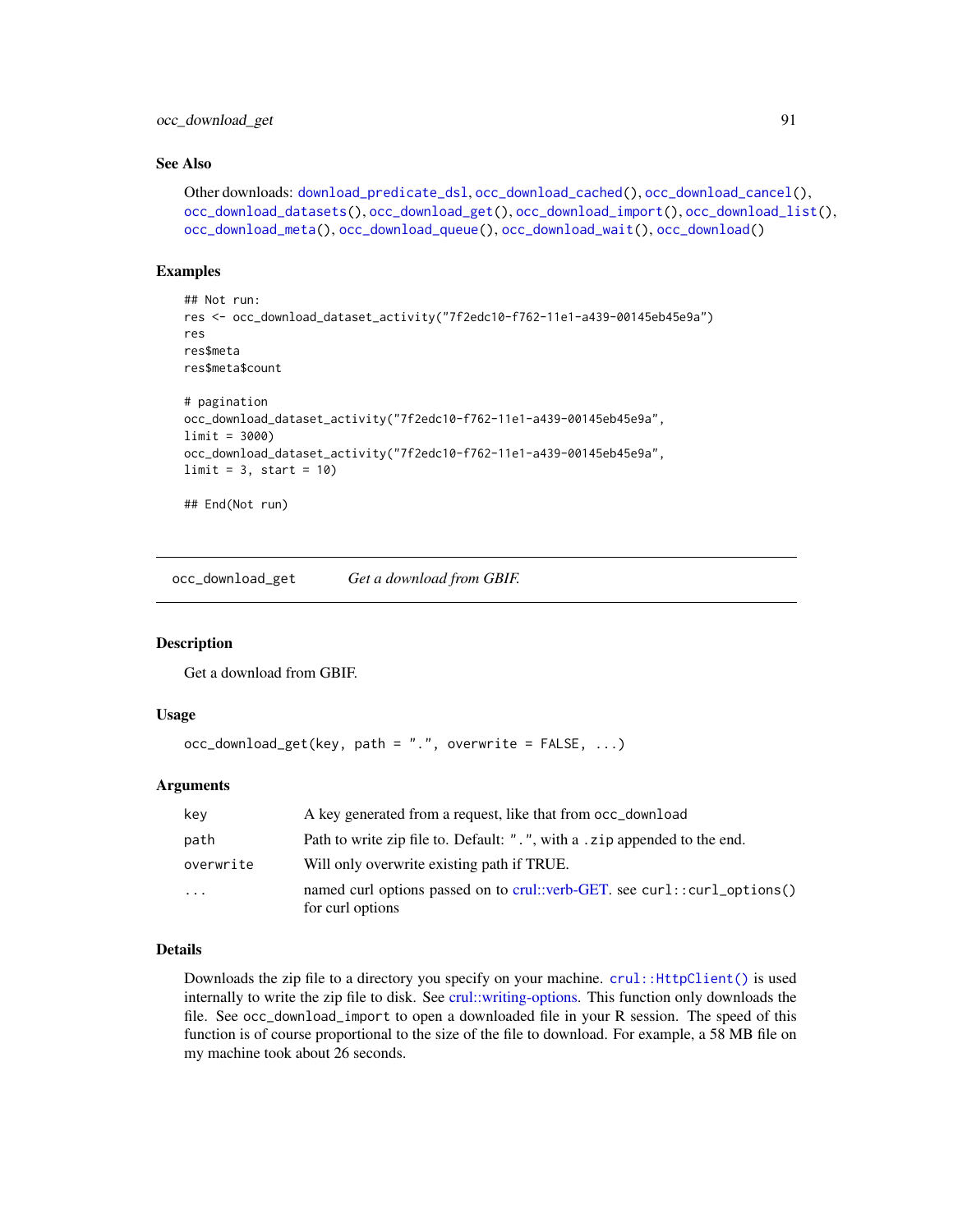Note

see [downloads](#page-16-0) for an overview of GBIF downloads methods

This function used to check for HTTP response content type, but it has changed enough that we no longer check it. If you run into issues with this function, open an issue in the GitHub repository.

#### See Also

```
Other downloads: download_predicate_dsl, occ_download_cached(), occ_download_cancel(),
occ_download_dataset_activity(), occ_download_datasets(), occ_download_import(), occ_download_list(),
occ_download_meta(), occ_download_queue(), occ_download_wait(), occ_download()
```
#### Examples

```
## Not run:
occ_download_get("0000066-140928181241064")
occ_download_get("0003983-140910143529206", overwrite = TRUE)
```
## End(Not run)

<span id="page-91-0"></span>occ\_download\_import *Import a downloaded file from GBIF.*

#### Description

Import a downloaded file from GBIF.

#### Usage

```
occ_download_import(
  x = NULL,key = NULL,
 path = ".'',fill = FALSE,encoding = "UTF-8",
  ...
)
as.download(path = "."., key = NULL)
## S3 method for class 'character'
as.download(path = "."., key = NULL)
## S3 method for class 'download'
as.download(path = "."., key = NULL)
```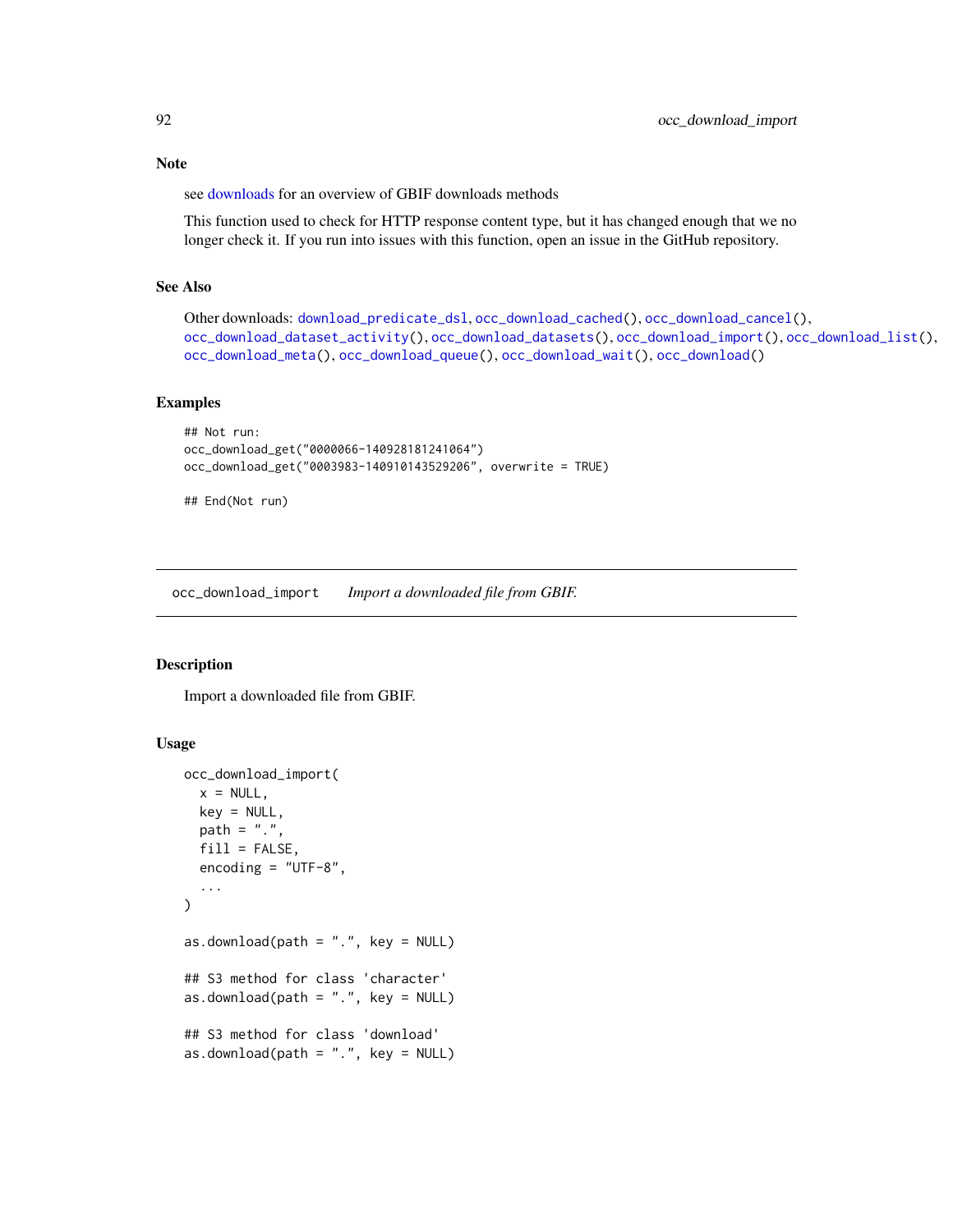#### **Arguments**

| $\mathsf{x}$ | The output of a call to occ_download_get                                                                                                                                                                                                                     |
|--------------|--------------------------------------------------------------------------------------------------------------------------------------------------------------------------------------------------------------------------------------------------------------|
| key          | A key generated from a request, like that from occ_download                                                                                                                                                                                                  |
| path         | Path to unzip file to. Default: ". " Writes to folder matching zip file name                                                                                                                                                                                 |
| fill         | (logical) (default: FALSE). If TRUE then in case the rows have unequal length,<br>blank fields are implicitly filled. passed on to fill parameter in data.table: fread.                                                                                      |
| encoding     | (character) encoding to read in data; passed to $data$ . $table::fread()$ . $default:$<br>"UTF-8", other allowed options: "Latin-1" and "unknown", see ?data.table:: fread<br>docs                                                                           |
| $\cdot$      | parameters passed on to data.table::fread(). See fread docs for details.<br>Some fread parameters that may be particular useful here are: select (select)<br>which columns to read in; others are dropped), nrows (only read in a certain<br>number of rows) |

## Details

You can provide either x as input, or both key and path. We use [data.table::fread\(\)](#page-0-0) internally to read data.

## Value

a tibble (data.frame)

#### Problems reading data

You may run into errors when using occ\_download\_import(); most often these are due to [data.table::fread\(\)](#page-0-0) not being able to parse the occurrence.txt file correctly. The fill parameter passes down to [data.table::fread\(\)](#page-0-0) and the ... allows you to pass on any other parameters that data.table::fread() accepts. Read the docs for fread for help.

#### countryCode result column and Namibia

The country code for Namibia is "NA". Unfortunately in R an "NA" string will be read in to R as an NA/missing. To avoid this, in this function we read in the data, then convert an NA/missing values to the character string "NA". When a country code is truly missing it will be an empty string.

#### **Note**

see [downloads](#page-16-0) for an overview of GBIF downloads methods

#### See Also

Other downloads: [download\\_predicate\\_dsl](#page-17-0), [occ\\_download\\_cached\(](#page-85-0)), [occ\\_download\\_cancel\(](#page-87-0)), [occ\\_download\\_dataset\\_activity\(](#page-89-0)), [occ\\_download\\_datasets\(](#page-88-0)), [occ\\_download\\_get\(](#page-90-0)), [occ\\_download\\_list\(](#page-93-0)), [occ\\_download\\_meta\(](#page-94-0)), [occ\\_download\\_queue\(](#page-95-0)), [occ\\_download\\_wait\(](#page-97-0)), [occ\\_download\(](#page-81-0))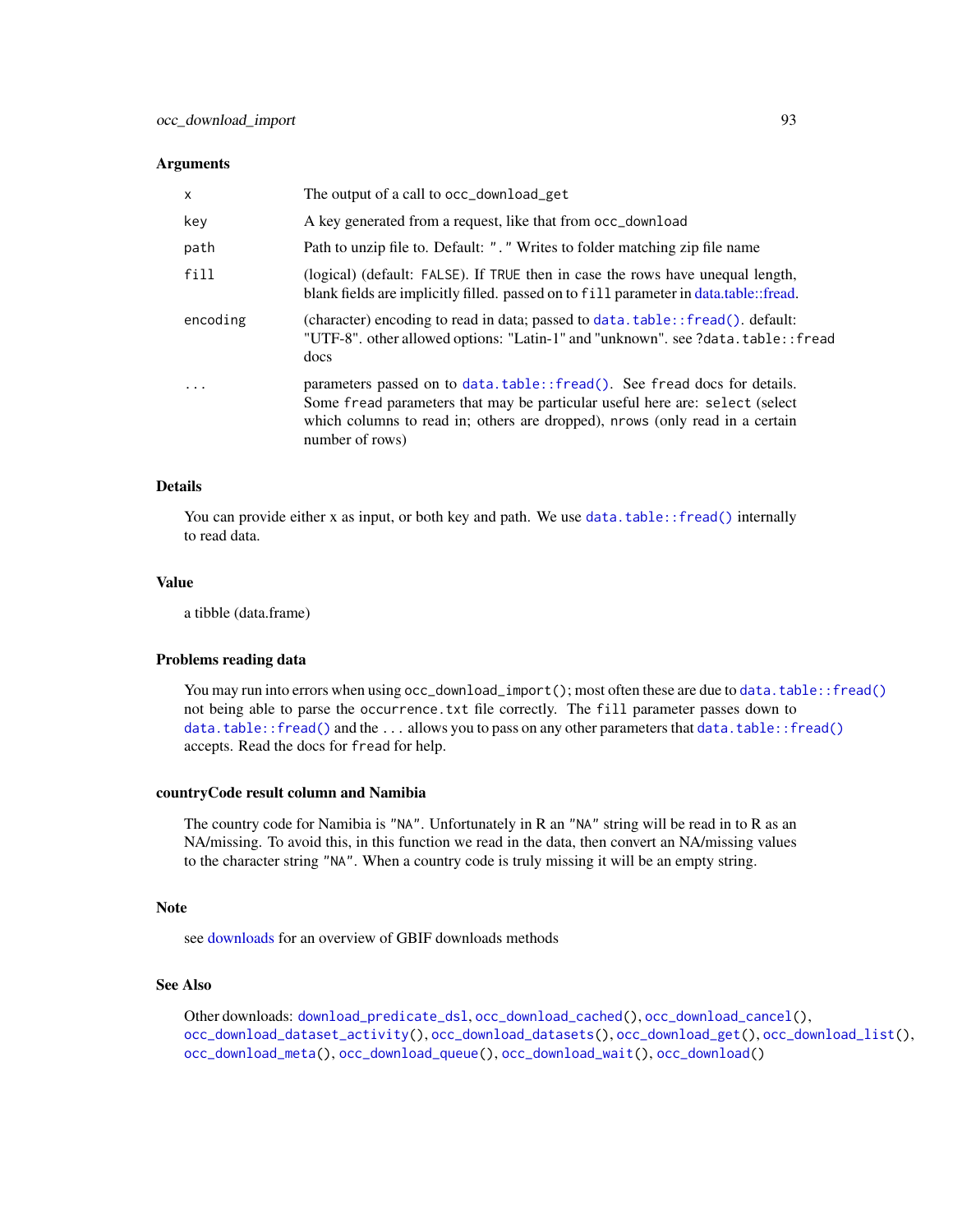#### Examples

```
## Not run:
# First, kick off at least 1 download, then wait for the job to be complete
# Then use your download keys
res <- occ_download_get(key="0000066-140928181241064", overwrite=TRUE)
occ_download_import(res)
occ_download_get(key="0000066-140928181241064", overwrite = TRUE) %>%
  occ_download_import
# coerce a file path to the right class to feed to occ_download_import
# as.download("0000066-140928181241064.zip")
# as.download(key = "0000066-140928181241064")
# occ_download_import(as.download("0000066-140928181241064.zip"))
# download a dump that has a CSV file
# res <- occ_download_get(key = "0001369-160509122628363", overwrite=TRUE)
# occ_download_import(res)
# occ_download_import(key = "0001369-160509122628363")
# download and import a species list (in csv format)
# x <- occ_download_get("0000172-190415153152247")
# occ_download_import(x)
## End(Not run)
```
<span id="page-93-0"></span>occ\_download\_list *Lists the downloads created by a user.*

## **Description**

Lists the downloads created by a user.

## Usage

```
occ_download_list(
  user = NULL,
 pwd = NULL,
 limit = 20,
  start = 0,
  curlopts = list()\lambda
```
## Arguments

| user  | (character) User name within GBIF's website. Required. See Details.     |
|-------|-------------------------------------------------------------------------|
| pwd   | (character) User password within GBIF's website. Required. See Details. |
| limit | (integer/numeric) Number of records to return. Default: 20, Max: 1000   |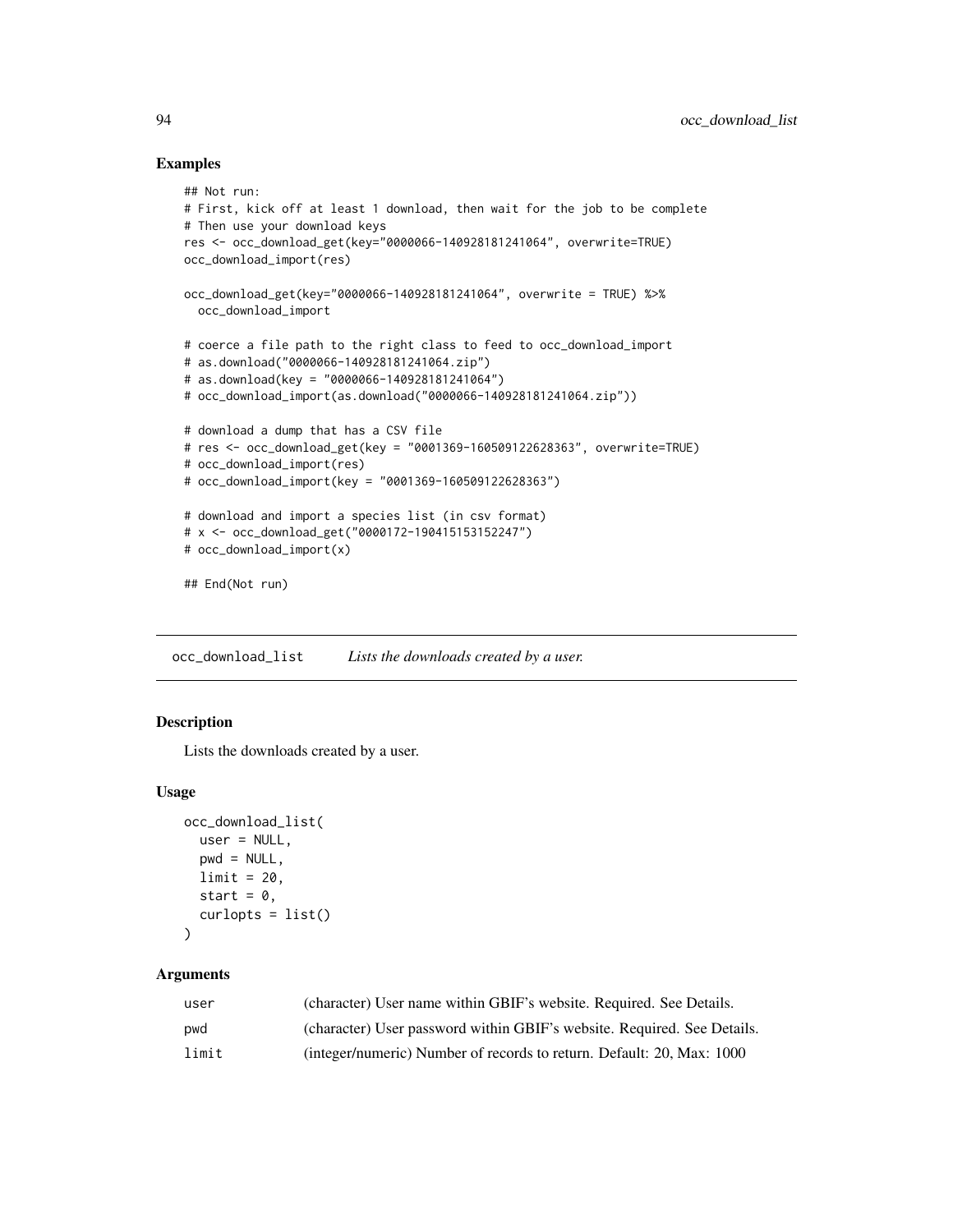| start    | (integer/numeric) Record number to start at. Default: 0                                        |
|----------|------------------------------------------------------------------------------------------------|
| curlopts | list of named curl options passed on to HttpClient, see curl::curl_options<br>for curl options |

## Value

a list with two slots:

- meta: a single row data.frame with columns: offset, limit, endofrecords, count
- results: a tibble with the nested data flattened, with many columns with the same request. prefix

#### Note

see [downloads](#page-16-0) for an overview of GBIF downloads methods

## See Also

```
Other downloads: download_predicate_dsl, occ_download_cached(), occ_download_cancel(),
occ_download_dataset_activity(), occ_download_datasets(), occ_download_get(), occ_download_import(),
occ_download_meta(), occ_download_queue(), occ_download_wait(), occ_download()
```
#### Examples

```
## Not run:
occ_download_list(user="sckott")
occ_download_list(user="sckott", limit = 5)
occ_download_list(user="sckott", start = 21)
```

```
## End(Not run)
```
<span id="page-94-0"></span>occ\_download\_meta *Retrieves the occurrence download metadata by its unique key.*

#### Description

Retrieves the occurrence download metadata by its unique key.

#### Usage

```
occ_download_meta(key, curlopts = list())
```
#### Arguments

| kev      | A key generated from a request, like that from occ_download                |
|----------|----------------------------------------------------------------------------|
| curlopts | list of named curl options passed on to HttpClient. see curl::curl_options |
|          | for curl options                                                           |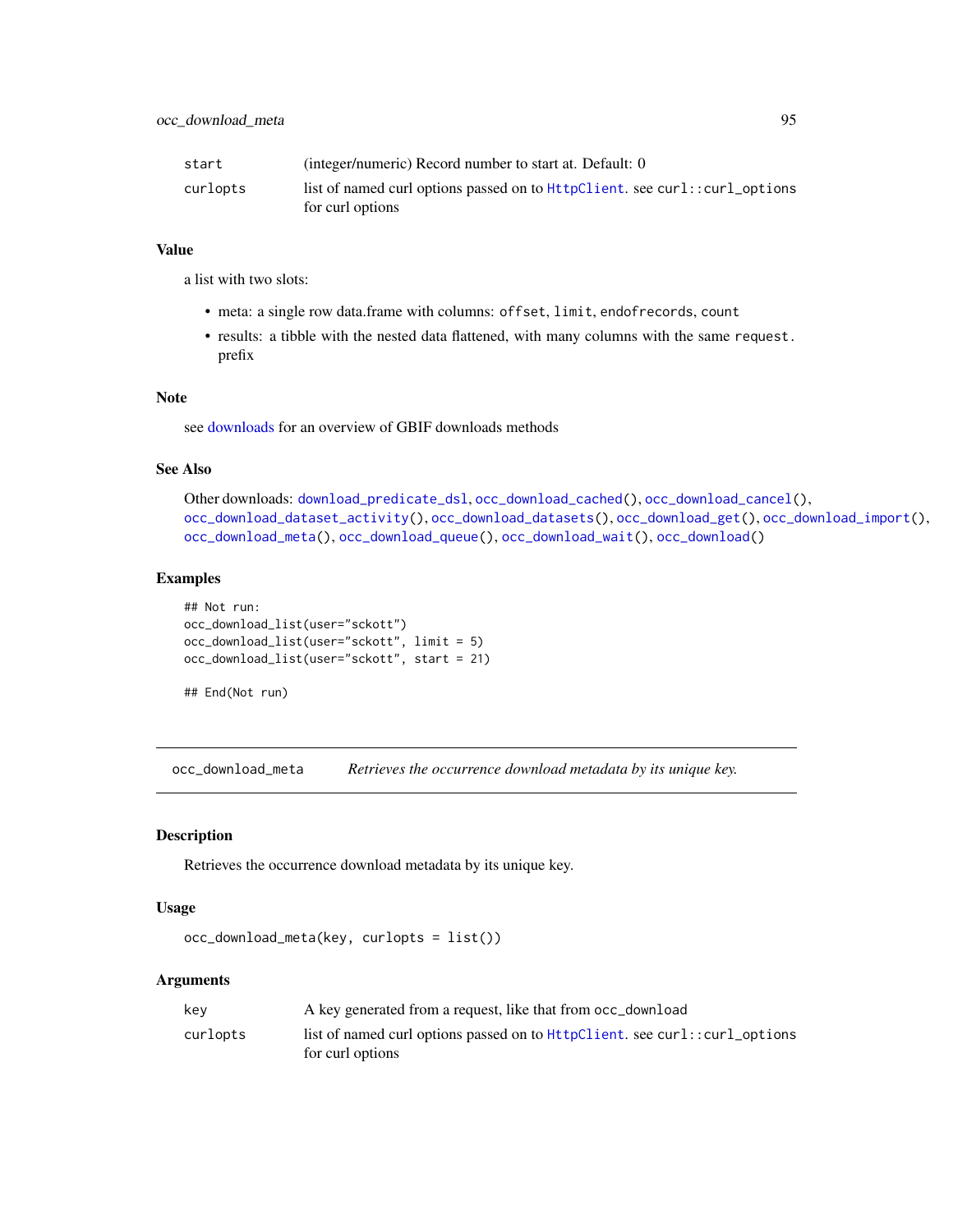## Value

an object of class occ\_download\_meta, a list with slots for the download key, the DOI assigned to the download, license link, the request details you sent in the occ\_download() request, and metadata about the size and date/time of the request

## Note

see [downloads](#page-16-0) for an overview of GBIF downloads methods

#### See Also

```
Other downloads: download_predicate_dsl, occ_download_cached(), occ_download_cancel(),
occ_download_dataset_activity(), occ_download_datasets(), occ_download_get(), occ_download_import(),
occ_download_list(), occ_download_queue(), occ_download_wait(), occ_download()
```
### Examples

```
## Not run:
occ_download_meta(key="0003983-140910143529206")
occ_download_meta("0000066-140928181241064")
```
## End(Not run)

<span id="page-95-0"></span>occ\_download\_queue *Download requests in a queue*

#### Description

Download requests in a queue

#### Usage

```
occ_download_queue(..., .list = list(), status_ping = 10)
```
## Arguments

| $\cdots$    | any number of occ_download() requests                                                                                                                                                         |
|-------------|-----------------------------------------------------------------------------------------------------------------------------------------------------------------------------------------------|
| .list       | any number of occ_download_prep() requests                                                                                                                                                    |
| status_ping | (integer) seconds between pings checking status of the download request. gen-<br>erally larger numbers for larger requests. default: 10 ( <i>i.e.</i> , 10 seconds), must be<br>10 or greater |

#### Details

This function is a convenience wrapper around [occ\\_download\(\)](#page-81-0), allowing the user to kick off any number of requests, while abiding by GBIF rules of 3 concurrent requests per user.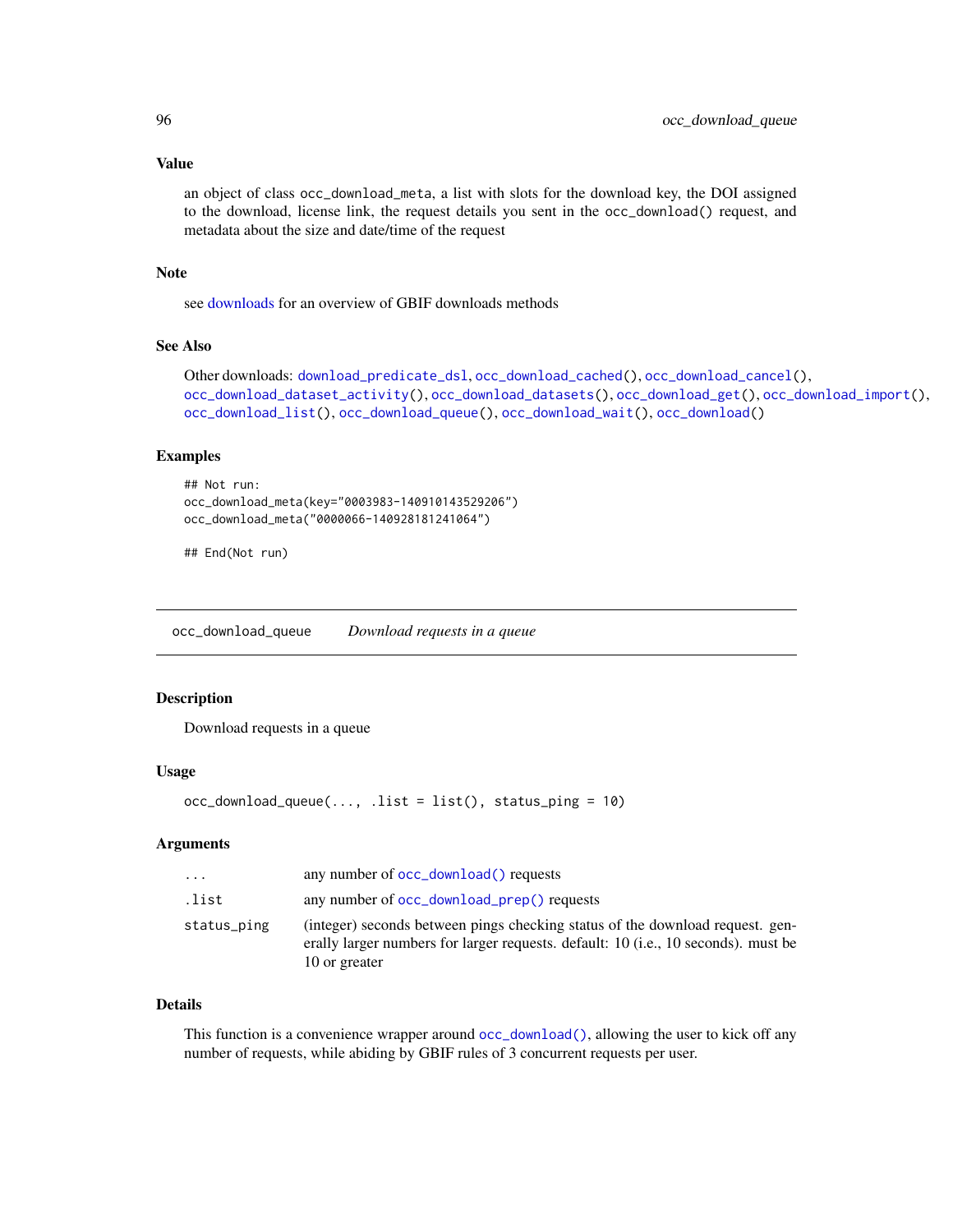#### Value

a list of occ\_download class objects, see [occ\\_download\\_get\(\)](#page-90-0) to fetch data

#### How it works

It works by using lazy evaluation to collect your requests into a queue (but does not use lazy evaluation if use the .list parameter). Then it kicks of the first 3 requests. Then in a while loop, we check status of those requests, and when any request finishes (see When is a job done? below), we kick off the next, and so on. So in theory, there may not always strictly be 3 running concurrently, but the function will usually provide for 3 running concurrently.

#### When is a job done?

We mark a job as done by checking the /occurrence/download/ API route with our [occ\\_download\\_meta\(\)](#page-94-0) function. If the status of the job is any of "succeeded", "killed", or "cancelled", then we mark the job as done and move on to other jobs in the queue.

#### Beware

This function is still in development. There's a lot of complexity to this problem. We'll be rolling out fixes and improvements in future versions of the package, so expect to have to adjust your code with new versions.

#### **Note**

see [downloads](#page-16-0) for an overview of GBIF downloads methods

#### See Also

```
Other downloads: download_predicate_dsl, occ_download_cached(), occ_download_cancel(),
occ_download_dataset_activity(), occ_download_datasets(), occ_download_get(), occ_download_import(),
occ_download_list(), occ_download_meta(), occ_download_wait(), occ_download()
```
## Examples

```
## Not run:
if (interactive()) { # dont run in automated example runs, too costly
# passing occ_download() requests via ...
out <- occ_download_queue(
 occ_download(pred('taxonKey', 3119195), pred("year", 1976)),
 occ_download(pred('taxonKey', 3119195), pred("year", 2001)),
 occ_download(pred('taxonKey', 3119195), pred("year", 2001),
   pred_lte("month", 8)),
 occ_download(pred('taxonKey', 5229208), pred("year", 2011)),
 occ_download(pred('taxonKey', 2480946), pred("year", 2015)),
 occ_download(pred("country", "NZ"), pred("year", 1999),
   pred("month", 3)),
 occ_download(pred("catalogNumber", "Bird.27847588"),
   pred("year", 1998), pred("month", 2))
)
```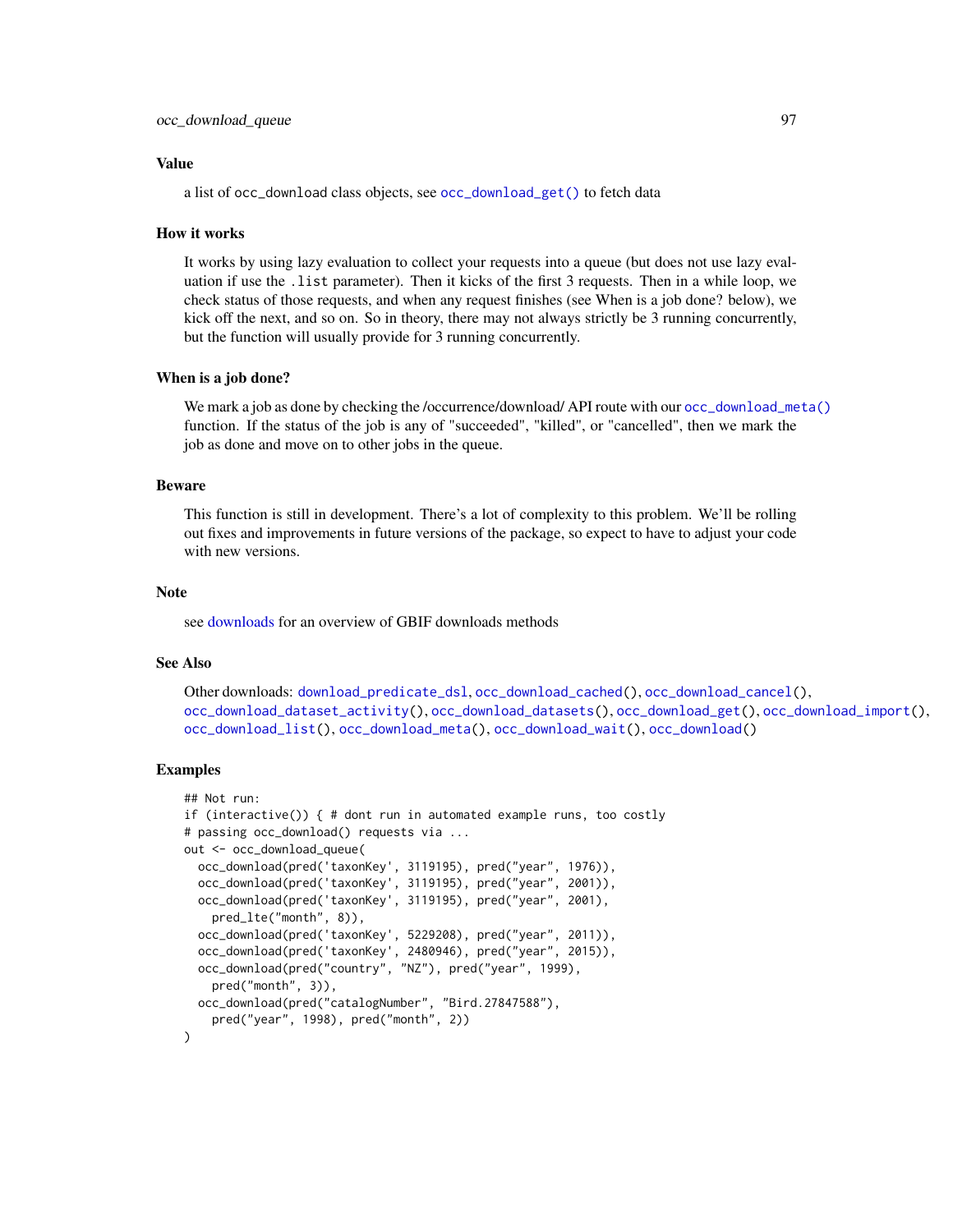```
# supports <= 3 requests too
out <- occ_download_queue(
  occ_download(pred("country", "NZ"), pred("year", 1999), pred("month", 3)),
  occ_download(pred("catalogNumber", "Bird.27847588"), pred("year", 1998),
    pred("month", 2))
)
# using pre-prepared requests via .list
keys <- c(7905507, 5384395, 8911082)
queries <- list()
for (i in seq_along(keys)) {
  queries[[i]] <- occ_download_prep(
    pred("taxonKey", keys[i]),
    pred_in("basisOfRecord", c("HUMAN_OBSERVATION","OBSERVATION")),
   pred("hasCoordinate", TRUE),
   pred("hasGeospatialIssue", FALSE),
   pred("year", 1993)
  )
}
out <- occ_download_queue(.list = queries)
out
# another pre-prepared example
yrs <- 1930:1934
queries <- list()
for (i in seq_along(yrs)) {
  queries[[i]] <- occ_download_prep(
    pred("taxonKey", 2877951),
    pred_in("basisOfRecord", c("HUMAN_OBSERVATION","OBSERVATION")),
    pred("hasCoordinate", TRUE),
    pred("hasGeospatialIssue", FALSE),
    pred("year", yrs[i])
  )
}
out <- occ_download_queue(.list = queries)
out
}
## End(Not run)
```
<span id="page-97-0"></span>occ\_download\_wait *Wait for an occurrence download to be done*

#### Description

Wait for an occurrence download to be done

## Usage

```
occ\_download\_wait(x, status\_ping = 5, curlopts = list(), quiet = FALSE)
```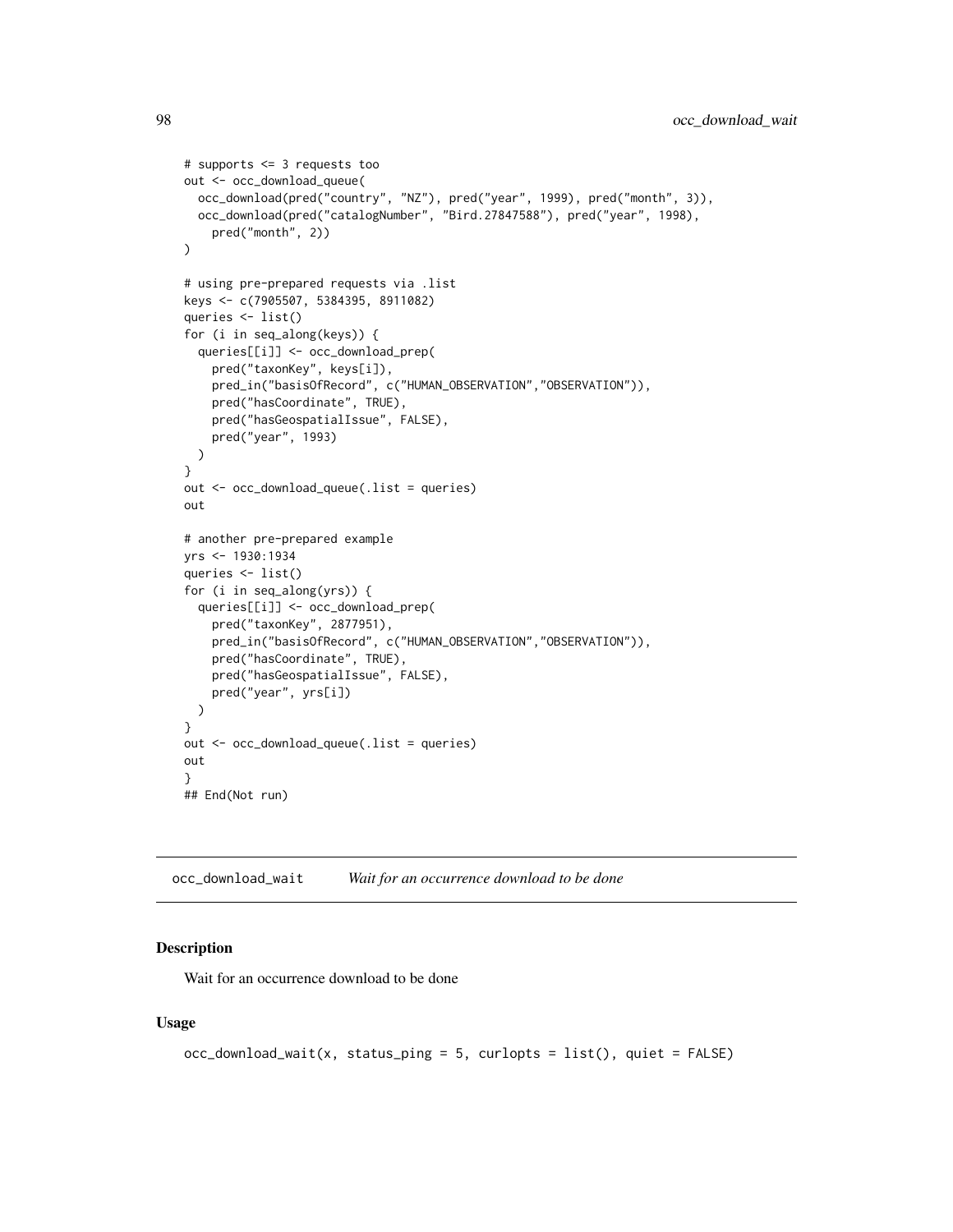#### occ\_facet 99

#### **Arguments**

| X           | and object of class occ_download or download key                                                 |
|-------------|--------------------------------------------------------------------------------------------------|
| status_ping | (integer) seconds between each occ_download_meta() request. default is 5,<br>and cannot be $<$ 3 |
| curlopts    | (list) curl options, as named list, passed on to $\text{occ}_\text{column}$ download meta()      |
| quiet       | (logical) suppress messages. default: FALSE                                                      |

## Value

an object of class occ\_download\_meta, see [occ\\_download\\_meta\(\)](#page-94-0) for details

## Note

[occ\\_download\\_queue\(\)](#page-95-0) is similar, but handles many requests at once; occ\_download\_wait handles one request at a time

## See Also

Other downloads: [download\\_predicate\\_dsl](#page-17-0), [occ\\_download\\_cached\(](#page-85-0)), [occ\\_download\\_cancel\(](#page-87-0)), [occ\\_download\\_dataset\\_activity\(](#page-89-0)), [occ\\_download\\_datasets\(](#page-88-0)), [occ\\_download\\_get\(](#page-90-0)), [occ\\_download\\_import\(](#page-91-0)), [occ\\_download\\_list\(](#page-93-0)), [occ\\_download\\_meta\(](#page-94-0)), [occ\\_download\\_queue\(](#page-95-0)), [occ\\_download\(](#page-81-0))

## Examples

```
## Not run:
x <- occ_download(
  pred("taxonKey", 9206251),
  pred_in("country", c("US", "MX")),
  pred_gte("year", 1971)
)
res <- occ_download_wait(x)
occ_download_meta(x)
# works also with a downloadkey
occ_download_wait("0000066-140928181241064")
```
## End(Not run)

occ\_facet *Facet GBIF occurrences*

#### Description

Facet GBIF occurrences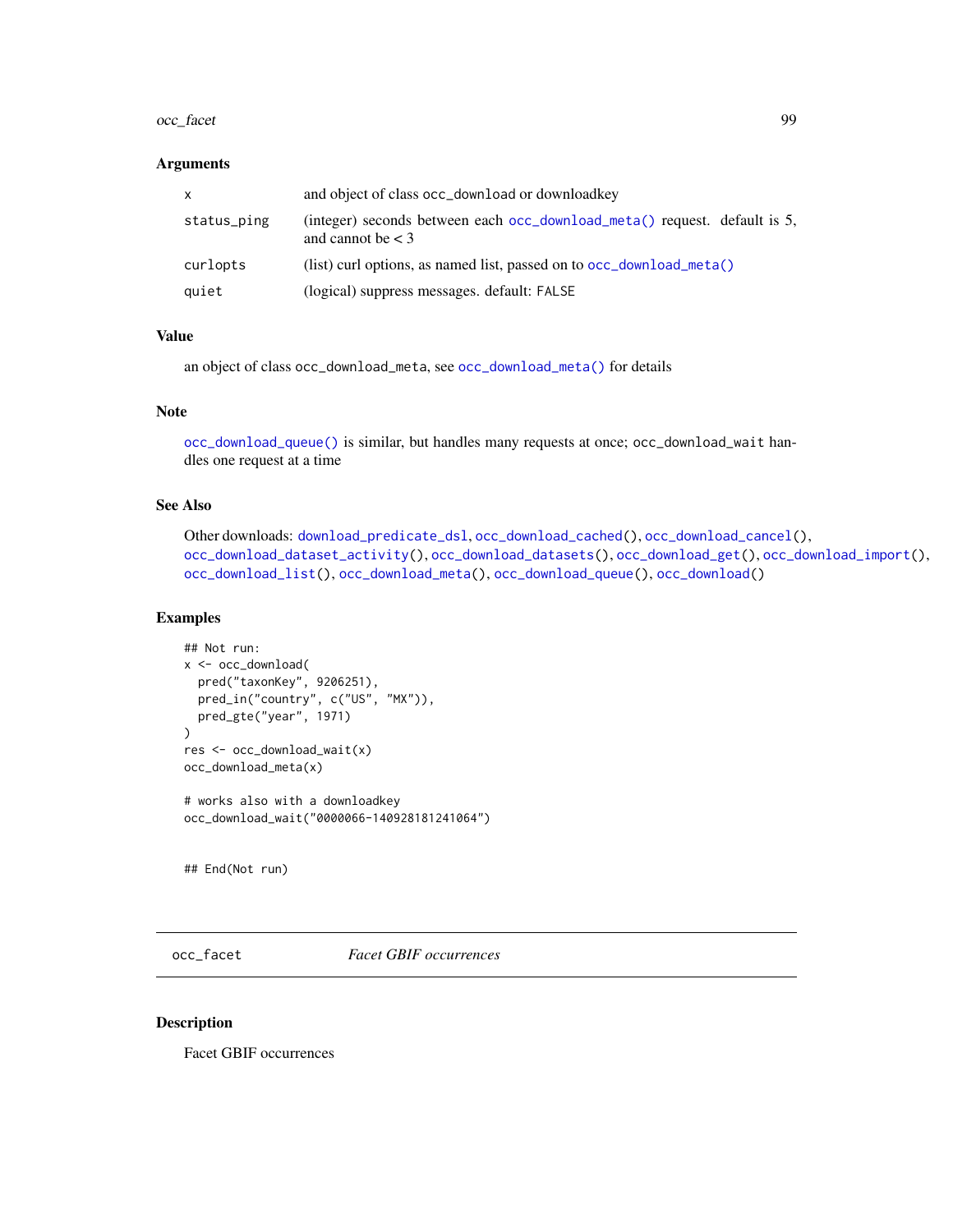#### Usage

```
occ_facet(facet, facetMincount = NULL, curlopts = list(), ...)
```
#### Arguments

| facet         | (character) a character vector of length 1 or greater. Required.                               |
|---------------|------------------------------------------------------------------------------------------------|
| facetMincount | (numeric) minimum number of records to be included in the faceting results                     |
| curlopts      | list of named curl options passed on to HttpClient. see curl::curl_options<br>for curl options |
| .             | Facet parameters, such as for paging based on each facet variable, e.g., country. facetLimit   |
|               |                                                                                                |

## Details

All fields can be faceted on except for last "lastInterpreted", "eventDate", and "geometry" If a faceted variable is not found, it is silently dropped, returning nothing for that query

#### Value

A list of tibbles (data.frame's) for each facet (each element of the facet parameter).

## See Also

[occ\\_search\(\)](#page-105-0) also has faceting ability, but can include occurrence data in addition to facets

## Examples

```
## Not run:
occ_facet(facet = "country")
# facetMincount - minimum number of records to be included
# in the faceting results
occ_facet(facet = "country", facetMincount = 30000000L)
occ_facet(facet = c("country", "basisOfRecord"))
# paging with many facets
occ_facet(
  facet = c("country", "basisOfRecord", "hasCoordinate"),
  country.facetLimit = 3,
  basisOfRecord.facetLimit = 6
)
# paging
## limit
occ_facet(facet = "country", country.facetLimit = 3)
## offset
occ_facet(facet = "country", country.facetLimit = 3,
  country.facetOffset = 3)
# Pass on curl options
occ_facet(facet = "country", country.facetLimit = 3,
```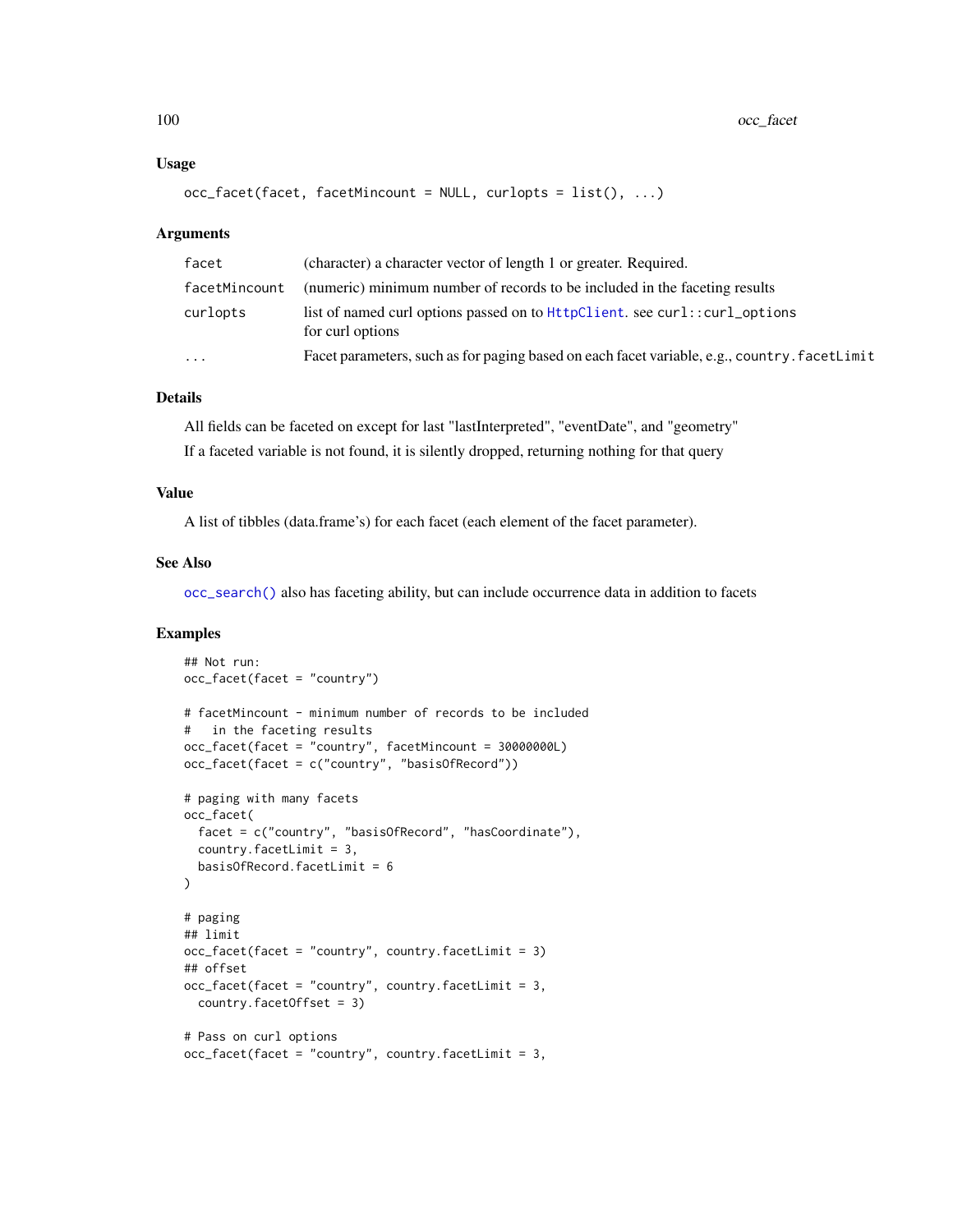#### occ\_fields 101

```
curlopts = list(verbose = TRUE))
## End(Not run)
```
occ\_fields *Vector of fields in the output for the function* [occ\\_search\(\)](#page-105-0)

## Description

These fields can be specified in the fields parameer in the [occ\\_search\(\)](#page-105-0) function.

occ\_get *Get data for GBIF occurrences by occurrence key*

## Description

Get data for GBIF occurrences by occurrence key

#### Usage

```
occ_get(
  key,
  fields = "minimal",
  curlopts = list(),return = NULL,
  verbatim = NULL
)
```
occ\_get\_verbatim(key, fields = "minimal", curlopts = list())

## Arguments

| key      | (numeric/integer) one or more occurrence keys, required                                                                                                                                                                               |
|----------|---------------------------------------------------------------------------------------------------------------------------------------------------------------------------------------------------------------------------------------|
| fields   | (character) Default ("minimal") will return just taxon name, key, latitude, and<br>longitude. 'all' returns all fields. Or specify each field you want returned by<br>name, e.g. fields = $c('name', 'decimalLatitude', 'altitude').$ |
| curlopts | list of named curl options passed on to HttpClient. see curl::curl_options<br>for curl options                                                                                                                                        |
| return   | Defunct. All components are returned now; index to the one(s) you want                                                                                                                                                                |
| verbatim | Defunct. verbatim records can now be retrieved using occ_get_verbatim()                                                                                                                                                               |

## Value

For occ\_get a list of lists. For occ\_get\_verbatim a data.frame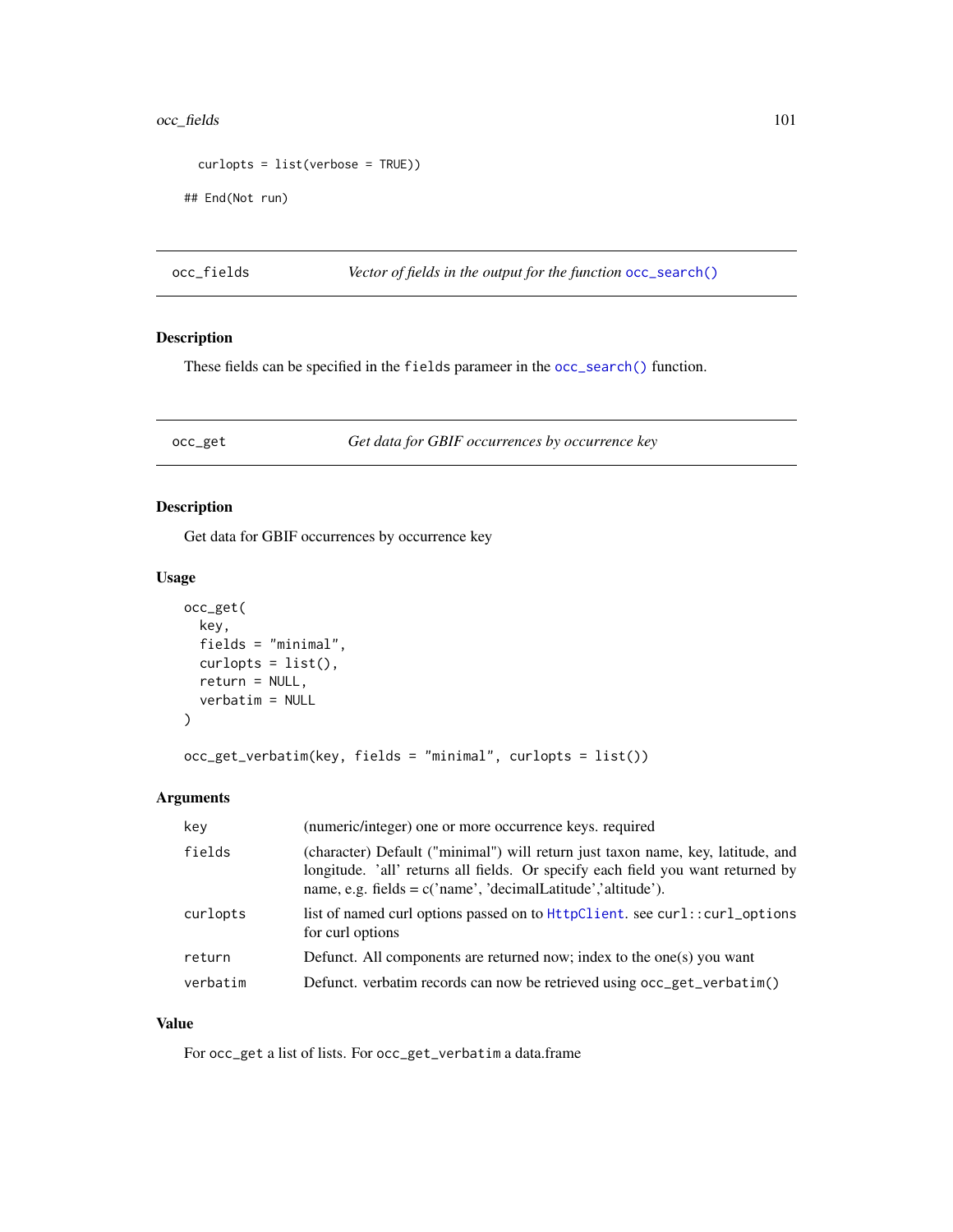## References

<https://www.gbif.org/developer/occurrence#occurrence>

#### Examples

```
## Not run:
occ_get(key=855998194)
# many occurrences
occ_get(key=c(101010, 240713150, 855998194))
# Verbatim data
occ_get_verbatim(key=855998194)
occ_get_verbatim(key=855998194, fields='all')
occ_get_verbatim(key=855998194,
fields=c('scientificName', 'lastCrawled', 'county'))
occ_get_verbatim(key=c(855998194, 620594291))
occ_get_verbatim(key=c(855998194, 620594291), fields='all')
occ_get_verbatim(key=c(855998194, 620594291),
   fields=c('scientificName', 'decimalLatitude', 'basisOfRecord'))
# curl options, pass in a named list
occ_get(key=855998194, curlopts = list(verbose=TRUE))
```
## End(Not run)

occ\_issues *Parse and examine further GBIF occurrence issues on a dataset.*

#### Description

Parse and examine further GBIF occurrence issues on a dataset.

#### Usage

```
occ_issues(.data, ..., mutate = NULL)
```
#### Arguments

| .data    | Output from a call to $occ\_search()$ , $occ\_data()$ , or $occ\_download\_import()$ .                                                                                      |
|----------|-----------------------------------------------------------------------------------------------------------------------------------------------------------------------------|
|          | The data from occ_download_import is just a regular data.frame so you can<br>pass in a data frame to this function, but if it doesn't have certain columns it will<br>fail. |
| $\ddots$ | Named parameters to only get back (e.g. cdround), or to remove (e.g. -cdround).                                                                                             |
| mutate   | (character) One of:                                                                                                                                                         |
|          | $\bullet$ cplit $\theta$ cplit issues into new columns                                                                                                                      |

• split Split issues into new columns.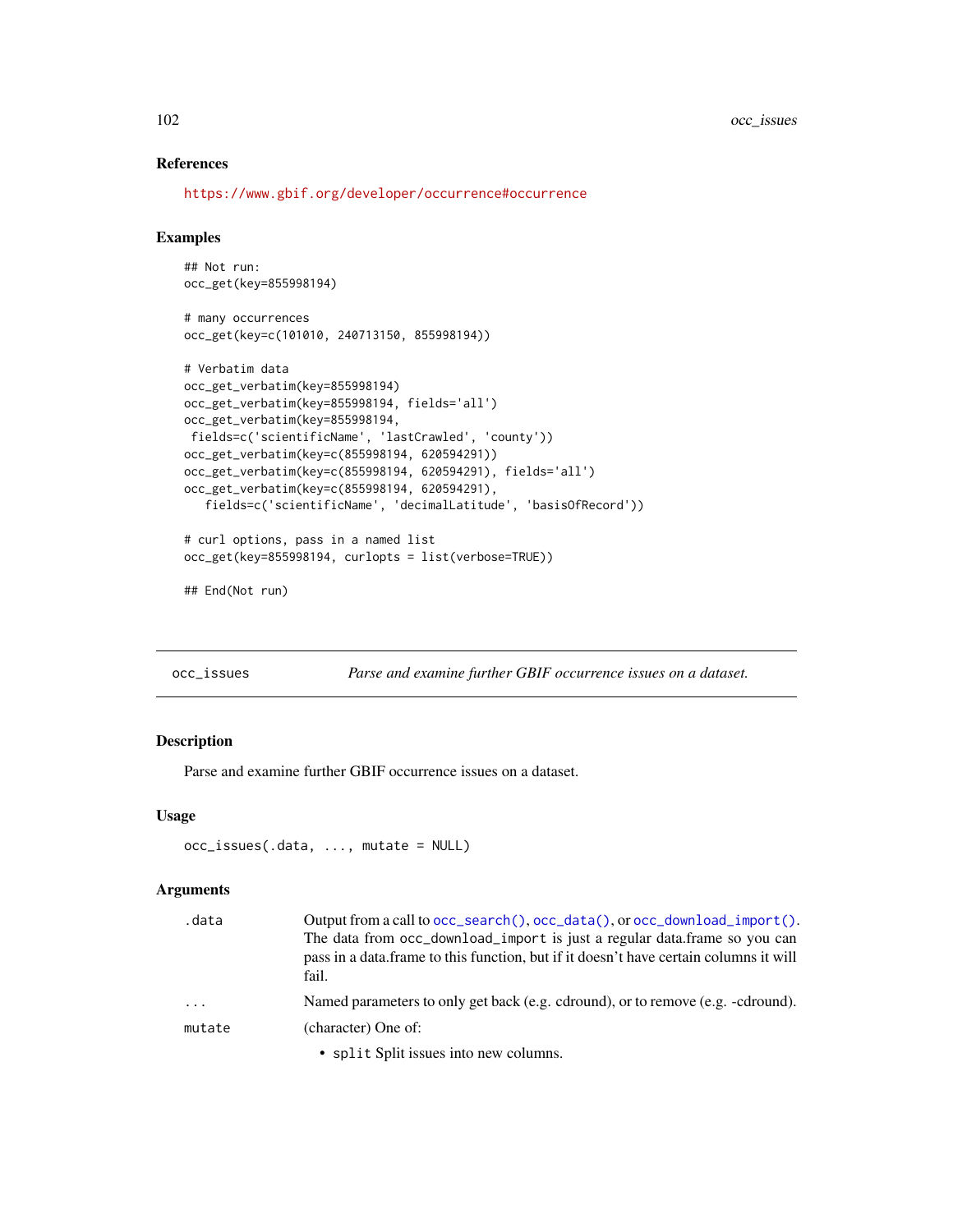- expand Expand issue abbreviated codes into descriptive names. for downloads datasets, this is not super useful since the issues come to you as expanded already.
- split\_expand Split into new columns, and expand issue names.

For split and split\_expand, values in cells become y ("yes") or n ("no")

#### Details

## See also the vignette Cleaning data using GBIF issues

Note that you can also query based on issues, e.g., occ\_search(taxonKey=1,issue='DEPTH\_UNLIKELY'). However, I imagine it's more likely that you want to search for occurrences based on a taxonomic name, or geographic area, not based on issues, so it makes sense to pull data down, then clean as needed using this function.

This function only affects the data element in the gbif class that is returned from a call to [occ\\_search\(\)](#page-105-0). Maybe in a future version we will remove the associated records from the hierarchy and media elements as they are removed from the data element.

You'll notice that we sort columns to make it easier to glimpse the important parts of your data, namely taxonomic name, taxon key, latitude and longitude, and the issues. The columns are unchanged otherwise.

## References

https://gbif.github.io/gbif-api/apidocs/org/gbif/api/vocabulary/OccurrenceIssue.html

#### Examples

```
## Not run:
# what do issues mean, can print whole table
head(gbif_issues())
# or just occurrence related issues
gbif_issues()[which(gbif_issues()$type %in% c("occurrence")),]
# or search for matches
iss <- c('cdround','cudc','gass84','txmathi')
gbif_issues()[ gbif_issues()$code %in% iss, ]
# compare out data to after occ_issues use
(out <- occ_search(limit=100))
out %>% occ_issues(cdround)
# occ_data
(out <- occ_data(limit=100))
out %>% occ_issues(cdround)
# Parsing output by issue
(res <- occ_data(
 geometry='POLYGON((30.1 10.1,40 40,20 40,10 20,30.1 10.1))',
 limit = 600)## or parse issues in various ways
### include only rows with cdround issue
```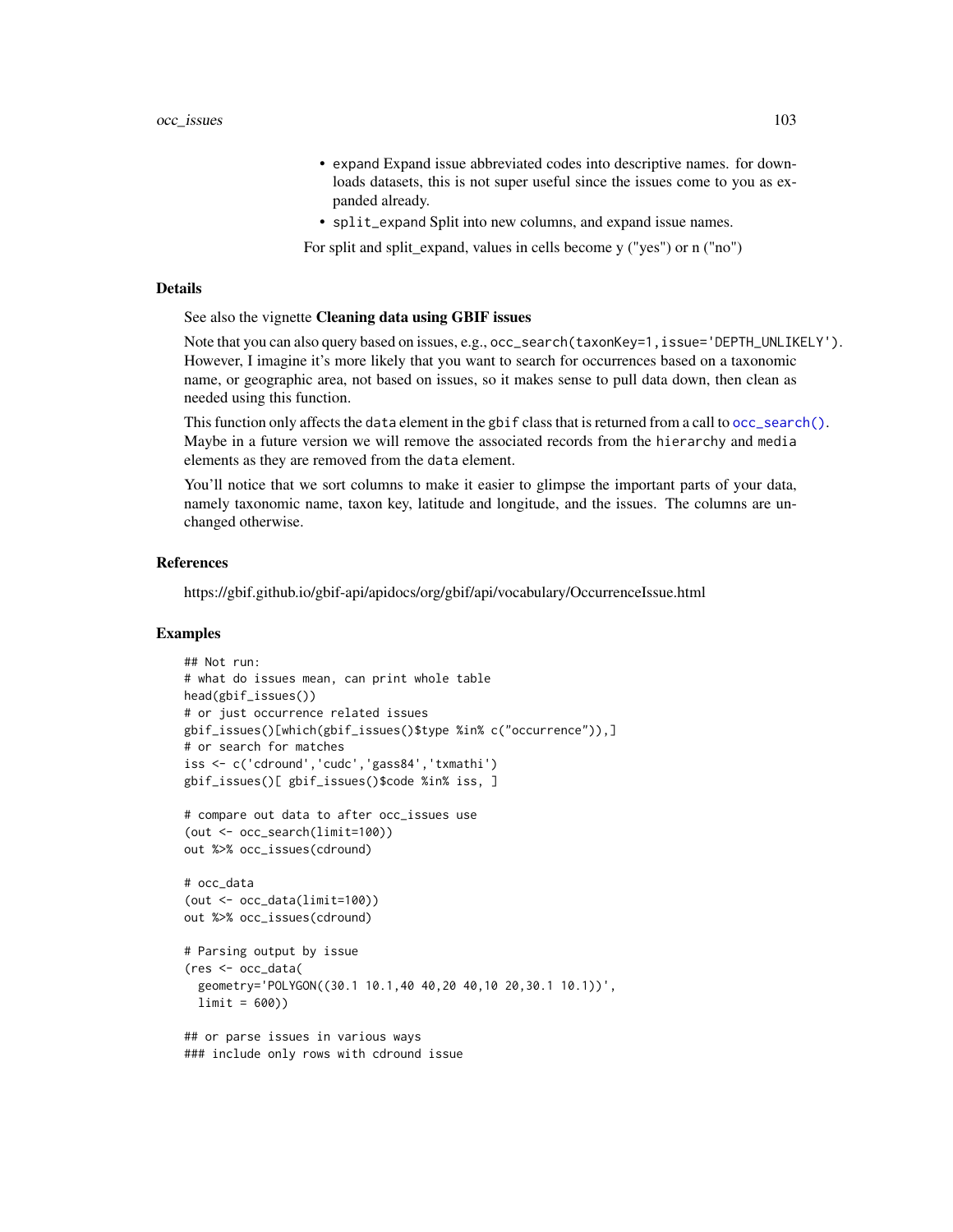```
gg <- res %>% occ_issues(cdround)
NROW(res$data)
NROW(gg$data)
head(res$data)[,c(1:5)]
head(gg$data)[,c(1:5)]
### remove data rows with certain issue classes
res %>% occ_issues(-cdround, -cudc)
### split issues into separate columns
res %>% occ_issues(mutate = "split")
res %>% occ_issues(-cudc, -mdatunl, mutate = "split")
res %>% occ_issues(gass84, mutate = "split")
### expand issues to more descriptive names
res %>% occ_issues(mutate = "expand")
### split and expand
res %>% occ_issues(mutate = "split_expand")
### split, expand, and remove an issue class
res %>% occ_issues(-cdround, mutate = "split_expand")
## Or you can use occ_issues without %>%
occ_issues(res, -cdround, mutate = "split_expand")
# from GBIF downloaded data via occ_download_* functions
res <- occ_download_get(key="0000066-140928181241064", overwrite=TRUE)
x <- occ_download_import(res)
occ_issues(x, -txmathi)
occ_issues(x, txmathi)
occ_issues(x, gass84)
occ_issues(x, zerocd)
occ_issues(x, gass84, txmathi)
occ_issues(x, mutate = "split")
occ_issues(x, -gass84, mutate = "split")
occ_issues(x, mutate = "expand")
occ_issues(x, mutate = "split_expand")
# occ_search/occ_data with many inputs - give slightly different output
# format than normal 2482598, 2498387
xyz <- occ_data(taxonKey = c(9362842, 2492483, 2435099), limit = 300)
xyz
length(xyz) # length 3
names(xyz) # matches taxonKey values passed in
occ_issues(xyz, -gass84)
occ_issues(xyz, -cdround)
occ_issues(xyz, -cdround, -gass84)
## End(Not run)
```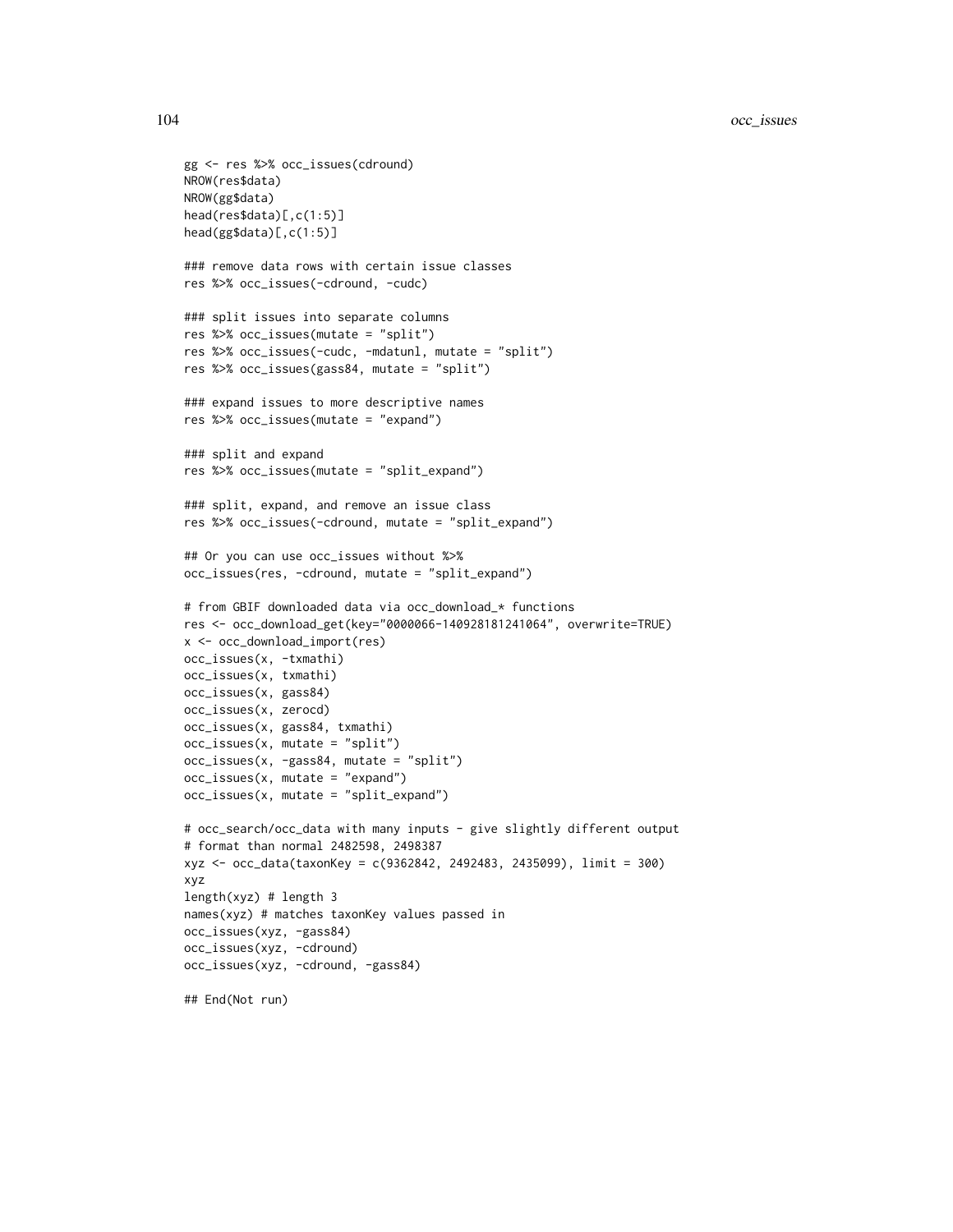## Description

Search for catalog numbers, collection codes, collector names, and institution codes.

#### Usage

```
occ_metadata(
  type = "catalogNumber",
 q = NULL,limit = 5,pretty = TRUE,
 curlopts = list()
)
```
## Arguments

| type     | Type of data, one of catalogNumber, collectionCode, recordedBy, or institution-<br>Code. Unique partial strings work too, like 'cat' for catalogNumber |
|----------|--------------------------------------------------------------------------------------------------------------------------------------------------------|
| q        | Search term                                                                                                                                            |
| limit    | Number of results, default=5                                                                                                                           |
| pretty   | Pretty as true (Default) uses cat to print data, FALSE gives character strings.                                                                        |
| curlopts | list of named curl options passed on to $HtptClient$ . see curl::curl_options<br>for curl options                                                      |

## References

<https://www.gbif.org/developer/occurrence#search>

## Examples

```
## Not run:
# catalog number
occ_metadata(type = "catalogNumber", q=122)
# collection code
occ_metadata(type = "collectionCode", q=12)
# institution code
occ_metadata(type = "institutionCode", q='GB')
# recorded by
occ_metadata(type = "recordedBy", q='scott')
```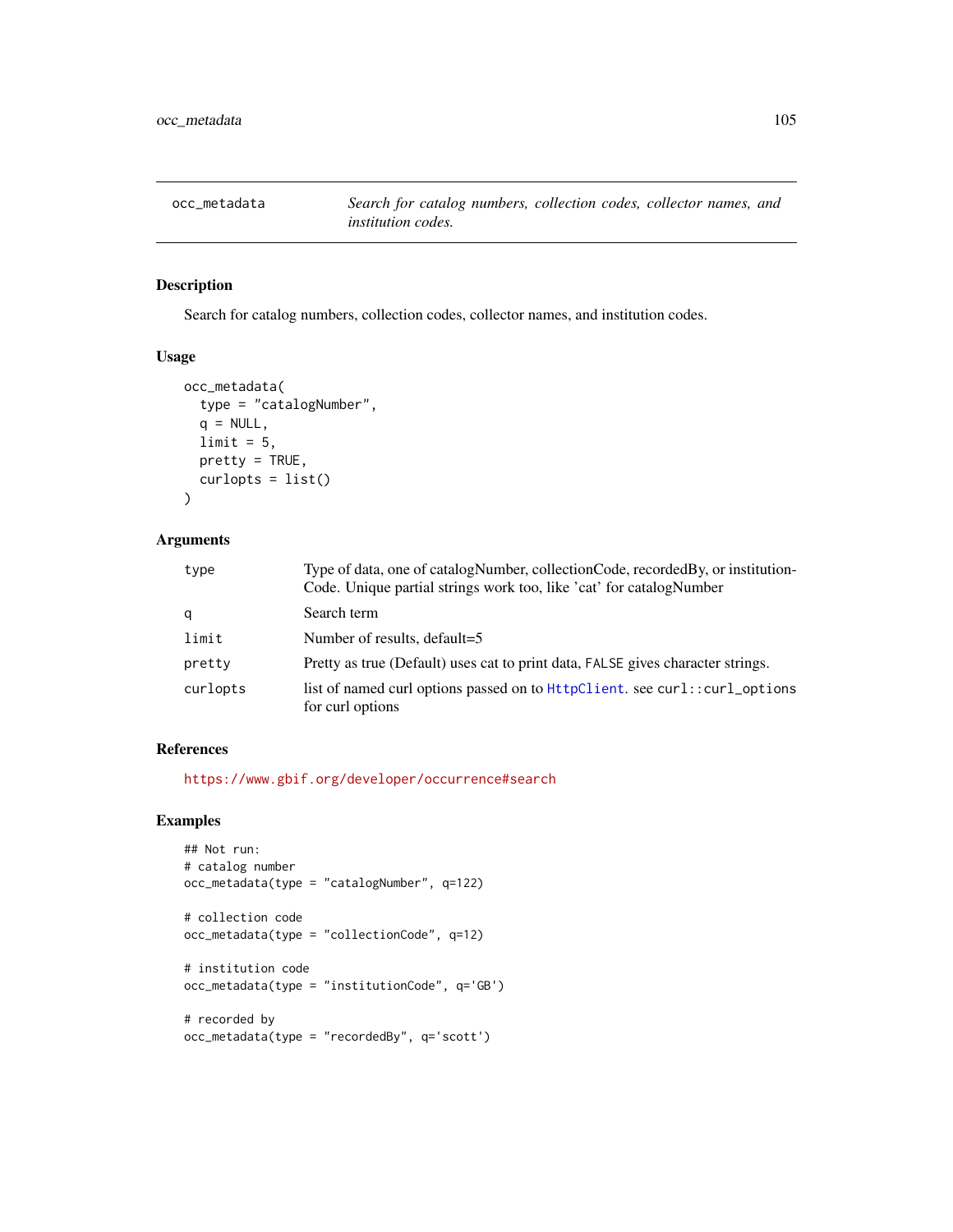```
# data as character strings
occ_metadata(type = "catalogNumber", q=122, pretty=FALSE)
# Change number of results returned
occ_metadata(type = "catalogNumber", q=122, limit=10)
# Partial unique type strings work too
occ_metadata(type = "cat", q=122)
# Pass on curl options
occ_metadata(type = "cat", q=122, curlopts = list(verbose = TRUE))
## End(Not run)
```
#### <span id="page-105-0"></span>occ\_search *Search for GBIF occurrences*

#### Description

Search for GBIF occurrences

#### Usage

```
occ_search(
  taxonKey = NULL,
  scientificName = NULL,
  country = NULL,
  publishingCountry = NULL,
  hasCoordinate = NULL,
  typeStatus = NULL,
  recordNumber = NULL,
  lastInterpreted = NULL,
  continent = NULL,
  geometry = NULL,
  geom_big = "asis",
  geom\_size = 40,geom_n = 10,
  recordedBy = NULL,
  recordedByID = NULL,
  identifiedByID = NULL,
  basisOfRecord = NULL,
  datasetKey = NULL,
  eventDate = NULL,
  catalogNumber = NULL,
  year = NULL,
  month = NULL,decimalLatitude = NULL,
  decimalLongitude = NULL,
```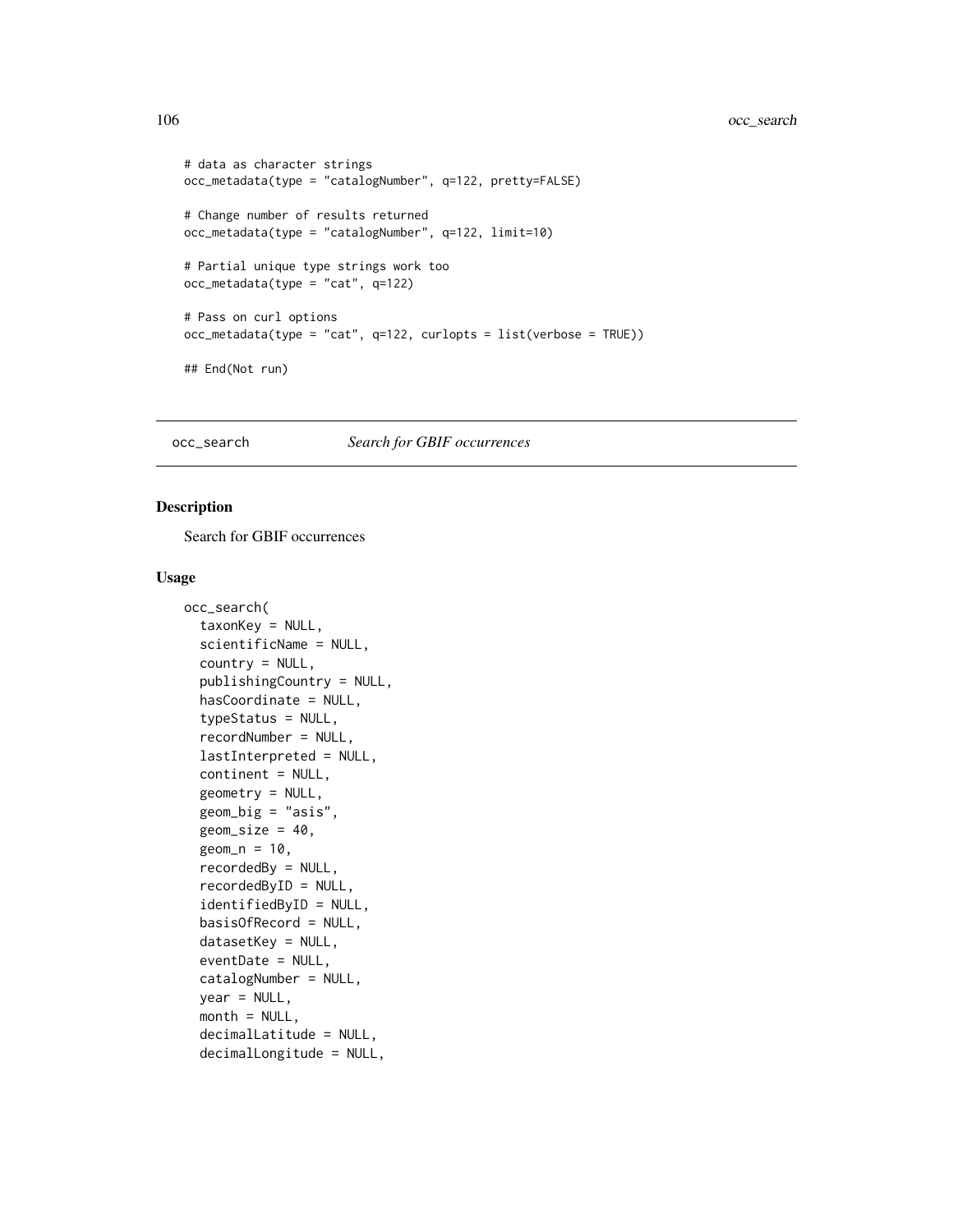occ\_search 107

```
elevation = NULL,
depth = NULL,institutionCode = NULL,
collectionCode = NULL,
hasGeospatialIssue = NULL,
issue = NULL,
search = NULL,
mediaType = NULL,
subgenusKey = NULL,
repatriated = NULL,
phylumKey = NULL,
kingdomKey = NULL,
classKey = NULL,
orderKey = NULL,
familyKey = NULL,
genusKey = NULL,
establishmentMeans = NULL,
protocol = NULL,
license = NULL,
organismId = NULL,publishingOrg = NULL,
stateProvince = NULL,
waterBody = NULL,
locality = NULL,
limit = 500,
start = 0,
fields = "all",
return = NULL,
facet = NULL,facetMincount = NULL,
facetMultiselect = NULL,
skip_validate = TRUE,
curlopts = list(),...
```
## Arguments

 $\mathcal{L}$ 

| taxonKey | (numeric) A taxon key from the GBIF backbone. All included and synonym taxa<br>are included in the search, so a search for aves with taxonon Key=212 (i.e. /oc-<br>currence/search?taxonKey=212) will match all birds, no matter which species.<br>You can pass many keys by passing occ_search in a call to an lapply-family<br>function (see last example below). |
|----------|---------------------------------------------------------------------------------------------------------------------------------------------------------------------------------------------------------------------------------------------------------------------------------------------------------------------------------------------------------------------|
|          | scientificName A scientific name from the GBIF backbone. All included and synonym taxa are<br>included in the search.                                                                                                                                                                                                                                               |
| country  | The 2-letter country code (as per ISO-3166-1) of the country in which the occur-<br>rence was recorded. See here https://en.wikipedia.org/wiki/ISO_3166-1_alpha-<br>$\mathcal{D}_{\mathcal{L}}$                                                                                                                                                                     |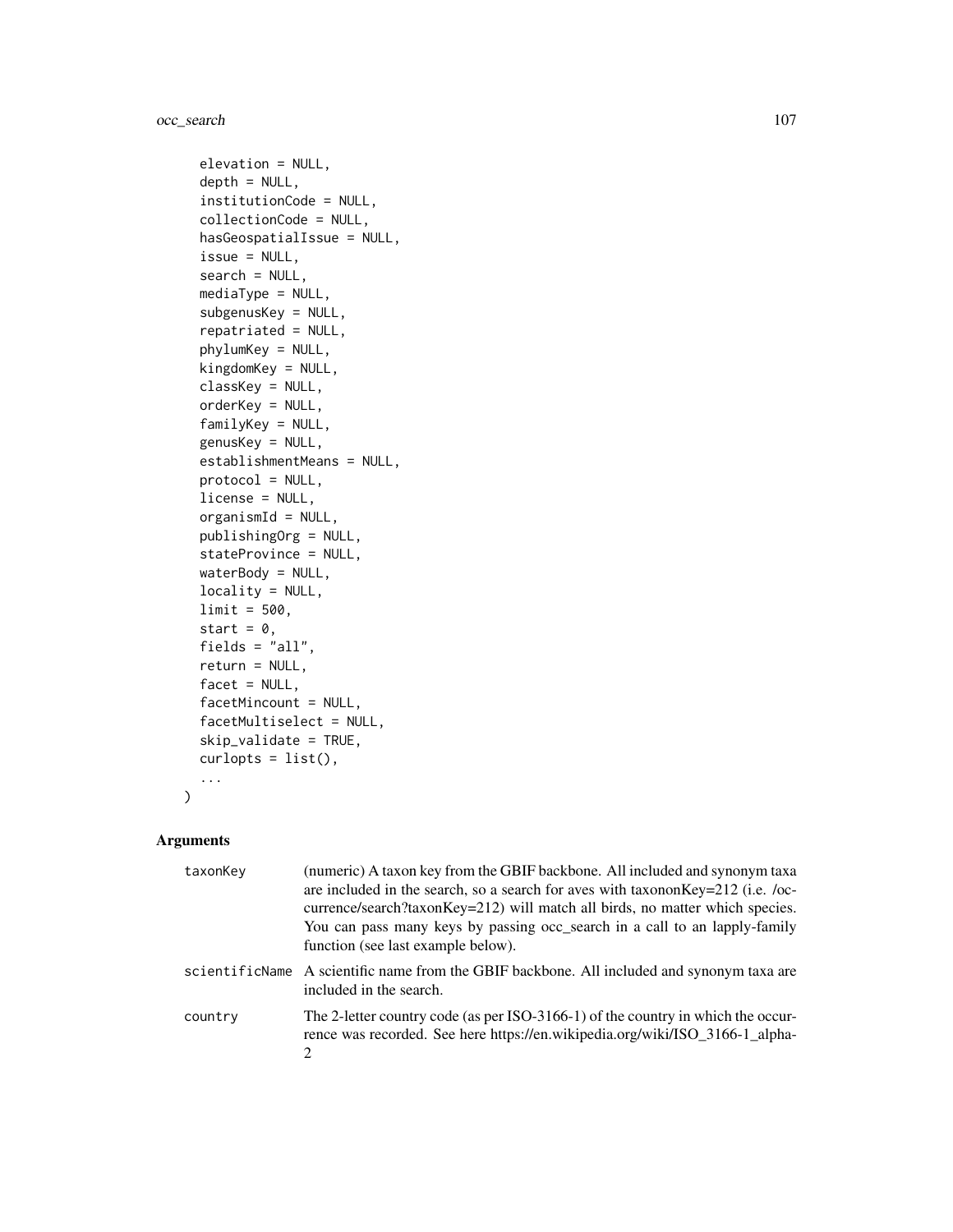| publishingCountry |                 |                                                                                                                                                                                                                                                                                                                                          |
|-------------------|-----------------|------------------------------------------------------------------------------------------------------------------------------------------------------------------------------------------------------------------------------------------------------------------------------------------------------------------------------------------|
|                   |                 | The 2-letter country code (as per ISO-3166-1) of the country in which the oc-<br>currence was recorded.                                                                                                                                                                                                                                  |
|                   | hasCoordinate   | (logical) Return only occurence records with lat/long data (TRUE) or all records<br>(FALSE, default).                                                                                                                                                                                                                                    |
|                   | typeStatus      | Type status of the specimen. One of many options. See ?typestatus                                                                                                                                                                                                                                                                        |
|                   | recordNumber    | Number recorded by collector of the data, different from GBIF record number.<br>See http://rs.tdwg.org/dwc/terms/#recordNumber for more info                                                                                                                                                                                             |
|                   | lastInterpreted |                                                                                                                                                                                                                                                                                                                                          |
|                   |                 | Date the record was last modified in GBIF, in ISO 8601 format: yyyy, yyyy-<br>MM, yyyy-MM-dd, or MM-dd. Supports range queries, smaller, larger (e.g.,<br>'1990,1991', whereas '1991,1990' wouldn't work)                                                                                                                                |
|                   | continent       | Continent. One of africa, antarctica, asia, europe, north_america (North Amer-<br>ica includes the Caribbean and reachies down and includes Panama), oceania,<br>or south_america                                                                                                                                                        |
|                   | geometry        | Searches for occurrences inside a polygon described in Well Known Text (WKT)<br>format. A WKT shape written as either POINT, LINESTRING, LINEARRING<br>POLYGON, or MULTIPOLYGON. Example of a polygon: POLYGON((30.1<br>10.1, 20, 20 40, 40 40, 30.1 10.1)) would be queried as http://bit.ly/1BzNwDq<br>See also the section WKT below. |
|                   | geom_big        | (character) One of "axe", "bbox", or "asis" (default). See Details.                                                                                                                                                                                                                                                                      |
|                   | geom_size       | (integer) An integer indicating size of the cell. Default: 40. See Details.                                                                                                                                                                                                                                                              |
|                   | geom_n          | (integer) An integer indicating number of cells in each dimension. Default: 10.<br>See Details.                                                                                                                                                                                                                                          |
|                   | recordedBy      | The person who recorded the occurrence.                                                                                                                                                                                                                                                                                                  |
|                   | recordedByID    | (character) Identifier (e.g. ORCID) for the person who recorded the occurrence                                                                                                                                                                                                                                                           |
|                   | identifiedByID  | (character) Identifier (e.g. ORCID) for the person who provided the taxonomic<br>identification of the occurrence.                                                                                                                                                                                                                       |
|                   | basisOfRecord   | Basis of record, as defined in our BasisOfRecord enum here https://gbif.github.io/gbif-<br>api/apidocs/org/gbif/api/vocabulary/BasisOfRecord.html Acceptable values are:                                                                                                                                                                 |
|                   |                 | • FOSSIL_SPECIMEN An occurrence record describing a fossilized speci-<br>men.                                                                                                                                                                                                                                                            |
|                   |                 | • HUMAN_OBSERVATION An occurrence record describing an observa-<br>tion made by one or more people.                                                                                                                                                                                                                                      |
|                   |                 | • LITERATURE An occurrence record based on literature alone.                                                                                                                                                                                                                                                                             |
|                   |                 | • LIVING_SPECIMEN An occurrence record describing a living specimen,<br>e.g.                                                                                                                                                                                                                                                             |
|                   |                 | • MACHINE_OBSERVATION An occurrence record describing an observa-<br>tion made by a machine.                                                                                                                                                                                                                                             |
|                   |                 | • OBSERVATION An occurrence record describing an observation.                                                                                                                                                                                                                                                                            |
|                   |                 | • PRESERVED_SPECIMEN An occurrence record describing a preserved<br>specimen.                                                                                                                                                                                                                                                            |
|                   |                 | • UNKNOWN Unknown basis for the record.                                                                                                                                                                                                                                                                                                  |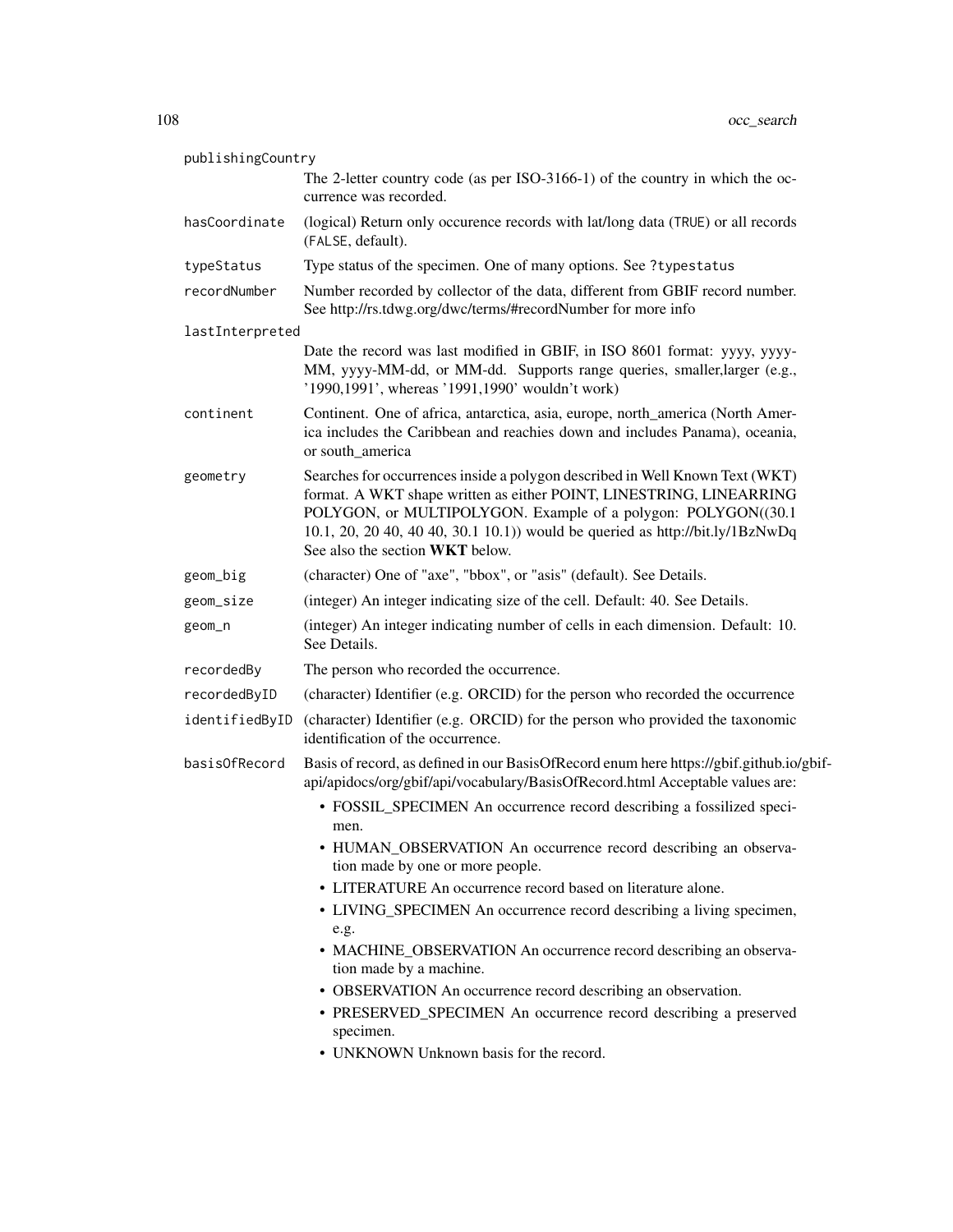| datasetKey         | The occurrence dataset key (a uuid)                                                                                                                                                                                                                                                                                                                                                 |  |
|--------------------|-------------------------------------------------------------------------------------------------------------------------------------------------------------------------------------------------------------------------------------------------------------------------------------------------------------------------------------------------------------------------------------|--|
| eventDate          | Occurrence date in ISO 8601 format: yyyy, yyyy-MM, yyyy-MM-dd, or MM-<br>dd. Supports range queries, smaller, larger (e.g., '1990, 1991', whereas '1991, 1990'<br>wouldn't work)                                                                                                                                                                                                    |  |
| catalogNumber      | An identifier of any form assigned by the source within a physical collection or<br>digital dataset for the record which may not unique, but should be fairly unique<br>in combination with the institution and collection code.                                                                                                                                                    |  |
| year               | The 4 digit year. A year of 98 will be interpreted as AD 98. Supports range<br>queries, smaller, larger (e.g., '1990, 1991', whereas '1991, 1990' wouldn't work)                                                                                                                                                                                                                    |  |
| month              | The month of the year, starting with 1 for January. Supports range queries,<br>smaller, larger (e.g., '1,2', whereas '2,1' wouldn't work)                                                                                                                                                                                                                                           |  |
| decimalLatitude    |                                                                                                                                                                                                                                                                                                                                                                                     |  |
|                    | Latitude in decimals between -90 and 90 based on WGS 84. Supports range<br>queries, smaller, larger (e.g., '25,30', whereas '30,25' wouldn't work)                                                                                                                                                                                                                                  |  |
| decimalLongitude   |                                                                                                                                                                                                                                                                                                                                                                                     |  |
|                    | Longitude in decimals between -180 and 180 based on WGS 84. Supports range<br>queries (e.g., $\cdot$ -0.4,-0.2', whereas $\cdot$ -0.2,-0.4' wouldn't work).                                                                                                                                                                                                                         |  |
| elevation          | Elevation in meters above sea level. Supports range queries, smaller, larger (e.g.,<br>$'5,30'$ , whereas '30,5' wouldn't work)                                                                                                                                                                                                                                                     |  |
| depth              | Depth in meters relative to elevation. For example 10 meters below a lake sur-<br>face with given elevation. Supports range queries, smaller, larger (e.g., '5,30',<br>whereas '30,5' wouldn't work)                                                                                                                                                                                |  |
| institutionCode    |                                                                                                                                                                                                                                                                                                                                                                                     |  |
|                    | An identifier of any form assigned by the source to identify the institution the<br>record belongs to. Not guaranteed to be que.                                                                                                                                                                                                                                                    |  |
| collectionCode     | An identifier of any form assigned by the source to identify the physical collec-<br>tion or digital dataset uniquely within the text of an institution.                                                                                                                                                                                                                            |  |
| hasGeospatialIssue |                                                                                                                                                                                                                                                                                                                                                                                     |  |
|                    | (logical) Includes/excludes occurrence records which contain spatial issues (as<br>determined in our record interpretation), i.e. hasGeospatialIssue=TRUE re-<br>turns only those records with spatial issues while hasGeospatialIssue=FALSE<br>includes only records without spatial issues. The absence of this parameter re-<br>turns any record with or without spatial issues. |  |
| issue              | (character) One or more of many possible issues with each occurrence record.<br>See Details. Issues passed to this parameter filter results by the issue.                                                                                                                                                                                                                           |  |
| search             | Query terms. The value for this parameter can be a simple word or a phrase.                                                                                                                                                                                                                                                                                                         |  |
| mediaType          | Media type. Default is NULL, so no filtering on mediatype. Options: NULL,<br>'MovingImage', 'Sound', and 'StillImage'.                                                                                                                                                                                                                                                              |  |
| subgenusKey        | (numeric) Subgenus classification key.                                                                                                                                                                                                                                                                                                                                              |  |
| repatriated        | (character) Searches for records whose publishing country is different to the<br>country where the record was recorded in.                                                                                                                                                                                                                                                          |  |
| phylumKey          | (numeric) Phylum classification key.                                                                                                                                                                                                                                                                                                                                                |  |
| kingdomKey         | (numeric) Kingdom classification key.                                                                                                                                                                                                                                                                                                                                               |  |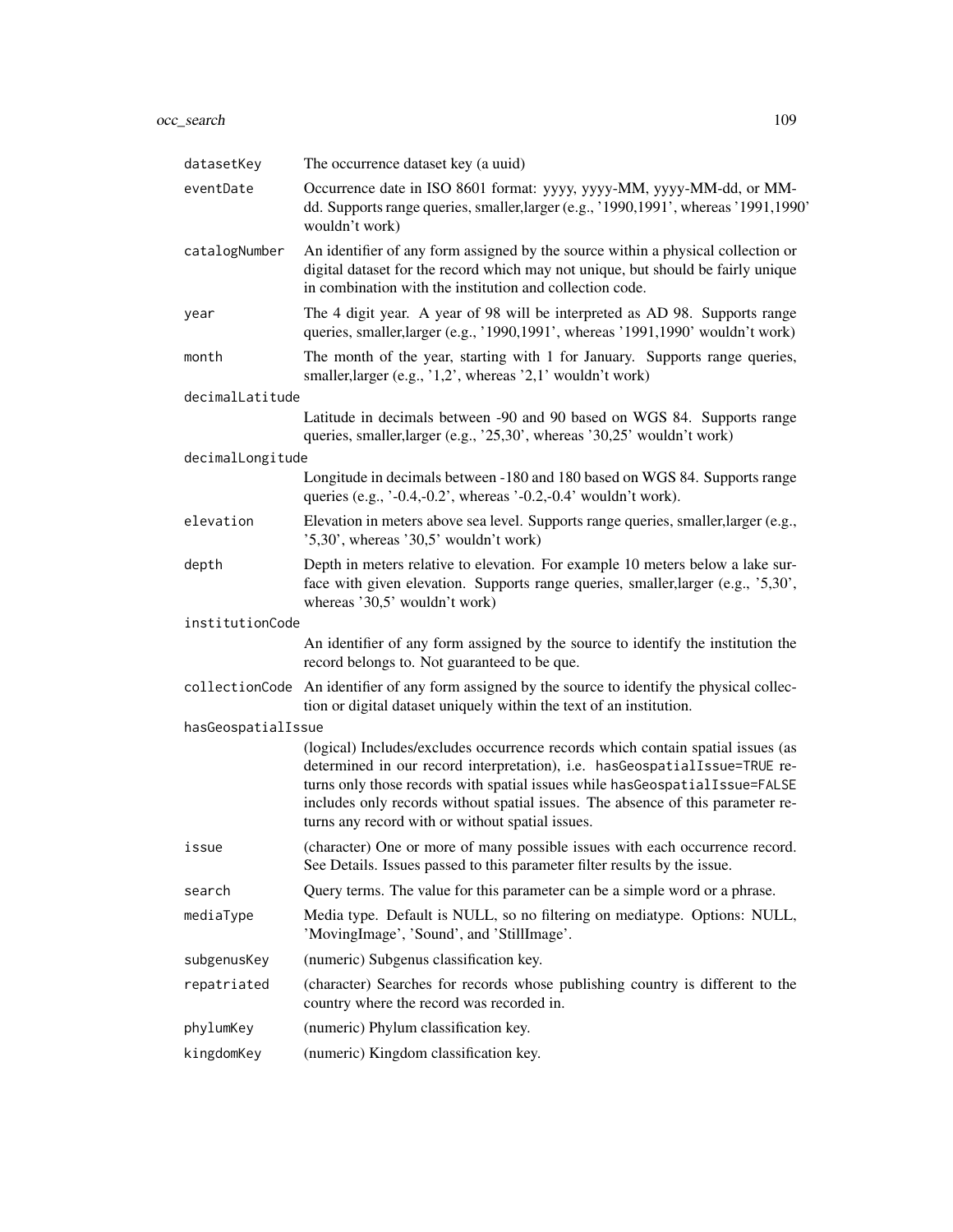<span id="page-109-0"></span>

| classKey           | (numeric) Class classification key.                                                                                                                                                                                                                                                                                                                     |
|--------------------|---------------------------------------------------------------------------------------------------------------------------------------------------------------------------------------------------------------------------------------------------------------------------------------------------------------------------------------------------------|
| orderKey           | (numeric) Order classification key.                                                                                                                                                                                                                                                                                                                     |
| familyKey          | (numeric) Family classification key.                                                                                                                                                                                                                                                                                                                    |
| genusKey           | (numeric) Genus classification key.                                                                                                                                                                                                                                                                                                                     |
| establishmentMeans |                                                                                                                                                                                                                                                                                                                                                         |
|                    | (character) EstablishmentMeans, possible values include: INTRODUCED, IN-<br>VASIVE, MANAGED, NATIVE, NATURALISED, UNCERTAIN                                                                                                                                                                                                                             |
| protocol           | (character) Protocol or mechanism used to provide the occurrence record. See<br>Details for possible values                                                                                                                                                                                                                                             |
| license            | (character) The type license applied to the dataset or record. Possible val-<br>ues: CC0_1_0, CC_BY_4_0, CC_BY_NC_4_0, UNSPECIFIED, and UNSUP-<br><b>PORTED</b>                                                                                                                                                                                         |
| organismId         | (numeric) An identifier for the Organism instance (as opposed to a particular<br>digital record of the Organism). May be a globally unique identifier or an iden-<br>tifier specific to the data set.                                                                                                                                                   |
| publishingOrg      | (character) The publishing organization key (a UUID).                                                                                                                                                                                                                                                                                                   |
| stateProvince      | (character) The name of the next smaller administrative region than country<br>(state, province, canton, department, region, etc.) in which the Location occurs.                                                                                                                                                                                        |
| waterBody          | (character) The name of the water body in which the locations occur                                                                                                                                                                                                                                                                                     |
| locality           | (character) The specific description of the place.                                                                                                                                                                                                                                                                                                      |
| limit              | Number of records to return. Default: 500. Note that the per request maximum<br>is 300, but since we set it at 500 for the function, we do two requests to get<br>you the 500 records (if there are that many). Note that there is a hard maxi-<br>mum of 100,000, which is calculated as the limit+start, so start=99,000<br>and limit=2000 won't work |
| start              | Record number to start at. Use in combination with limit to page through results.<br>Note that we do the paging internally for you, but you can manually set the<br>start parameter                                                                                                                                                                     |
| fields             | (character) Default ('all') returns all fields. 'minimal' returns just taxon name,<br>key, latitude, and longitute. Or specify each field you want returned by name,<br>e.g. fields = $c('name','latitude','elevation').$                                                                                                                               |
| return             | Defunct. All components (meta, hierarchy, data, media, facets) are returned<br>now; index to the one(s) you want. See occ_data() if you just want the data<br>component                                                                                                                                                                                 |
| facet              | (character) a character vector of length 1 or greater. Required.                                                                                                                                                                                                                                                                                        |
| facetMincount      | (numeric) minimum number of records to be included in the faceting results                                                                                                                                                                                                                                                                              |
| facetMultiselect   |                                                                                                                                                                                                                                                                                                                                                         |
|                    | (logical) Set to TRUE to still return counts for values that are not currently filtered.<br>See examples. Default: FALSE                                                                                                                                                                                                                                |
|                    | Faceting: All fields can be faceted on except for last "lastInterpreted", "event-<br>Date", and "geometry"                                                                                                                                                                                                                                              |
|                    | You can do facet searches alongside searching occurrence data, and return both,<br>or only return facets, or only occurrence data, etc.                                                                                                                                                                                                                 |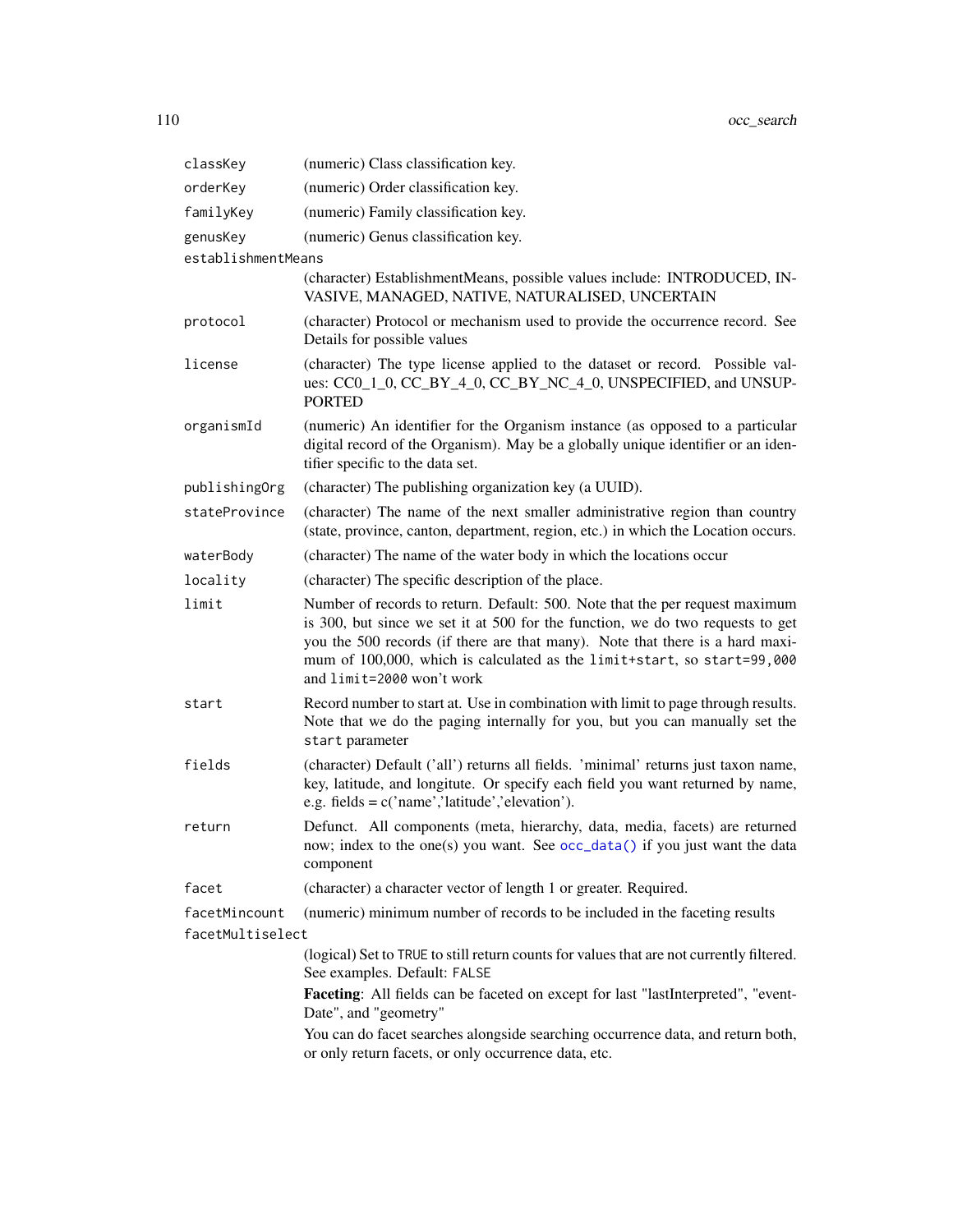<span id="page-110-0"></span>

| skip_validate | (logical) whether to skip well known: :validate_wkt call or not. passed down<br>to check_wkt(). Default: TRUE |
|---------------|---------------------------------------------------------------------------------------------------------------|
| curlopts      | list of named curl options passed on to HttpClient, see curl::curl_options<br>for curl options                |
| .             | additional facet parameters                                                                                   |

# Value

An object of class gbif, which is a S3 class list, with slots for metadata (meta), the occurrence data itself (data), the taxonomic hierarchy data (hier), and media metadata (media). In addition, the object has attributes listing the user supplied arguments and whether it was a 'single' or 'many' search; that is, if you supply two values of the datasetKey parameter to searches are done, and it's a 'many'. meta is a list of length four with offset, limit, endOfRecords and count fields. data is a tibble (aka data.frame). hier is a list of data.frames of the unique set of taxa found, where each data.frame is its taxonomic classification. media is a list of media objects, where each element holds a set of metadata about the media object.

#### protocol parameter options

- BIOCASE A BioCASe protocl compliant service.
- DIGIR A DiGIR service endpoint.
- DIGIR\_MANIS A DiGIR service slightly modified for the MANIS network.
- DWC\_ARCHIVE A Darwin Core Archive as defined by the Darwin Core Text Guidelines.
- EML A single EML metadata document in any EML version.
- FEED Syndication feeds like RSS or ATOM of various flavors.
- OAI\_PMH The Open Archives Initiative Protocol for Metadata Harvesting.
- OTHER Any other service not covered by this enum so far.
- TAPIR A TAPIR service.
- TCS\_RDF Taxon Concept data given as RDF based on the TDWG ontology.
- TCS\_XML A Taxon Concept Schema document.
- WFS An OGC Web Feature Service.
- WMS An OGC Web Map Service.

#### Multiple values passed to a parameter

There are some parameters you can pass multiple values to in a vector, each value of which produces a different request (MDR: multiple different requests). Some parameters allow multiple values to be passed in the same request (MSR: multiple same request) in a semicolon separated string (e.g., 'a;b'); if given we'll do a single request with that parameter repeated for each value given (e.g., foo=a&foo=b if the parameter is foo). Some parameters allow both MDR and MSR.

The following list shows which parameters support MDR and MSR.

- basisOfRecord: MDR, MSR
- classKey: MDR, MSR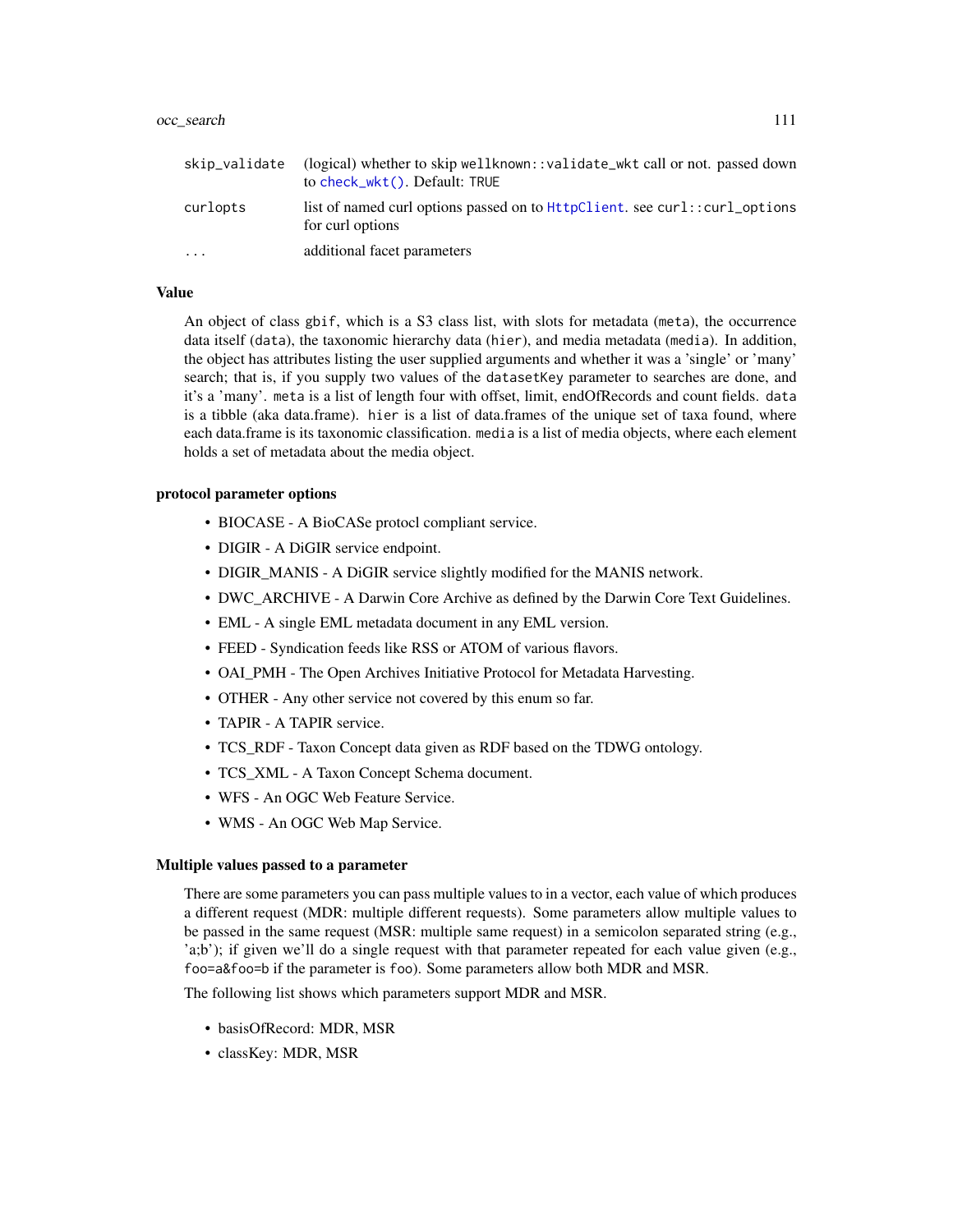- country: MDR, MSR
- familyKey: MDR, MSR
- genusKey: MDR, MSR
- identifiedByID: MDR, MSR
- kingdomKey: MDR, MSR
- license: MDR, MSR
- locality: MDR, MSR
- catalogNumber: MDR, MSR
- collectionCode: MDR, MSR
- continent: MDR, MSR
- datasetKey: MDR, MSR
- establishmentMeans: MDR, MSR
- geometry: MDR, MSR
- institutionCode: MDR, MSR
- mediaType: MDR, MSR
- orderKey: MDR, MSR
- organismId: MDR, MSR
- phylumKey: MDR, MSR
- protocol: MDR, MSR
- publishingCountry: MDR, MSR
- publishingOrg: MDR, MSR
- recordedBy: MDR, MSR
- recordedByID: MDR, MSR
- recordNumber: MDR, MSR
- scientificName: MDR, MSR
- stateProvince: MDR, MSR
- subgenusKey: MDR, MSR
- taxonKey: MDR, MSR
- typeStatus: MDR, MSR
- waterBody: MDR, MSR
- depth: MDR
- limit: MDR
- q: MDR
- year: MDR
- repatriated: MDR
- lastInterpreted: MDR
- decimalLatitude: MDR
- decimalLongitude: MDR

Note that you can not pass a vector > length 1 to more than 1 of the above MDR parameters at the same time.

# see also [many-values](#page-34-0)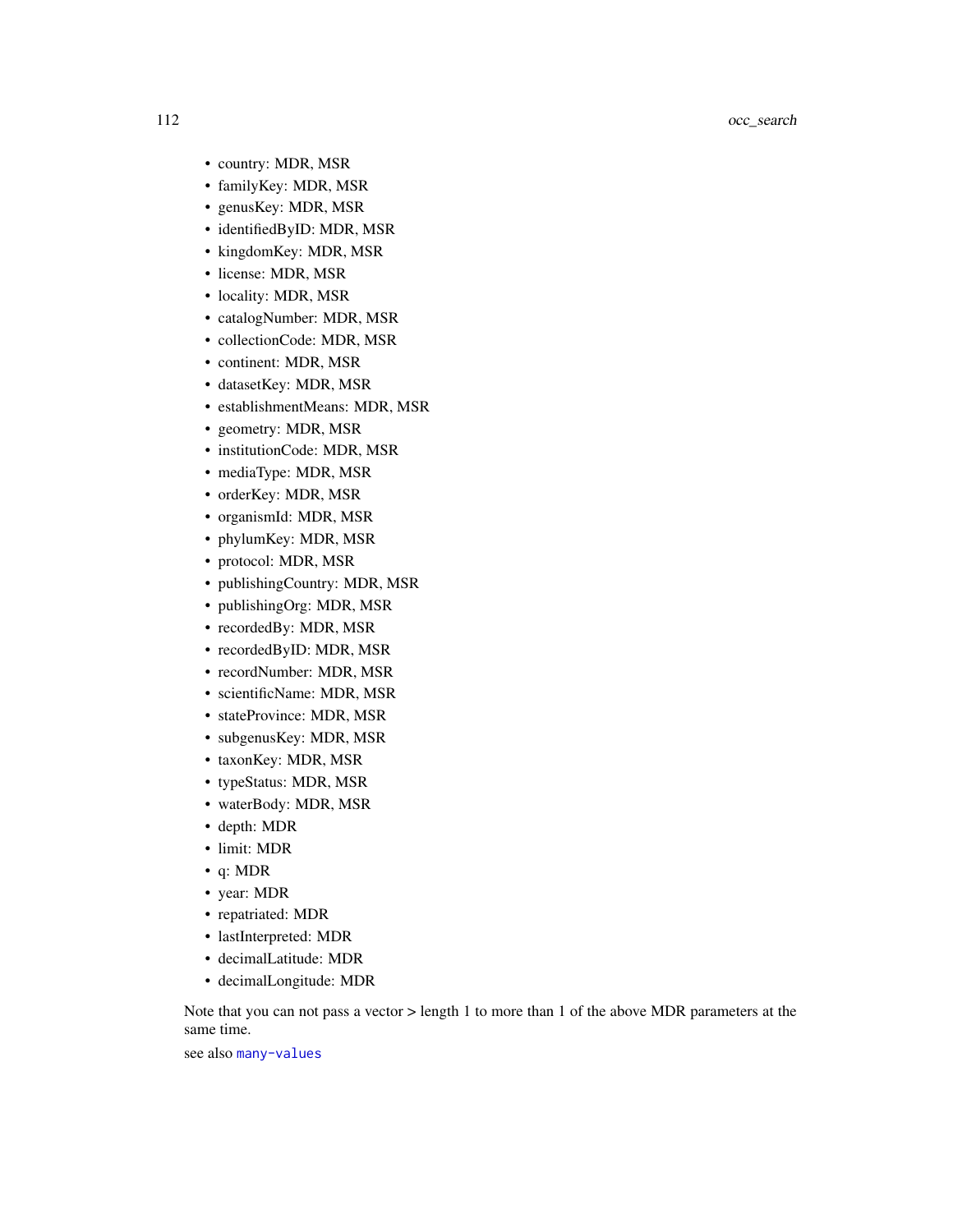#### Range queries

A range query is as it sounds - you query on a range of values defined by a lower and upper limit. Do a range query by specifying the lower and upper limit in a string like depth='50,100'. It would be more R like to specify the range in a vector like c(50,100), but that sort of syntax allows you to do many searches, one for each element in the vector - thus range queries have to differ. The following parameters support range queries.

- decimalLatitude
- decimalLongitude
- depth
- elevation
- eventDate
- lastInterpreted
- month
- year

See also above section: semicolon and comma separated strings lead to different outcomes for some parameters.

# **Hierarchies**

Hierarchies are returned wih each occurrence object. There is no option no to return them from the API. However, within the occ\_search function you can select whether to return just hierarchies, just data, all of data and hiearchies and metadata, or just metadata. If all hierarchies are the same we just return one for you.

# curl debugging

You can pass parameters not defined in this function into the call to the GBIF API to control things about the call itself using curlopts. See an example below that passes in the verbose function to get details on the http call.

#### Scientific names vs. taxon keys

In the previous GBIF API and the version of rgbif that wrapped that API, you could search the equivalent of this function with a species name, which was convenient. However, names are messy right. So it sorta makes sense to sort out the species key numbers you want exactly, and then get your occurrence data with this function. GBIF has added a parameter scientificName to allow searches by scientific names in this function - which includes synonym taxa. *Note:* that if you do use the scientificName parameter, we will check internally that it's not a synonym of an accepted name, and if it is, we'll search on the accepted name. If you want to force searching by a synonym do so by finding the GBIF identifier first with any name\_\* functions, then pass that ID to the taxonKey parameter.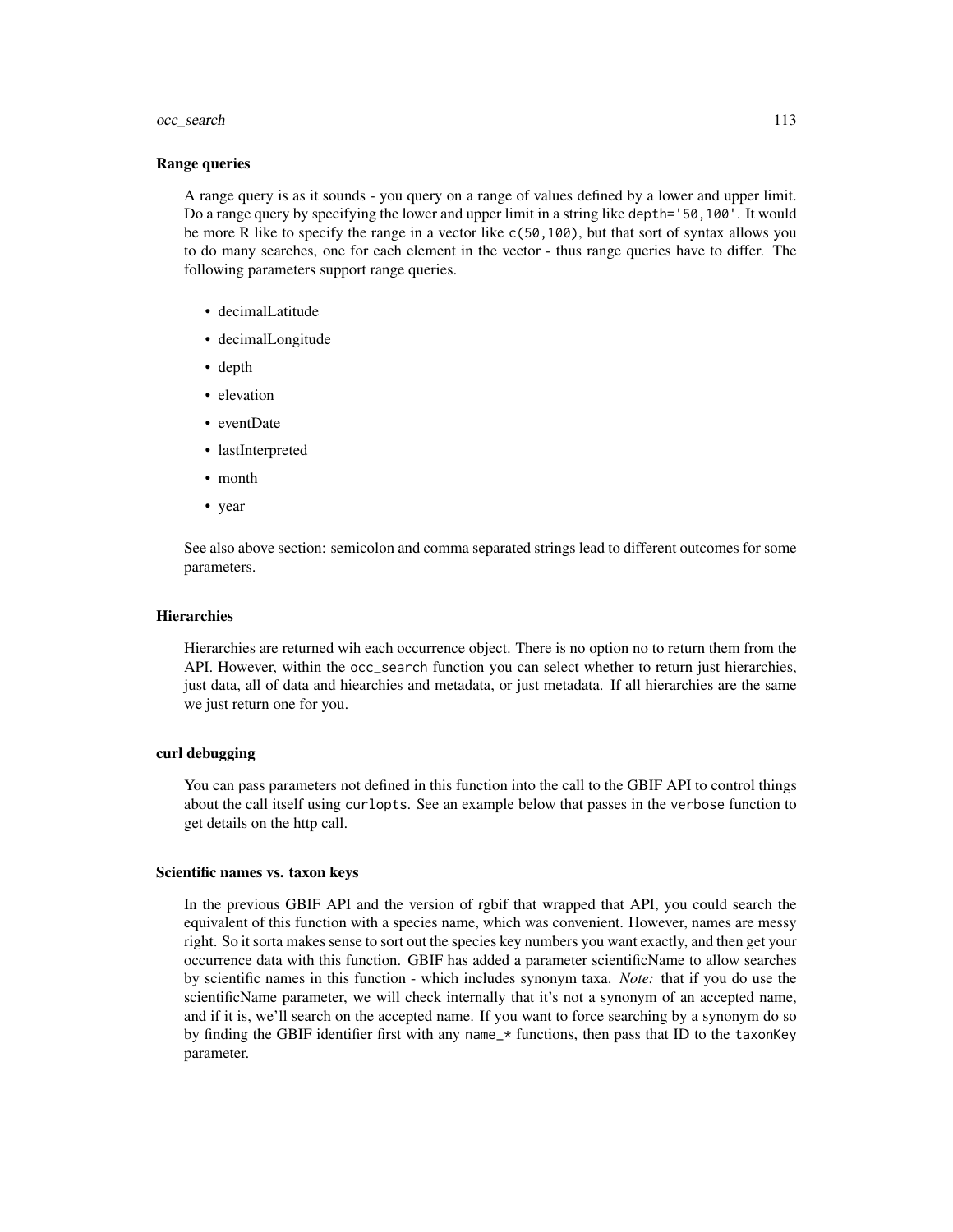# <span id="page-113-0"></span>**WKT**

Examples of valid WKT objects:

- 'POLYGON( $(-19.5\,34.1, 27.8\,34.1, 35.9\,68.1, -25.3\,68.1, -19.5\,34.1)$ )'
- 'MULTIPOLYGON(((-123 38,-116 38,-116 43,-123 43,-123 38)),((-97 41,-93 41,-93 45,-97  $(45,-97\;41))$
- 'POINT(-120 40)'
- 'LINESTRING(3 4,10 50,20 25)'
- 'LINEARRING' ???' Not sure how to specify this. Anyone?

Note that GBIF expects counter-clockwise winding order for WKT. You can supply clockwise WKT, but GBIF treats it as an exclusion, so you get all data not inside the WKT area. [occ\\_download\(\)](#page-81-0) behaves differently in that you should simply get no data back at all with clockwise WKT.

#### Long WKT

Options for handling long WKT strings: Note that long WKT strings are specially handled when using [occ\\_search](#page-105-0) or [occ\\_data](#page-63-0). Here are the three options for long WKT strings (> 1500 characters), set one of these three via the parameter geom\_big:

- asis the default setting. This means we don't do anything internally. That is, we just pass on your WKT string just as we've done before in this package.
- axe this option uses the sf package to chop up your WKT string in to many polygons, which then leads to a separate data request for each polygon piece, then we combine all dat back together to give to you. Note that if your WKT string is not of type polygon, we drop back to asisas there's no way to chop up linestrings, etc. This option will in most cases be slower than the other two options. However, this polygon splitting approach won't have the problem of the disconnect between how many records you want and what you actually get back as with the bbox option.

This method uses sf::st\_make\_grid and sf::st\_intersection, which has two parameters cellsize and n. You can tweak those parameters here by tweaking geom\_size and geom\_n. geom\_size seems to be more useful in toggling the number of WKT strings you get back.

See [wkt\\_parse](#page-128-0) to manually break make WKT bounding box from a larger WKT string, or break a larger WKT string into many smaller ones.

• bbox - this option checks whether your WKT string is longer than 1500 characters, and if it is we create a bounding box from the WKT, do the GBIF search with that bounding box, then prune the resulting data to only those occurrences in your original WKT string. There is a big caveat however. Because we create a bounding box from the WKT, and the limit parameter determines some subset of records to get, then when we prune the resulting data to the WKT, the number of records you get could be less than what you set with your limit parameter. However, you could set the limit to be high enough so that you get all records back found in that bounding box, then you'll get all the records available within the WKT.

#### issue parameter

The options for the issue parameter (from https://gbif.github.io/gbif-api/apidocs/org/gbif/api/vocabulary/OccurrenceIssue.html):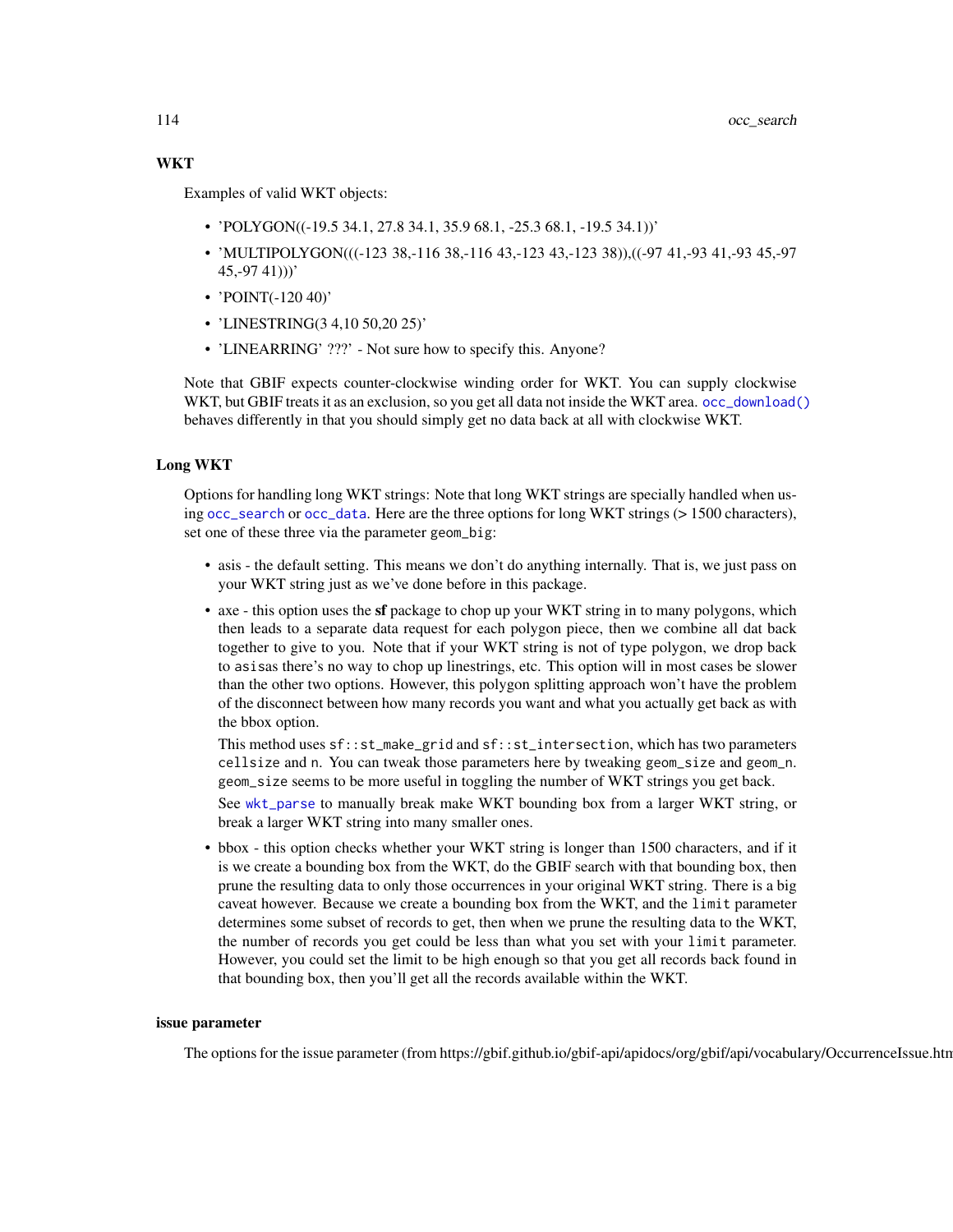- BASIS\_OF\_RECORD\_INVALID The given basis of record is impossible to interpret or seriously different from the recommended vocabulary.
- CONTINENT\_COUNTRY\_MISMATCH The interpreted continent and country do not match up.
- CONTINENT\_DERIVED\_FROM\_COORDINATES The interpreted continent is based on the coordinates, not the verbatim string information.
- CONTINENT\_INVALID Uninterpretable continent values found.
- COORDINATE\_INVALID Coordinate value given in some form but GBIF is unable to interpret it.
- COORDINATE\_OUT\_OF\_RANGE Coordinate has invalid lat/lon values out of their decimal max range.
- COORDINATE\_REPROJECTED The original coordinate was successfully reprojected from a different geodetic datum to WGS84.
- COORDINATE\_REPROJECTION\_FAILED The given decimal latitude and longitude could not be reprojected to WGS84 based on the provided datum.
- COORDINATE\_REPROJECTION\_SUSPICIOUS Indicates successful coordinate reprojection according to provided datum, but which results in a datum shift larger than 0.1 decimal degrees.
- COORDINATE\_ROUNDED Original coordinate modified by rounding to 5 decimals.
- COUNTRY\_COORDINATE\_MISMATCH The interpreted occurrence coordinates fall outside of the indicated country.
- COUNTRY\_DERIVED\_FROM\_COORDINATES The interpreted country is based on the coordinates, not the verbatim string information.
- COUNTRY\_INVALID Uninterpretable country values found.
- COUNTRY\_MISMATCH Interpreted country for dwc:country and dwc:countryCode contradict each other.
- DEPTH\_MIN\_MAX\_SWAPPED Set if supplied min>max
- DEPTH\_NON\_NUMERIC Set if depth is a non numeric value
- DEPTH\_NOT\_METRIC Set if supplied depth is not given in the metric system, for example using feet instead of meters
- DEPTH\_UNLIKELY Set if depth is larger than 11.000m or negative.
- ELEVATION\_MIN\_MAX\_SWAPPED Set if supplied min > max elevation
- ELEVATION\_NON\_NUMERIC Set if elevation is a non numeric value
- ELEVATION NOT METRIC Set if supplied elevation is not given in the metric system, for example using feet instead of meters
- ELEVATION\_UNLIKELY Set if elevation is above the troposphere (17km) or below 11km (Mariana Trench).
- GEODETIC\_DATUM\_ASSUMED\_WGS84 Indicating that the interpreted coordinates assume they are based on WGS84 datum as the datum was either not indicated or interpretable.
- GEODETIC\_DATUM\_INVALID The geodetic datum given could not be interpreted.
- IDENTIFIED DATE INVALID The date given for dwc:dateIdentified is invalid and cant be interpreted at all.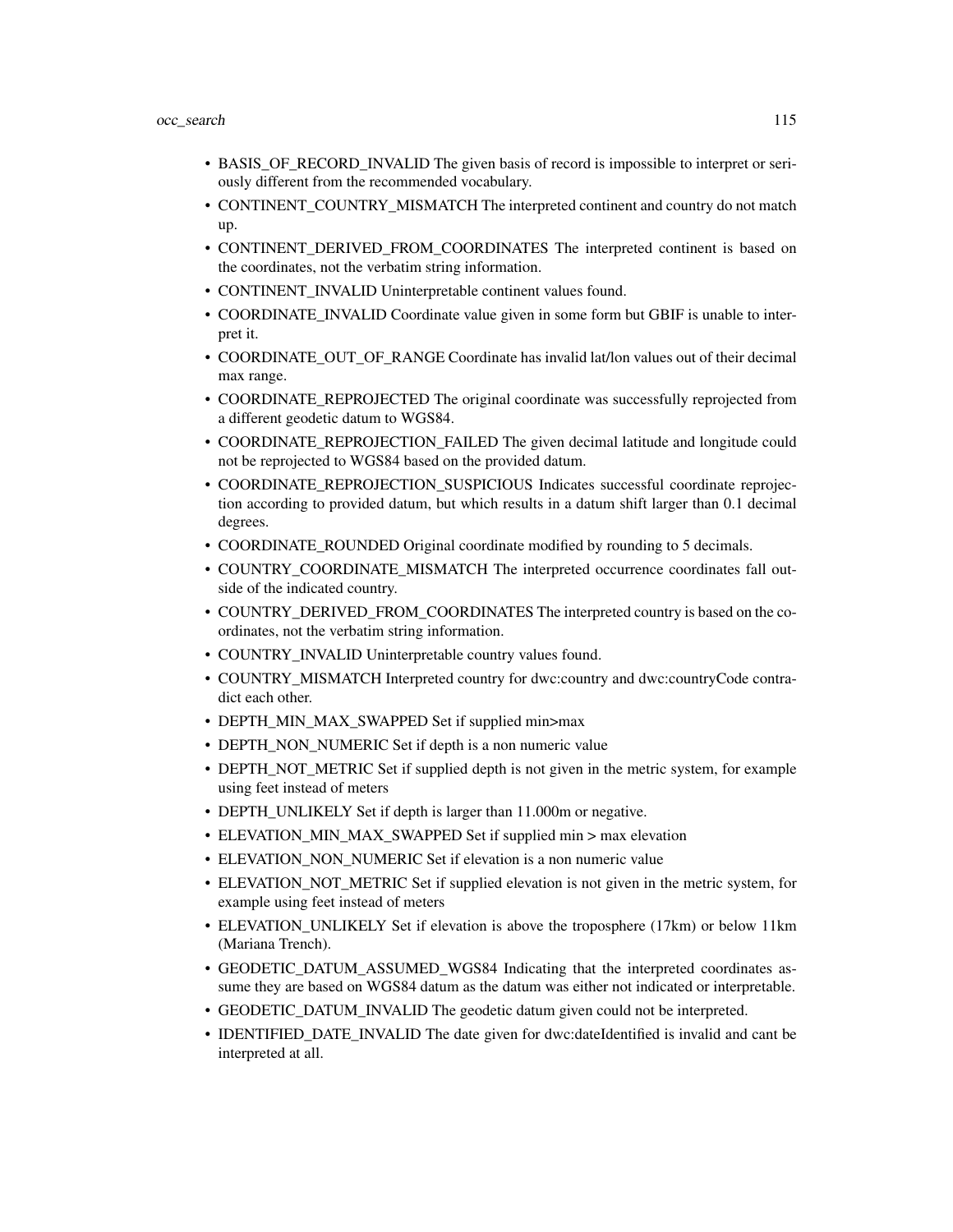- <span id="page-115-0"></span>• IDENTIFIED\_DATE\_UNLIKELY The date given for dwc:dateIdentified is in the future or before Linnean times (1700).
- MODIFIED\_DATE\_INVALID A (partial) invalid date is given for dc:modified, such as a non existing date, invalid zero month, etc.
- MODIFIED\_DATE\_UNLIKELY The date given for dc:modified is in the future or predates unix time (1970).
- MULTIMEDIA\_DATE\_INVALID An invalid date is given for dc:created of a multimedia object.
- MULTIMEDIA\_URI\_INVALID An invalid uri is given for a multimedia object.
- PRESUMED\_NEGATED\_LATITUDE Latitude appears to be negated, e.g. 32.3 instead of -32.3
- PRESUMED\_NEGATED\_LONGITUDE Longitude appears to be negated, e.g. 32.3 instead of -32.3
- PRESUMED\_SWAPPED\_COORDINATE Latitude and longitude appear to be swapped.
- RECORDED\_DATE\_INVALID A (partial) invalid date is given, such as a non existing date, invalid zero month, etc.
- RECORDED DATE MISMATCH The recording date specified as the eventDate string and the individual year, month, day are contradicting.
- RECORDED\_DATE\_UNLIKELY The recording date is highly unlikely, falling either into the future or represents a very old date before 1600 that predates modern taxonomy.
- REFERENCES URI INVALID An invalid uri is given for dc:references.
- TAXON MATCH FUZZY Matching to the taxonomic backbone can only be done using a fuzzy, non exact match.
- TAXON\_MATCH\_HIGHERRANK Matching to the taxonomic backbone can only be done on a higher rank and not the scientific name.
- TAXON\_MATCH\_NONE Matching to the taxonomic backbone cannot be done cause there was no match at all or several matches with too little information to keep them apart (homonyms).
- TYPE\_STATUS\_INVALID The given type status is impossible to interpret or seriously different from the recommended vocabulary.
- ZERO\_COORDINATE Coordinate is the exact 0/0 coordinate, often indicating a bad null coordinate.

#### **Counts**

There is a slight difference in the way records are counted here vs. results from [occ\\_count](#page-59-0). For equivalent outcomes, in this function use hasCoordinate=TRUE, and hasGeospatialIssue=FALSE to have the same outcome using [occ\\_count](#page-59-0) with isGeoreferenced=TRUE

#### **Note**

Maximum number of records you can get with this function is 100,000. See https://www.gbif.org/developer/occurrence

# References

https://www.gbif.org/developer/occurrence#search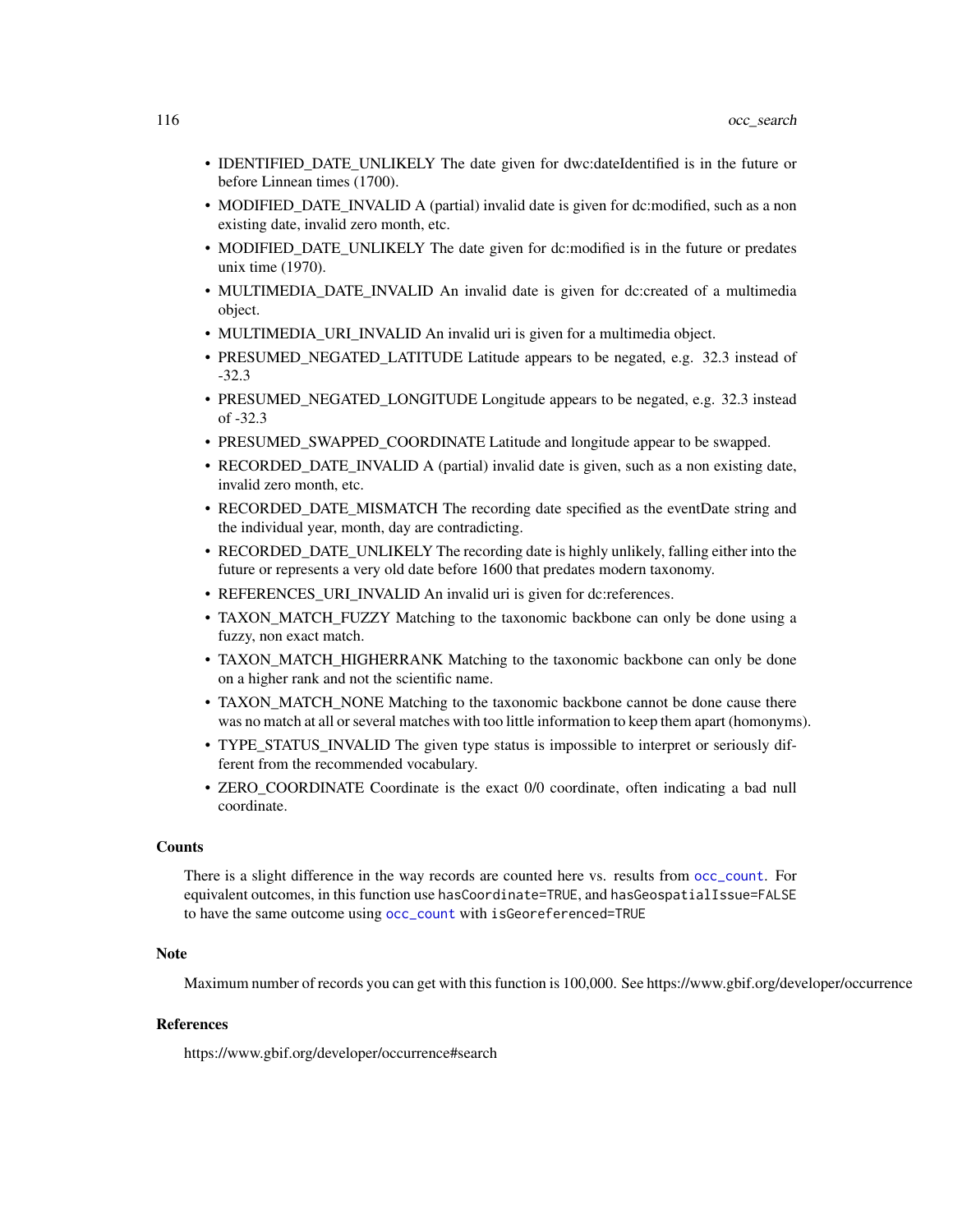#### <span id="page-116-0"></span>See Also

```
downloads(), occ_data(), occ_facet()
```
#### Examples

```
## Not run:
# Search by species name, using \code{\link{name_backbone}} first to get key
(key <- name_suggest(q='Helianthus annuus', rank='species')$data$key[1])
occ_search(taxonKey=key, limit=2)
# Return 20 results, this is the default by the way
occ_search(taxonKey=key, limit=20)
# Get just metadata
occ_search(taxonKey=key, limit=0)$meta
# Instead of getting a taxon key first, you can search for a name directly
## However, note that using this approach (with \code{scientificName="..."})
## you are getting synonyms too. The results for using \code{scientifcName} and
## \code{taxonKey} parameters are the same in this case, but I wouldn't be surprised if for some
## names they return different results
occ_search(scientificName = 'Ursus americanus')
key <- name_backbone(name = 'Ursus americanus', rank='species')$usageKey
occ_search(taxonKey = key)
# Search by dataset key
occ_search(datasetKey='7b5d6a48-f762-11e1-a439-00145eb45e9a', limit=20)$data
# Search by catalog number
occ_search(catalogNumber="49366", limit=20)
## separate requests: use a vector of strings
occ_search(catalogNumber=c("49366","Bird.27847588"), limit=10)
## one request, many instances of same parameter: use semi-colon sep. string
occ_search(catalogNumber="49366;Bird.27847588", limit=10)
# Get all data, not just lat/long and name
occ_search(taxonKey=key, fields='all', limit=20)
# Or get specific fields. Note that this isn't done on GBIF's side of things. This
# is done in R, but before you get the return object, so other fields are garbage
# collected
occ_search(taxonKey=key, fields=c('name','basisOfRecord','protocol'), limit=20)
# Use paging parameters (limit and start) to page. Note the different results
# for the two queries below.
occ_search(datasetKey='7b5d6a48-f762-11e1-a439-00145eb45e9a',start=10,limit=5)$data
occ_search(datasetKey='7b5d6a48-f762-11e1-a439-00145eb45e9a',start=20,limit=5)$data
# Many dataset keys
## separate requests: use a vector of strings
occ_search(datasetKey=c("50c9509d-22c7-4a22-a47d-8c48425ef4a7",
   "7b5d6a48-f762-11e1-a439-00145eb45e9a"), limit=20)
```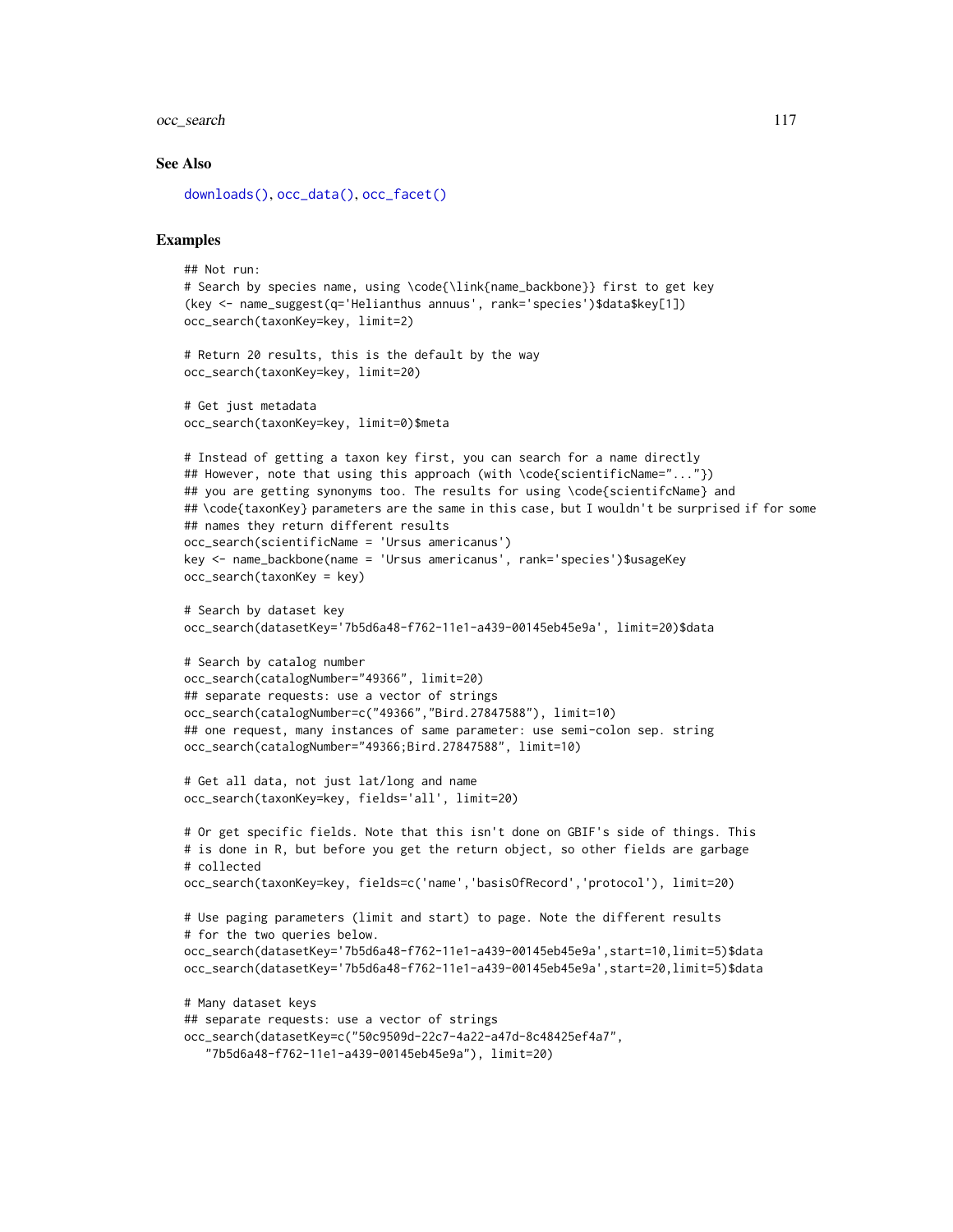```
## one request, many instances of same parameter: use semi-colon sep. string
v="50c9509d-22c7-4a22-a47d-8c48425ef4a7;7b5d6a48-f762-11e1-a439-00145eb45e9a"
occ_search(datasetKey = v, limit=20)
# Occurrence data: lat/long data, and associated metadata with occurrences
## The `data` slot has a data.frame of all data together
## for easy manipulation
occ_search(taxonKey=key, limit=20)$data
# Taxonomic hierarchy data
## In the `hier` slot
occ_search(taxonKey=key, limit=10)$hier
# Search by recorder
occ_search(recordedBy="smith", limit=20)
# Many collector names
occ_search(recordedBy=c("smith","BJ Stacey"), limit=20)
# recordedByID
occ_search(recordedByID="https://orcid.org/0000-0003-1691-239X", limit=20)
# identifiedByID
occ_search(identifiedByID="https://orcid.org/0000-0003-4710-2648", limit=20)
# Pass in curl options for extra fun
occ_search(taxonKey=2433407, limit=20, curlopts=list(verbose=TRUE))$hier
occ_search(taxonKey=2433407, limit=20,
  curlopts = list(
   noprogress = FALSE,
    progressfunction = function(down, up) {
      cat(sprintf("up: %d | down %d\n", up, down))
      return(TRUE)
   }
  )
)$hier
# occ_search(taxonKey=2433407, limit=20,
# curlopts = list(timeout_ms = 1))
# Search for many species
splist <- c('Cyanocitta stelleri', 'Junco hyemalis', 'Aix sponsa')
keys <- sapply(splist, function(x) name_suggest(x)$data$key[1], USE.NAMES=FALSE)
## separate requests: use a vector of strings
occ_search(taxonKey = keys, limit=5)
## one request, many instances of same parameter: use semi-colon sep. string
occ_search(taxonKey = paste0(keys, collapse = ";"), limit=5)
# Search using a synonym name
# Note that you'll see a message printing out that the accepted name will be used
occ_search(scientificName = 'Pulsatilla patens', fields = c('name','scientificName'), limit=5)
# Search on latitidue and longitude
```
occ\_search(decimalLatitude=48, decimalLongitude=10)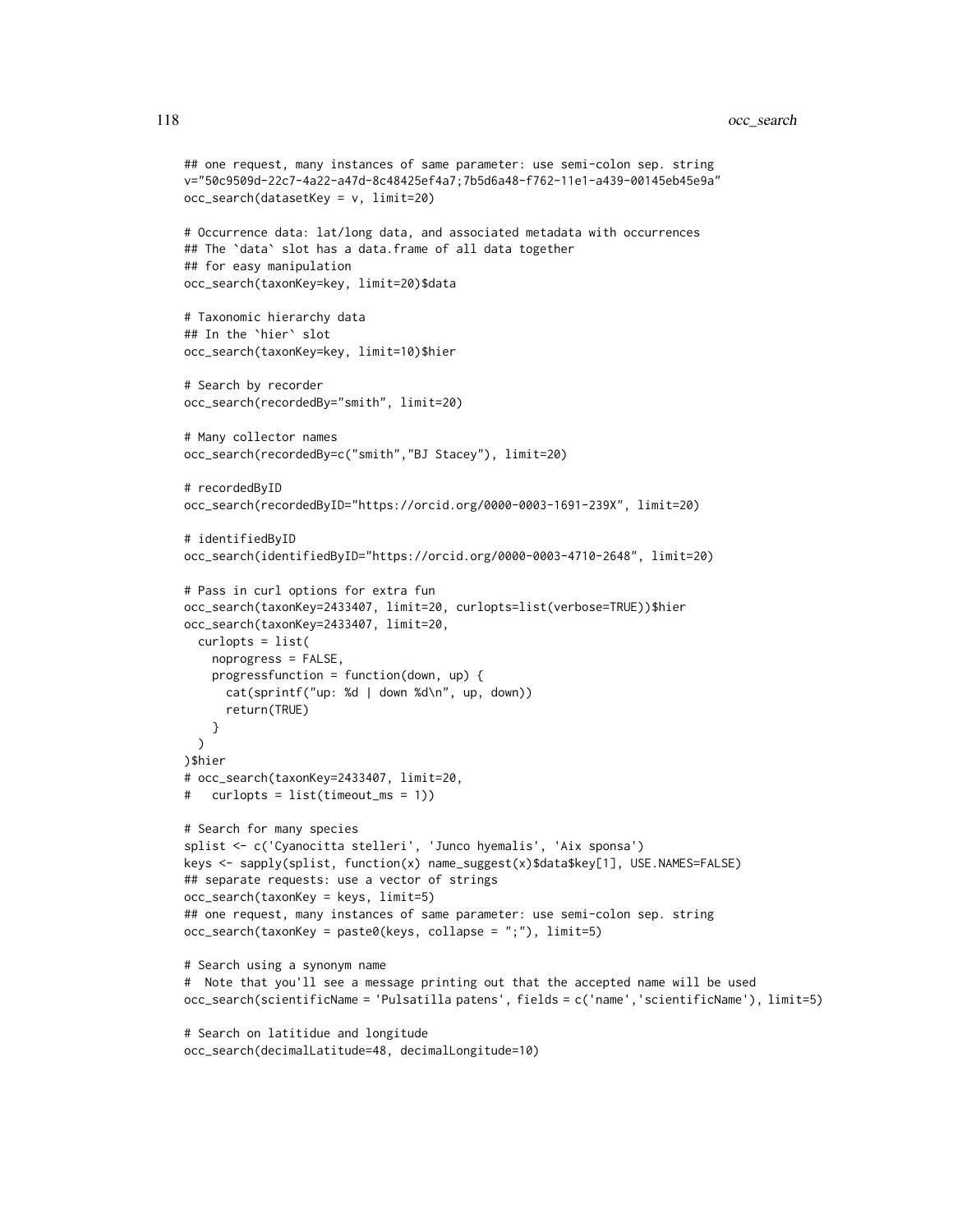```
# Search on a bounding box
## in well known text format
### polygon
occ_search(geometry='POLYGON((30.1 10.1,40 40,20 40,10 20,30.1 10.1))', limit=20)
### multipolygon
wkt <- 'MULTIPOLYGON(((-123 38,-116 38,-116 43,-123 43,-123 38)),
   ((-97 41, -93 41, -93 45, -97 45, -97 41)))'occ\_search(geometry = gsub("\\n\\s+, "", wkt), limit = 20)## taxonKey + WKT
key <- name_suggest(q='Aesculus hippocastanum')$data$key[1]
occ_search(taxonKey=key, geometry='POLYGON((30.1 10.1,40 40,20 40,10 20,30.1 10.1))',
   limit=20)
## or using bounding box, converted to WKT internally
occ_search(geometry=c(-125.0,38.4,-121.8,40.9), limit=20)
# Search on a long WKT string - too long for a GBIF search API request
## We internally convert your WKT string to a bounding box
## then do the query
## then clip the results down to just those in the original polygon
## - Alternatively, you can set the parameter 'geom_big="bbox"'
## - An additional alternative is to use the GBIF download API, see ?downloads
wkt <- "POLYGON((-9.178796777343678 53.22769021556159,
-12.167078027343678 51.56540789297837,
-12.958093652343678 49.78333685689162,-11.024499902343678 49.21251756301334,
-12.079187402343678 46.68179685941719,-15.067468652343678 45.83103608186854,
-15.770593652343678 43.58271629699817,-15.067468652343678 41.57676278827219,
-11.815515527343678 40.44938999172728,-12.958093652343678 37.72112962230871,
-11.639734277343678 36.52987439429357,-8.299890527343678 34.96062625095747,
-8.739343652343678 32.62357394385735,-5.223718652343678 30.90497915232165,
1.1044063476563224 31.80562077746643,1.1044063476563224 30.754036557416256,
6.905187597656322 32.02942785462211,5.147375097656322 32.99292810780193,
9.629796972656322 34.164474406524725,10.860265722656322 32.91918014319603,
14.551671972656322 33.72700959356651,13.409093847656322 34.888564192275204,
16.748937597656322 35.104560368110114,19.561437597656322 34.81643887792552,
18.594640722656322 36.38849705969625,22.989171972656322 37.162874858929854,
19.825109472656322 39.50651757842751,13.760656347656322 38.89353140585116,
14.112218847656322 42.36091601976124,10.596593847656322 41.11488736647705,
9.366125097656322 43.70991402658437,5.059484472656322 42.62015372417812,
2.3348750976563224 45.21526500321446,-0.7412967773436776 46.80225692528942,
6.114171972656322 47.102229890207894,8.047765722656322 45.52399303437107,
12.881750097656322 48.22681126957933,9.190343847656322 48.693079457106684,
8.750890722656322 50.68283120621287,5.059484472656322 50.40356146487845,
4.268468847656322 52.377558897655156,1.4559688476563224 53.28027243658647,
0.8407344726563224 51.62000971578333,0.5770625976563224 49.32721423860726,
-2.5869999023436776 49.49875947592088,-2.4991092773436776 51.18135535408638,
-2.0596561523436776 52.53822562473851,-4.696374902343678 51.67454591918756,
-5.311609277343678 50.009802108095776,-6.629968652343678 48.75106196817059,
-7.684656152343678 50.12263634382465,-6.190515527343678 51.83776110910459,
-5.047937402343678 54.267098895684235,-6.893640527343678 53.69860705549198,
-8.915124902343678 54.77719740243195,-12.079187402343678 54.52294465763567,
-13.573328027343678 53.437631551347174,
```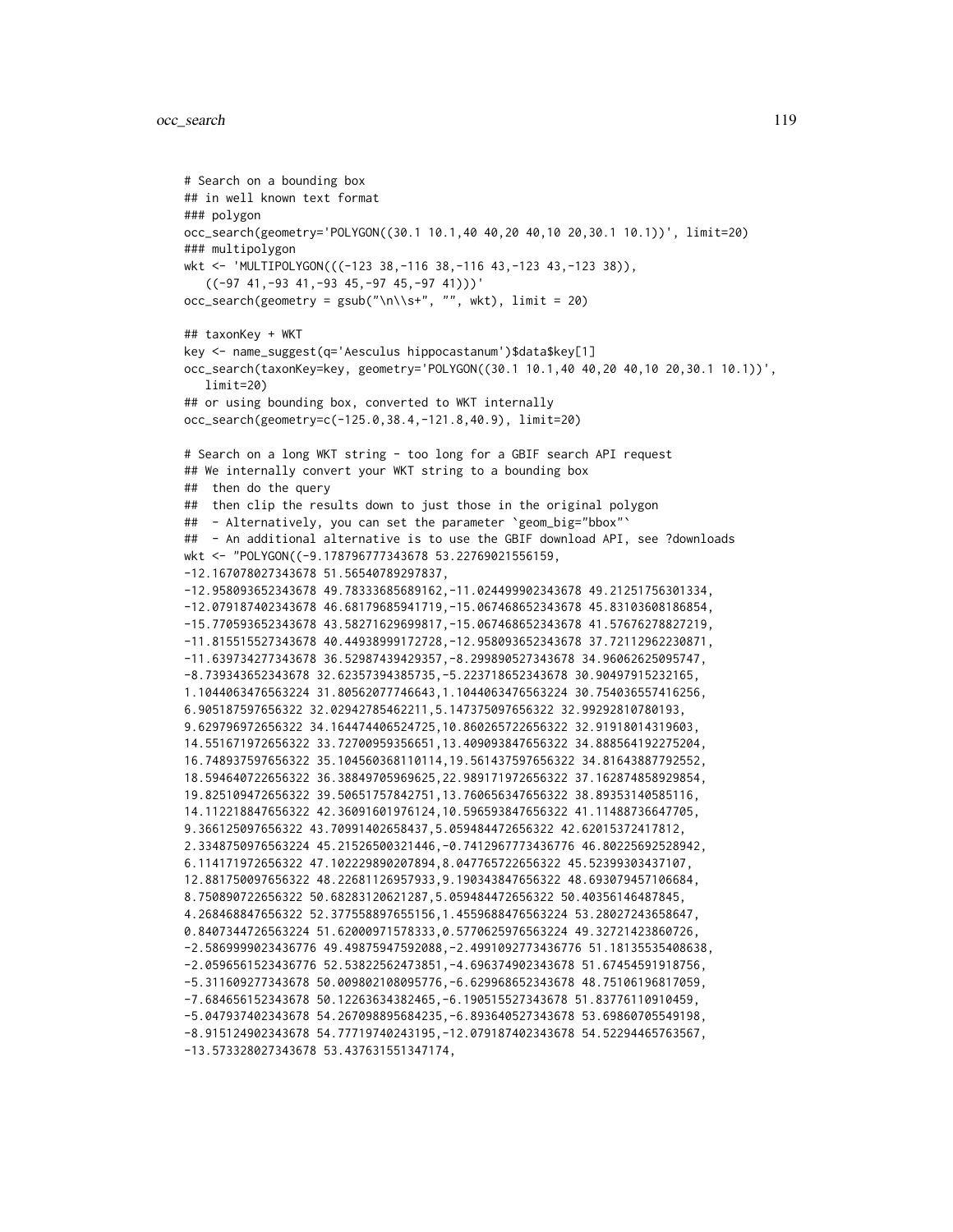```
-11.288171777343678 53.48995552517918,
-9.178796777343678 53.22769021556159))"
wkt <- gsub("\n", " ", wkt)
#### Default option with large WKT string fails
# res <- occ_search(geometry = wkt)
#### if WKT too long, with 'geom_big=bbox': makes into bounding box
res <- occ_search(geometry = wkt, geom_big = "bbox")$data
library("rgeos")
library("sp")
wktsp <- readWKT(wkt)
plot(wktsp)
coordinates(res) <- ~decimalLongitude+decimalLatitude
points(res)
#### Or, use 'geom_big=axe'
(res <- occ_search(geometry = wkt, geom_big = "axe"))
##### manipulate essentially number of polygons that result, so number of requests
###### default geom_size is 40
###### fewer calls
(res <- occ_search(geometry = wkt, geom_big = "axe", geom_size=50))
###### more calls
(res <- occ_search(geometry = wkt, geom_big = "axe", geom_size=30))
# Search on country
occ_search(country='US', fields=c('name','country'), limit=20)
isocodes[grep("France", isocodes$name),"code"]
occ_search(country='FR', fields=c('name','country'), limit=20)
occ_search(country='DE', fields=c('name','country'), limit=20)
### separate requests: use a vector of strings
occ_search(country=c('US','DE'), limit=20)
### one request, many instances of same parameter: use semi-colon sep. string
occ_search(country = 'US;DE', limit=20)
# Get only occurrences with lat/long data
occ_search(taxonKey=key, hasCoordinate=TRUE, limit=20)
# Get only occurrences that were recorded as living specimens
occ_search(taxonKey=key, basisOfRecord="LIVING_SPECIMEN", hasCoordinate=TRUE, limit=20)
## multiple values in a vector = a separate request for each value
occ_search(taxonKey=key,
  basisOfRecord=c("LIVING_SPECIMEN", "HUMAN_OBSERVATION"), limit=20)
## mutiple values in a single string, ";" separated = one request including all values
occ_search(taxonKey=key,
  basisOfRecord="LIVING_SPECIMEN;HUMAN_OBSERVATION", limit=20)
# Get occurrences for a particular eventDate
occ_search(taxonKey=key, eventDate="2013", limit=20)
occ_search(taxonKey=key, year="2013", limit=20)
```

```
occ_search(taxonKey=key, month="6", limit=20)
```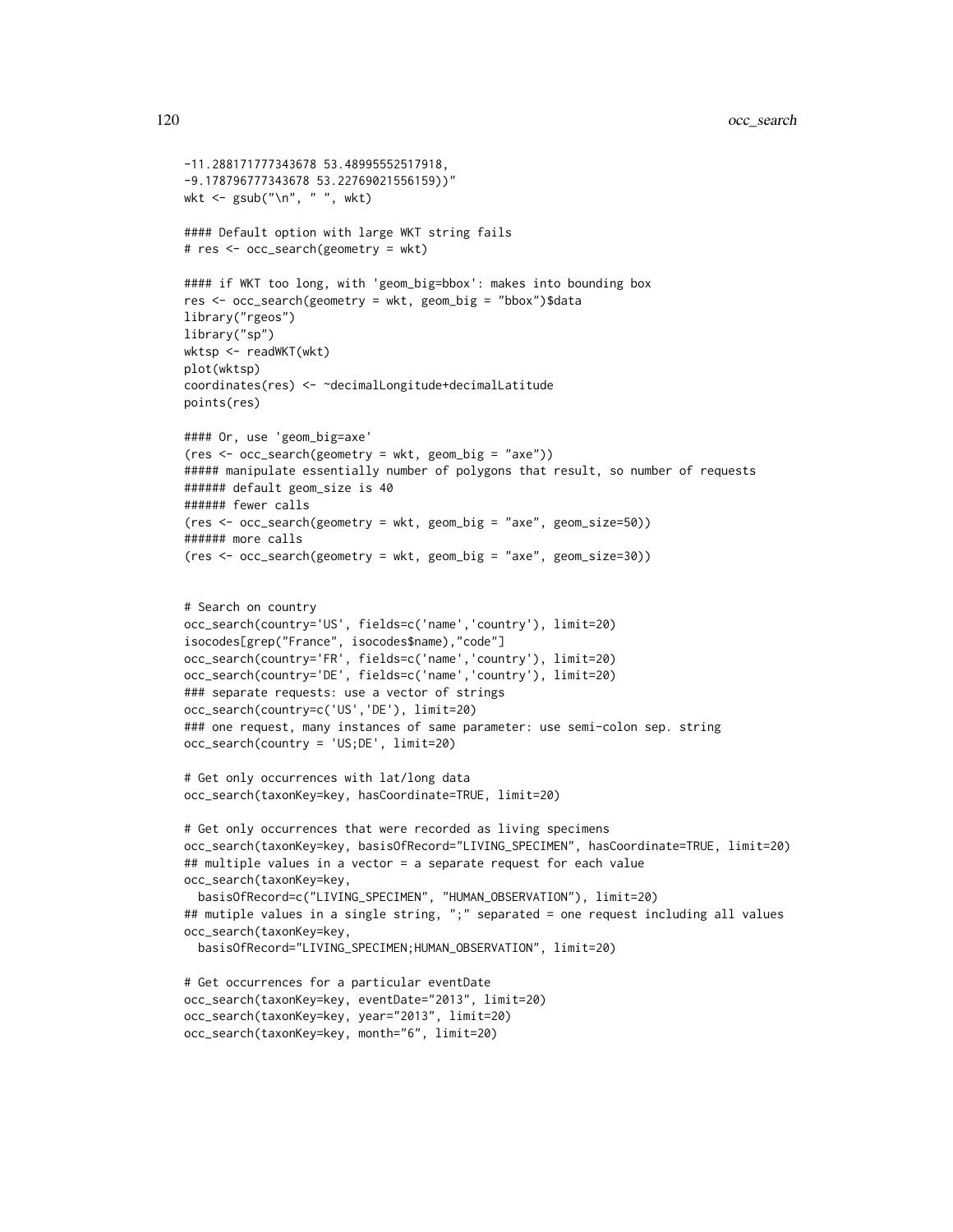```
# Get occurrences based on depth
key <- name_backbone(name='Salmo salar', kingdom='animals')$speciesKey
occ_search(taxonKey=key, depth="5", limit=20)
# Get occurrences based on elevation
key <- name_backbone(name='Puma concolor', kingdom='animals')$speciesKey
occ_search(taxonKey=key, elevation=50, hasCoordinate=TRUE, limit=20)
# Get occurrences based on institutionCode
occ_search(institutionCode="TLMF", limit=20)
### separate requests: use a vector of strings
occ_search(institutionCode=c("TLMF","ArtDatabanken"), limit=20)
### one request, many instances of same parameter: use semi-colon sep. string
occ_search(institutionCode = "TLMF;ArtDatabanken", limit=20)
# Get occurrences based on collectionCode
occ_search(collectionCode="Floristic Databases MV - Higher Plants", limit=20)
occ_search(collectionCode=c("Floristic Databases MV - Higher Plants","Artport"))
# Get only those occurrences with spatial issues
occ_search(taxonKey=key, hasGeospatialIssue=TRUE, limit=20)
# Search using a query string
occ_search(search = "kingfisher", limit=20)
# search on repatriated - doesn't work right now
# occ_search(repatriated = "")
# search on phylumKey
occ_search(phylumKey = 7707728, limit = 5)
# search on kingdomKey
occ_search(kingdomKey = 1, limit = 5)
# search on classKey
occ_search(classKey = 216, limit = 5)
# search on orderKey
occ_search(orderKey = 7192402, limit = 5)
# search on familyKey
occ_search(familyKey = 3925, limit = 5)
# search on genusKey
occ\_search(genusKey = 1935496, limit = 5)# search on establishmentMeans
occ_search(establishmentMeans = "INVASIVE", limit = 5)
occ_search(establishmentMeans = "NATIVE", limit = 5)
occ_search(establishmentMeans = "UNCERTAIN", limit = 5)
# search on protocol
occ_search(protocol = "DIGIR", limit = 5)
```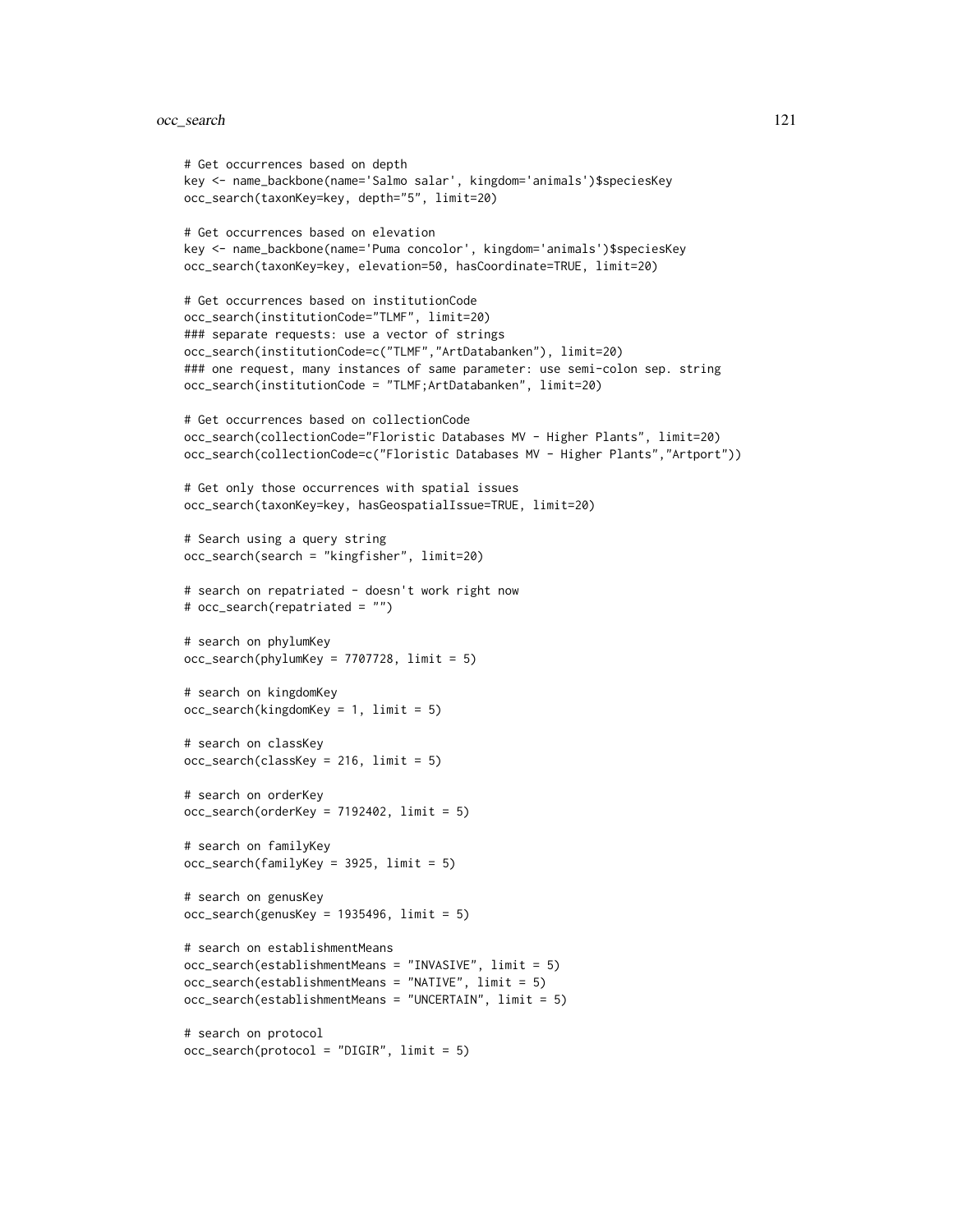```
# search on license
occ\_search(license = "CC_BY_4_0", limit = 5)# search on organismId
occ_search(organismId = "100", limit = 5)
# search on publishingOrg
occ_search(publishingOrg = "28eb1a3f-1c15-4a95-931a-4af90ecb574d", limit = 5)
# search on stateProvince
occ_search(stateProvince = "California", limit = 5)
# search on waterBody
occ_search(waterBody = "AMAZONAS BASIN, RIO JURUA", limit = 5)
# search on locality
res <- occ_search(locality = c("Trondheim", "Hovekilen"), limit = 5)
res$Trondheim$data
res$Hovekilen$data
# Range queries
## See Detail for parameters that support range queries
occ_search(depth='50,100') # this is a range depth, with lower/upper limits in character string
occ_search(depth=c(50,100)) # this is not a range search, but does two searches for each depth
## Range search with year
occ_search(year='1999,2000', limit=20)
## Range search with latitude
occ_search(decimalLatitude='29.59,29.6')
# Search by specimen type status
## Look for possible values of the typeStatus parameter looking at the typestatus dataset
occ_search(typeStatus = 'allotype', fields = c('name','typeStatus'))
# Search by specimen record number
## This is the record number of the person/group that submitted the data, not GBIF's numbers
## You can see that many different groups have record number 1, so not super helpful
occ_search(recordNumber = 1, fields = c('name','recordNumber','recordedBy'))
# Search by last time interpreted: Date the record was last modified in GBIF
## The lastInterpreted parameter accepts ISO 8601 format dates, including
## yyyy, yyyy-MM, yyyy-MM-dd, or MM-dd. Range queries are accepted for lastInterpreted
occ_search(lastInterpreted = '2014-04-02', fields = c('name','lastInterpreted'))
# Search by continent
## One of africa, antarctica, asia, europe, north_america, oceania, or south_america
occ_search(continent = 'south_america')$meta
occ_search(continent = 'africa')$meta
occ_search(continent = 'oceania')$meta
```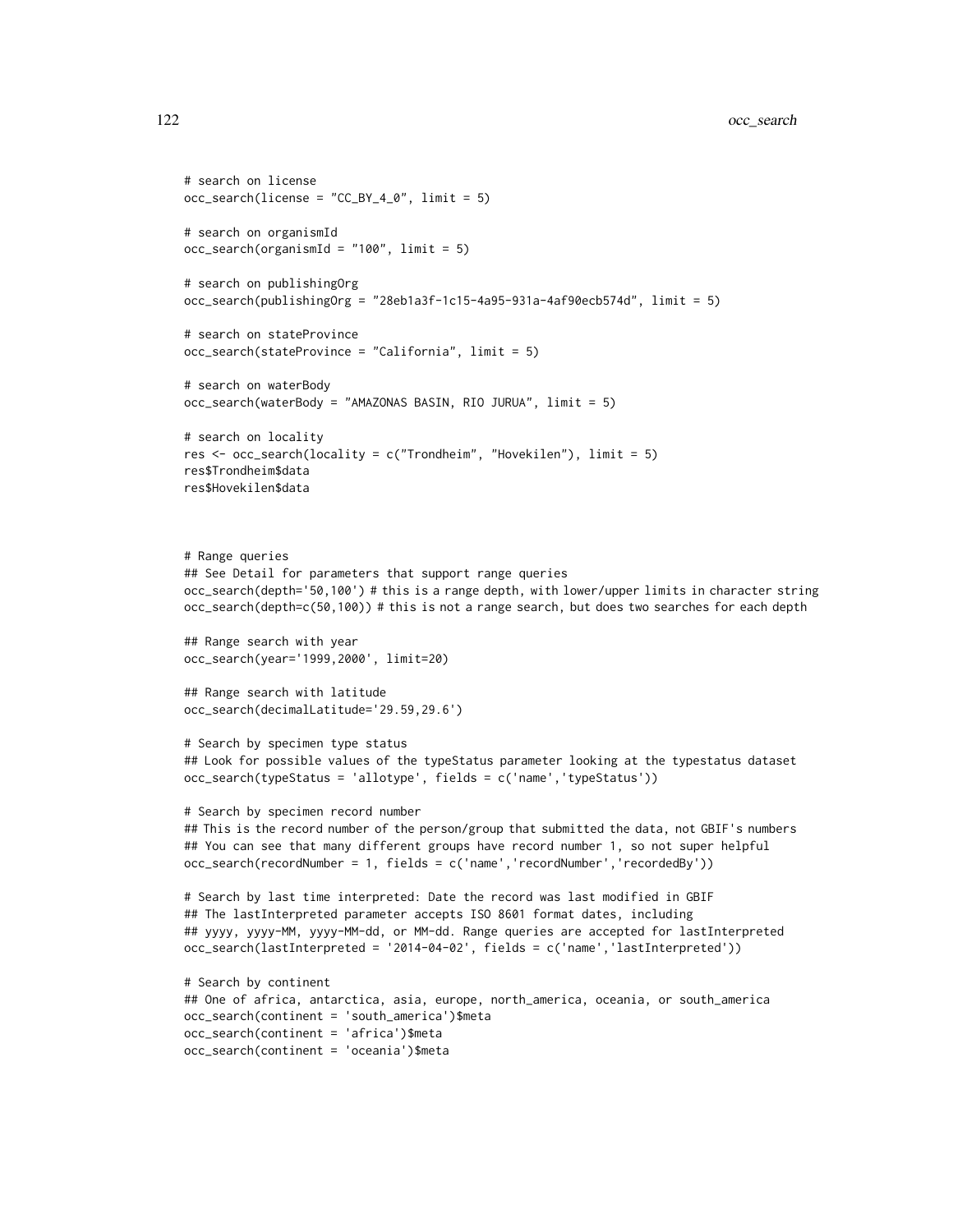```
occ_search(continent = 'antarctica')$meta
# Search for occurrences with images
occ_search(mediaType = 'StillImage')$media
occ_search(mediaType = 'MovingImage')$media
occ_search(mediaType = 'Sound')$media
# Query based on issues - see Details for options
## one issue
occ_search(taxonKey=1, issue='DEPTH_UNLIKELY', fields =
   c('name','key','decimalLatitude','decimalLongitude','depth'))
## two issues
occ_search(taxonKey=1, issue=c('DEPTH_UNLIKELY','COORDINATE_ROUNDED'))
# Show all records in the Arizona State Lichen Collection that cant be matched to the GBIF
# backbone properly:
occ_search(datasetKey='84c0e1a0-f762-11e1-a439-00145eb45e9a',
   issue=c('TAXON_MATCH_NONE','TAXON_MATCH_HIGHERRANK'))
# Parsing output by issue
(res <- occ_search(geometry='POLYGON((30.1 10.1,40 40,20 40,10 20,30.1 10.1))', limit = 50))
## what do issues mean, can print whole table, or search for matches
head(gbif_issues())
gbif_issues()[ gbif_issues()$code %in% c('cdround','cudc','gass84','txmathi'), ]
## or parse issues in various ways
### remove data rows with certain issue classes
library('magrittr')
res %>% occ_issues(gass84)
### split issues into separate columns
res %>% occ_issues(mutate = "split")
### expand issues to more descriptive names
res %>% occ_issues(mutate = "expand")
### split and expand
res %>% occ_issues(mutate = "split_expand")
### split, expand, and remove an issue class
res %>% occ_issues(-cudc, mutate = "split_expand")
# If you try multiple values for two different parameters you are wacked on the hand
# occ_search(taxonKey=c(2482598,2492010), recordedBy=c("smith","BJ Stacey"))
# Get a lot of data, here 1500 records for Helianthus annuus
# out <- occ_search(taxonKey=key, limit=1500)
# nrow(out$data)
# If you pass in an invalid polygon you get hopefully informative errors
### the WKT string is fine, but GBIF says bad polygon
wkt <- 'POLYGON((-178.59375 64.83258989321493,-165.9375 59.24622380205539,
-147.3046875 59.065977905449806,-130.78125 51.04484764446178,-125.859375 36.70806354647625,
-112.1484375 23.367471303759686,-105.1171875 16.093320185359257,-86.8359375 9.23767076398516,
-82.96875 2.9485268155066175,-82.6171875 -14.812060061226388,-74.8828125 -18.849111862023985,
-77.34375 -47.661687803329166,-84.375 -49.975955187343295,174.7265625 -50.649460483096114,
179.296875 -42.19189902447192,-176.8359375 -35.634976650677295,176.8359375 -31.835565983656227,
163.4765625 -6.528187613695323,152.578125 1.894796132058301,135.703125 4.702353722559447,
```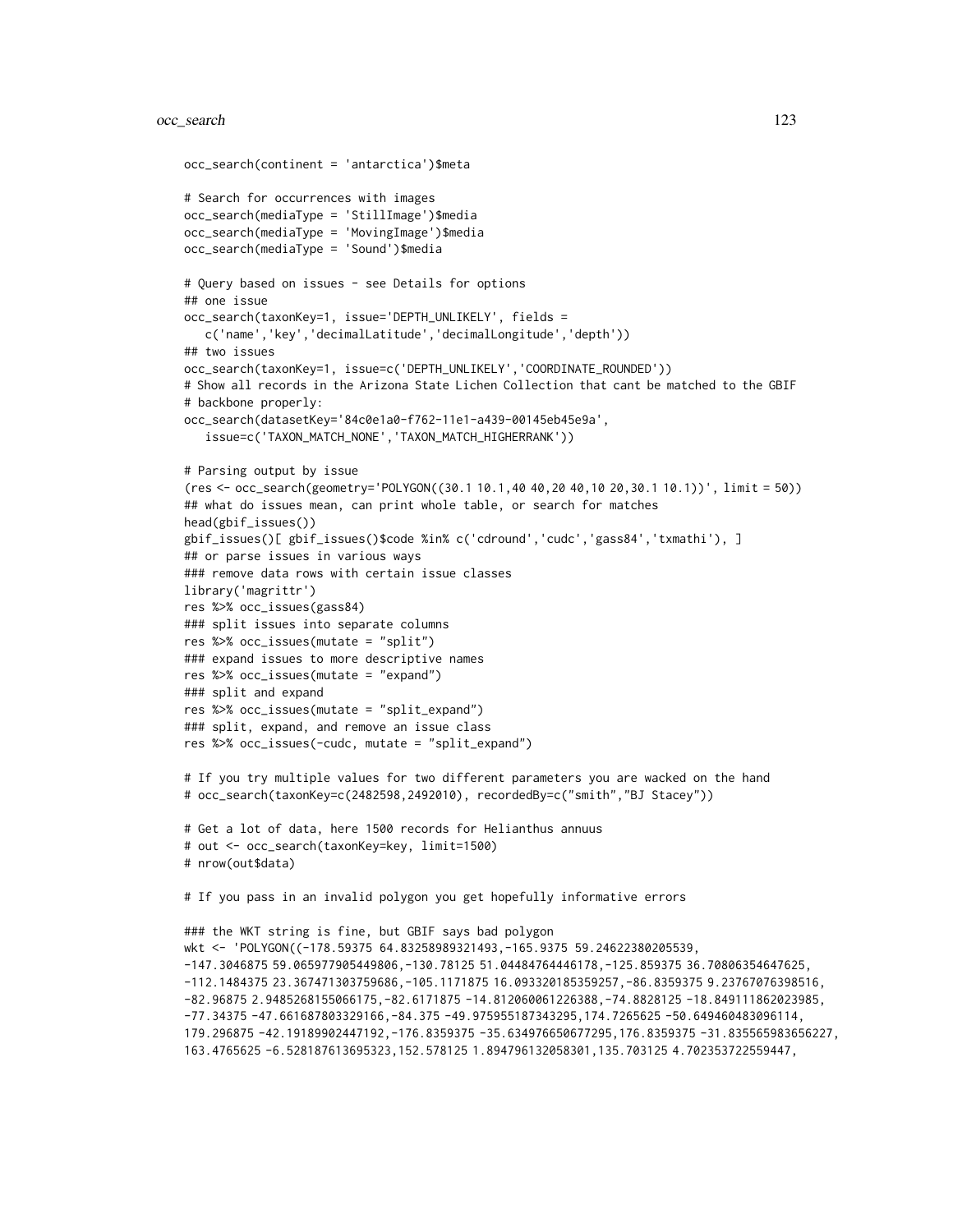```
127.96875 15.077427674847987,127.96875 23.689804541429606,139.921875 32.06861069132688,
149.4140625 42.65416193033991,159.2578125 48.3160811030533,168.3984375 57.019804336633165,
178.2421875 59.95776046458139,-179.6484375 61.16708631440347,-178.59375 64.83258989321493))'
# occ_search(geometry = gsub("\n", '', wkt))
### unable to parse due to last number pair needing two numbers, not one
# wkt <- 'POLYGON((-178.5 64.8,-165.9 59.2,-147.3 59.0,-130.7 51.0,-125.8))'
# occ_search(geometry = wkt)
### unable to parse due to unclosed string
# wkt <- 'POLYGON((-178.5 64.8,-165.9 59.2,-147.3 59.0,-130.7 51.0))'
# occ_search(geometry = wkt)
### another of the same
# wkt <- 'POLYGON((-178.5 64.8,-165.9 59.2,-147.3 59.0,-130.7 51.0,-125.8 36.7))'
# occ_search(geometry = wkt)
### returns no results
# wkt <- 'LINESTRING(3 4,10 50,20 25)'
# occ_search(geometry = wkt)
### Apparently a point is allowed, but errors
# wkt <- 'POINT(45 -122)'
# occ_search(geometry = wkt)
## Faceting
x \leq -\text{occ\_search}(\text{face } t = \text{"country", limit = 0})x$facets
x \le -\text{occ\_search}(\text{facet = "establishmentMeans", limit = 10})x$facets
x$data
x \leftarrow occ\_search(facet = c("country", "basisOfRecord"), limit = 10)x$data
x$facets
x$facets$country
x$facets$basisOfRecord
x$facets$basisOfRecord$count
x <- occ_search(facet = "country", facetMincount = 30000000L, limit = 10)
x$facets
x$data
# paging per each faceted variable
(x <- occ_search(
  facet = c("country", "basisOfRecord", "hasCoordinate"),
  country.facetLimit = 3,
 basisOfRecord.facetLimit = 6,
 limit = 0))
x$facets
```

```
# You can set limit=0 to get number of results found
occ_search(datasetKey = '7b5d6a48-f762-11e1-a439-00145eb45e9a', limit = 0)$meta
occ_search(scientificName = 'Ursus americanus', limit = 0)$meta
```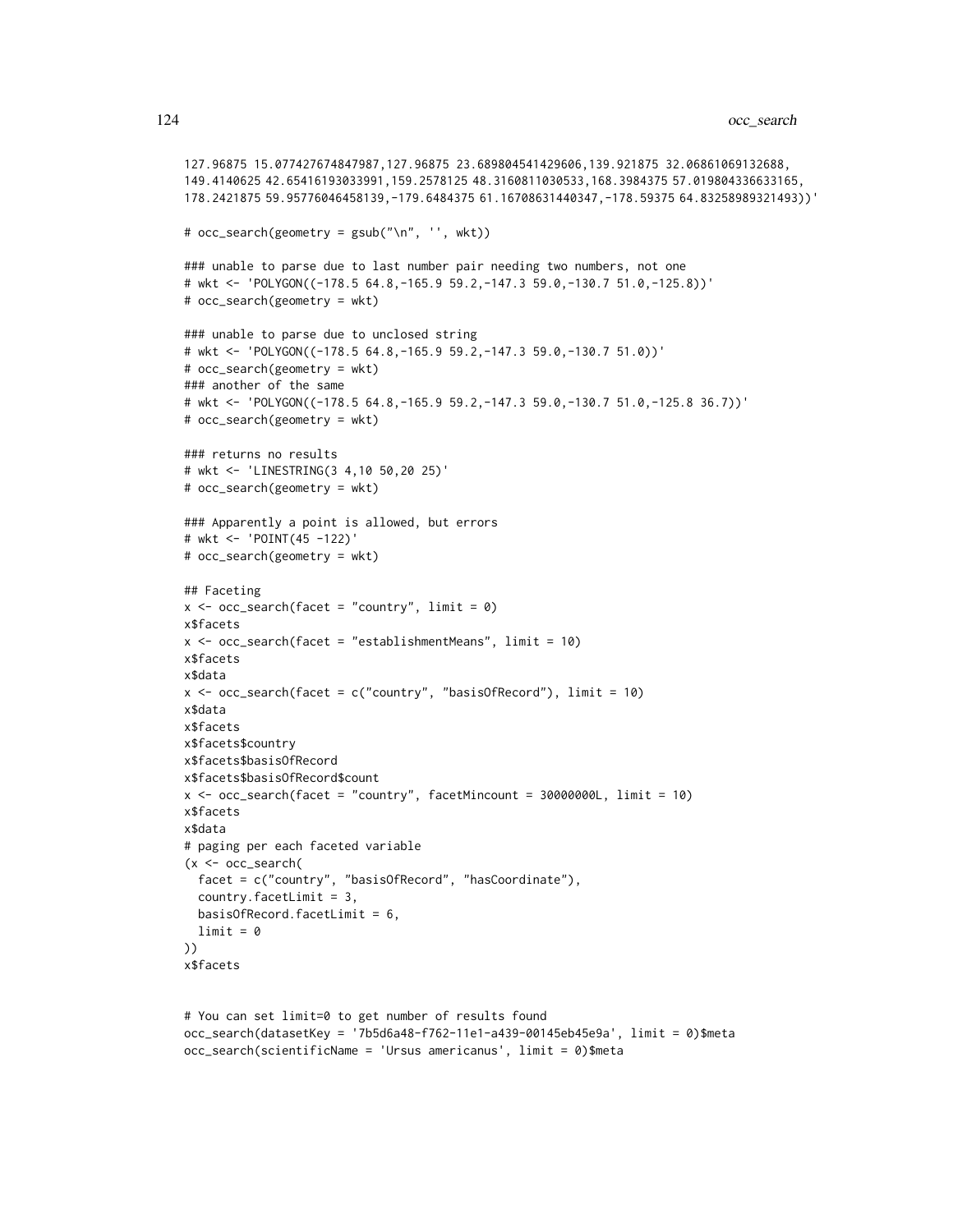# <span id="page-124-0"></span>organizations 125

```
occ_search(scientificName = 'Ursus americanus', limit = 0)$meta
```
## End(Not run)

organizations *Organizations metadata.*

# Description

Organizations metadata.

#### Usage

```
organizations(
 data = "all",uuid = NULL,query = NULL,
 limit = 100,
  start = NULL,
  curlopts = list()
\mathcal{L}
```
# Arguments

| data     | (character) The type of data to get. One or more of: 'organization', 'con-<br>tact', 'endpoint', 'identifier', 'tag', 'machineTag', 'comment', 'hostedDataset',<br>'ownedDataset', 'deleted', 'pending', 'nonPublishing', or the special 'all'. De-<br>fault: 'all' |
|----------|---------------------------------------------------------------------------------------------------------------------------------------------------------------------------------------------------------------------------------------------------------------------|
| uuid     | (character) UUID of the data node provider. This must be specified if data is<br>anything other than 'all'.                                                                                                                                                         |
| query    | (character) Ouery nodes. Only used when data='all'                                                                                                                                                                                                                  |
| limit    | Number of records to return. Default: 100. Maximum: 1000.                                                                                                                                                                                                           |
| start    | Record number to start at. Default: 0. Use in combination with limit to page<br>through results.                                                                                                                                                                    |
| curlopts | list of named curl options passed on to HttpClient. see curl::curl_options<br>for curl options                                                                                                                                                                      |

# Value

A list of length one or two. If uuid is NULL, then a data.frame with call metadata, and a data.frame, but if uuid given, then a list.

# References

<https://www.gbif.org/developer/registry#organizations>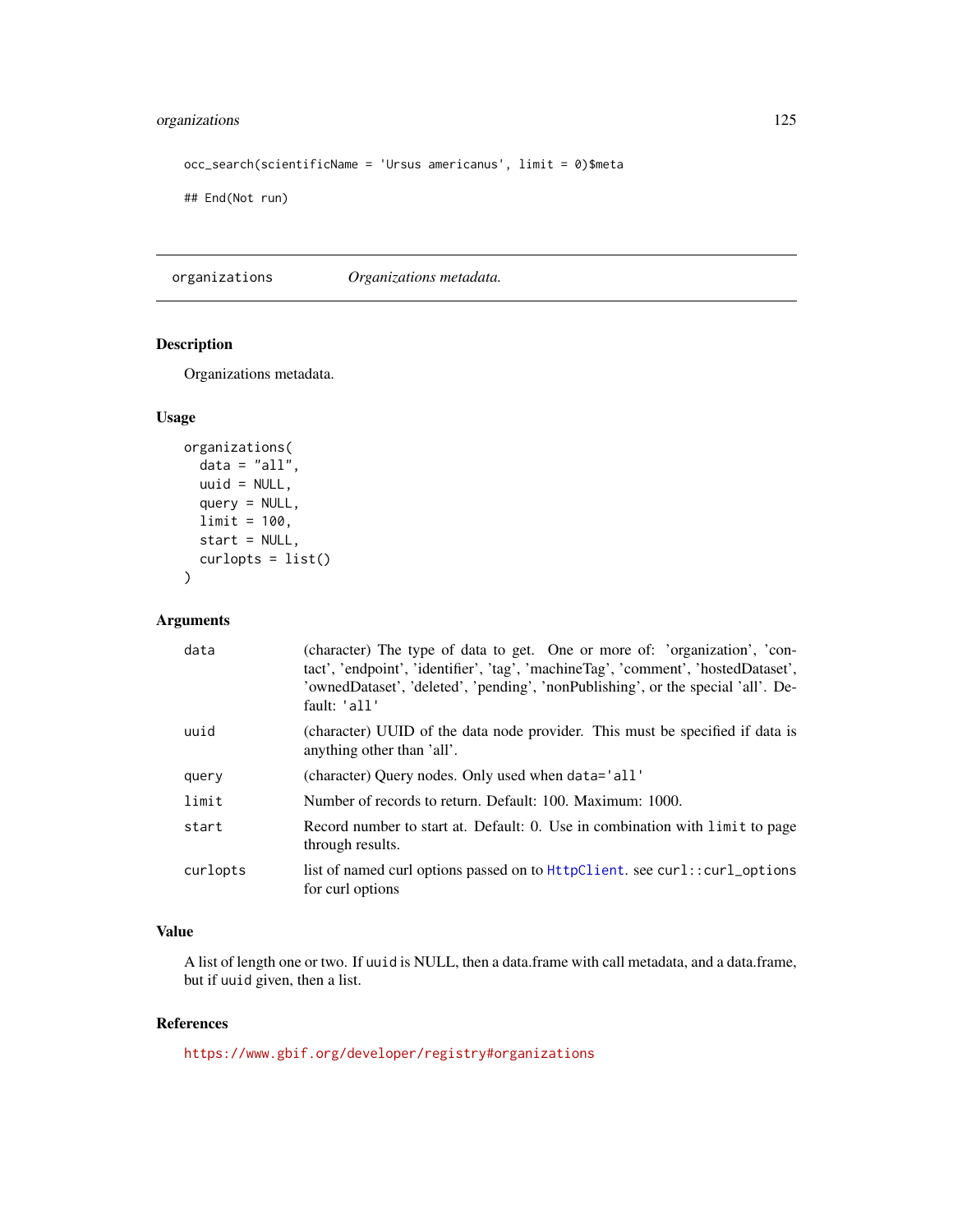## <span id="page-125-0"></span>Examples

```
## Not run:
organizations(limit=5)
organizations(query="france", limit=5)
organizations(uuid="4b4b2111-ee51-45f5-bf5e-f535f4a1c9dc")
organizations(data='contact', uuid="4b4b2111-ee51-45f5-bf5e-f535f4a1c9dc")
organizations(data='pending')
organizations(data=c('contact','endpoint'),
  uuid="4b4b2111-ee51-45f5-bf5e-f535f4a1c9dc")
# Pass on curl options
organizations(query="spain", curlopts = list(verbose=TRUE))
## End(Not run)
```
parsenames *Parse taxon names using the GBIF name parser.*

# Description

Parse taxon names using the GBIF name parser.

#### Usage

```
parsenames(scientificname, curlopts = list())
```
#### Arguments

|          | scientificname A character vector of scientific names.                                            |
|----------|---------------------------------------------------------------------------------------------------|
| curlopts | list of named curl options passed on to $HttpClient$ . see curl::curl_options<br>for curl options |

# Value

A data.frame containing fields extracted from parsed taxon names. Fields returned are the union of fields extracted from all species names in scientificname.

## Author(s)

John Baumgartner (johnbb@student.unimelb.edu.au)

# References

<https://www.gbif.org/developer/species#parser>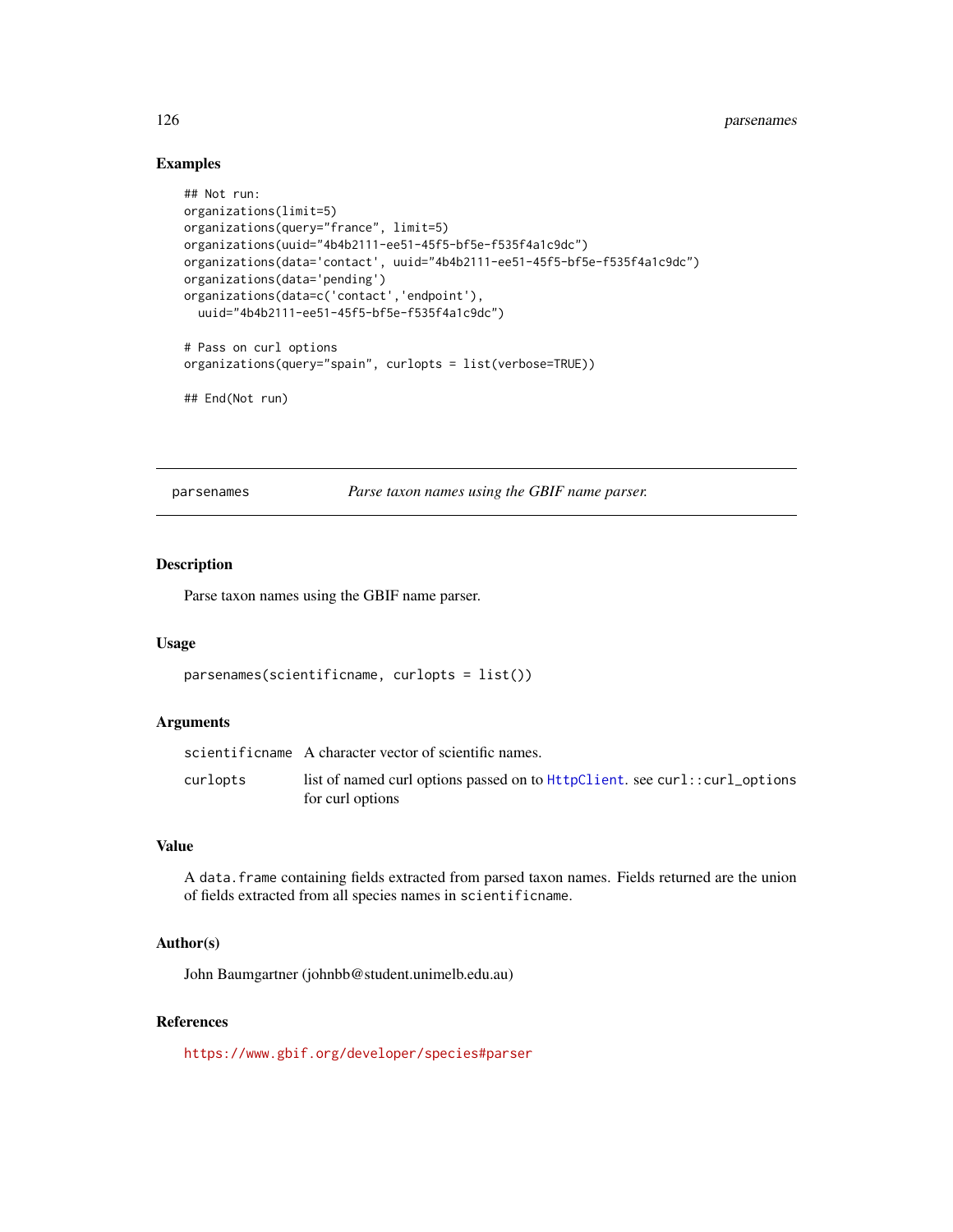#### <span id="page-126-0"></span>rgbif-defunct 127

#### Examples

```
## Not run:
parsenames(scientificname='x Agropogon littoralis')
parsenames(c('Arrhenatherum elatius var. elatius',
            'Secale cereale subsp. cereale', 'Secale cereale ssp. cereale',
            'Vanessa atalanta (Linnaeus, 1758)'))
parsenames("Ajuga pyramidata")
parsenames("Ajuga pyramidata x reptans")
# Pass on curl options
# res <- parsenames(c('Arrhenatherum elatius var. elatius',
# 'Secale cereale subsp. cereale', 'Secale cereale ssp. cereale',
# 'Vanessa atalanta (Linnaeus, 1758)'), curlopts=list(verbose=TRUE))
```

```
## End(Not run)
```
rgbif-defunct *Defunct functions in rgbif*

#### **Description**

- [density\\_spplist\(\)](#page-0-0): service no longer provided
- [densitylist\(\)](#page-0-0): service no longer provided
- [gbifdata\(\)](#page-0-0): service no longer provided
- [gbifmap\\_dens\(\)](#page-0-0): service no longer provided
- [gbifmap\\_list\(\)](#page-0-0): service no longer provided
- [occurrencedensity\(\)](#page-0-0): service no longer provided
- [providers\(\)](#page-0-0): service no longer provided
- [resources\(\)](#page-0-0): service no longer provided
- [taxoncount\(\)](#page-0-0): service no longer provided
- [taxonget\(\)](#page-0-0): service no longer provided
- [taxonsearch\(\)](#page-0-0): service no longer provided
- [stylegeojson\(\)](#page-0-0): moving this functionality to spocc package, will be removed soon
- [togeojson\(\)](#page-0-0): moving this functionality to spocc package, will be removed soon
- [gist\(\)](#page-0-0): moving this functionality to spocc package, will be removed soon
- [occ\\_spellcheck\(\)](#page-0-0): GBIF has removed the spellCheck parameter from their API

#### Details

The above functions have been removed. See <https://github.com/ropensci/rgbif> and poke around the code if you want to find the old functions in previous versions of the package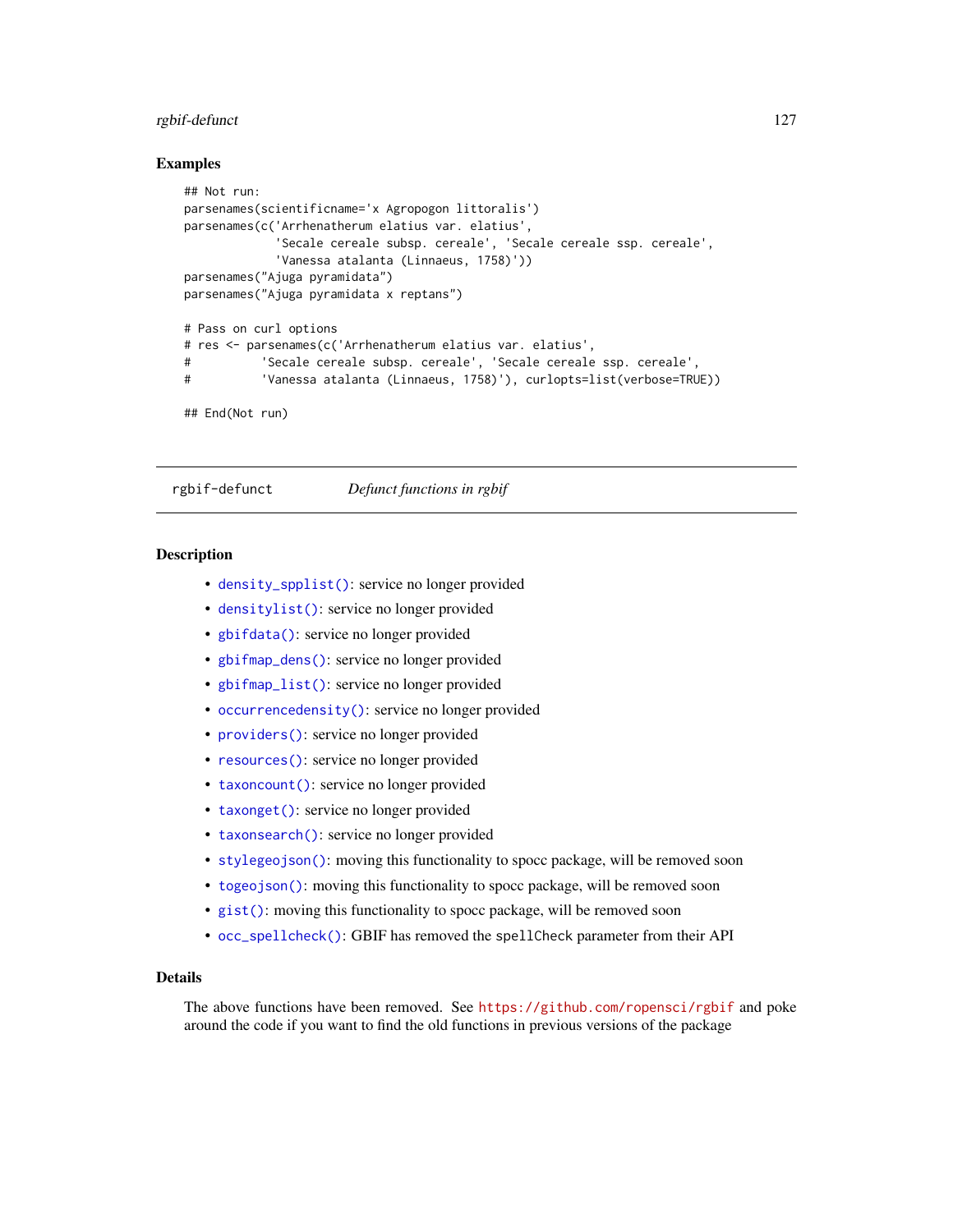<span id="page-127-0"></span>rgb\_country\_codes *Look up 2 character ISO country codes*

# Description

Look up 2 character ISO country codes

# Usage

rgb\_country\_codes(country\_name, fuzzy = FALSE, ...)

# Arguments

| country_name            | Name of country to look up                       |
|-------------------------|--------------------------------------------------|
| fuzzy                   | If TRUE, uses agrep to do fuzzy search on names. |
| $\cdot$ $\cdot$ $\cdot$ | Further arguments passed on to agrep or grep     |

# Examples

rgb\_country\_codes(country\_name="United")

| taxrank | Get the possible values to be used for (taxonomic) rank arguments in |
|---------|----------------------------------------------------------------------|
|         | GBIF API methods.                                                    |

# Description

Get the possible values to be used for (taxonomic) rank arguments in GBIF API methods.

# Usage

taxrank()

# Examples

## Not run: taxrank()

## End(Not run)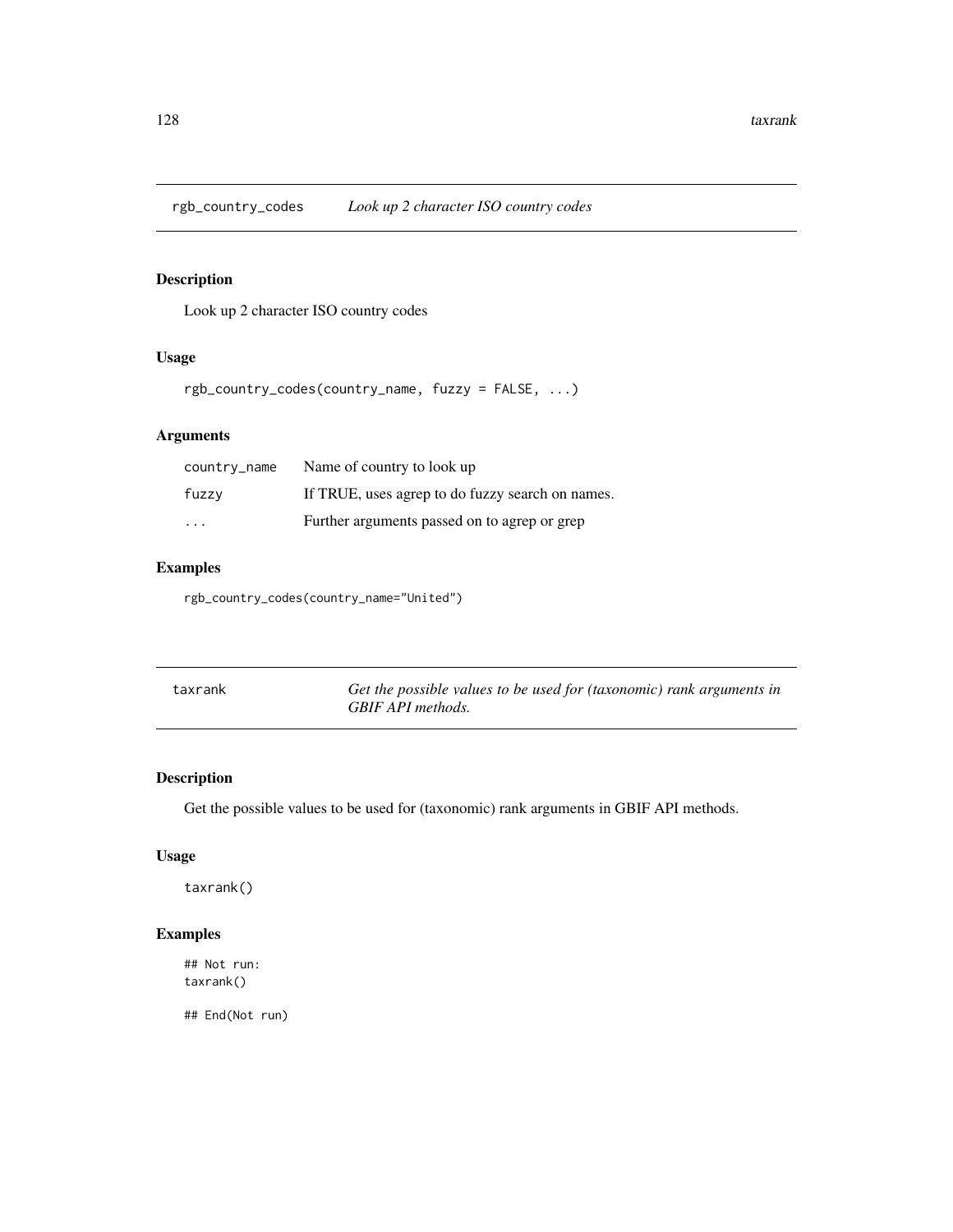<span id="page-128-1"></span>

#### **Description**

- name. Name of type.
- description. Description of the type.

<span id="page-128-0"></span>

wkt\_parse *parse wkt into smaller bits*

# **Description**

parse wkt into smaller bits

# Usage

wkt\_parse(wkt, geom\_big, geom\_size = 40, geom\_n = 10)

#### Arguments

| wkt       | (character) A WKT string. Required.                                             |
|-----------|---------------------------------------------------------------------------------|
| geom_big  | (character) One of "axe" or "bbox". Required.                                   |
| geom_size | (integer) An integer indicating size of the cell. Default: 40.                  |
| geom_n    | (integer) An integer indicating number of cells in each dimension. Default: 10. |

# Examples

wkt <- "POLYGON((13.26349675655365 52.53991761181831,18.36115300655365 54.11445544219924, 21.87677800655365 53.80418956368524,24.68927800655365 54.217364774722455,28.20490300655365 54.320018299365124,30.49005925655365 52.85948216284084,34.70880925655365 52.753220564427814, 35.93927800655365 50.46131871049754,39.63068425655365 49.55761261299145,40.86115300655365 46.381388009130845,34.00568425655365 45.279102926537,33.30255925655365 48.636868465271846, 30.13849675655365 49.78513301801265,28.38068425655365 47.2236377039631,29.78693425655365 44.6572866068524,27.67755925655365 42.62220075124676,23.10724675655365 43.77542058000212, 24.51349675655365 47.10412345120368,26.79865300655365 49.55761261299145,23.98615300655365 52.00209943876426,23.63459050655365 49.44345313705238,19.41584050655365 47.580567827212114, 19.59162175655365 44.90682206053508,20.11896550655365 42.36297154876359,22.93146550655365 40.651849782081555,25.56818425655365 39.98171166226459,29.61115300655365 40.78507856230178, 32.95099675655365 40.38459278067577,32.95099675655365 37.37491910393631,26.27130925655365 33.65619609886799,22.05255925655365 36.814081996401605,18.71271550655365 36.1072176729021, 18.53693425655365 39.16878677351903,15.37287175655365 38.346355762190846,15.19709050655365 41.578843777436326,12.56037175655365 41.050735748143424,12.56037175655365 44.02872991212046, 15.19709050655365 45.52594200494078,16.42755925655365 48.05271546733352,17.48224675655365 48.86865641518059,10.62677800655365 47.817178329053135,9.57209050655365 44.154980365192, 8.16584050655365 40.51835445724746,6.05646550655365 36.53210972067291,0.9588092565536499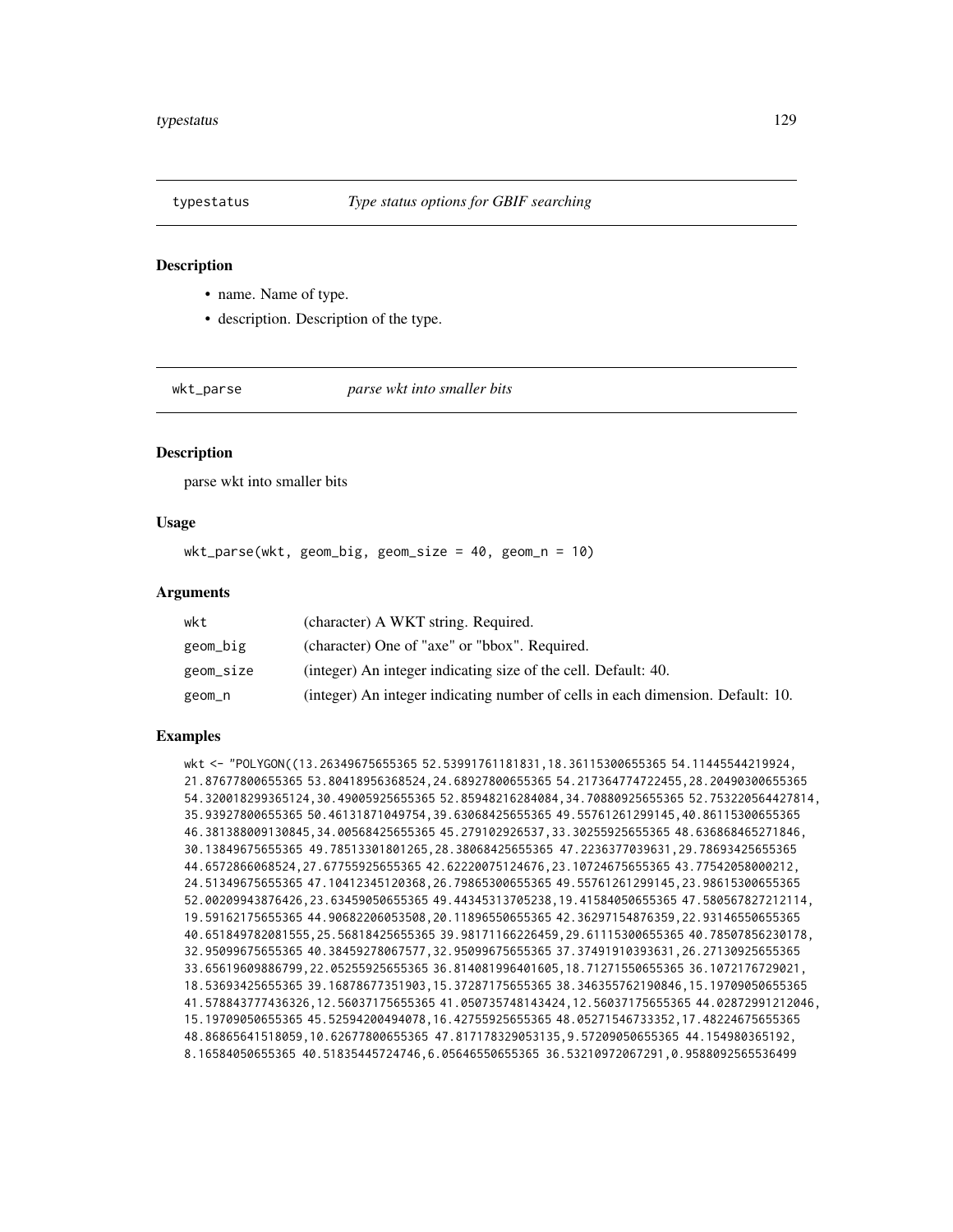```
31.583640057148145,-5.54509699344635 35.68001485298146,-6.77556574344635 40.51835445724746,
-9.41228449344635 38.346355762190846,-12.40056574344635 35.10683619158607,-15.74040949344635
38.07010978950028,-14.68572199344635 41.31532459432774,-11.69744074344635 43.64836179231387,
-8.88494074344635 42.88035509418534,-4.31462824344635 43.52103366008421,-8.35759699344635
47.2236377039631,-8.18181574344635 50.12441989397795,-5.01775324344635 49.55761261299145,
-2.73259699344635 46.25998980446569,-1.67790949344635 44.154980365192,-1.32634699344635
39.30493590580802,2.18927800655365 41.44721797271696,4.47443425655365 43.26556960420879,
2.18927800655365 46.7439668697322,1.83771550655365 50.3492841273576,6.93537175655365
49.671505849335254,5.00177800655365 52.32557322466785,7.81427800655365 51.67627099802223,
7.81427800655365 54.5245591562317,10.97834050655365 51.89375191441792,10.97834050655365
55.43241335888528,13.26349675655365 52.53991761181831))"
wkt <- gsub("\n", " ", wkt)
if (requireNamespace("sf", quietly=TRUE)) {
# to a bounding box in wkt format
wkt_parse(wkt, geom_big = "bbox")
```

```
# to many wkt strings, chopped up from input
wkt_parse(wkt, geom_big = "axe")
wkt_parse(wkt, geom_big = "axe", 60)
wkt_parse(wkt, geom_big = "axe", 30)
wkt_parse(wkt, geom_big = "axe", 20)
wkt_parse(wkt, geom_big = "axe", 10)
wkt_parse(wkt, geom_big = "axe", 5)
}
```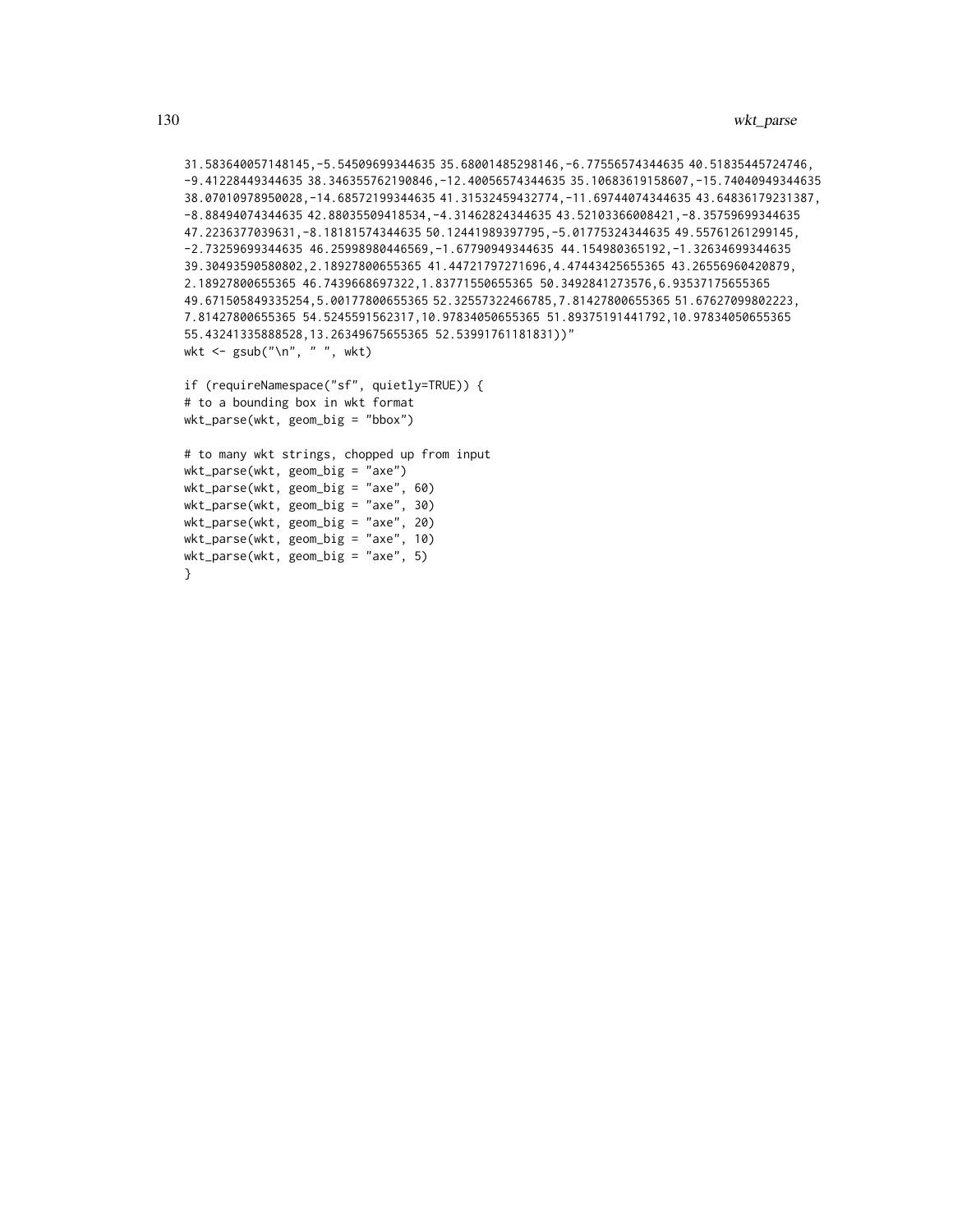# **Index**

∗ data isocodes, [34](#page-33-0) occ\_fields, [101](#page-100-0) typestatus, [129](#page-128-1) ∗ downloads download\_predicate\_dsl, [18](#page-17-0) occ\_download, [82](#page-81-1) occ\_download\_cached, [86](#page-85-0) occ\_download\_cancel, [88](#page-87-0) occ\_download\_dataset\_activity, [90](#page-89-0) occ\_download\_datasets, [89](#page-88-0) occ\_download\_get, [91](#page-90-0) occ\_download\_import, [92](#page-91-0) occ\_download\_list, [94](#page-93-0) occ\_download\_meta, [95](#page-94-0) occ\_download\_queue, [96](#page-95-0) occ\_download\_wait, [98](#page-97-0)

as.download *(*occ\_download\_import*)*, [92](#page-91-0)

```
cat, 10, 12
check_wkt, 4
check_wkt(), 68, 111
5
crul::HttpClient, 37, 40
crul::HttpClient(), 91
crul::verb-GET, 23, 91
```
crul::writing-options, *[91](#page-90-0)*

```
data.table::fread, 93
data.table::fread(), 93
dataset_metrics, 8
dataset_search, 8
dataset_search(), 35
dataset_suggest, 11
dataset_suggest(), 35
datasets, 6
density_spplist(), 127
densitylist(), 127
derived_dataset, 14
```
derived\_dataset\_prep *(*derived\_dataset*)*, [14](#page-13-0) download\_predicate\_dsl, *[18](#page-17-0)*, [18,](#page-17-0) *[82](#page-81-1)*, *[84](#page-83-0)*, *[86](#page-85-0)[–89](#page-88-0)*, *[91](#page-90-0)[–93](#page-92-0)*, *[95](#page-94-0)[–97](#page-96-0)*, *[99](#page-98-1)* downloads, [17,](#page-16-1) *[84](#page-83-0)*, *[87](#page-86-0)[–90](#page-89-0)*, *[92,](#page-91-0) [93](#page-92-0)*, *[95](#page-94-0)[–97](#page-96-0)* downloads(), *[74](#page-73-0)*, *[117](#page-116-0)* elevation, [22](#page-21-0)

enumeration, [25](#page-24-0) enumeration\_country *(*enumeration*)*, [25](#page-24-0)

gbif\_bbox2wkt, [26](#page-25-0) gbif\_citation, [27](#page-26-0) gbif\_issues, [28](#page-27-0) gbif\_issues\_lookup, [28](#page-27-0) gbif\_names, [29](#page-28-0) gbif\_oai, [30](#page-29-0) gbif\_oai\_get\_records *(*gbif\_oai*)*, [30](#page-29-0) gbif\_oai\_identify *(*gbif\_oai*)*, [30](#page-29-0) gbif\_oai\_list\_identifiers *(*gbif\_oai*)*, [30](#page-29-0) gbif\_oai\_list\_metadataformats *(*gbif\_oai*)*, [30](#page-29-0) gbif\_oai\_list\_records *(*gbif\_oai*)*, [30](#page-29-0) gbif\_oai\_list\_sets *(*gbif\_oai*)*, [30](#page-29-0) gbif\_photos, [32](#page-31-0) gbif\_wkt2bbox *(*gbif\_bbox2wkt*)*, [26](#page-25-0) gbifdata(), *[127](#page-126-0)* gbifmap\_dens(), *[127](#page-126-0)* gbifmap\_list(), *[127](#page-126-0)* gist(), *[127](#page-126-0)*

```
HttpClient, 7, 8, 10, 12, 25, 33, 42, 44, 49,
          53, 55, 57, 59, 61, 68, 83, 87–90, 95,
          100, 101, 105, 111, 125, 126
```
installations, [33](#page-32-0) isocodes, [34](#page-33-0)

many-values, *[4](#page-3-1)*, [35,](#page-34-1) *[53](#page-52-0)* map\_fetch, [35](#page-34-1) map\_fetch(), *[40](#page-39-0)*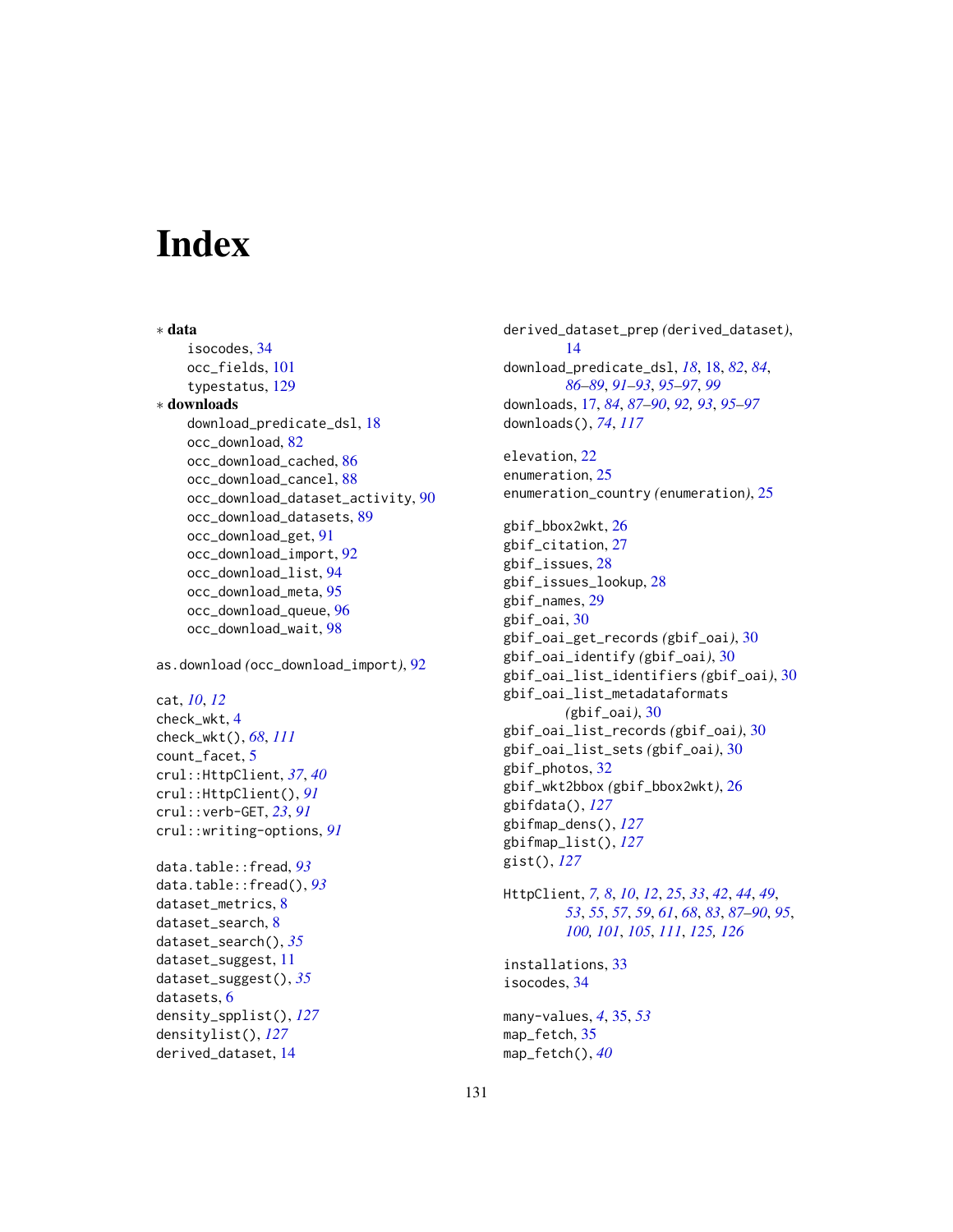# 132 INDEX

```
mvt_fetch, 38
mvt_fetch(), 37
name_backbone, 41
name_backbone_checklist, 43
name_backbone_verbose (name_backbone),
        41
name_issues, 46
name_issues(), 55
name_lookup, 47
name_lookup(), 35, 55
name_suggest, 52
name_suggest(), 35
name_usage, 54
name_usage(), 35, 46
networks, 56
nodes, 58
occ_count, 60, 74, 116
occ_data, 64, 71, 114
occ_data(), 27, 35, 83, 102, 110, 117
occ_download, 22, 82, 87–89, 91–93, 95–97,
         99
occ_download(), 17, 71, 89, 96, 114
occ_download_cached, 22, 84, 86, 88, 89,
        91–93, 95–97, 99
occ_download_cached(), 17
occ_download_cancel, 22, 84, 87, 88, 89,
         91–93, 95–97, 99
occ_download_cancel(), 18
occ_download_cancel_staged
        (occ_download_cancel), 88
occ_download_cancel_staged(), 18
occ_download_dataset_activity, 22, 84,
        87–89, 90, 92, 93, 95–97, 99
occ_download_dataset_activity(), 18
occ_download_datasets, 22, 84, 87, 88, 89,
         91–93, 95–97, 99
occ_download_datasets(), 18
occ_download_get, 22, 84, 87–89, 91, 91, 93,
        95–97, 99
occ_download_get(), 18, 27, 97
occ_download_import, 22, 84, 87–89, 91, 92,
        92, 95–97, 99
occ_download_import(), 18, 102
occ_download_list, 22, 84, 87–89, 91–93,
        94, 96, 97, 99
occ_download_list(), 17
```
occ\_download\_meta, *[22](#page-21-0)*, *[84](#page-83-0)*, *[87](#page-86-0)[–89](#page-88-0)*, *[91](#page-90-0)[–93](#page-92-0)*, *[95](#page-94-0)*, [95,](#page-94-0) *[97](#page-96-0)*, *[99](#page-98-1)* occ\_download\_meta(), *[17](#page-16-1)*, *[27](#page-26-0)*, *[97](#page-96-0)*, *[99](#page-98-1)* occ\_download\_prep *(*occ\_download*)*, [82](#page-81-1) occ\_download\_prep(), *[17](#page-16-1)*, *[96](#page-95-0)* occ\_download\_queue, *[22](#page-21-0)*, *[84](#page-83-0)*, *[87](#page-86-0)[–89](#page-88-0)*, *[91](#page-90-0)[–93](#page-92-0)*, *[95,](#page-94-0) [96](#page-95-0)*, [96,](#page-95-0) *[99](#page-98-1)* occ\_download\_queue(), *[17](#page-16-1)*, *[83](#page-82-0)*, *[99](#page-98-1)* occ\_download\_wait, *[22](#page-21-0)*, *[84](#page-83-0)*, *[87](#page-86-0)[–89](#page-88-0)*, *[91](#page-90-0)[–93](#page-92-0)*, *[95](#page-94-0)[–97](#page-96-0)*, [98](#page-97-0) occ\_download\_wait(), *[17](#page-16-1)* occ\_facet, [99](#page-98-1) occ\_facet(), *[117](#page-116-0)* occ\_fields, [101](#page-100-0) occ\_get, [101](#page-100-0) occ\_get\_verbatim *(*occ\_get*)*, [101](#page-100-0) occ\_issues, [102](#page-101-0) occ\_metadata, [105](#page-104-0) occ\_search, *[71](#page-70-0)*, [106,](#page-105-1) *[114](#page-113-0)* occ\_search(), *[17](#page-16-1)*, *[27](#page-26-0)*, *[35](#page-34-1)*, *[61](#page-60-0)*, *[74](#page-73-0)*, *[83](#page-82-0)*, *[100](#page-99-0)[–103](#page-102-0)* occ\_spellcheck(), *[127](#page-126-0)* occurrencedensity(), *[127](#page-126-0)* options(), *[17](#page-16-1)* organizations, *[9](#page-8-0)*, *[12](#page-11-0)*, [125](#page-124-0)

parsenames, [126](#page-125-0) pred *(*download\_predicate\_dsl*)*, [18](#page-17-0) pred\_and *(*download\_predicate\_dsl*)*, [18](#page-17-0) pred\_gt *(*download\_predicate\_dsl*)*, [18](#page-17-0) pred\_gte *(*download\_predicate\_dsl*)*, [18](#page-17-0) pred\_in *(*download\_predicate\_dsl*)*, [18](#page-17-0) pred\_isnull *(*download\_predicate\_dsl*)*, [18](#page-17-0) pred\_like *(*download\_predicate\_dsl*)*, [18](#page-17-0) pred\_lt *(*download\_predicate\_dsl*)*, [18](#page-17-0) pred\_lte *(*download\_predicate\_dsl*)*, [18](#page-17-0) pred\_not *(*download\_predicate\_dsl*)*, [18](#page-17-0) pred\_notnull *(*download\_predicate\_dsl*)*, [18](#page-17-0) pred\_or *(*download\_predicate\_dsl*)*, [18](#page-17-0) pred\_within *(*download\_predicate\_dsl*)*, [18](#page-17-0) providers(), *[127](#page-126-0)*

resources(), *[127](#page-126-0)* rgb\_country\_codes, [128](#page-127-0) rgbif *(*rgbif-package*)*, [3](#page-2-0) rgbif-defunct, [127](#page-126-0) rgbif-package, [3](#page-2-0)

stylegeojson(), *[127](#page-126-0)*